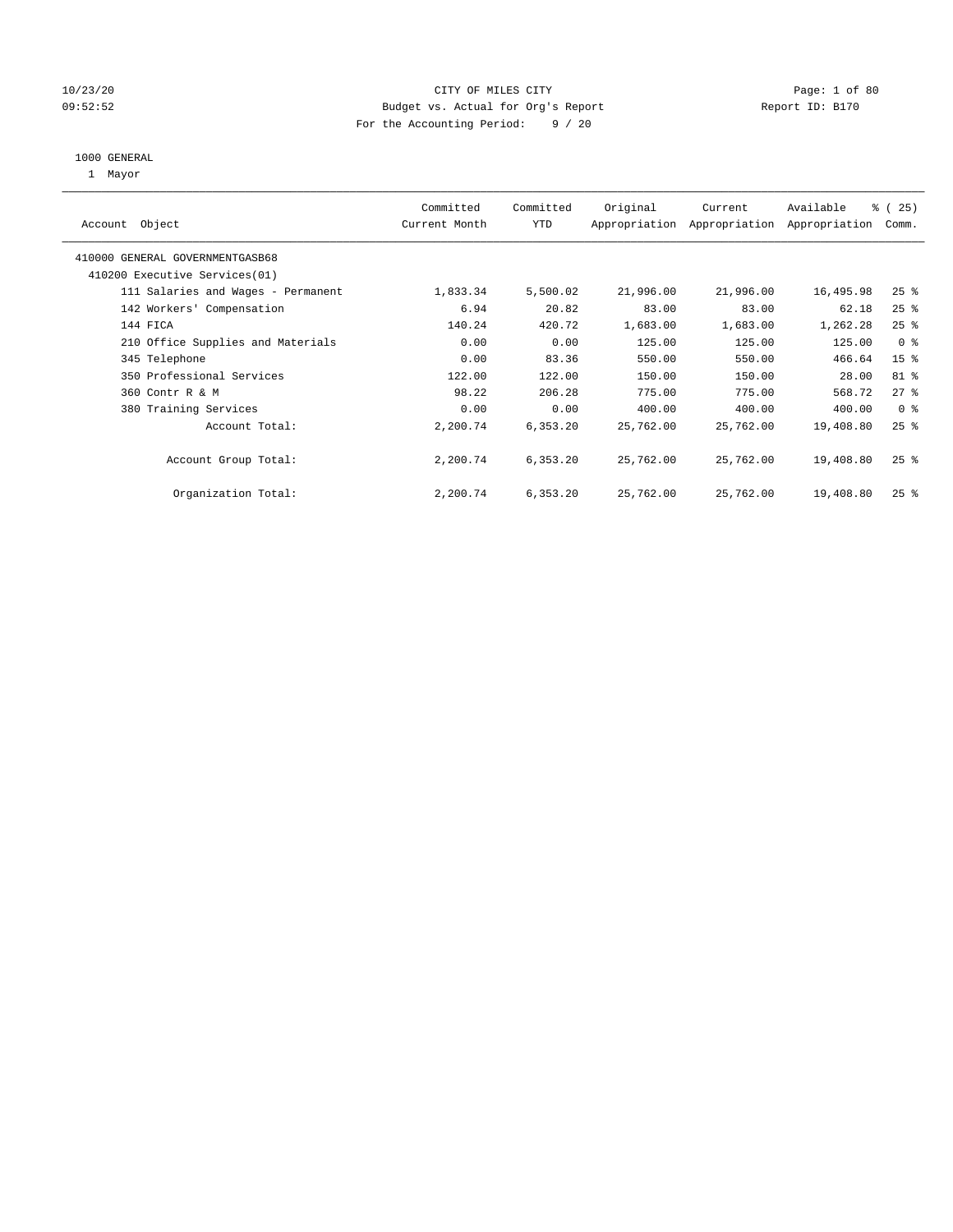## 10/23/20 CITY OF MILES CITY Page: 2 of 80 09:52:52 Budget vs. Actual for Org's Report Changer Report ID: B170 For the Accounting Period: 9 / 20

## 1000 GENERAL

2 City Council

| Account Object                           | Committed<br>Current Month | Committed<br><b>YTD</b> | Original  | Current<br>Appropriation Appropriation Appropriation | Available | % (25)<br>Comm. |
|------------------------------------------|----------------------------|-------------------------|-----------|------------------------------------------------------|-----------|-----------------|
| 410000 GENERAL GOVERNMENTGASB68          |                            |                         |           |                                                      |           |                 |
| 410100 Legislative Services(02)          |                            |                         |           |                                                      |           |                 |
| 111 Salaries and Wages - Permanent       | 2,333.38                   | 7,000.14                | 31,968.00 | 31,968.00                                            | 24,967.86 | $22$ %          |
| 142 Workers' Compensation                | 8.82                       | 26.46                   | 121.00    | 121.00                                               | 94.54     | $22$ $%$        |
| 144 FICA                                 | 178.50                     | 535.50                  | 2,445.00  | 2,445.00                                             | 1,909.50  | $22$ $%$        |
| 145 PERS                                 | 0.00                       | 0.00                    | 350.00    | 350.00                                               | 350.00    | 0 <sup>8</sup>  |
| 220 Operating Expenses                   | 0.00                       | 0.00                    | 100.00    | 100.00                                               | 100.00    | 0 <sup>8</sup>  |
| 370 Travel                               | 0.00                       | 0.00                    | 380.00    | 380.00                                               | 380.00    | 0 <sup>8</sup>  |
| 380 Training Services                    | 0.00                       | 0.00                    | 500.00    | 500.00                                               | 500.00    | 0 <sup>8</sup>  |
| Account Total:                           | 2,520.70                   | 7,562.10                | 35,864.00 | 35,864.00                                            | 28,301.90 | $21$ %          |
| 410105 Safety Culture-Supplies           |                            |                         |           |                                                      |           |                 |
| 230 Repair and Maintenance Supplies      | 0.00                       | 0.00                    | 250.00    | 250.00                                               | 250.00    | 0 <sup>8</sup>  |
| Account Total:                           | 0.00                       | 0.00                    | 250.00    | 250.00                                               | 250.00    | 0 <sup>8</sup>  |
| Account Group Total:                     | 2,520.70                   | 7,562.10                | 36,114.00 | 36,114.00                                            | 28,551.90 | $21$ %          |
| 470000 Housing and Community Development |                            |                         |           |                                                      |           |                 |
| 470300 Ecomonic Development              |                            |                         |           |                                                      |           |                 |
| 350 Professional Services                | 5,000.00                   | 15,330.00               | 15,330.00 | 15,330.00                                            | 0.00      | $100*$          |
| Account Total:                           | 5,000.00                   | 15,330.00               | 15,330.00 | 15,330.00                                            | 0.00      | $100*$          |
| Account Group Total:                     | 5,000.00                   | 15,330.00               | 15,330.00 | 15,330.00                                            |           | $0.00 100$ %    |
| Organization Total:                      | 7,520.70                   | 22,892.10               | 51,444.00 | 51,444.00                                            | 28,551.90 | 44 %            |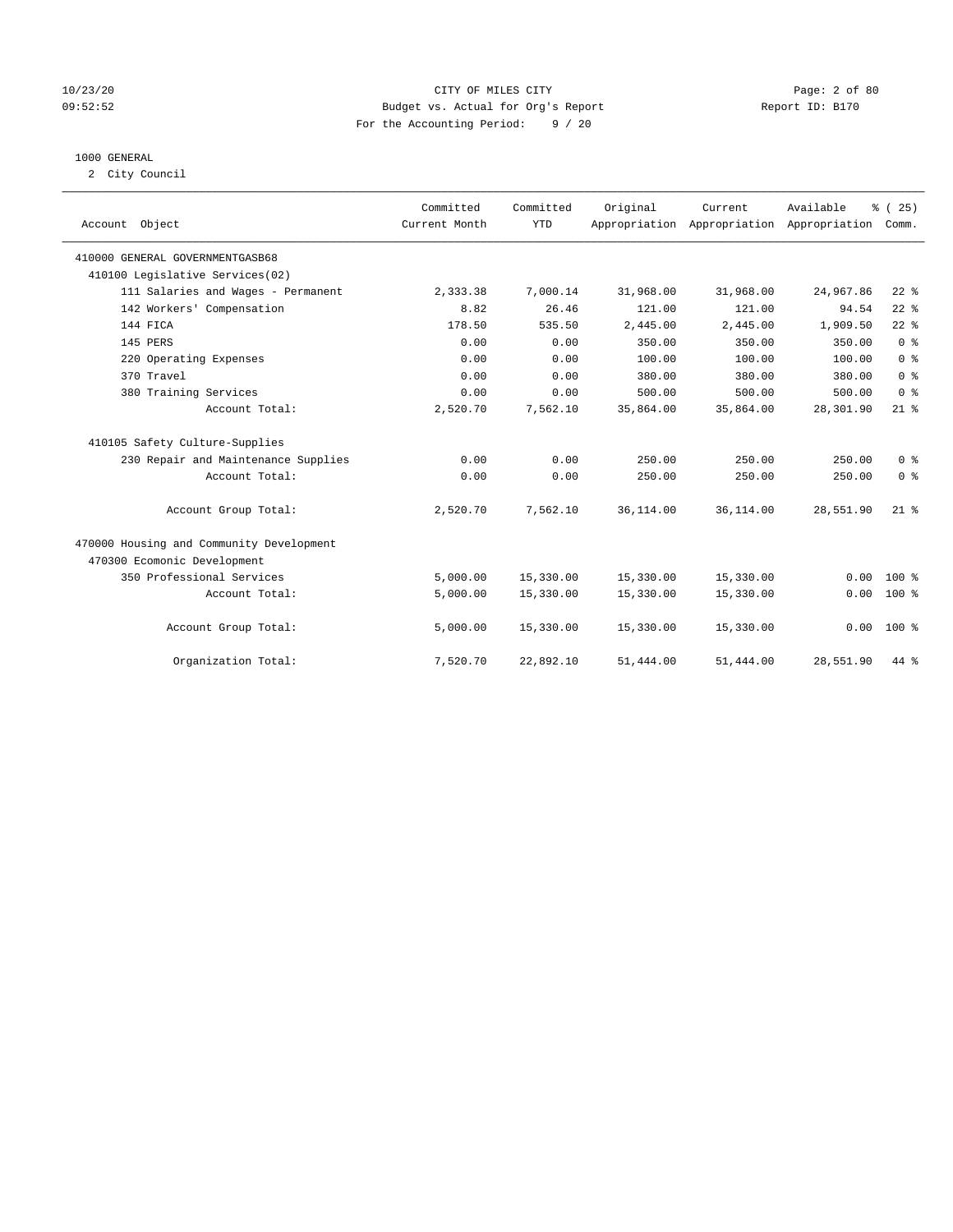## 10/23/20 CITY OF MILES CITY Page: 3 of 80 09:52:52 Budget vs. Actual for Org's Report Changer Report ID: B170 For the Accounting Period: 9 / 20

## 1000 GENERAL

3 City Clerk

| Account Object                             | Committed<br>Current Month | Committed<br><b>YTD</b> | Original    | Current     | Available<br>Appropriation Appropriation Appropriation Comm. | % (25)          |
|--------------------------------------------|----------------------------|-------------------------|-------------|-------------|--------------------------------------------------------------|-----------------|
| 410000 GENERAL GOVERNMENTGASB68            |                            |                         |             |             |                                                              |                 |
| 410500 Financial Services(03)              |                            |                         |             |             |                                                              |                 |
| 111 Salaries and Wages - Permanent         | 8,989.98                   | 27,770.12               | 99,604.00   | 99,604.00   | 71,833.88                                                    | $28$ %          |
| 131 VACATION                               | 1,077.84                   | 2,669.76                | 15,000.00   | 15,000.00   | 12,330.24                                                    | 18 %            |
| 132 SICK LEAVE                             | 461.99                     | 700.88                  | 4,100.00    | 4,100.00    | 3,399.12                                                     | $17*$           |
| 133 OTHER LEAVE PAY                        | 0.00                       | 3.99                    | 3,283.00    | 3,283.00    | 3,279.01                                                     | 0 <sup>8</sup>  |
| 141 Unemployment Insurance                 | 15.80                      | 47.40                   | 183.00      | 183.00      | 135.60                                                       | 26%             |
| 142 Workers' Compensation                  | 61.97                      | 183.56                  | 1,957.00    | 1,957.00    | 1,773.44                                                     | 9 <sup>°</sup>  |
| 143 Health Insurance                       | 2,477.92                   | 7,433.85                | 28,199.00   | 28,199.00   | 20,765.15                                                    | 26%             |
| 144 FICA                                   | 803.15                     | 2,408.67                | 9,332.00    | 9,332.00    | 6,923.33                                                     | 26%             |
| 145 PERS                                   | 923.48                     | 2,731.43                | 10,698.00   | 10,698.00   | 7,966.57                                                     | 26%             |
| 196 CLOTHING ALLOTMENT                     | 0.00                       | 435.00                  | 450.00      | 450.00      | 15.00                                                        | 97 <sub>8</sub> |
| 210 Office Supplies and Materials          | 64.04                      | 547.22                  | 2,200.00    | 2,200.00    | 1,652.78                                                     | $25$ %          |
| 214 Small Items of Equipment               | 0.00                       | 0.00                    | 2,000.00    | 2,000.00    | 2,000.00                                                     | 0 <sup>8</sup>  |
| 220 Operating Expenses                     | 64.93                      | 1,078.31                | 5,457.00    | 5,457.00    | 4,378.69                                                     | $20*$           |
| 311 Postage, Box Rent, Etc.                | 828.50                     | 26.86                   | 2,500.00    | 2,500.00    | 2,473.14                                                     | 1 <sup>8</sup>  |
| 320 Printing, Duplicating, Typing &        | 0.00                       | 0.00                    | 100.00      | 100.00      | 100.00                                                       | 0 <sup>8</sup>  |
| 330 Publicity, Subscriptions & Dues        | 321.34                     | 471.34                  | 2,200.00    | 2,200.00    | 1,728.66                                                     | $21$ %          |
| 334 Memberships, Registrations & Dues      | 0.00                       | 3,157.68                | 3,300.00    | 3,300.00    | 142.32                                                       | 96%             |
| 345 Telephone                              | 0.00                       | 135.85                  | 650.00      | 650.00      | 514.15                                                       | $21$ %          |
| 347 Internet                               | 0.00                       | 17.40                   | 250.00      | 250.00      | 232.60                                                       | 7 <sup>°</sup>  |
| 350 Professional Services                  | 1,614.90                   | 10,439.90               | 20,500.00   | 20,500.00   | 10,060.10                                                    | $51$ %          |
| 360 Contr R & M                            | 294.67                     | 9,303.50                | 16,500.00   | 16,500.00   | 7,196.50                                                     | 56%             |
| 370 Travel                                 | 0.00                       | 0.00                    | 2,800.00    | 2,800.00    | 2,800.00                                                     | 0 <sup>8</sup>  |
| 380 Training Services                      | 150.00                     | 150.00                  | 1,600.00    | 1,600.00    | 1,450.00                                                     | 9 %             |
| 382 Books                                  | 0.00                       | 0.00                    | 350.00      | 350.00      | 350.00                                                       | 0 <sup>8</sup>  |
| 390 Other Purchased Services (Recorded     | 0.00                       | 0.00                    | 100.00      | 100.00      | 100.00                                                       | 0 <sup>8</sup>  |
| 513 Liability                              | 0.00                       | 97,748.87               | 97,749.00   | 97,749.00   | 0.13                                                         | $100*$          |
| 521 Surety Bonds for Officials & Employees | 0.00                       | 750.00                  | 750.00      | 750.00      | 0.00                                                         | 100 %           |
| 555 Bank Service Charges                   | 38.49                      | 111.81                  | 500.00      | 500.00      | 388.19                                                       | $22$ %          |
| Account Total:                             | 18,189.00                  | 168, 323.40             | 332,312.00  | 332,312.00  | 163,988.60                                                   | $51$ %          |
| 411101 Labor Negotiations                  |                            |                         |             |             |                                                              |                 |
| 350 Professional Services                  | 0.00                       | 0.00                    | 10,000.00   | 10,000.00   | 10,000.00                                                    | 0 <sup>8</sup>  |
| Account Total:                             | 0.00                       | 0.00                    | 10,000.00   | 10,000.00   | 10,000.00                                                    | 0 <sup>8</sup>  |
| Account Group Total:                       | 18,189.00                  | 168, 323.40             | 342,312.00  | 342,312.00  | 173,988.60                                                   | 49 %            |
| Organization Total:                        | 18,189.00                  | 168, 323.40             | 342, 312.00 | 342, 312.00 | 173,988.60                                                   | 49 %            |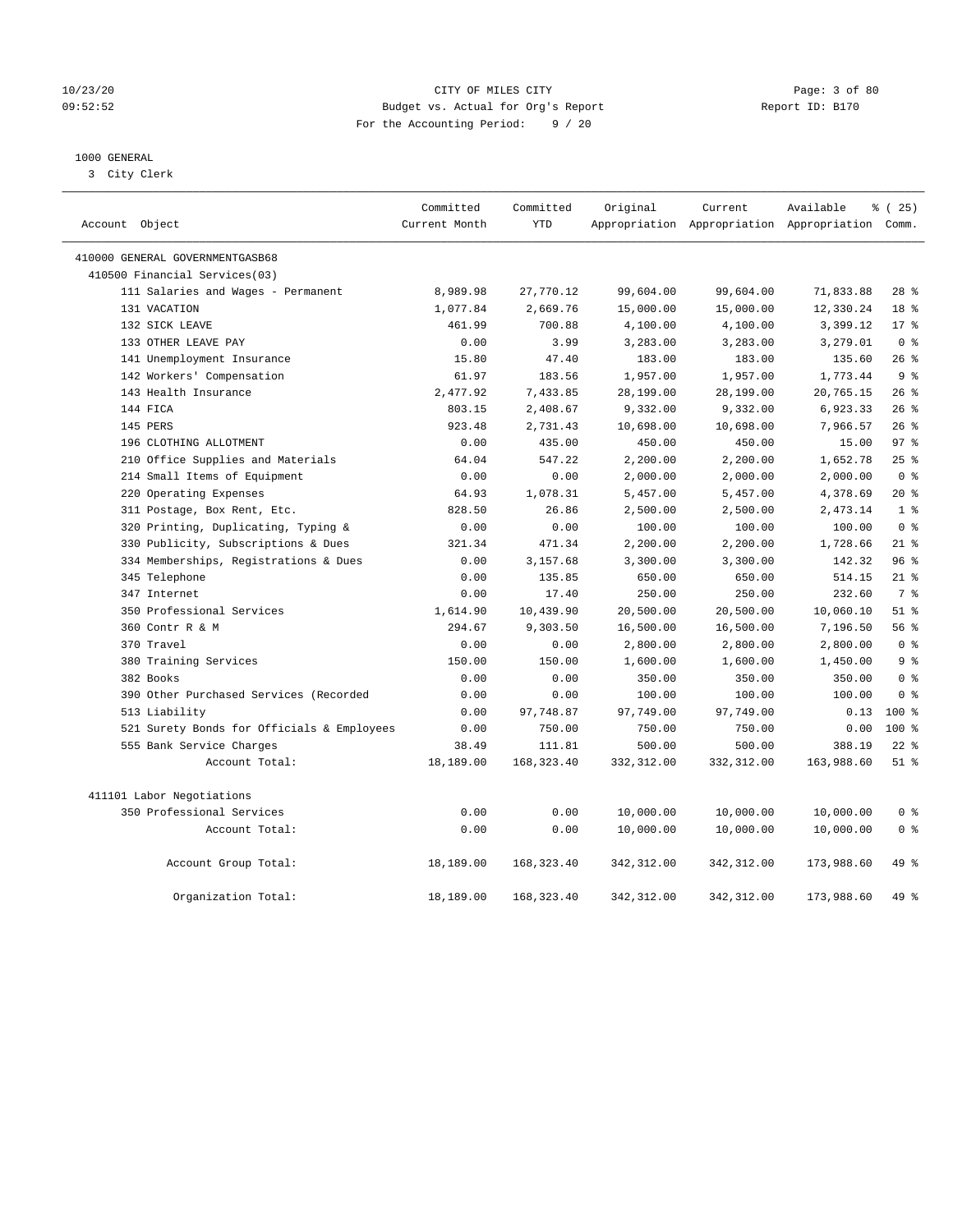## 10/23/20 CITY OF MILES CITY Page: 4 of 80 09:52:52 Budget vs. Actual for Org's Report Changer Report ID: B170 For the Accounting Period: 9 / 20

## 1000 GENERAL

4 Attorney

|                                    | Committed     | Committed  | Original   | Current                                         | Available   | % (25)          |
|------------------------------------|---------------|------------|------------|-------------------------------------------------|-------------|-----------------|
| Account Object                     | Current Month | <b>YTD</b> |            | Appropriation Appropriation Appropriation Comm. |             |                 |
| 410000 GENERAL GOVERNMENTGASB68    |               |            |            |                                                 |             |                 |
| 411100 Legal Services(04)          |               |            |            |                                                 |             |                 |
| 111 Salaries and Wages - Permanent | 8,111.11      | 21,570.47  | 103,880.00 | 103,880.00                                      | 82,309.53   | $21$ %          |
| 131 VACATION                       | 247.24        | 1,424.84   | 2,700.00   | 2,700.00                                        | 1,275.16    | 53%             |
| 132 SICK LEAVE                     | 0.00          | 1,096.10   | 1,900.00   | 1,900.00                                        | 803.90      | 58 %            |
| 133 OTHER LEAVE PAY                | 15.54         | 295.38     | 0.00       | 0.00                                            | $-295.38$   | $***$ $_{8}$    |
| 141 Unemployment Insurance         | 12.56         | 36.81      | 163.00     | 163.00                                          | 126.19      | $23$ $%$        |
| 142 Workers' Compensation          | 46.14         | 142.68     | 760.00     | 760.00                                          | 617.32      | 19 <sup>°</sup> |
| 143 Health Insurance               | 854.70        | 1,713.95   | 10,254.00  | 10,254.00                                       | 8,540.05    | $17*$           |
| 144 FICA                           | 633.11        | 1,845.41   | 8,299.00   | 8,299.00                                        | 6,453.59    | $22$ %          |
| 145 PERS                           | 734.39        | 2,033.50   | 9,514.00   | 9,514.00                                        | 7,480.50    | $21$ %          |
| 196 CLOTHING ALLOTMENT             | 0.00          | 150.00     | 150.00     | 150.00                                          | 0.00        | $100*$          |
| 210 Office Supplies and Materials  | 0.00          | 0.00       | 1,000.00   | 1,000.00                                        | 1,000.00    | 0 <sup>8</sup>  |
| 214 Small Items of Equipment       | 0.00          | 0.00       | 1,000.00   | 1,000.00                                        | 1,000.00    | 0 <sup>8</sup>  |
| 220 Operating Expenses             | 164.57        | 194.52     | 1,000.00   | 1,000.00                                        | 805.48      | 19 <sup>°</sup> |
| 311 Postage, Box Rent, Etc.        | 20.30         | 49.20      | 500.00     | 500.00                                          | 450.80      | $10*$           |
| 345 Telephone                      | 0.00          | 152.59     | 100.00     | 100.00                                          | $-52.59$    | 153 %           |
| 350 Professional Services          | 283.00        | 1,248.00   | 4,000.00   | 4,000.00                                        | 2,752.00    | 31.8            |
| 360 Contr R & M                    | 0.00          | 0.00       | 207.00     | 207.00                                          | 207.00      | 0 <sup>8</sup>  |
| 370 Travel                         | 0.00          | 0.00       | 700.00     | 700.00                                          | 700.00      | 0 <sup>8</sup>  |
| Account Total:                     | 11,122.66     | 31,953.45  | 146,127.00 | 146, 127.00                                     | 114, 173.55 | $22$ %          |
| Account Group Total:               | 11,122.66     | 31,953.45  | 146,127.00 | 146,127.00                                      | 114, 173.55 | $22*$           |
| Organization Total:                | 11,122.66     | 31,953.45  | 146,127.00 | 146,127.00                                      | 114, 173.55 | $22$ $%$        |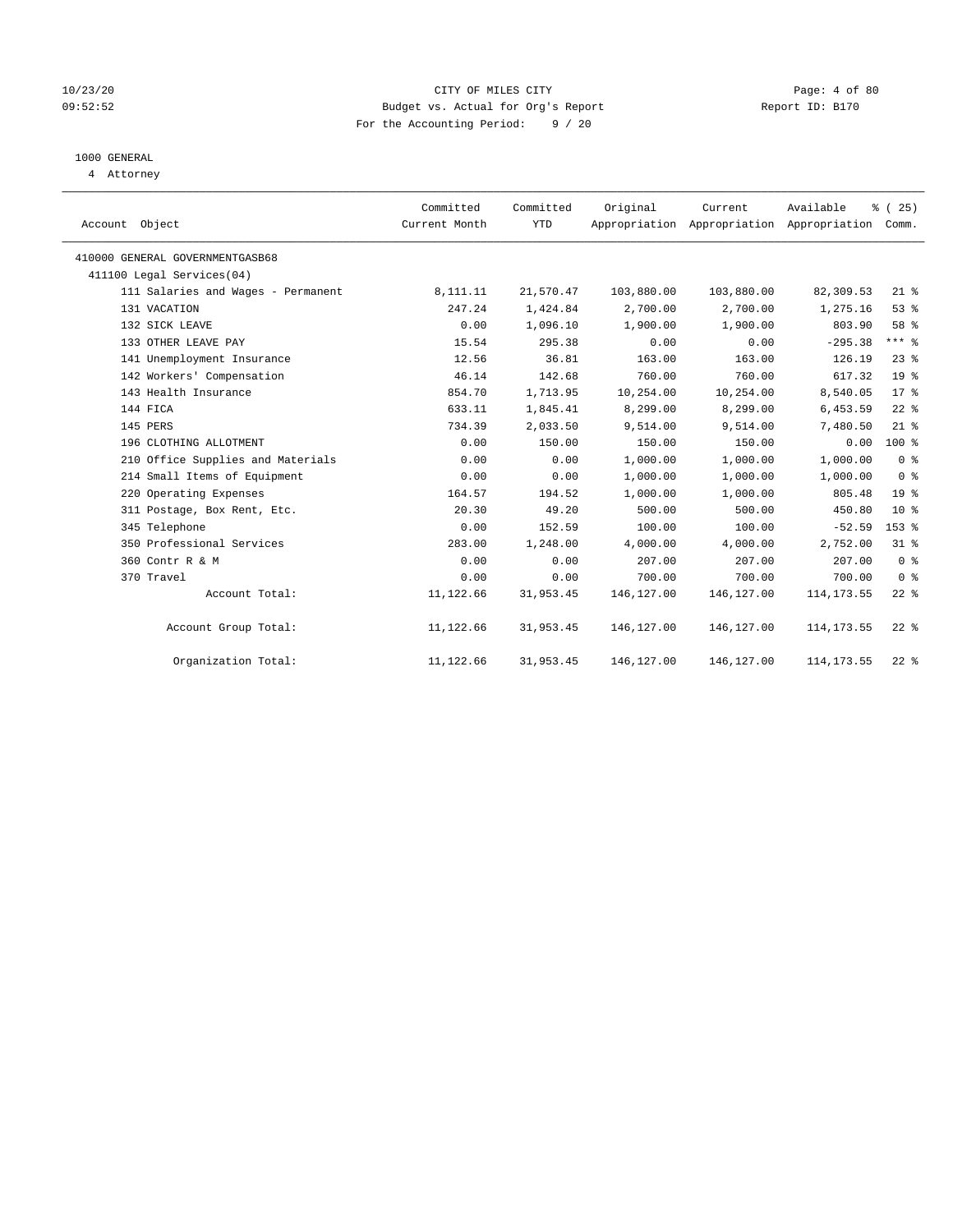## 10/23/20 CITY OF MILES CITY Page: 5 of 80 09:52:52 Budget vs. Actual for Org's Report Report ID: B170 For the Accounting Period: 9 / 20

————————————————————————————————————————————————————————————————————————————————————————————————————————————————————————————————————

## 1000 GENERAL

5 Police

|                                                                      | Committed     | Committed  | Original     | Current                                         | Available    | 8 (25)             |
|----------------------------------------------------------------------|---------------|------------|--------------|-------------------------------------------------|--------------|--------------------|
| Account Object                                                       | Current Month | YTD        |              | Appropriation Appropriation Appropriation Comm. |              |                    |
|                                                                      |               |            |              |                                                 |              |                    |
| 420000 PUBLIC SAFETY-GASB68                                          |               |            |              |                                                 |              |                    |
| 420140 Crime Control and Investigation(05)                           |               |            |              |                                                 |              |                    |
| 111 Salaries and Wages - Permanent                                   | 53,076.90     | 160,975.49 | 722,888.00   | 722,888.00                                      | 561,912.51   | $22$ %             |
| 121 OVERTIME-PERMANENT                                               | 8,774.90      | 28,388.95  | 30,000.00    | 30,000.00                                       | 1,611.05     | 95%                |
| 131 VACATION                                                         | 4,657.41      | 15,162.97  | 51,000.00    | 51,000.00                                       | 35,837.03    | $30*$              |
| 132 SICK LEAVE                                                       | 1,919.96      | 5,670.65   | 25,000.00    | 25,000.00                                       | 19,329.35    | $23$ $%$           |
| 133 OTHER LEAVE PAY                                                  | 1,695.24      | 9,208.07   | 31,515.00    | 31,515.00                                       | 22,306.93    | 29%                |
| 134 HOLIDAY PAY                                                      | 0.00          | 0.00       | 10,100.00    | 10,100.00                                       | 10,100.00    | 0 <sup>8</sup>     |
| 141 Unemployment Insurance                                           | 113.30        | 337.51     | 1,306.00     | 1,306.00                                        | 968.49       | $26$ %             |
| 142 Workers' Compensation                                            | 3,213.90      | 9,537.20   | 37,507.00    | 37,507.00                                       | 27,969.80    | $25$ %             |
| 143 Health Insurance                                                 | 12,819.80     | 39, 314.10 | 158,937.00   | 158,937.00                                      | 119,622.90   | $25$ %             |
| 144 FICA                                                             | 1,061.09      | 3,163.49   | 12,622.00    | 12,622.00                                       | 9,458.51     | 25%                |
| 146 Police Pension                                                   | 8,732.14      | 25,956.38  | 116,835.00   | 116,835.00                                      | 90,878.62    | $22$ %             |
| 196 CLOTHING ALLOTMENT                                               | 5,400.00      | 5,580.00   | 0.00         | 0.00                                            | $-5,580.00$  | $***$ $_{8}$       |
| 210 Office Supplies and Materials                                    | 551.61        | 1,280.12   | 6,500.00     | 6,500.00                                        | 5,219.88     | $20*$              |
| 214 Small Items of Equipment                                         | 561.22        | 1,226.22   | 8,400.00     | 8,400.00                                        | 7,173.78     | 15 <sup>°</sup>    |
| 220 Operating Expenses                                               | 1,943.63      | 35,562.49  | 45,895.00    | 45,895.00                                       | 10,332.51    | $77$ $\frac{6}{9}$ |
| 226 Clothing and Uniforms                                            | 44.94         | 44.94      | 500.00       | 500.00                                          | 455.06       | 9 <sup>°</sup>     |
| 227 Firearm Supplies                                                 | 0.00          | 0.00       | 3,800.00     | 3,800.00                                        | 3,800.00     | 0 <sup>8</sup>     |
| 230 Repair and Maintenance Supplies                                  | 489.03        | 1,644.26   | 9,000.00     | 9,000.00                                        | 7,355.74     | 18 %               |
| 231 Gas, Oil, Diesel Fuel, Grease, etc.                              | 1,469.67      | 4,467.04   | 25,000.00    | 25,000.00                                       | 20,532.96    | 18 %               |
| 311 Postage, Box Rent, Etc.                                          | 28.85         | 122.35     | 1,000.00     | 1,000.00                                        | 877.65       | $12*$              |
| 334 Memberships, Registrations & Dues                                | 0.00          | 100.00     | 2,000.00     | 2,000.00                                        | 1,900.00     | 5 <sup>°</sup>     |
| 345 Telephone                                                        | 0.00          | 596.85     | 4,000.00     | 4,000.00                                        | 3,403.15     | 15 <sup>°</sup>    |
| 347 Internet                                                         | 0.00          | 115.72     | 800.00       | 800.00                                          | 684.28       | $14*$              |
| 350 Professional Services                                            | 2,911.50      | 4,616.80   | 18,454.00    | 18,454.00                                       | 13,837.20    | $25$ $%$           |
| 360 Contr R & M                                                      | 27.00         | 94.50      | 600.00       | 600.00                                          | 505.50       | 16 <sup>8</sup>    |
| 366 R&M Vehicles - Police/Animal Control                             | 1,980.00      | 2,549.22   | 16,980.00    | 16,980.00                                       | 14,430.78    | 15 <sup>°</sup>    |
| 370 Travel                                                           | 821.50        | 1,358.25   | 4,500.00     | 4,500.00                                        | 3,141.75     | $30*$              |
| 380 Training Services                                                | 0.00          | 828.00     | 6,600.00     | 6,600.00                                        | 5,772.00     | $13*$              |
| 511 Insurance on Buildings                                           | 0.00          | 28.00      | 28.00        | 28.00                                           | 0.00         | 100 %              |
| 512 Insurance on Vehicles & Equipment                                | 0.00          | 1,017.62   | 1,018.00     | 1,018.00                                        | 0.38         | 100%               |
| 530 Rent                                                             | 3,115.83      | 9,347.49   | 37,390.00    | 37,390.00                                       | 28,042.51    | $25$ %             |
| 700 Grants, Contributions & Indemnities                              | 0.00          | 4,000.00   | 0.00         | 0.00                                            | $-4,000.00$  | $***$ $_{8}$       |
| 790 K9 from contributions                                            | 0.00          | 31.99      | 1,000.00     | 1,000.00                                        | 968.01       | 3%                 |
| Account Total:                                                       | 115,409.42    | 372,326.67 | 1,391,175.00 | 1,391,175.00                                    | 1,018,848.33 | $27$ %             |
|                                                                      |               |            |              |                                                 |              |                    |
| 420144 School Resource Officer<br>111 Salaries and Wages - Permanent |               |            |              |                                                 |              | 0 <sup>8</sup>     |
|                                                                      | 0.00          | 0.00       | 40,884.00    | 40,884.00                                       | 40,884.00    |                    |
| 141 Unemployment Insurance                                           | 0.00          | 0.00       | 61.00        | 61.00                                           | 61.00        | 0 <sup>8</sup>     |
| 142 Workers' Compensation                                            | 0.00          | 0.00       | 1,844.00     | 1,844.00                                        | 1,844.00     | 0 <sup>8</sup>     |
| 143 Health Insurance                                                 | 0.00          | 0.00       | 10,254.00    | 10,254.00                                       | 10,254.00    | $0$ %              |
| 144 FICA                                                             | 0.00          | 0.00       | 593.00       | 593.00                                          | 593.00       | $0$ %              |
| 146 Police Pension                                                   | 0.00          | 0.00       | 5,891.00     | 5,891.00                                        | 5,891.00     | $0$ %              |
| Account Total:                                                       | 0.00          | 0.00       | 59,527.00    | 59,527.00                                       | 59,527.00    | $0$ %              |
| 420160 Communications-Dispatch                                       |               |            |              |                                                 |              |                    |
| 111 Salaries and Wages - Permanent                                   | 21,033.76     | 60,965.19  | 253,384.00   | 253,384.00                                      | 192,418.81   | 24 %               |
| 121 OVERTIME-PERMANENT                                               | 2,022.99      | 4,274.28   | 24,800.00    | 24,800.00                                       | 20,525.72    | $17*$              |
| 131 VACATION                                                         | 1,369.64      | 4,815.59   | 13,500.00    | 13,500.00                                       | 8,684.41     | $36$ %             |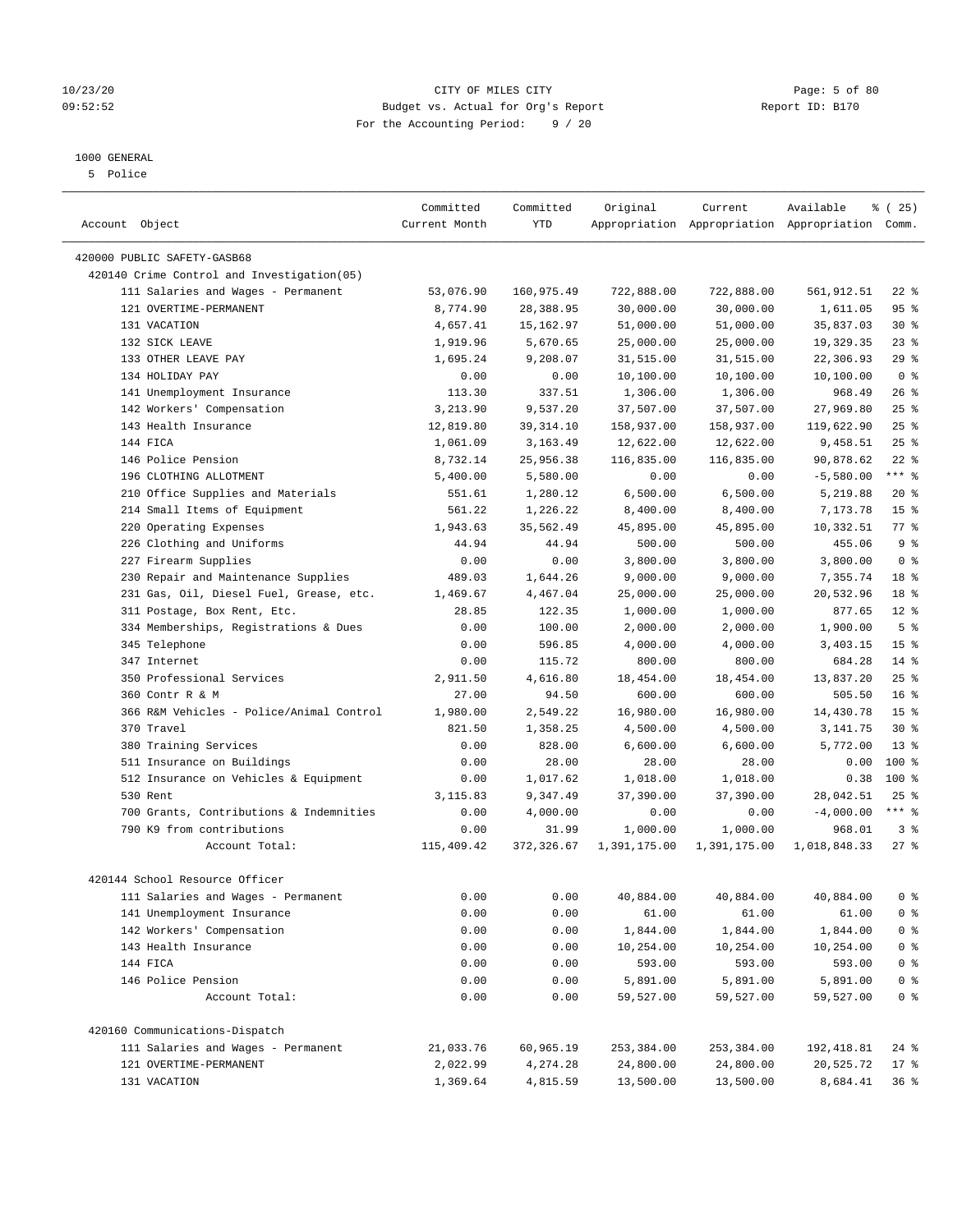## 10/23/20 CITY OF MILES CITY Page: 6 of 80 09:52:52 Budget vs. Actual for Org's Report Changer Report ID: B170 For the Accounting Period: 9 / 20

## 1000 GENERAL

5 Police

| Account Object |                                         | Committed<br>Current Month | Committed<br><b>YTD</b> | Original     | Current      | Available<br>Appropriation Appropriation Appropriation | % (25)<br>Comm. |
|----------------|-----------------------------------------|----------------------------|-------------------------|--------------|--------------|--------------------------------------------------------|-----------------|
|                | 132 SICK LEAVE                          | 0.00                       | 680.32                  | 7,400.00     | 7,400.00     | 6,719.68                                               | 9 <sup>°</sup>  |
|                | 133 OTHER LEAVE PAY                     | 213.16                     | 975.92                  | 5,272.00     | 5,272.00     | 4,296.08                                               | 19 <sup>°</sup> |
|                | 134 HOLIDAY PAY                         | 0.00                       | 0.00                    | 3,400.00     | 3,400.00     | 3,400.00                                               | 0 <sup>8</sup>  |
|                | 141 Unemployment Insurance              | 38.29                      | 108.88                  | 454.00       | 454.00       | 345.12                                                 | 24%             |
|                | 142 Workers' Compensation               | 1,111.15                   | 3,201.50                | 12,372.00    | 12,372.00    | 9,170.50                                               | $26$ %          |
|                | 143 Health Insurance                    | 4,277.35                   | 12,832.05               | 61,524.00    | 61,524.00    | 48,691.95                                              | $21$ %          |
|                | 144 FICA                                | 1,902.24                   | 5,404.06                | 23,140.00    | 23,140.00    | 17,735.94                                              | $23$ %          |
|                | 145 PERS                                | 2,160.88                   | 6,289.06                | 26,990.00    | 26,990.00    | 20,700.94                                              | $23$ %          |
|                | 196 CLOTHING ALLOTMENT                  | 875.00                     | 875.00                  | 2,000.00     | 2,000.00     | 1,125.00                                               | 44 %            |
|                | 210 Office Supplies and Materials       | 294.25                     | 505.02                  | 2,500.00     | 2,500.00     | 1,994.98                                               | $20*$           |
|                | 214 Small Items of Equipment            | 0.00                       | 0.00                    | 1,000.00     | 1,000.00     | 1,000.00                                               | 0 <sup>8</sup>  |
|                | 220 Operating Expenses                  | 0.00                       | 0.00                    | 1,000.00     | 1,000.00     | 1,000.00                                               | 0 <sup>8</sup>  |
|                | 231 Gas, Oil, Diesel Fuel, Grease, etc. | 0.00                       | 0.00                    | 600.00       | 600.00       | 600.00                                                 | 0 <sup>8</sup>  |
|                | 311 Postage, Box Rent, Etc.             | 0.00                       | 0.00                    | 100.00       | 100.00       | 100.00                                                 | 0 <sup>8</sup>  |
|                | 320 Printing, Duplicating, Typing &     | 0.00                       | 0.00                    | 200.00       | 200.00       | 200.00                                                 | 0 <sup>8</sup>  |
|                | 330 Publicity, Subscriptions & Dues     | 0.00                       | 0.00                    | 100.00       | 100.00       | 100.00                                                 | 0 <sup>8</sup>  |
|                | 334 Memberships, Registrations & Dues   | 0.00                       | 0.00                    | 100.00       | 100.00       | 100.00                                                 | 0 <sup>8</sup>  |
|                | 345 Telephone                           | 0.00                       | 320.81                  | 2,000.00     | 2,000.00     | 1,679.19                                               | 16 <sup>8</sup> |
|                | 350 Professional Services               | 793.00                     | 1,036.07                | 1,500.00     | 1,500.00     | 463.93                                                 | 69 %            |
|                | 370 Travel                              | 531.60                     | 696.10                  | 2,000.00     | 2,000.00     | 1,303.90                                               | 35%             |
|                | 380 Training Services                   | 0.00                       | 0.00                    | 500.00       | 500.00       | 500.00                                                 | 0 <sup>8</sup>  |
|                | Account Total:                          | 36,623.31                  | 102,979.85              | 445,836.00   | 445,836.00   | 342,856.15                                             | $23$ $%$        |
|                | Account Group Total:                    | 152,032.73                 | 475,306.52              | 1,896,538.00 | 1,896,538.00 | 1,421,231.48                                           | 25%             |
|                | Organization Total:                     | 152,032.73                 | 475,306.52              | 1,896,538.00 | 1,896,538.00 | 1,421,231.48                                           | $25$ %          |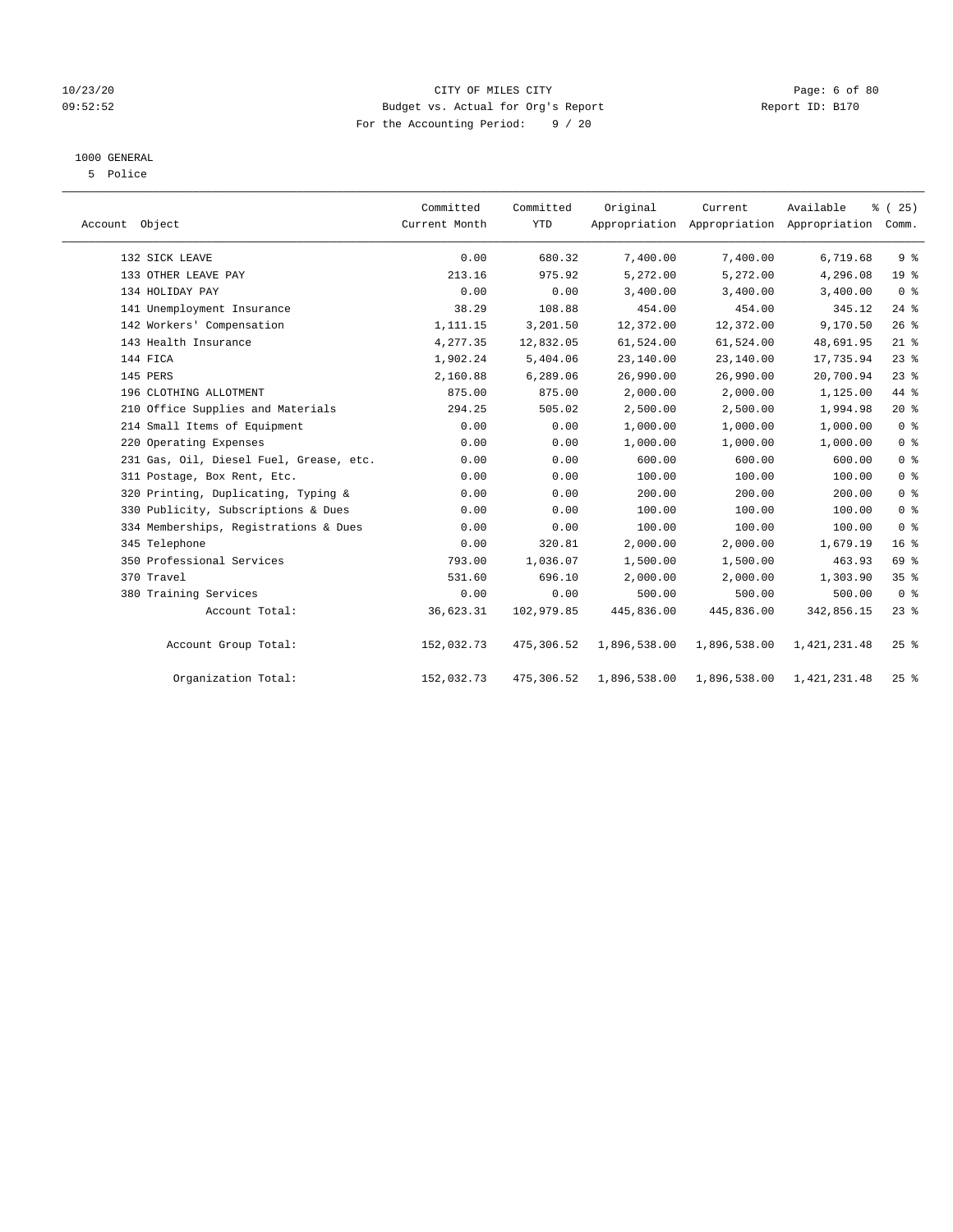## 10/23/20 CITY OF MILES CITY Page: 7 of 80 09:52:52 Budget vs. Actual for Org's Report Report ID: B170 For the Accounting Period: 9 / 20

## 1000 GENERAL

6 Police Judge

| Account Object                        | Committed<br>Current Month | Committed<br><b>YTD</b> | Original   | Current    | Available<br>Appropriation Appropriation Appropriation Comm. | % (25)          |
|---------------------------------------|----------------------------|-------------------------|------------|------------|--------------------------------------------------------------|-----------------|
| 410000 GENERAL GOVERNMENTGASB68       |                            |                         |            |            |                                                              |                 |
| 410300 Judicial Services(06)          |                            |                         |            |            |                                                              |                 |
| 111 Salaries and Wages - Permanent    | 1,250.34                   | 20,997.57               | 82,296.00  | 82,296.00  | 61,298.43                                                    | 26%             |
| 131 VACATION                          | $-88.27$                   | 465.85                  | 4,000.00   | 4,000.00   | 3,534.15                                                     | $12$ %          |
| 132 SICK LEAVE                        | $-213.89$                  | 283.36                  | 3,500.00   | 3,500.00   | 3,216.64                                                     | 8 %             |
| 141 Unemployment Insurance            | $-1.55$                    | 24.87                   | 102.00     | 102.00     | 77.13                                                        | $24$ %          |
| 142 Workers' Compensation             | $-4.79$                    | 208.62                  | 1,201.00   | 1,201.00   | 992.38                                                       | $17*$           |
| 143 Health Insurance                  | 0.00                       | 5,980.45                | 20,508.00  | 20,508.00  | 14,527.55                                                    | 29%             |
| 144 FICA                              | 53.32                      | 1,663.36                | 6,869.00   | 6,869.00   | 5,205.64                                                     | $24$ $%$        |
| 145 PERS                              | 83.15                      | 1,907.18                | 7,875.00   | 7,875.00   | 5,967.82                                                     | $24$ %          |
| 196 CLOTHING ALLOTMENT                | $-150.00$                  | 300.00                  | 300.00     | 300.00     | 0.00                                                         | $100*$          |
| 210 Office Supplies and Materials     | 110.00                     | 296.68                  | 2,300.00   | 2,300.00   | 2,003.32                                                     | $13*$           |
| 311 Postage, Box Rent, Etc.           | 19.00                      | 485.10                  | 450.00     | 450.00     | $-35.10$                                                     | 108 %           |
| 334 Memberships, Registrations & Dues | 0.00                       | 0.00                    | 450.00     | 450.00     | 450.00                                                       | 0 <sup>8</sup>  |
| 345 Telephone                         | 0.00                       | 245.23                  | 1,900.00   | 1,900.00   | 1,654.77                                                     | 13 <sup>8</sup> |
| 347 Internet                          | 0.00                       | 60.30                   | 250.00     | 250.00     | 189.70                                                       | $24$ %          |
| 370 Travel                            | 0.00                       | 0.00                    | 2,000.00   | 2,000.00   | 2,000.00                                                     | 0 <sup>8</sup>  |
| 380 Training Services                 | 0.00                       | 0.00                    | 850.00     | 850.00     | 850.00                                                       | 0 <sup>8</sup>  |
| 382 Books                             | 0.00                       | 0.00                    | 300.00     | 300.00     | 300.00                                                       | 0 <sup>8</sup>  |
| 394 Jury and Witness Fees             | 0.00                       | 106.00                  | 500.00     | 500.00     | 394.00                                                       | $21$ %          |
| Account Total:                        | 1,057.31                   | 33,024.57               | 135,651.00 | 135,651.00 | 102,626.43                                                   | $24$ %          |
| Account Group Total:                  | 1,057.31                   | 33,024.57               | 135,651.00 | 135,651.00 | 102,626.43                                                   | $24$ $%$        |
| Organization Total:                   | 1,057.31                   | 33,024.57               | 135,651.00 | 135,651.00 | 102,626.43                                                   | $24$ %          |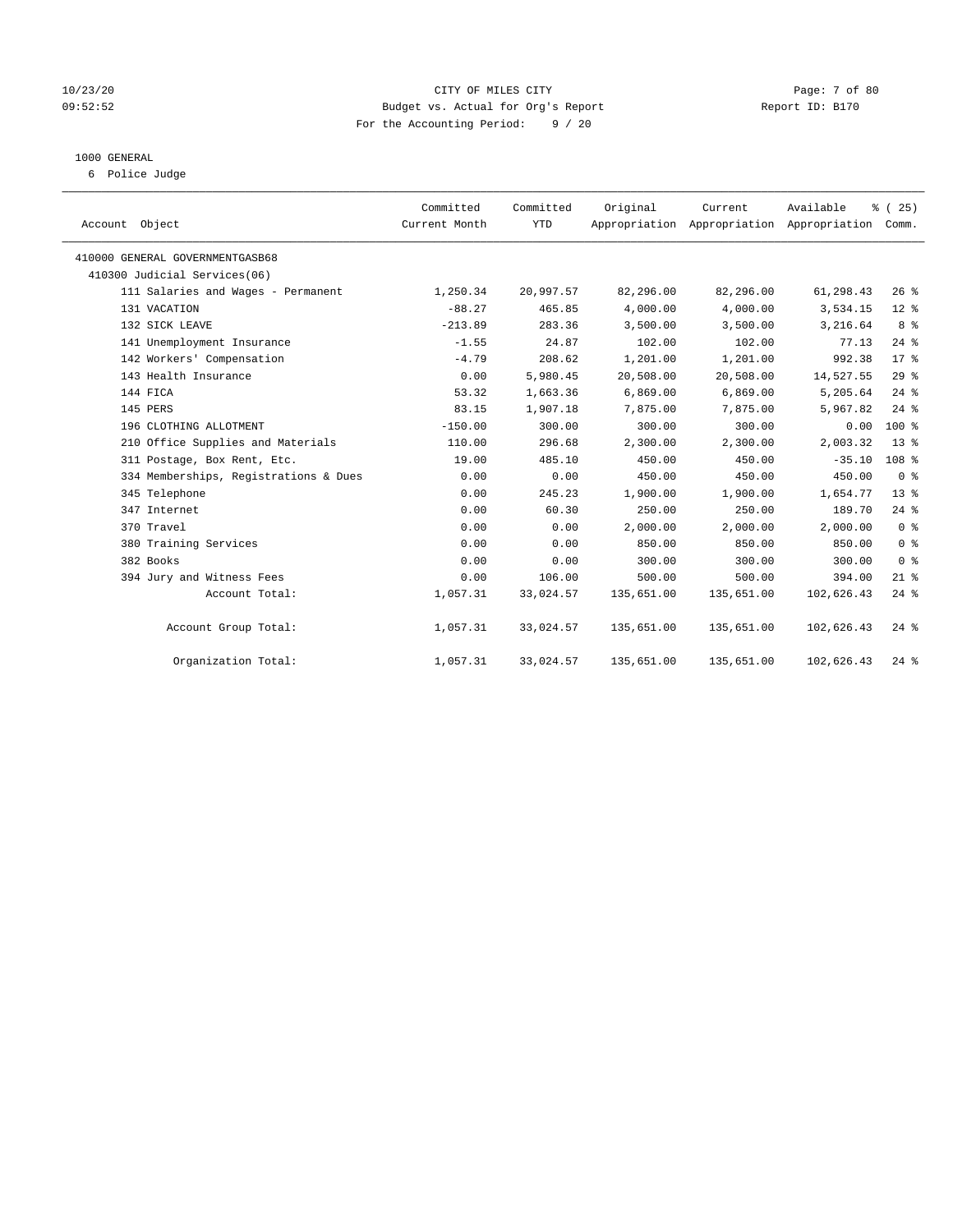## 10/23/20 CITY OF MILES CITY Page: 8 of 80 09:52:52 Budget vs. Actual for Org's Report Changer Report ID: B170 For the Accounting Period: 9 / 20

————————————————————————————————————————————————————————————————————————————————————————————————————————————————————————————————————

#### 1000 GENERAL

7 Fire

| Account Object                          | Committed<br>Current Month | Committed<br>YTD | Original     | Current      | Available<br>Appropriation Appropriation Appropriation Comm. | १ (25)          |
|-----------------------------------------|----------------------------|------------------|--------------|--------------|--------------------------------------------------------------|-----------------|
|                                         |                            |                  |              |              |                                                              |                 |
| 420000 PUBLIC SAFETY-GASB68             |                            |                  |              |              |                                                              |                 |
| 420460 Fire Suppression(07)             |                            |                  |              |              |                                                              |                 |
| 111 Salaries and Wages - Permanent      | 30,475.58                  | 111,137.07       | 438,580.00   | 438,580.00   | 327,442.93                                                   | $25$ %          |
| 112 SALARIES AND WAGES - PART PAID      | 296.00                     | 962.00           | 7,380.00     | 7,380.00     | 6,418.00                                                     | $13*$           |
| 121 OVERTIME-PERMANENT                  | 4,673.80                   | 14,453.45        | 65,000.00    | 65,000.00    | 50,546.55                                                    | $22$ %          |
| 131 VACATION                            | 1,041.62                   | 10,110.87        | 45,600.00    | 45,600.00    | 35,489.13                                                    | $22$ %          |
| 132 SICK LEAVE                          | 495.57                     | 4,830.73         | 25,700.00    | 25,700.00    | 20,869.27                                                    | 19 <sup>°</sup> |
| 133 OTHER LEAVE PAY                     | 0.00                       | 1,895.92         | 9,578.00     | 9,578.00     | 7,682.08                                                     | $20*$           |
| 134 HOLIDAY PAY                         | 893.64                     | 2,004.61         | 12,000.00    | 12,000.00    | 9,995.39                                                     | $17*$           |
| 141 Unemployment Insurance              | 69.32                      | 230.57           | 856.00       | 856.00       | 625.43                                                       | $27$ %          |
| 142 Workers' Compensation               | 2,718.49                   | 9,258.47         | 29,357.00    | 29,357.00    | 20,098.53                                                    | $32$ $%$        |
| 143 Health Insurance                    | 6,708.58                   | 22,933.32        | 87,569.00    | 87,569.00    | 64,635.68                                                    | $26$ %          |
| 144 FICA                                | 689.69                     | 2,284.92         | 8,274.00     | 8,274.00     | 5,989.08                                                     | $28$ %          |
| 147 Firemen's Pension                   | 4,858.44                   | 18,226.70        | 69,819.00    | 69,819.00    | 51,592.30                                                    | $26$ %          |
| 149 Firemen's 457B Match                | 393.73                     | 1,382.63         | 3,081.00     | 3,081.00     | 1,698.37                                                     | 45 %            |
| 210 Office Supplies and Materials       | 807.27                     | 1,016.75         | 12,000.00    | 12,000.00    | 10,983.25                                                    | 8 %             |
| 211 Clothing Allotment                  | 1,207.80                   | 1,244.80         | 9,600.00     | 9,600.00     | 8,355.20                                                     | $13*$           |
| 214 Small Items of Equipment            | 1,816.91                   | 2,873.01         | 15,000.00    | 15,000.00    | 12,126.99                                                    | 19 <sup>°</sup> |
| 217 Small Item Equ/Inspector            | 0.00                       | 0.00             | 1,000.00     | 1,000.00     | 1,000.00                                                     | 0 <sup>8</sup>  |
| 220 Operating Expenses                  | 656.24                     | 2,563.61         | 11,000.00    | 11,000.00    | 8,436.39                                                     | $23$ %          |
| 223 Operating Exp/Inspector             | 49.38                      | 49.38            | 2,440.00     | 2,440.00     | 2,390.62                                                     | 2 <sup>8</sup>  |
| 226 Clothing and Uniforms               | 128.17                     | 1,867.17         | 16,600.00    | 16,600.00    | 14,732.83                                                    | $11$ %          |
| 230 Repair and Maintenance Supplies     | 106.99                     | 233.74           | 4,000.00     | 4,000.00     | 3,766.26                                                     | 6 %             |
| 231 Gas, Oil, Diesel Fuel, Grease, etc. | 1,177.33                   | 1,974.44         | 12,000.00    | 12,000.00    | 10,025.56                                                    | 16 <sup>°</sup> |
| 241 Consumable Tools                    | 31.99                      | 31.99            | 3,000.00     | 3,000.00     | 2,968.01                                                     | 1 <sup>8</sup>  |
| 311 Postage, Box Rent, Etc.             | 0.00                       | 0.00             | 150.00       | 150.00       | 150.00                                                       | 0 <sup>8</sup>  |
| 320 Printing, Duplicating, Typing &     | 0.00                       | 0.00             | 750.00       | 750.00       | 750.00                                                       | 0 <sup>8</sup>  |
| 330 Publicity, Subscriptions & Dues     | 0.00                       | 0.00             | 300.00       | 300.00       | 300.00                                                       | 0 <sup>8</sup>  |
| 334 Memberships, Registrations & Dues   | 0.00                       | 1,385.00         | 2,000.00     | 2,000.00     | 615.00                                                       | 69 %            |
| 341 Electric Utility Services           | 652.36                     | 1,973.94         | 5,207.00     | 5,207.00     | 3,233.06                                                     | 38 <sup>8</sup> |
| 342 Water Utility Services              | 36.00                      | 113.56           | 500.00       | 500.00       | 386.44                                                       | $23$ $%$        |
| 343 Sewer Utility Services              | 43.11                      | 135.97           | 500.00       | 500.00       | 364.03                                                       | $27$ %          |
| 344 Gas Utility Service                 | 29.18                      | 80.93            | 2,893.00     | 2,893.00     | 2,812.07                                                     | 3 <sup>8</sup>  |
| 345 Telephone                           | 54.97                      | 535.07           | 3,241.00     | 3,241.00     | 2,705.93                                                     | $17*$           |
| 346 Garbage Service                     | 127.41                     | 591.72           | 1,500.00     | 1,500.00     | 908.28                                                       | 39 %            |
| 347 Internet                            | 0.00                       | 101.38           | 1,869.00     | 1,869.00     | 1,767.62                                                     | 5 <sup>8</sup>  |
| 350 Professional Services               | 1,116.30                   | 1,116.30         | 20,000.00    | 20,000.00    | 18,883.70                                                    | 6 %             |
| 360 Contr R & M                         | 0.00                       | 5,364.75         | 13,568.00    | 13,568.00    | 8,203.25                                                     | 40 %            |
| 364 R&M Vehicles - Fire/Amb             | 4,502.50                   | 4,839.67         | 40,000.00    | 40,000.00    | 35,160.33                                                    | $12*$           |
| 370 Travel                              | 0.00                       | 0.00             | 7,000.00     | 7,000.00     | 7,000.00                                                     | 0 <sup>8</sup>  |
| 375 Travel/Inspector                    | 0.00                       | 0.00             | 2,600.00     | 2,600.00     | 2,600.00                                                     | 0 <sup>8</sup>  |
| 380 Training Services                   | 1,733.79                   | 2,482.79         | 11,160.00    | 11,160.00    | 8,677.21                                                     | $22$ %          |
| 382 Books                               | 0.00                       | 18.07            | 2,500.00     | 2,500.00     | 2,481.93                                                     | 1 <sup>8</sup>  |
| 400 BUILDING MATERIALS                  | 439.99                     | 583.75           | 13,500.00    | 13,500.00    | 12,916.25                                                    | 4%              |
| 511 Insurance on Buildings              | 0.00                       | 1,578.81         | 1,579.00     | 1,579.00     | 0.19                                                         | 100 %           |
| 512 Insurance on Vehicles & Equipment   | 0.00                       | 5,170.38         | 5,171.00     | 5,171.00     | 0.62                                                         | $100*$          |
| 940 Machinery & Equipment               | 0.00                       | 0.00             | 10,000.00    | 10,000.00    | 10,000.00                                                    | 0 <sup>8</sup>  |
| Account Total:                          | 68,032.15                  | 237,638.24       | 1,035,422.00 | 1,035,422.00 | 797,783.76                                                   | $23$ $%$        |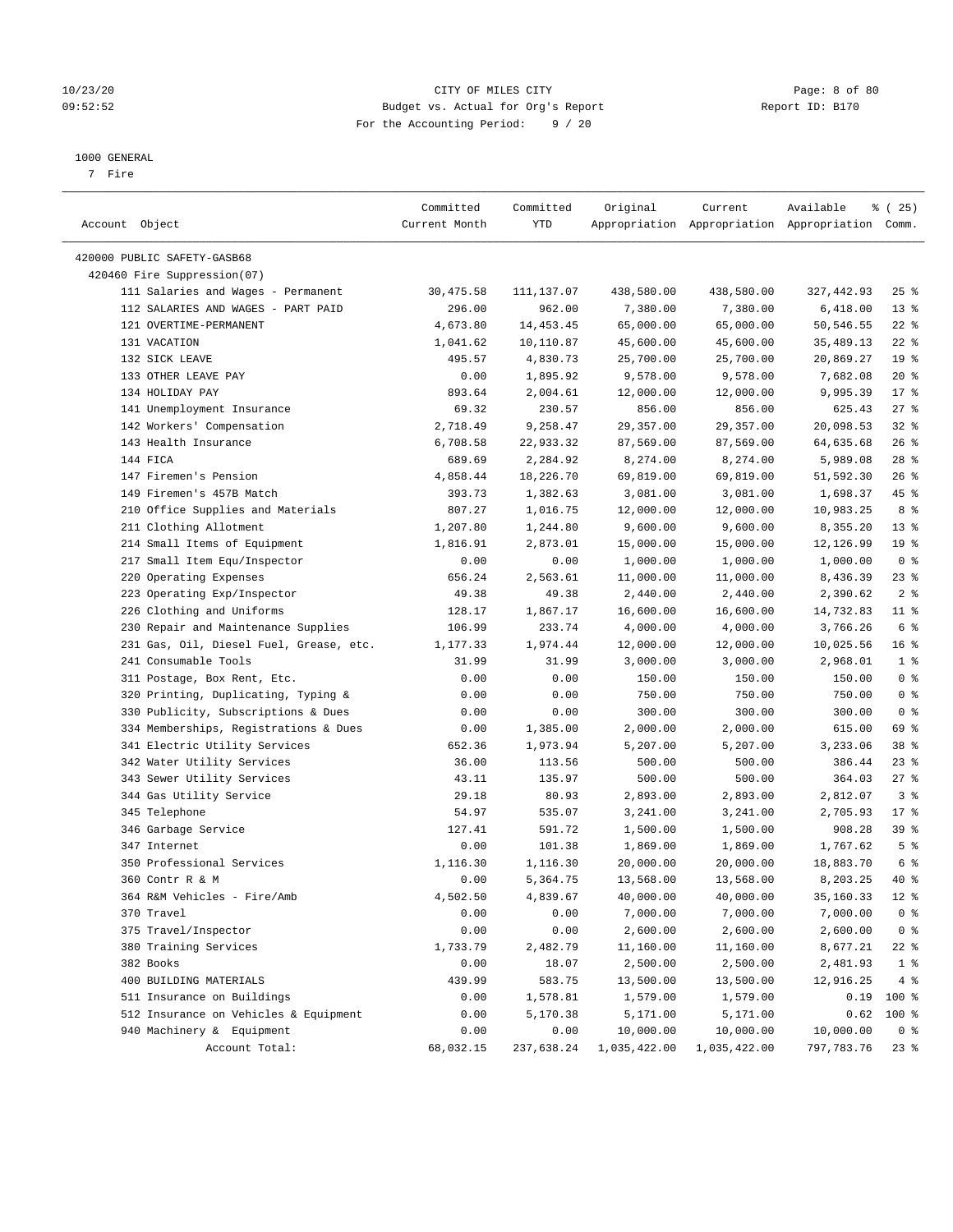## 10/23/20 CITY OF MILES CITY Page: 9 of 80 09:52:52 Budget vs. Actual for Org's Report Changer Report ID: B170 For the Accounting Period: 9 / 20

#### 1000 GENERAL

7 Fire

| Account Object                                            | Committed<br>Current Month | Committed<br>YTD | Original<br>Appropriation | Current<br>Appropriation | Available<br>Appropriation | ී (<br>25)<br>Comm. |
|-----------------------------------------------------------|----------------------------|------------------|---------------------------|--------------------------|----------------------------|---------------------|
| Account Group Total:                                      | 68,032.15                  | 237,638.24       | 1,035,422.00              | 1,035,422.00             | 797,783.76                 | $23$ %              |
| 490000 DEBT SERVICE<br>490500 Other Debt Service Payments |                            |                  |                           |                          |                            |                     |
| 654 Training Center- Principal                            | 601.24                     | 1,702.76         | 6,938.00                  | 6,938.00                 | 5,235.24                   | $25$ $\frac{6}{5}$  |
| 655 Training Center- Interest                             | 561.72                     | 1,786.12         | 7,018.00                  | 7,018.00                 | 5,231.88                   | $25$ $\frac{6}{5}$  |
| Account Total:                                            | 1,162.96                   | 3,488.88         | 13,956.00                 | 13,956.00                | 10,467.12                  | $25$ $\frac{6}{5}$  |
| Account Group Total:                                      | 1,162.96                   | 3,488.88         | 13,956.00                 | 13,956.00                | 10,467.12                  | $25$ $%$            |
| Organization Total:                                       | 69,195.11                  | 241, 127. 12     | 1,049,378.00              | 1,049,378.00             | 808,250.88                 | $23$ $%$            |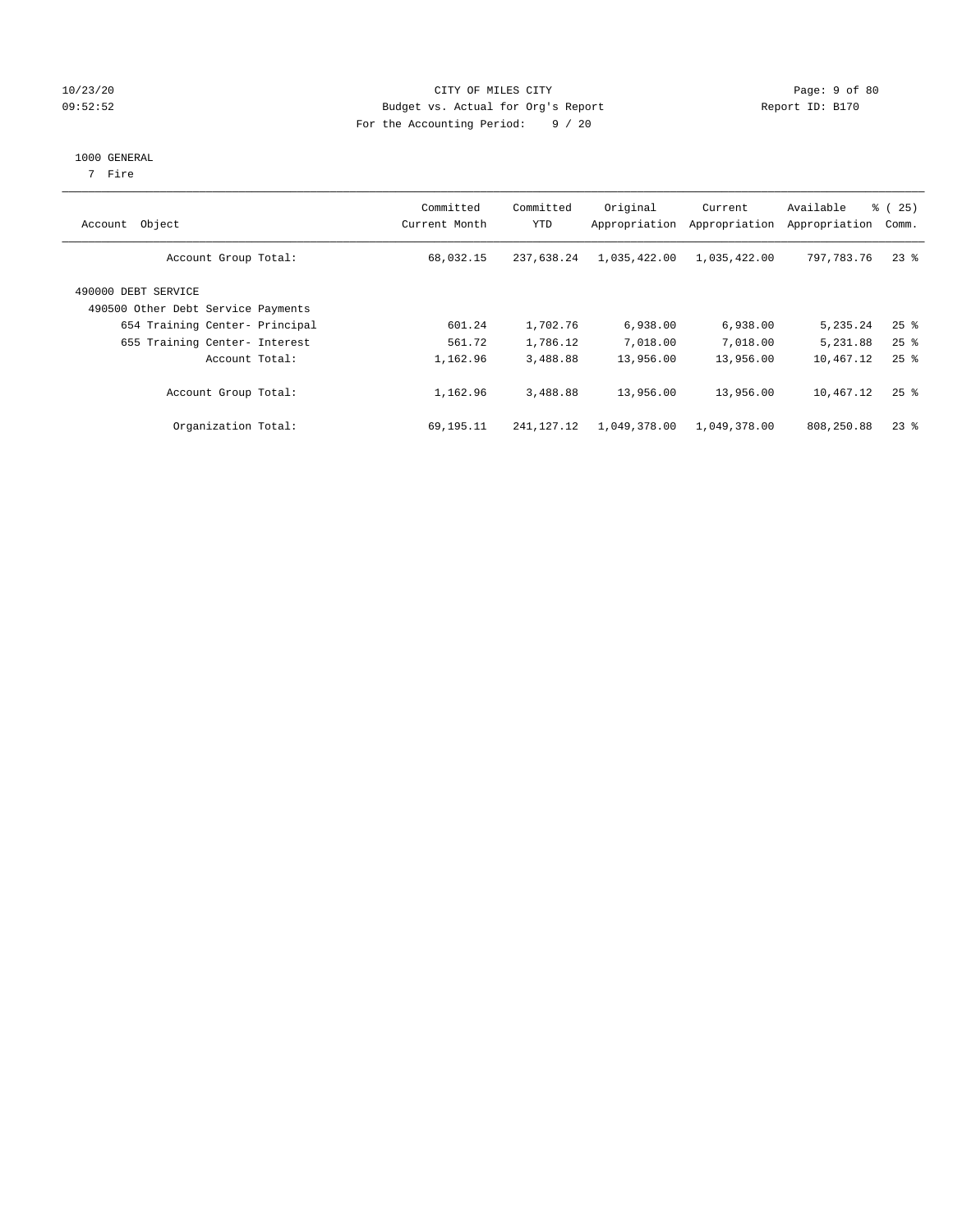## 10/23/20 Page: 10 of 80 09:52:52 Budget vs. Actual for Org's Report Report ID: B170 For the Accounting Period: 9 / 20

## 1000 GENERAL

8 City Hall Maintenance

| Account Object                      | Committed<br>Current Month | Committed<br>YTD | Original  | Current<br>Appropriation Appropriation Appropriation | Available   | % (25)<br>Comm. |
|-------------------------------------|----------------------------|------------------|-----------|------------------------------------------------------|-------------|-----------------|
| 410000 GENERAL GOVERNMENTGASB68     |                            |                  |           |                                                      |             |                 |
| 411230 City Hall                    |                            |                  |           |                                                      |             |                 |
| 214 Small Items of Equipment        | 0.00                       | 0.00             | 400.00    | 400.00                                               | 400.00      | 0 <sup>8</sup>  |
| 220 Operating Expenses              | 73.00                      | 182.50           | 2,000.00  | 2,000.00                                             | 1,817.50    | 9%              |
| 230 Repair and Maintenance Supplies | 0.00                       | 0.00             | 2,000.00  | 2,000.00                                             | 2,000.00    | 0 <sup>8</sup>  |
| 341 Electric Utility Services       | 563.92                     | 1,743.86         | 6,000.00  | 6,000.00                                             | 4,256.14    | $29$ %          |
| 342 Water Utility Services          | 59.01                      | 174.77           | 750.00    | 750.00                                               | 575.23      | $23$ %          |
| 343 Sewer Utility Services          | 70.68                      | 209.28           | 800.00    | 800.00                                               | 590.72      | $26$ %          |
| 344 Gas Utility Service             | 37.64                      | 76.93            | 2,600.00  | 2,600.00                                             | 2,523.07    | 3%              |
| 346 Garbage Service                 | 47.41                      | 47.41            | 250.00    | 250.00                                               | 202.59      | $19*$           |
| 360 Contr R & M                     | 700.00                     | 2,178.00         | 9.000.00  | 9,000.00                                             | 6,822.00    | $24$ $%$        |
| 511 Insurance on Buildings          | 0.00                       | 3,360.00         | 3,360.00  | 3,360.00                                             | 0.00        | $100$ %         |
| Account Total:                      | 1,551.66                   | 7.972.75         | 27,160.00 | 27,160.00                                            | 19,187.25   | $29*$           |
|                                     |                            |                  |           |                                                      |             |                 |
| Account Group Total:                | 1,551.66                   | 7,972.75         | 27,160.00 | 27,160.00                                            | 19,187.25   | $29*$           |
|                                     |                            |                  |           |                                                      |             |                 |
| Organization Total:                 | 1,551.66                   | 7.972.75         | 27,160.00 | 27,160.00                                            | 19, 187. 25 | $29*$           |
|                                     |                            |                  |           |                                                      |             |                 |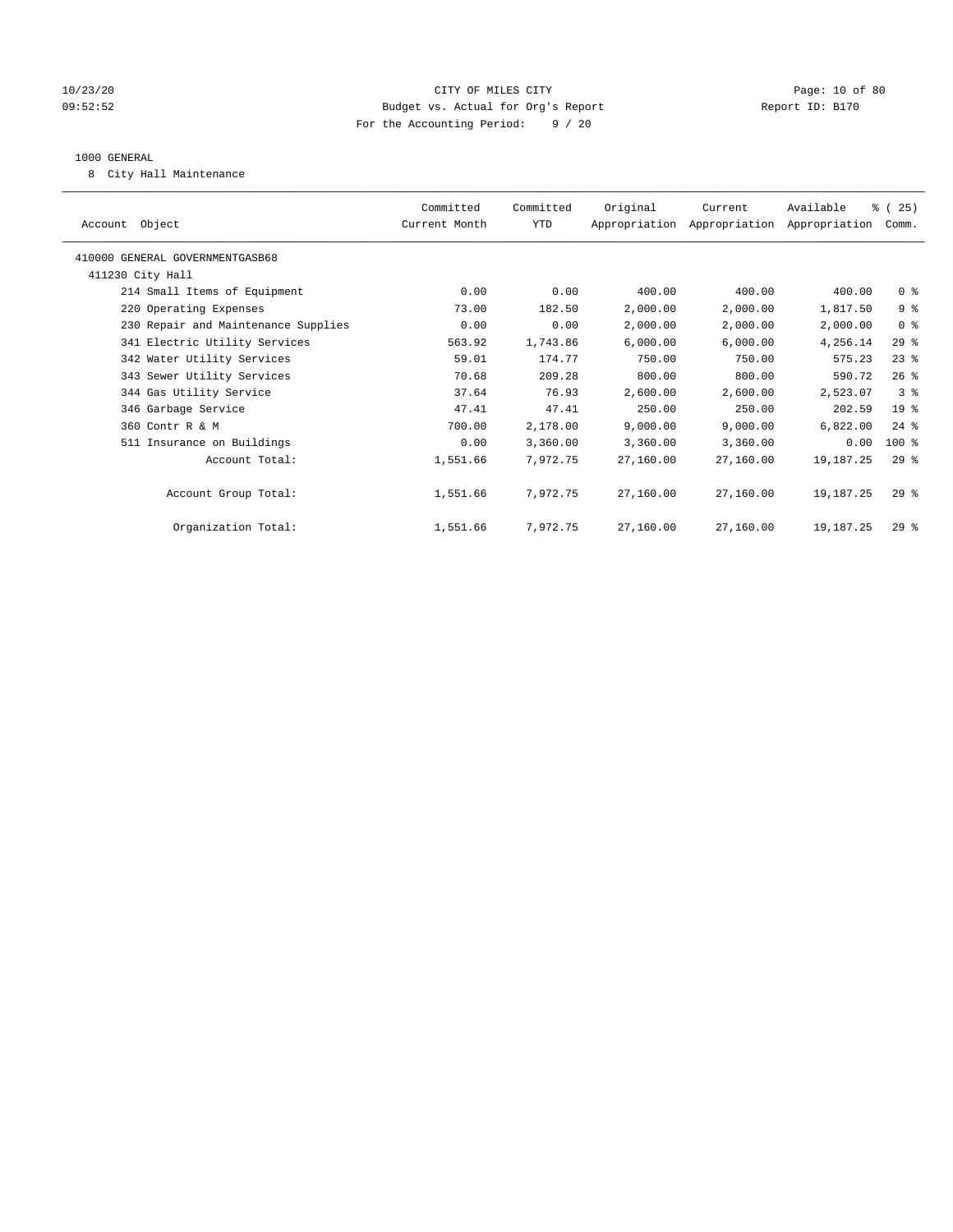## 10/23/20 Page: 11 of 80 09:52:52 Budget vs. Actual for Org's Report Changer Report ID: B170 For the Accounting Period: 9 / 20

## 1000 GENERAL

9 Treasurer

| Object<br>Account                  | Committed<br>Current Month | Committed<br><b>YTD</b> | Original  | Current<br>Appropriation Appropriation | Available<br>Appropriation | % (25)<br>Comm.     |
|------------------------------------|----------------------------|-------------------------|-----------|----------------------------------------|----------------------------|---------------------|
| 410000 GENERAL GOVERNMENTGASB68    |                            |                         |           |                                        |                            |                     |
| 410540 City Treasurer(09)          |                            |                         |           |                                        |                            |                     |
| 111 Salaries and Wages - Permanent | 1,833.34                   | 5,500.02                | 21,996.00 | 21,996.00                              | 16,495.98                  | $25$ %              |
| 142 Workers' Compensation          | 6.94                       | 20.82                   | 83.00     | 83.00                                  | 62.18                      | $25$ %              |
| 144 FICA                           | 140.24                     | 420.72                  | 1,683.00  | 1,683.00                               | 1,262.28                   | $25$ %              |
| 145 PERS                           | 160.78                     | 482.34                  | 1,929.00  | 1,929.00                               | 1,446.66                   | $25$ %              |
| 214 Small Items of Equipment       | 0.00                       | 199.99                  | 0.00      | 0.00                                   | $-199.99$                  | $***$ $\frac{6}{5}$ |
| 345 Telephone                      | 0.00                       | 46.31                   | 50.00     | 50.00                                  | 3.69                       | $93$ $%$            |
| 350 Professional Services          | 122.00                     | 122.00                  | 550.00    | 550.00                                 | 428.00                     | $22$ %              |
| 360 Contr R & M                    | 98.22                      | 206.28                  | 1,000.00  | 1,000.00                               | 793.72                     | $21$ %              |
| Account Total:                     | 2,361.52                   | 6,998.48                | 27,291.00 | 27,291.00                              | 20,292.52                  | $26$ %              |
| Account Group Total:               | 2,361.52                   | 6,998.48                | 27,291.00 | 27,291.00                              | 20,292.52                  | $26$ %              |
| Organization Total:                | 2,361.52                   | 6,998.48                | 27,291.00 | 27,291.00                              | 20,292.52                  | $26$ %              |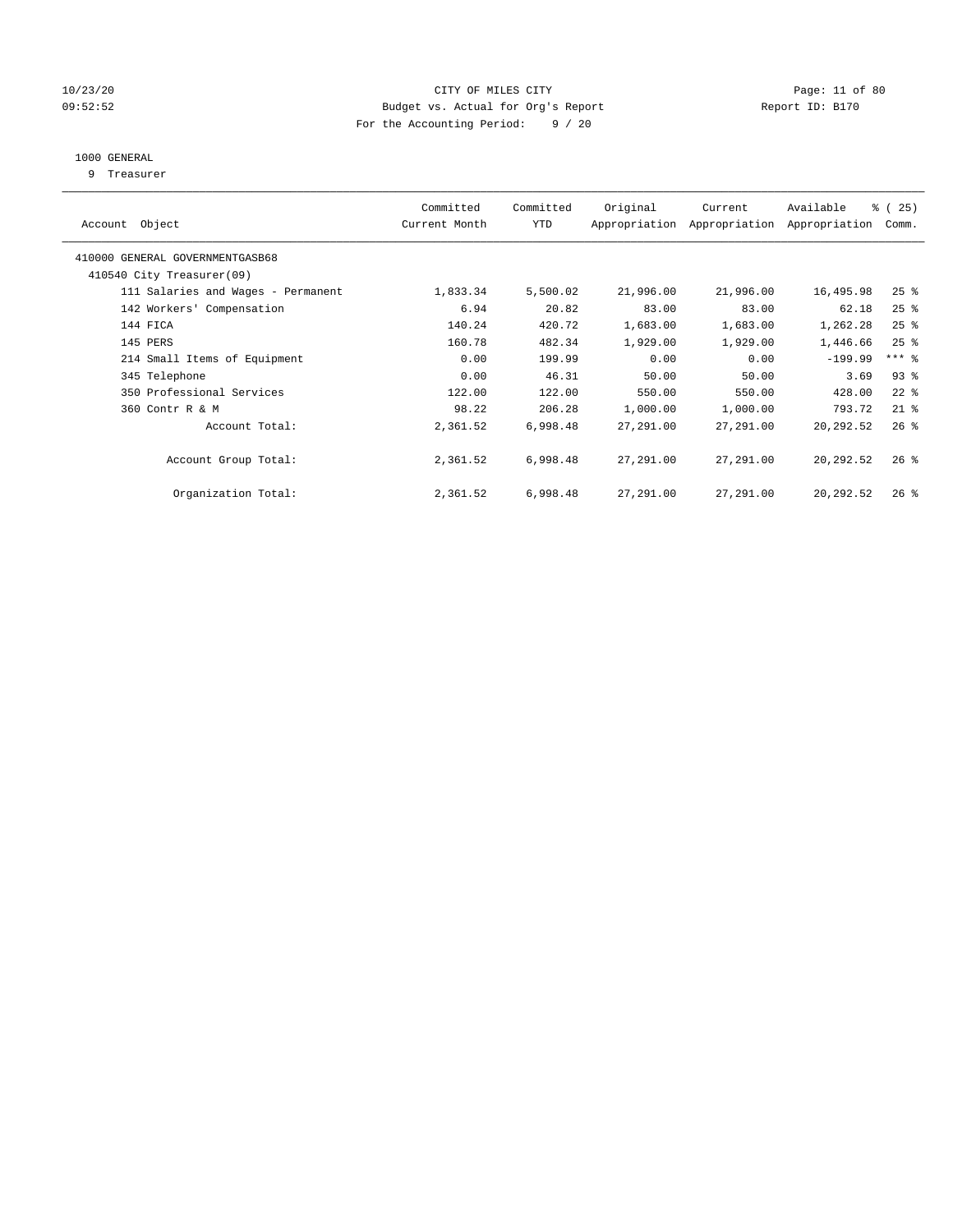## 10/23/20 Page: 12 of 80 09:52:52 Budget vs. Actual for Org's Report Report ID: B170 For the Accounting Period: 9 / 20

## 1000 GENERAL

11 Historic Preservation

| Object<br>Account                                                       | Committed<br>Current Month | Committed<br>YTD | Original<br>Appropriation | Current<br>Appropriation | Available<br>Appropriation | 25)<br>ී (<br>Comm. |
|-------------------------------------------------------------------------|----------------------------|------------------|---------------------------|--------------------------|----------------------------|---------------------|
| 520000 OTHER FINANCING USES<br>521000 Interfund Operating Transfers Out |                            |                  |                           |                          |                            |                     |
| 820 Transfers to Other Funds                                            | 0.00                       | 0.00             | 3.000.00                  | 3,000.00                 | 3,000.00                   | 0 %                 |
| Account Total:                                                          | 0.00                       | 0.00             | 3,000.00                  | 3,000.00                 | 3,000.00                   | 0 <sup>8</sup>      |
| Account Group Total:                                                    | 0.00                       | 0.00             | 3.000.00                  | 3,000.00                 | 3,000.00                   | 0 %                 |
| Organization Total:                                                     | 0.00                       | 0.00             | 3.000.00                  | 3,000.00                 | 3,000.00                   | 0 %                 |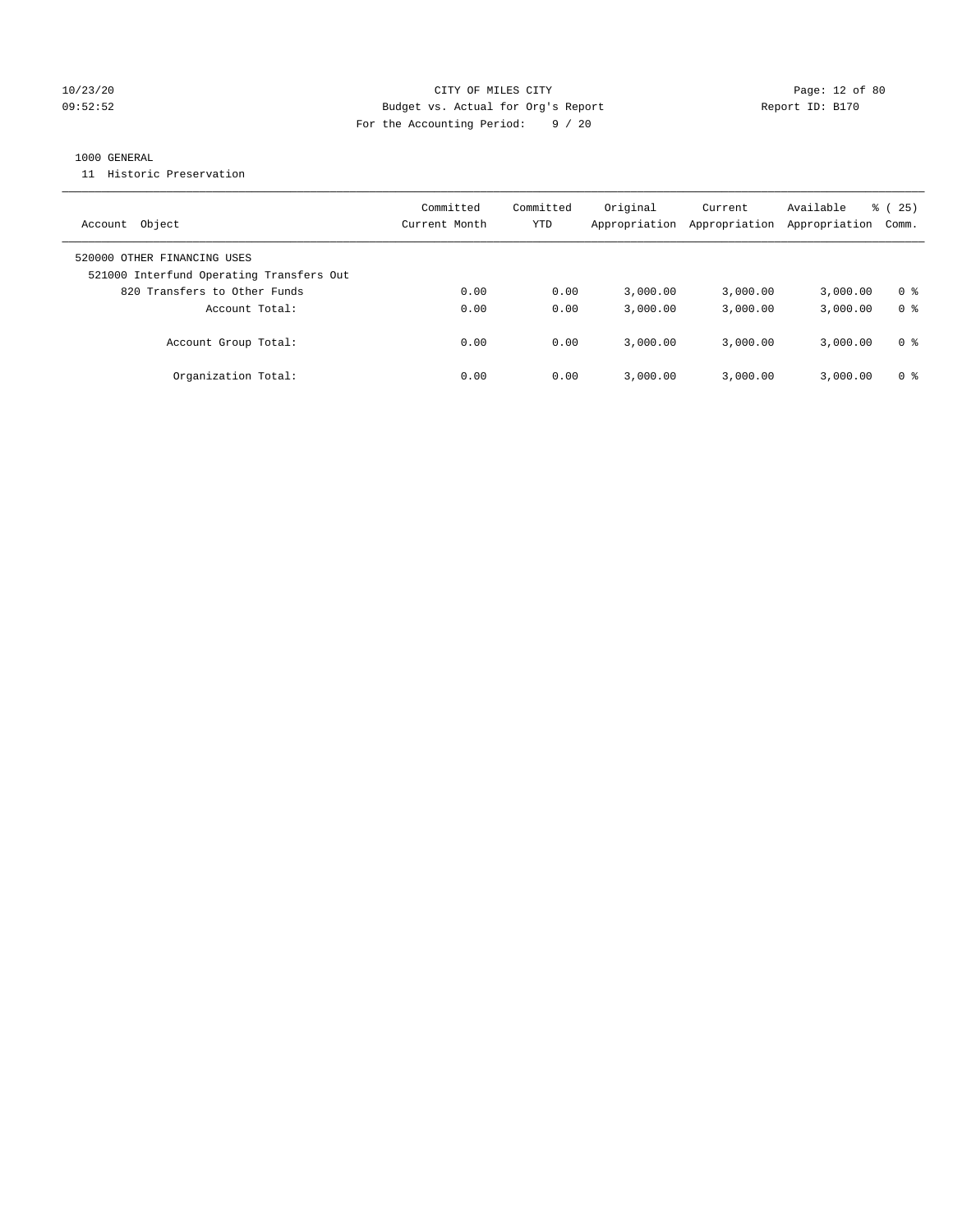## 10/23/20 Page: 13 of 80 09:52:52 Budget vs. Actual for Org's Report Report ID: B170 For the Accounting Period: 9 / 20

————————————————————————————————————————————————————————————————————————————————————————————————————————————————————————————————————

#### 1000 GENERAL

13 Park

|                                            | Committed     | Committed  | Original   | Current    | Available                                       | % (25)          |
|--------------------------------------------|---------------|------------|------------|------------|-------------------------------------------------|-----------------|
| Account Object                             | Current Month | YTD        |            |            | Appropriation Appropriation Appropriation Comm. |                 |
| 460000 CULTURE AND RECREATION-GASB68       |               |            |            |            |                                                 |                 |
| 460433 Park Operations(13)                 |               |            |            |            |                                                 |                 |
| 111 Salaries and Wages - Permanent         | 13, 127. 13   | 45,740.12  | 177,916.00 | 177,916.00 | 132, 175.88                                     | $26$ %          |
| 121 OVERTIME-PERMANENT                     | 473.82        | 1,217.22   | 7,000.00   | 7,000.00   | 5,782.78                                        | $17*$           |
| 131 VACATION                               | 805.39        | 3,736.99   | 12,100.00  | 12,100.00  | 8,363.01                                        | $31$ %          |
| 132 SICK LEAVE                             | 1,418.10      | 4,719.79   | 9,400.00   | 9,400.00   | 4,680.21                                        | 50%             |
| 133 OTHER LEAVE PAY                        | 0.00          | 0.00       | 748.00     | 748.00     | 748.00                                          | 0 <sup>8</sup>  |
| 134 HOLIDAY PAY                            | 439.60        | 1,261.80   | 5,500.00   | 5,500.00   | 4,238.20                                        | 23%             |
| 141 Unemployment Insurance                 | 24.40         | 86.43      | 323.00     | 323.00     | 236.57                                          | $27$ %          |
| 142 Workers' Compensation                  | 772.55        | 2,781.41   | 10,394.00  | 10,394.00  | 7,612.59                                        | 27%             |
| 143 Health Insurance                       | 3,581.21      | 10,743.61  | 42,964.00  | 42,964.00  | 32,220.39                                       | $25$ %          |
| 144 FICA                                   | 1,186.72      | 4,234.29   | 16,445.00  | 16,445.00  | 12,210.71                                       | 26%             |
| 145 PERS                                   | 1,426.36      | 4,648.04   | 18,348.00  | 18,348.00  | 13,699.96                                       | 25%             |
| 196 CLOTHING ALLOTMENT                     | 0.00          | 928.50     | 1,000.00   | 1,000.00   | 71.50                                           | $93$ $%$        |
| 210 Office Supplies and Materials          | 0.00          | 0.00       | 350.00     | 350.00     | 350.00                                          | 0 <sup>8</sup>  |
| 214 Small Items of Equipment               | 1,605.33      | 3,935.89   | 3,000.00   | 3,000.00   | $-935.89$                                       | 131 %           |
| 220 Operating Expenses                     | 0.00          | 838.96     | 3,500.00   | 3,500.00   | 2,661.04                                        | $24$ %          |
| 222 Chemicals, Lab & Med Supplies          | 500.00        | 813.78     | 5,000.00   | 5,000.00   | 4,186.22                                        | 16 <sup>°</sup> |
| 226 Clothing and Uniforms                  | 289.98        | 397.97     | 850.00     | 850.00     | 452.03                                          | 47 %            |
| 230 Repair and Maintenance Supplies        | 1,338.96      | 3,308.79   | 15,000.00  | 15,000.00  | 11,691.21                                       | $22$ %          |
| 231 Gas, Oil, Diesel Fuel, Grease, etc.    | 637.35        | 2,703.80   | 8,000.00   | 8,000.00   | 5,296.20                                        | $34$ $%$        |
| 334 Memberships, Registrations & Dues      | 115.00        | 115.00     | 300.00     | 300.00     | 185.00                                          | 38 %            |
| 341 Electric Utility Services              | 843.68        | 2,331.96   | 10,000.00  | 10,000.00  | 7,668.04                                        | 23%             |
| 342 Water Utility Services                 | 1,011.99      | 2,903.76   | 17,000.00  | 17,000.00  | 14,096.24                                       | $17*$           |
| 343 Sewer Utility Services                 | 165.42        | 536.41     | 1,700.00   | 1,700.00   | 1,163.59                                        | $32$ $%$        |
| 344 Gas Utility Service                    | 57.93         | 175.80     | 3,000.00   | 3,000.00   | 2,824.20                                        | 6 %             |
| 345 Telephone                              | 0.00          | 83.91      | 450.00     | 450.00     | 366.09                                          | 19 <sup>°</sup> |
| 346 Garbage Service                        | 237.06        | 237.06     | 800.00     | 800.00     | 562.94                                          | $30*$           |
| 347 Internet                               | 0.00          | 53.64      | 450.00     | 450.00     | 396.36                                          | $12*$           |
| 350 Professional Services                  | 785.00        | 1,800.27   | 9,000.00   | 9,000.00   | 7,199.73                                        | 20%             |
| 360 Contr R & M                            | 259.56        | 259.56     | 8,000.00   | 8,000.00   | 7,740.44                                        | 3 <sup>°</sup>  |
| 363 R&M Vehicles/Equip/Labor-PW            | 0.00          | 0.00       | 9,000.00   | 9,000.00   | 9,000.00                                        | 0 <sup>8</sup>  |
| 370 Travel                                 | 0.00          | 0.00       | 600.00     | 600.00     | 600.00                                          | 0 <sup>8</sup>  |
| 380 Training Services                      | 0.00          | 0.00       | 400.00     | 400.00     | 400.00                                          | 0 <sup>8</sup>  |
| 511 Insurance on Buildings                 | 0.00          | 3,728.77   | 3,729.00   | 3,729.00   | 0.23                                            | $100*$          |
| 512 Insurance on Vehicles & Equipment      | 0.00          | 630.00     | 630.00     | 630.00     | 0.00                                            | $100*$          |
| 940 Machinery & Equipment                  | 0.00          | 0.00       | 3,177.00   | 3,177.00   | 3,177.00                                        | 0 <sup>8</sup>  |
| Account Total:                             | 31,102.54     | 104,953.53 | 406,074.00 | 406,074.00 | 301,120.47                                      | $26$ %          |
|                                            |               |            |            |            |                                                 |                 |
| 460434 Fish, Wildlife Trailways            |               |            |            |            |                                                 |                 |
| 222 Chemicals, Lab & Med Supplies          | 17.92         | 17.92      | 0.00       | 0.00       | $-17.92$                                        |                 |
| 230 Repair and Maintenance Supplies        | 412.07        | 412.07     | 0.00       | 0.00       | $-412.07$                                       | ** 응            |
| 363 R&M Vehicles/Equip/Labor-PW            | 99.55         | 99.55      | 0.00       | 0.00       | $-99.55$                                        | *** 응           |
| Account Total:                             | 529.54        | 529.54     | 0.00       | 0.00       | $-529.54$                                       | $***$ $%$       |
| 460439 Riverside Park Tennis Court Project |               |            |            |            |                                                 |                 |
| 230 Repair and Maintenance Supplies        | 0.00          | 0.00       | 200.00     | 200.00     | 200.00                                          | 0 <sup>8</sup>  |
| Account Total:                             | 0.00          | 0.00       | 200.00     | 200.00     | 200.00                                          | 0 <sup>8</sup>  |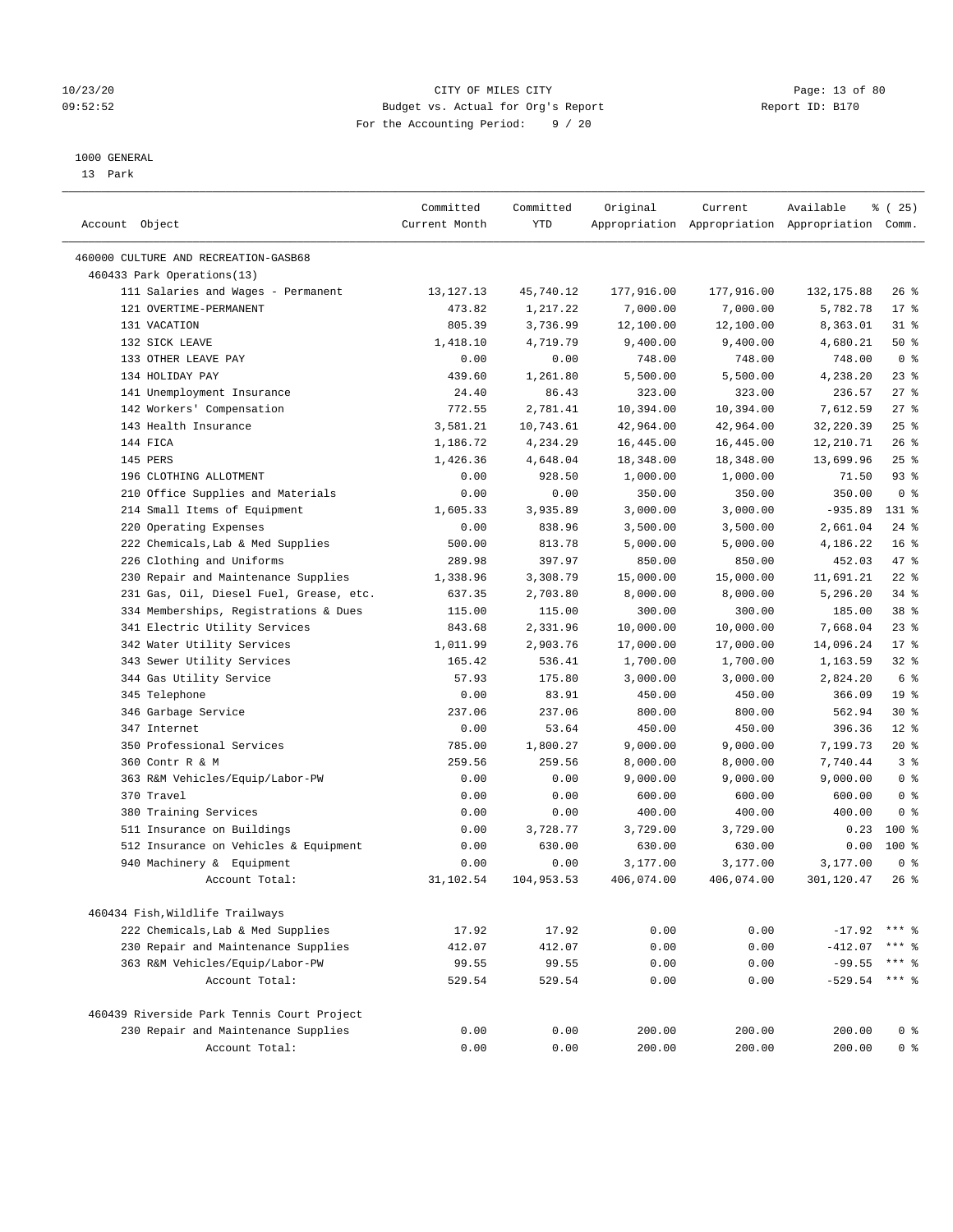## 10/23/20 Page: 14 of 80 09:52:52 Budget vs. Actual for Org's Report Report ID: B170 For the Accounting Period: 9 / 20

#### 1000 GENERAL

13 Park

| Account Object       | Committed<br>Current Month | Committed<br>YTD | Original   | Current    | Available<br>Appropriation Appropriation Appropriation Comm. | $\frac{25}{25}$ |
|----------------------|----------------------------|------------------|------------|------------|--------------------------------------------------------------|-----------------|
| Account Group Total: | 31,632.08                  | 105,483.07       | 406,274.00 | 406,274.00 | 300,790.93                                                   | $26$ %          |
| Organization Total:  | 31,632.08                  | 105,483.07       | 406,274.00 | 406,274.00 | 300,790.93                                                   | 26 %            |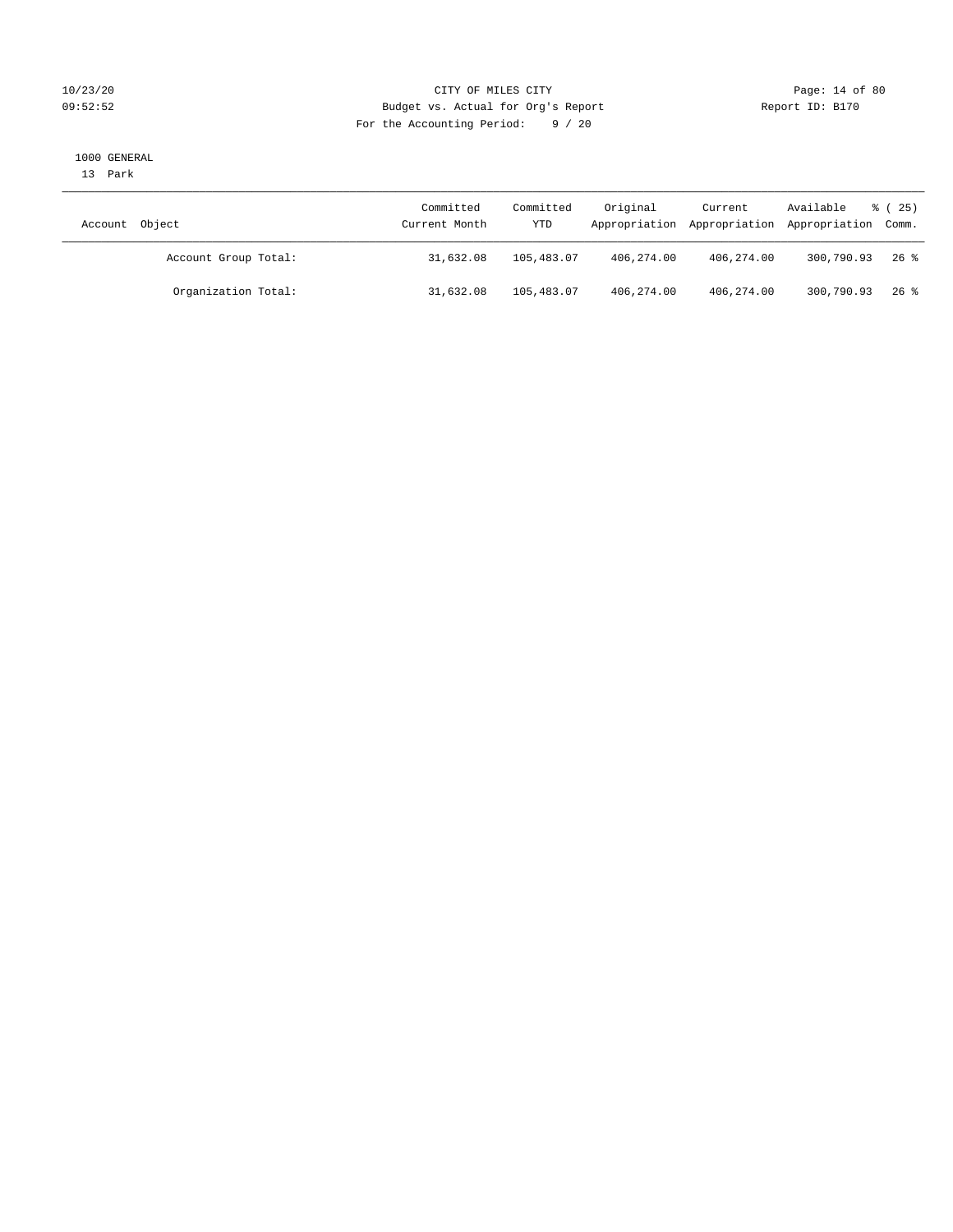## 10/23/20 Page: 15 of 80 09:52:52 Budget vs. Actual for Org's Report Report ID: B170 For the Accounting Period: 9 / 20

## 1000 GENERAL

14 Swim Pool

| Account Object                       | Committed<br>Current Month | Committed<br><b>YTD</b> | Original  | Current   | Available<br>Appropriation Appropriation Appropriation | % (25)<br>Comm. |
|--------------------------------------|----------------------------|-------------------------|-----------|-----------|--------------------------------------------------------|-----------------|
| 460000 CULTURE AND RECREATION-GASB68 |                            |                         |           |           |                                                        |                 |
| 460445 Swimming Pool                 |                            |                         |           |           |                                                        |                 |
| 111 Salaries and Wages - Permanent   | 0.00                       | 28,730.08               | 46,224.00 | 46,224.00 | 17,493.92                                              | 62 %            |
| 121 OVERTIME-PERMANENT               | 0.00                       | 799.17                  | 500.00    | 500.00    | $-299.17$                                              | 160%            |
| 141 Unemployment Insurance           | 0.00                       | 44.30                   | 70.00     | 70.00     | 25.70                                                  | 63%             |
| 142 Workers' Compensation            | 0.00                       | 1,518.63                | 2,399.00  | 2,399.00  | 880.37                                                 | 63 %            |
| 144 FICA                             | 0.00                       | 2,259.05                | 3,536.00  | 3,536.00  | 1,276.95                                               | 64 %            |
| 145 PERS                             | 0.00                       | 444.80                  | 1,029.00  | 1,029.00  | 584.20                                                 | 43 %            |
| 214 Small Items of Equipment         | 15.00                      | 648.18                  | 300.00    | 300.00    | $-348.18$                                              | $216$ %         |
| 220 Operating Expenses               | 0.00                       | 0.00                    | 1,000.00  | 1,000.00  | 1,000.00                                               | 0 <sup>8</sup>  |
| 222 Chemicals, Lab & Med Supplies    | 0.00                       | 940.00                  | 3,500.00  | 3,500.00  | 2,560.00                                               | 27%             |
| 226 Clothing and Uniforms            | 0.00                       | 0.00                    | 550.00    | 550.00    | 550.00                                                 | 0 <sup>8</sup>  |
| 230 Repair and Maintenance Supplies  | 0.00                       | 0.00                    | 500.00    | 500.00    | 500.00                                                 | 0 <sup>8</sup>  |
| 341 Electric Utility Services        | 195.36                     | 886.08                  | 1,700.00  | 1,700.00  | 813.92                                                 | $52$ $%$        |
| 342 Water Utility Services           | 40.71                      | 80.65                   | 300.00    | 300.00    | 219.35                                                 | 27%             |
| 343 Sewer Utility Services           | 46.38                      | 91.86                   | 200.00    | 200.00    | 108.14                                                 | 46%             |
| 345 Telephone                        | 0.00                       | 118.78                  | 150.00    | 150.00    | 31.22                                                  | 79 %            |
| 350 Professional Services            | 0.00                       | 0.00                    | 250.00    | 250.00    | 250.00                                                 | 0 <sup>8</sup>  |
| 360 Contr R & M                      | 0.00                       | 0.00                    | 200.00    | 200.00    | 200.00                                                 | 0 <sup>8</sup>  |
| 363 R&M Vehicles/Equip/Labor-PW      | 0.00                       | 0.00                    | 300.00    | 300.00    | 300.00                                                 | 0 <sup>8</sup>  |
| 380 Training Services                | 0.00                       | 840.00                  | 1,000.00  | 1,000.00  | 160.00                                                 | 84 %            |
| 540 Special Assessments              | 0.00                       | 562.50                  | 700.00    | 700.00    | 137.50                                                 | $80*$           |
| Account Total:                       | 297.45                     | 37,964.08               | 64,408.00 | 64,408.00 | 26, 443.92                                             | 59 <sub>8</sub> |
| Account Group Total:                 | 297.45                     | 37,964.08               | 64,408.00 | 64,408.00 | 26, 443.92                                             | 59 <sub>8</sub> |
| Organization Total:                  | 297.45                     | 37,964.08               | 64,408.00 | 64,408.00 | 26, 443.92                                             | 59%             |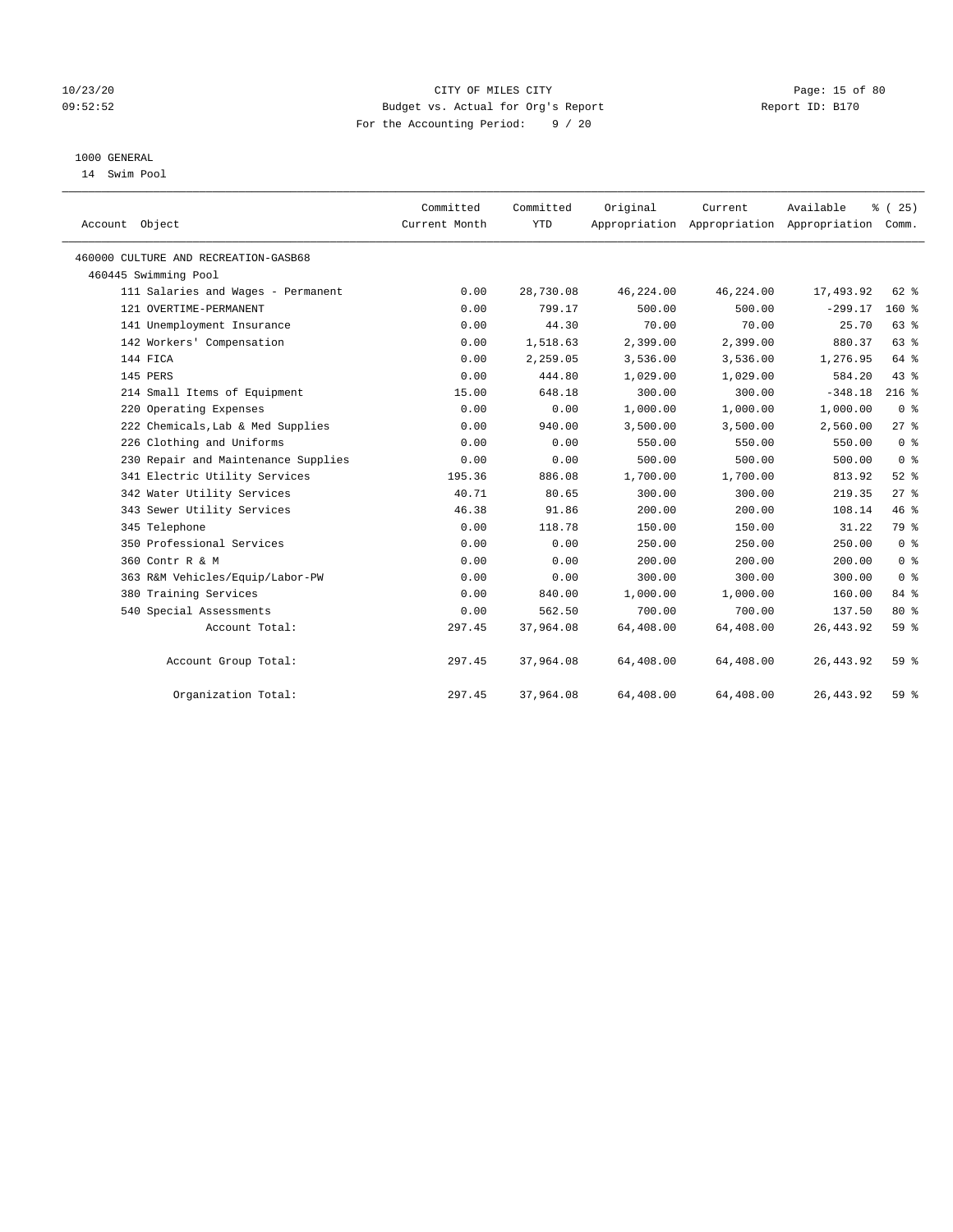## 10/23/20 Page: 16 of 80 09:52:52 Budget vs. Actual for Org's Report Changer Report ID: B170 For the Accounting Period: 9 / 20

# 1000 GENERAL

16 Library

| Object<br>Account                                                       | Committed<br>Current Month | Committed<br>YTD | Original<br>Appropriation | Current<br>Appropriation | Available<br>Appropriation | 8 (25)<br>Comm.    |
|-------------------------------------------------------------------------|----------------------------|------------------|---------------------------|--------------------------|----------------------------|--------------------|
| 520000 OTHER FINANCING USES<br>521000 Interfund Operating Transfers Out |                            |                  |                           |                          |                            |                    |
| 820 Transfers to Other Funds                                            | 25,829.58                  | 77,488.74        | 309,955.00                | 309,955.00               | 232,466.26                 | $25$ $\frac{6}{5}$ |
| Account Total:                                                          | 25,829.58                  | 77,488.74        | 309,955.00                | 309,955.00               | 232,466.26                 | $25$ $\frac{6}{5}$ |
| Account Group Total:                                                    | 25,829.58                  | 77.488.74        | 309,955.00                | 309,955.00               | 232,466.26                 | $25$ $\frac{6}{5}$ |
| Organization Total:                                                     | 25,829.58                  | 77.488.74        | 309,955.00                | 309,955.00               | 232,466.26                 | $25$ $%$           |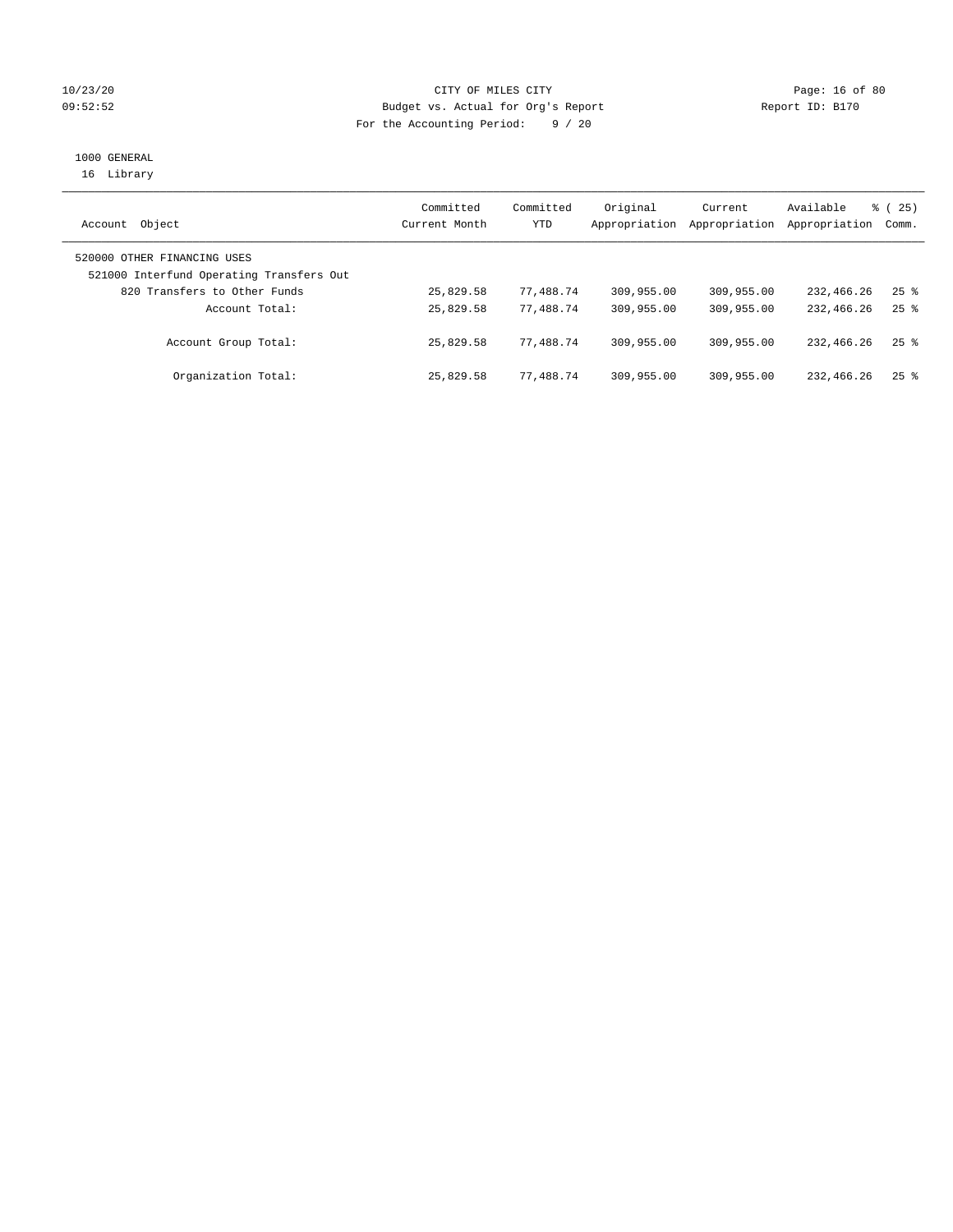## 10/23/20 Page: 17 of 80 09:52:52 Budget vs. Actual for Org's Report Changer Report ID: B170 For the Accounting Period: 9 / 20

## 1000 GENERAL

18 BUILDING INSPECTION

| Account Object                                                | Committed<br>Current Month | Committed<br>YTD | Original<br>Appropriation | Current<br>Appropriation | Available<br>Appropriation | 25)<br>ී (<br>Comm. |
|---------------------------------------------------------------|----------------------------|------------------|---------------------------|--------------------------|----------------------------|---------------------|
| 420000 PUBLIC SAFETY-GASB68<br>420532 Public Nuisance Cleanup |                            |                  |                           |                          |                            |                     |
| 360 Contr R & M                                               | $-6.800.00$                | 0.00             | 0.00                      | 0.00                     | 0.00                       | 0 <sup>8</sup>      |
| Account Total:                                                | $-6.800.00$                | 0.00             | 0.00                      | 0.00                     | 0.00                       | 0 <sup>8</sup>      |
| Account Group Total:                                          | $-6.800.00$                | 0.00             | 0.00                      | 0.00                     | 0.00                       | 0 <sup>8</sup>      |
| Organization Total:                                           | $-6,800.00$                | 0.00             | 0.00                      | 0.00                     | 0.00                       | 0 <sup>8</sup>      |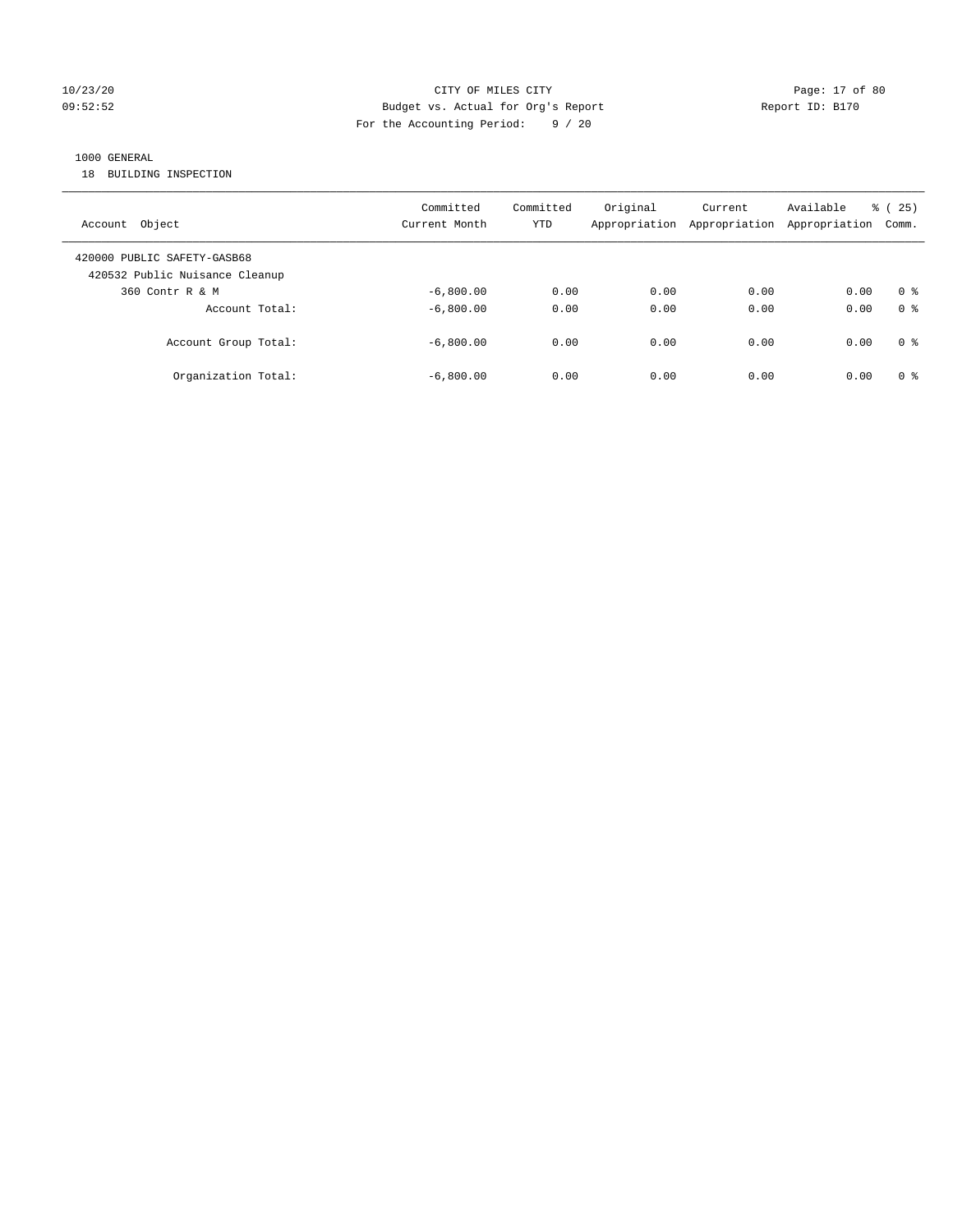## 10/23/20 Page: 18 of 80 09:52:52 Budget vs. Actual for Org's Report Report ID: B170 For the Accounting Period: 9 / 20

## 1000 GENERAL

21 Animal Control

| Account Object                           | Committed<br>Current Month | Committed<br><b>YTD</b> | Original  | Current   | Available<br>Appropriation Appropriation Appropriation Comm. | 8 (25)          |
|------------------------------------------|----------------------------|-------------------------|-----------|-----------|--------------------------------------------------------------|-----------------|
| 440000 PUBLIC HEALTH-GASB68              |                            |                         |           |           |                                                              |                 |
| 440600 Animal Control Services (21)      |                            |                         |           |           |                                                              |                 |
| 111 Salaries and Wages - Permanent       | 3,549.96                   | 9,890.64                | 45,056.00 | 45,056.00 | 35, 165. 36                                                  | $22$ %          |
| 121 OVERTIME-PERMANENT                   | 0.00                       | 0.00                    | 500.00    | 500.00    | 500.00                                                       | 0 <sup>8</sup>  |
| 131 VACATION                             | 164.16                     | 718.20                  | 1,500.00  | 1,500.00  | 781.80                                                       | 48 %            |
| 132 SICK LEAVE                           | 0.00                       | 0.00                    | 700.00    | 700.00    | 700.00                                                       | 0 <sup>8</sup>  |
| 133 OTHER LEAVE PAY                      | 0.00                       | 164.16                  | 500.00    | 500.00    | 335.84                                                       | 338             |
| 134 HOLIDAY PAY                          | 0.00                       | 0.00                    | 300.00    | 300.00    | 300.00                                                       | 0 <sup>8</sup>  |
| 141 Unemployment Insurance               | 6.22                       | 16.81                   | 73.00     | 73.00     | 56.19                                                        | $23$ $%$        |
| 142 Workers' Compensation                | 184.62                     | 503.01                  | 2,452.00  | 2,452.00  | 1,948.99                                                     | $21$ %          |
| 143 Health Insurance                     | 854.70                     | 2,564.10                | 10,254.00 | 10,254.00 | 7,689.90                                                     | 25%             |
| 144 FICA                                 | 317.41                     | 857.41                  | 3,715.00  | 3,715.00  | 2,857.59                                                     | $23$ $%$        |
| 145 PERS                                 | 325.73                     | 944.81                  | 3,622.00  | 3,622.00  | 2,677.19                                                     | $26$ $%$        |
| 196 CLOTHING ALLOTMENT                   | 435.00                     | 435.00                  | 807.00    | 807.00    | 372.00                                                       | $54$ $%$        |
| 210 Office Supplies and Materials        | 0.00                       | 0.00                    | 150.00    | 150.00    | 150.00                                                       | 0 <sup>8</sup>  |
| 214 Small Items of Equipment             | 0.00                       | 0.00                    | 400.00    | 400.00    | 400.00                                                       | 0 <sup>8</sup>  |
| 220 Operating Expenses                   | 73.14                      | 168.02                  | 1,200.00  | 1,200.00  | 1,031.98                                                     | $14*$           |
| 230 Repair and Maintenance Supplies      | 0.00                       | 0.00                    | 250.00    | 250.00    | 250.00                                                       | 0 <sup>8</sup>  |
| 231 Gas, Oil, Diesel Fuel, Grease, etc.  | 97.90                      | 700.27                  | 1,400.00  | 1,400.00  | 699.73                                                       | 50%             |
| 311 Postage, Box Rent, Etc.              | 4.10                       | 53.30                   | 80.00     | 80.00     | 26.70                                                        | 67 <sup>8</sup> |
| 320 Printing, Duplicating, Typing &      | 0.00                       | 0.00                    | 25.00     | 25.00     | 25.00                                                        | 0 <sup>8</sup>  |
| 330 Publicity, Subscriptions & Dues      | 0.00                       | 0.00                    | 25.00     | 25.00     | 25.00                                                        | 0 <sup>8</sup>  |
| 341 Electric Utility Services            | 99.11                      | 283.23                  | 529.00    | 529.00    | 245.77                                                       | 54 %            |
| 342 Water Utility Services               | 23.90                      | 70.82                   | 350.00    | 350.00    | 279.18                                                       | $20*$           |
| 343 Sewer Utility Services               | 28.16                      | 83.38                   | 150.00    | 150.00    | 66.62                                                        | 56%             |
| 344 Gas Utility Service                  | 21.37                      | 67.16                   | 635.00    | 635.00    | 567.84                                                       | 11 <sup>8</sup> |
| 345 Telephone                            | 0.00                       | 81.21                   | 500.00    | 500.00    | 418.79                                                       | 16%             |
| 347 Internet                             | 0.00                       | 89.90                   | 560.00    | 560.00    | 470.10                                                       | 16 <sup>8</sup> |
| 350 Professional Services                | 312.75                     | 1,698.82                | 3,000.00  | 3,000.00  | 1,301.18                                                     | 57%             |
| 366 R&M Vehicles - Police/Animal Control | 0.00                       | 0.00                    | 100.00    | 100.00    | 100.00                                                       | 0 <sup>8</sup>  |
| 370 Travel                               | 0.00                       | 0.00                    | 200.00    | 200.00    | 200.00                                                       | 0 <sup>8</sup>  |
| 380 Training Services                    | 0.00                       | 0.00                    | 100.00    | 100.00    | 100.00                                                       | 0 <sup>8</sup>  |
| 511 Insurance on Buildings               | 0.00                       | 97.54                   | 98.00     | 98.00     | 0.46                                                         | $100*$          |
| Account Total:                           | 6,498.23                   | 19,487.79               | 79,231.00 | 79,231.00 | 59,743.21                                                    | 25%             |
| Account Group Total:                     | 6,498.23                   | 19,487.79               | 79,231.00 | 79,231.00 | 59,743.21                                                    | 25%             |
| Organization Total:                      | 6,498.23                   | 19,487.79               | 79,231.00 | 79,231.00 | 59, 743. 21                                                  | 25%             |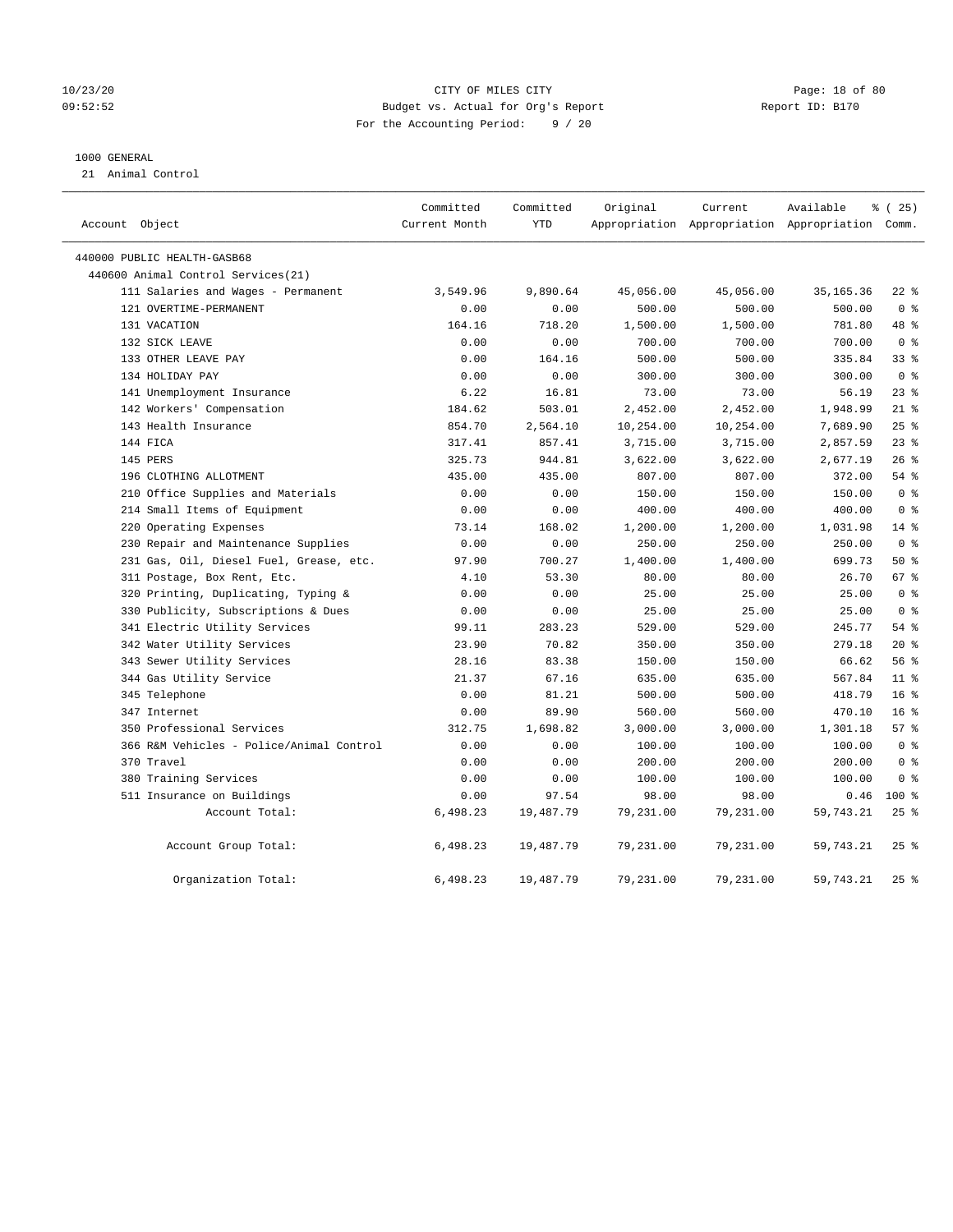## 10/23/20 Page: 19 of 80 09:52:52 Budget vs. Actual for Org's Report Report ID: B170 For the Accounting Period: 9 / 20

## 1000 GENERAL

36 Planning & Community Services

| Account Object                            | Committed<br>Current Month | Committed<br><b>YTD</b> | Original  | Current   | Available<br>Appropriation Appropriation Appropriation Comm. | 8 (25)          |
|-------------------------------------------|----------------------------|-------------------------|-----------|-----------|--------------------------------------------------------------|-----------------|
| 410000 GENERAL GOVERNMENTGASB68           |                            |                         |           |           |                                                              |                 |
| 411020 Community Services & Planning      |                            |                         |           |           |                                                              |                 |
| 111 Salaries and Wages - Permanent        | 1,439.91                   | 2,451.53                | 7,228.00  | 7,228.00  | 4,776.47                                                     | 34 %            |
| 121 OVERTIME-PERMANENT                    | 0.00                       | 0.00                    | 200.00    | 200.00    | 200.00                                                       | 0 <sup>8</sup>  |
| 131 VACATION                              | 14.32                      | 183.03                  | 2,800.00  | 2,800.00  | 2,616.97                                                     | 7 <sup>°</sup>  |
| 132 SICK LEAVE                            | 86.20                      | 123.40                  | 1,300.00  | 1,300.00  | 1,176.60                                                     | 9 <sup>8</sup>  |
| 133 OTHER LEAVE PAY                       | 10.35                      | 15.13                   | 424.00    | 424.00    | 408.87                                                       | 4%              |
| 141 Unemployment Insurance                | 2.35                       | 4.21                    | 18.00     | 18.00     | 13.79                                                        | $23$ %          |
| 142 Workers' Compensation                 | 13.13                      | 17.80                   | 95.00     | 95.00     | 77.20                                                        | 19 <sup>°</sup> |
| 143 Health Insurance                      | 384.46                     | 692.00                  | 2,769.00  | 2,769.00  | 2,077.00                                                     | 25%             |
| 144 FICA                                  | 119.68                     | 215.25                  | 914.00    | 914.00    | 698.75                                                       | $24$ %          |
| 145 PERS                                  | 136.02                     | 243.18                  | 1,048.00  | 1,048.00  | 804.82                                                       | $23$ %          |
| 196 CLOTHING ALLOTMENT                    | 13.50                      | 40.50                   | 164.00    | 164.00    | 123.50                                                       | $25$ %          |
| 210 Office Supplies and Materials         | 0.00                       | 24.73                   | 500.00    | 500.00    | 475.27                                                       | 5 <sup>8</sup>  |
| 214 Small Items of Equipment              | 155.72                     | 155.72                  | 800.00    | 800.00    | 644.28                                                       | 19 <sup>°</sup> |
| 220 Operating Expenses                    | 0.00                       | 0.00                    | 300.00    | 300.00    | 300.00                                                       | 0 <sup>8</sup>  |
| 231 Gas, Oil, Diesel Fuel, Grease, etc.   | 0.00                       | 0.00                    | 400.00    | 400.00    | 400.00                                                       | 0 <sup>8</sup>  |
| 311 Postage, Box Rent, Etc.               | 0.00                       | 0.00                    | 3,000.00  | 3,000.00  | 3,000.00                                                     | 0 <sup>8</sup>  |
| 320 Printing, Duplicating, Typing &       | 0.00                       | 0.00                    | 1,000.00  | 1,000.00  | 1,000.00                                                     | 0 <sup>8</sup>  |
| 327 Map Printing                          | 0.00                       | 0.00                    | 200.00    | 200.00    | 200.00                                                       | 0 <sup>8</sup>  |
| 330 Publicity, Subscriptions & Dues       | 0.00                       | 0.00                    | 1,000.00  | 1,000.00  | 1,000.00                                                     | 0 <sup>8</sup>  |
| 331 Publication of Formal & Legal Notices | 0.00                       | 0.00                    | 1,000.00  | 1,000.00  | 1,000.00                                                     | 0 <sup>8</sup>  |
| 334 Memberships, Registrations & Dues     | 0.00                       | 0.00                    | 500.00    | 500.00    | 500.00                                                       | 0 <sup>8</sup>  |
| 345 Telephone                             | 0.00                       | 16.39                   | 900.00    | 900.00    | 883.61                                                       | 2 <sup>8</sup>  |
| 347 Internet                              | 0.00                       | 0.00                    | 170.00    | 170.00    | 170.00                                                       | 0 <sup>8</sup>  |
| 350 Professional Services                 | 1,583.94                   | 4,967.94                | 30,000.00 | 30,000.00 | 25,032.06                                                    | $17*$           |
| 360 Contr R & M                           | 98.22                      | 206.28                  | 5,000.00  | 5,000.00  | 4,793.72                                                     | 4%              |
| 370 Travel                                | 0.00                       | 0.00                    | 2,000.00  | 2,000.00  | 2,000.00                                                     | 0 <sup>8</sup>  |
| 380 Training Services                     | 100.00                     | 100.00                  | 3,000.00  | 3,000.00  | 2,900.00                                                     | 3 <sup>°</sup>  |
| 382 Books                                 | 0.00                       | 0.00                    | 200.00    | 200.00    | 200.00                                                       | 0 <sup>8</sup>  |
| Account Total:                            | 4,157.80                   | 9,457.09                | 66,930.00 | 66,930.00 | 57,472.91                                                    | $14$ %          |
| Account Group Total:                      | 4,157.80                   | 9,457.09                | 66,930.00 | 66,930.00 | 57,472.91                                                    | $14*$           |
| Organization Total:                       | 4,157.80                   | 9,457.09                | 66,930.00 | 66,930.00 | 57, 472.91                                                   | $14*$           |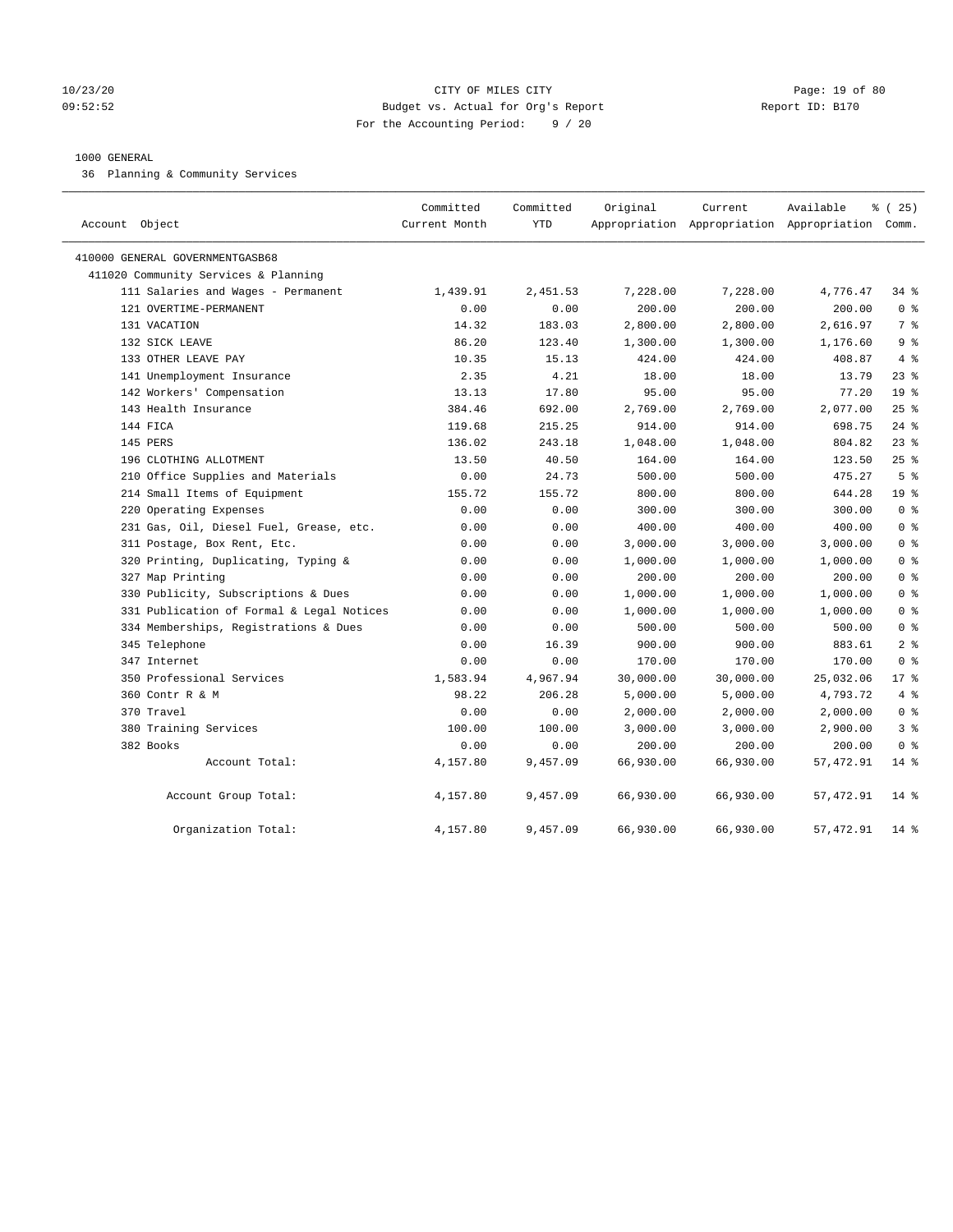## 10/23/20 Page: 20 of 80 09:52:52 Budget vs. Actual for Org's Report Report ID: B170 For the Accounting Period: 9 / 20

## 1000 GENERAL

37 CITY HEALTH

| Object<br>Account                                                       | Committed<br>Current Month | Committed<br>YTD | Original<br>Appropriation | Current<br>Appropriation | Available<br>Appropriation | 25)<br>ී (<br>Comm. |
|-------------------------------------------------------------------------|----------------------------|------------------|---------------------------|--------------------------|----------------------------|---------------------|
| 520000 OTHER FINANCING USES<br>521000 Interfund Operating Transfers Out |                            |                  |                           |                          |                            |                     |
| 820 Transfers to Other Funds                                            | 0.00                       | 0.00             | 13,000.00                 | 13,000.00                | 13,000.00                  | 0 %                 |
| Account Total:                                                          | 0.00                       | 0.00             | 13,000.00                 | 13,000.00                | 13,000.00                  | 0 <sup>8</sup>      |
| Account Group Total:                                                    | 0.00                       | 0.00             | 13,000.00                 | 13,000.00                | 13,000.00                  | 0 %                 |
| Organization Total:                                                     | 0.00                       | 0.00             | 13,000.00                 | 13,000.00                | 13,000.00                  | 0 %                 |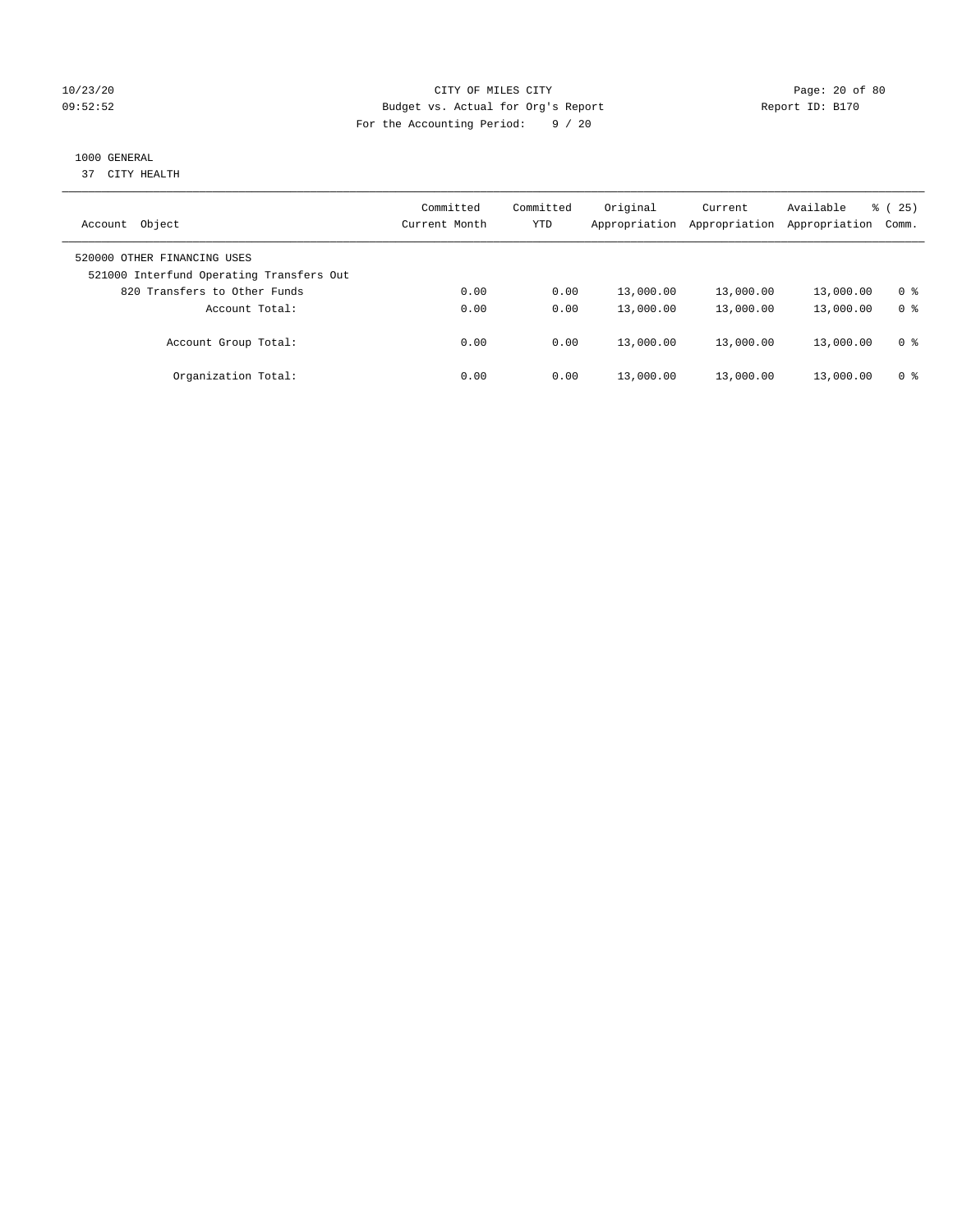## 10/23/20 Page: 21 of 80 09:52:52 Budget vs. Actual for Org's Report Report ID: B170 For the Accounting Period: 9 / 20

## 1000 GENERAL

201 Flood Prevention

| Account Object                            | Committed<br>Current Month | Committed<br><b>YTD</b> | Original   | Current    | Available<br>Appropriation Appropriation Appropriation Comm. | % (25)          |
|-------------------------------------------|----------------------------|-------------------------|------------|------------|--------------------------------------------------------------|-----------------|
|                                           |                            |                         |            |            |                                                              |                 |
| 430000 Public Works-GASB68                |                            |                         |            |            |                                                              |                 |
| 431200 Flood Control                      |                            |                         |            |            |                                                              |                 |
| 111 Salaries and Wages - Permanent        | 1,418.78                   | 4,073.80                | 16,164.00  | 16,164.00  | 12,090.20                                                    | 25%             |
| 131 VACATION                              | 25.03                      | 164.83                  | 1,000.00   | 1,000.00   | 835.17                                                       | 16 <sup>8</sup> |
| 132 SICK LEAVE                            | 25.03                      | 167.94                  | 500.00     | 500.00     | 332.06                                                       | $34$ $%$        |
| 133 OTHER LEAVE PAY                       | 0.00                       | 0.00                    | 1,019.00   | 1,019.00   | 1,019.00                                                     | 0 <sup>8</sup>  |
| 141 Unemployment Insurance                | 2.16                       | 6.64                    | 28.00      | 28.00      | 21.36                                                        | $24$ %          |
| 142 Workers' Compensation                 | 5.60                       | 16.90                   | 970.00     | 970.00     | 953.10                                                       | 2 <sup>8</sup>  |
| 143 Health Insurance                      | 341.87                     | 1,025.62                | 4,102.00   | 4,102.00   | 3,076.38                                                     | 25%             |
| 144 FICA                                  | 111.20                     | 338.16                  | 1,429.00   | 1,429.00   | 1,090.84                                                     | $24$ %          |
| 145 PERS                                  | 128.82                     | 386.47                  | 1,638.00   | 1,638.00   | 1,251.53                                                     | $24$ %          |
| 196 CLOTHING ALLOTMENT                    | 0.00                       | 60.00                   | 60.00      | 60.00      | 0.00                                                         | $100*$          |
| 210 Office Supplies and Materials         | 0.00                       | 219.00                  | 500.00     | 500.00     | 281.00                                                       | 44 %            |
| 214 Small Items of Equipment              | 155.72                     | 155.72                  | 500.00     | 500.00     | 344.28                                                       | 31.8            |
| 220 Operating Expenses                    | 0.00                       | 0.00                    | 500.00     | 500.00     | 500.00                                                       | 0 <sup>8</sup>  |
| 231 Gas, Oil, Diesel Fuel, Grease, etc.   | 0.00                       | 0.00                    | 500.00     | 500.00     | 500.00                                                       | 0 <sup>8</sup>  |
| 311 Postage, Box Rent, Etc.               | 9.00                       | 20.50                   | 2,500.00   | 2,500.00   | 2,479.50                                                     | 1 <sup>8</sup>  |
| 330 Publicity, Subscriptions & Dues       | 0.00                       | 0.00                    | 50.00      | 50.00      | 50.00                                                        | 0 <sup>8</sup>  |
| 331 Publication of Formal & Legal Notices | 0.00                       | 396.50                  | 2,000.00   | 2,000.00   | 1,603.50                                                     | $20*$           |
| 334 Memberships, Registrations & Dues     | 0.00                       | 0.00                    | 250.00     | 250.00     | 250.00                                                       | 0 <sup>8</sup>  |
| 345 Telephone                             | 0.00                       | 38.73                   | 50.00      | 50.00      | 11.27                                                        | 77.8            |
| 350 Professional Services                 | 93.20                      | 3,896.49                | 137,520.00 | 137,520.00 | 133,623.51                                                   | 3 <sup>8</sup>  |
| 370 Travel                                | 0.00                       | 0.00                    | 1,000.00   | 1,000.00   | 1,000.00                                                     | 0 <sup>8</sup>  |
| 380 Training Services                     | 0.00                       | 0.00                    | 200.00     | 200.00     | 200.00                                                       | 0 <sup>8</sup>  |
| 382 Books                                 | 0.00                       | 0.00                    | 50.00      | 50.00      | 50.00                                                        | 0 <sup>8</sup>  |
| 532 Land Rental                           | 0.00                       | 0.00                    | 200.00     | 200.00     | 200.00                                                       | 0 <sup>8</sup>  |
| 540 Special Assessments                   | 0.00                       | 0.00                    | 300.00     | 300.00     | 300.00                                                       | 0 <sup>8</sup>  |
| Account Total:                            | 2,316.41                   | 10,967.30               | 173,030.00 | 173,030.00 | 162,062.70                                                   | 6 %             |
| Account Group Total:                      | 2,316.41                   | 10,967.30               | 173,030.00 | 173,030.00 | 162,062.70                                                   | 6 %             |
| 490000 DEBT SERVICE                       |                            |                         |            |            |                                                              |                 |
| 490500 Other Debt Service Payments        |                            |                         |            |            |                                                              |                 |
| 652 Principle- Flood Study Loan           | 0.00                       | 14,675.06               | 29,523.00  | 29,523.00  | 14,847.94                                                    | 50%             |
| 653 Interest- Flood Study Loan            | 0.00                       | 448.06                  | 1,397.00   | 1,397.00   | 948.94                                                       | 32%             |
| Account Total:                            | 0.00                       | 15, 123. 12             | 30,920.00  | 30,920.00  | 15,796.88                                                    | 49 %            |
| Account Group Total:                      | 0.00                       | 15, 123. 12             | 30,920.00  | 30,920.00  | 15,796.88                                                    | 49 %            |
| Organization Total:                       | 2,316.41                   | 26,090.42               | 203,950.00 | 203,950.00 | 177,859.58                                                   | $13*$           |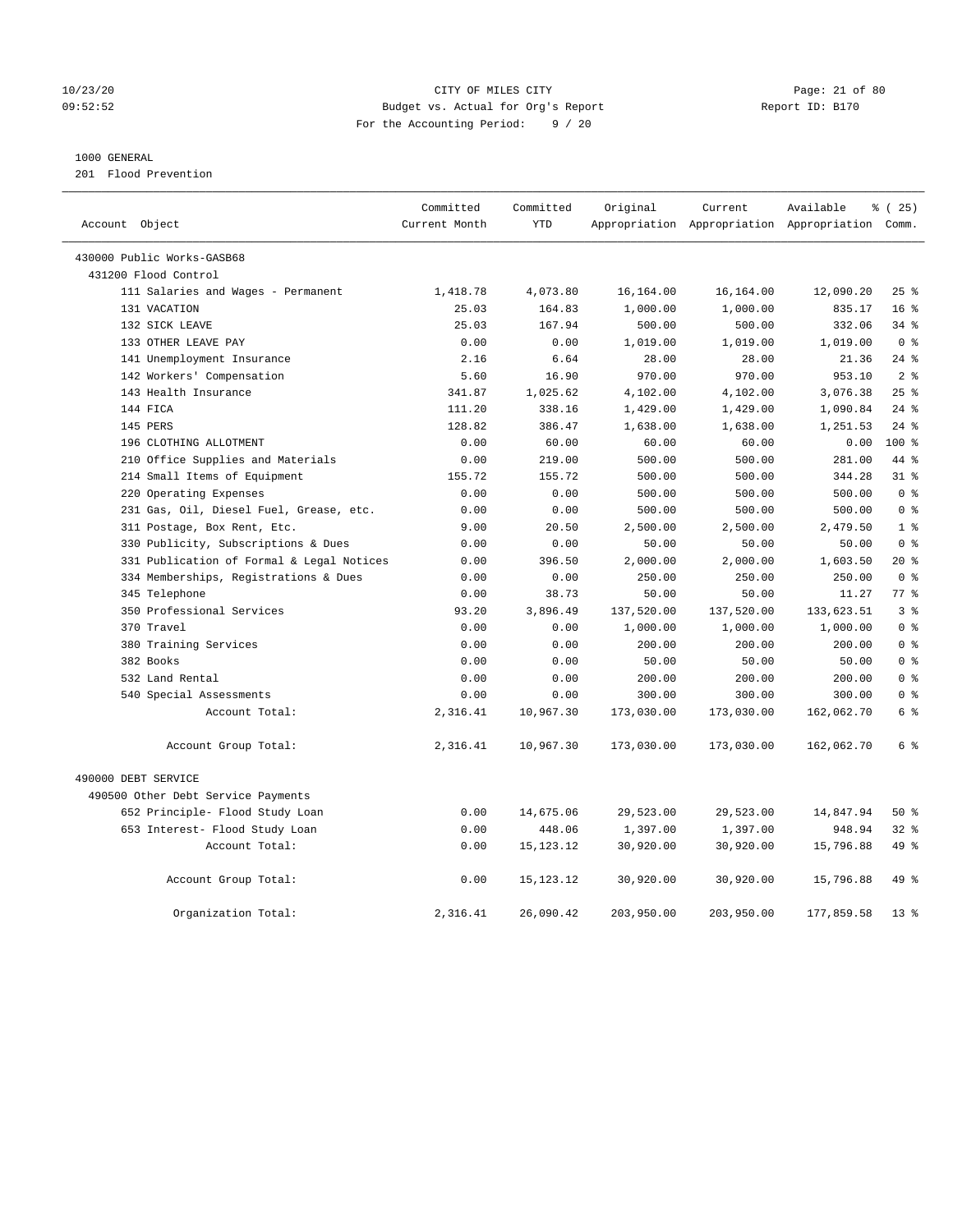## 10/23/20 Page: 22 of 80 09:52:52 Budget vs. Actual for Org's Report Report ID: B170 For the Accounting Period: 9 / 20

## 1000 GENERAL

301 Elections

| Object<br>Account                                   | Committed<br>Current Month | Committed<br>YTD | Original<br>Appropriation | Current<br>Appropriation | Available<br>Appropriation | 25)<br>ී (<br>Comm. |
|-----------------------------------------------------|----------------------------|------------------|---------------------------|--------------------------|----------------------------|---------------------|
| 410000 GENERAL GOVERNMENTGASB68<br>410600 Elections |                            |                  |                           |                          |                            |                     |
| 300 PURCHASED SERVICES                              | 0.00                       | 0.00             | 10,000.00                 | 10,000.00                | 10,000.00                  | 0 <sup>8</sup>      |
| Account Total:                                      | 0.00                       | 0.00             | 10,000.00                 | 10,000.00                | 10,000.00                  | 0 <sup>8</sup>      |
| Account Group Total:                                | 0.00                       | 0.00             | 10,000.00                 | 10,000.00                | 10,000.00                  | 0 <sup>8</sup>      |
| Organization Total:                                 | 0.00                       | 0.00             | 10,000.00                 | 10,000.00                | 10,000.00                  | 0 <sup>8</sup>      |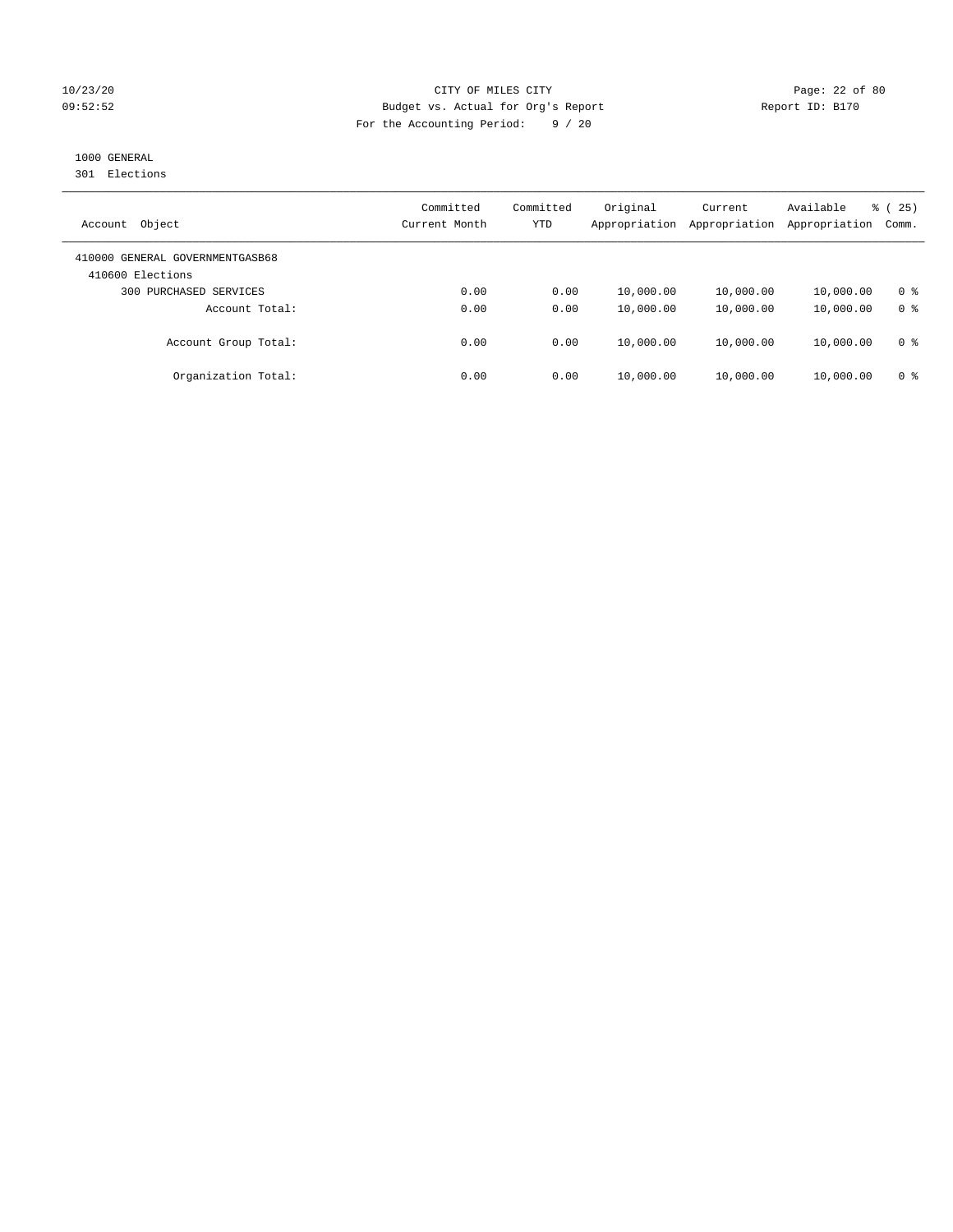## 10/23/20 Page: 23 of 80 09:52:52 Budget vs. Actual for Org's Report Report ID: B170 For the Accounting Period: 9 / 20

## 1000 GENERAL

402 Public Nuisance

| Account Object                 | Committed<br>Current Month | Committed<br>YTD        | Original     | Current<br>Appropriation Appropriation | Available<br>Appropriation | % (25)<br>Comm. |
|--------------------------------|----------------------------|-------------------------|--------------|----------------------------------------|----------------------------|-----------------|
| 420000 PUBLIC SAFETY-GASB68    |                            |                         |              |                                        |                            |                 |
| 420532 Public Nuisance Cleanup |                            |                         |              |                                        |                            |                 |
| 350 Professional Services      | 300.00                     | 300.00                  | 0.00         | 0.00                                   | $-300.00$                  | $***$ 8         |
| 360 Contr R & M                | 7,547.51                   | 9,103.15                | 8,000.00     | 8,000.00                               | $-1, 103.15$               | $114$ %         |
| Account Total:                 | 7,847.51                   | 9,403.15                | 8,000.00     | 8,000.00                               | $-1,403.15$ 118 %          |                 |
| Account Group Total:           | 7,847.51                   | 9,403.15                | 8,000.00     | 8,000.00                               | $-1,403.15$ 118 %          |                 |
| Organization Total:            | 7,847.51                   | 9,403.15                | 8,000.00     | 8,000.00                               | $-1,403.15$ 118 %          |                 |
|                                |                            |                         |              |                                        |                            |                 |
| Fund Total:                    |                            | 337,010.49 1,279,325.93 | 4,866,411.00 | 4,866,411.00                           | 3,587,085.07               | $26$ %          |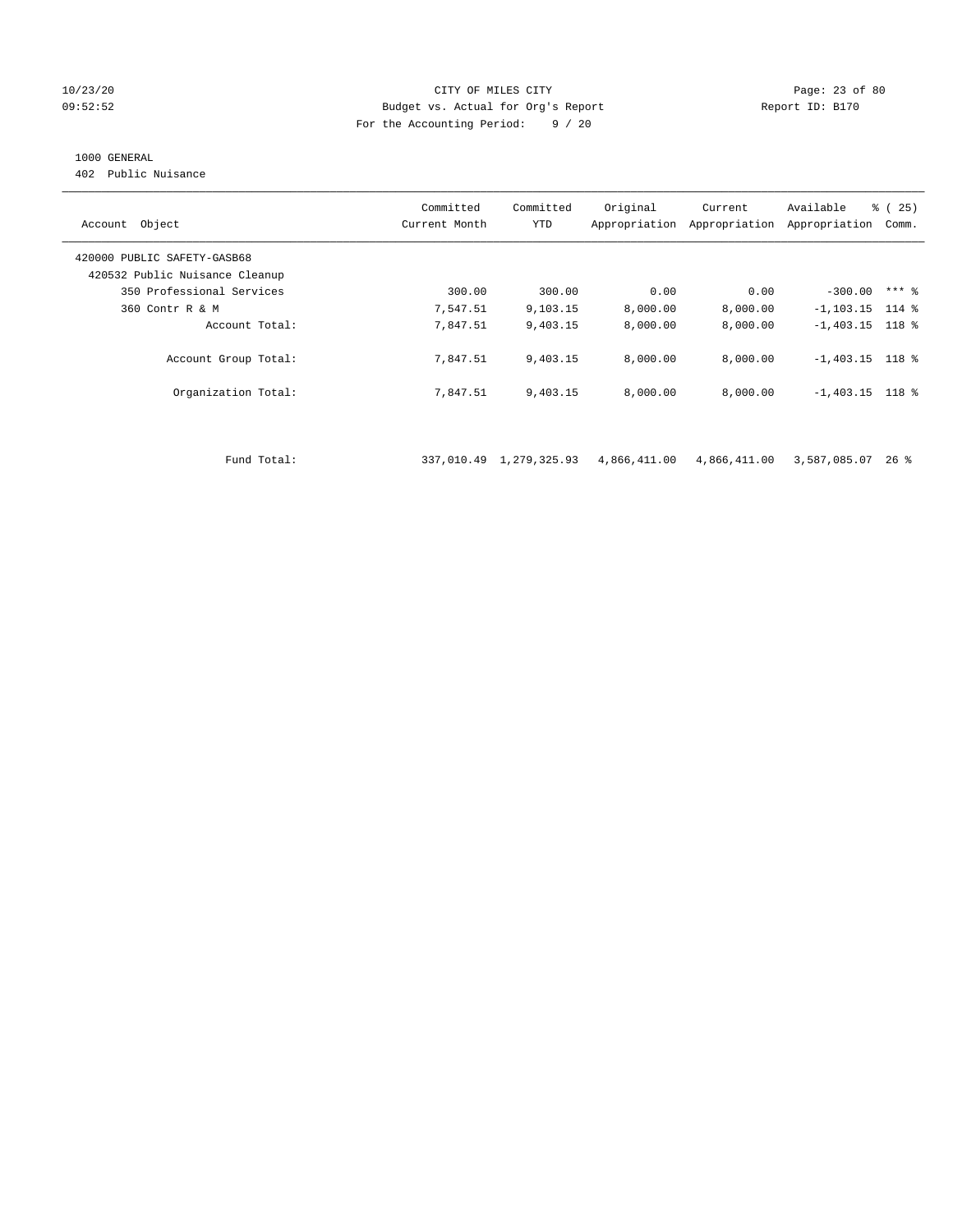## 10/23/20 Page: 24 of 80 09:52:52 Budget vs. Actual for Org's Report Changer Report ID: B170 For the Accounting Period: 9 / 20

————————————————————————————————————————————————————————————————————————————————————————————————————————————————————————————————————

# 2220 LIBRARY

16 Library

|                |                                          | Committed     | Committed  | Original   | Current    | Available                                       | $*(25)$         |
|----------------|------------------------------------------|---------------|------------|------------|------------|-------------------------------------------------|-----------------|
| Account Object |                                          | Current Month | <b>YTD</b> |            |            | Appropriation Appropriation Appropriation Comm. |                 |
|                | 460000 CULTURE AND RECREATION-GASB68     |               |            |            |            |                                                 |                 |
|                | 460100 Library Services(16)              |               |            |            |            |                                                 |                 |
|                | 111 Salaries and Wages - Permanent       | 13, 149. 15   | 37,549.48  | 179,536.00 | 179,536.00 | 141,986.52                                      | $21$ %          |
|                | 121 OVERTIME-PERMANENT                   | 0.00          | 0.00       | 600.00     | 600.00     | 600.00                                          | 0 <sup>8</sup>  |
|                | 131 VACATION                             | 966.59        | 2,611.23   | 16,000.00  | 16,000.00  | 13,388.77                                       | $16*$           |
|                | 132 SICK LEAVE                           | 0.00          | 180.00     | 7,300.00   | 7,300.00   | 7,120.00                                        | 2 <sup>°</sup>  |
|                | 133 OTHER LEAVE PAY                      | 0.00          | 0.00       | 4,079.00   | 4,079.00   | 4,079.00                                        | 0 <sup>8</sup>  |
|                | 141 Unemployment Insurance               | 21.18         | 61.46      | 311.00     | 311.00     | 249.54                                          | $20*$           |
|                | 142 Workers' Compensation                | 53.41         | 154.92     | 785.00     | 785.00     | 630.08                                          | $20*$           |
|                | 143 Health Insurance                     | 3,418.10      | 10,254.30  | 51,270.00  | 51,270.00  | 41,015.70                                       | $20*$           |
|                | 144 FICA                                 | 1,076.88      | 3,123.07   | 15,875.00  | 15,875.00  | 12,751.93                                       | $20*$           |
|                | 145 PERS                                 | 1,237.96      | 3,537.89   | 18,199.00  | 18,199.00  | 14,661.11                                       | 19 <sup>°</sup> |
|                | 196 CLOTHING ALLOTMENT                   | 0.00          | 600.00     | 750.00     | 750.00     | 150.00                                          | 80 %            |
|                | 210 Office Supplies and Materials        | 5.98          | 126.78     | 500.00     | 500.00     | 373.22                                          | 25%             |
|                | 214 Small Items of Equipment             | 0.00          | 2,348.26   | 3,300.00   | 3,300.00   | 951.74                                          | 71 %            |
|                | 220 Operating Expenses                   | 0.00          | 0.00       | 500.00     | 500.00     | 500.00                                          | 0 <sup>8</sup>  |
|                | 224 Janitorial Supplies                  | 50.00         | 50.00      | 1,200.00   | 1,200.00   | 1,150.00                                        | $4\degree$      |
|                | 311 Postage, Box Rent, Etc.              | 79.32         | 199.90     | 1,500.00   | 1,500.00   | 1,300.10                                        | $13*$           |
|                | 320 Printing, Duplicating, Typing &      | 0.00          | 0.00       | 1,500.00   | 1,500.00   | 1,500.00                                        | 0 <sup>8</sup>  |
|                | 334 Memberships, Registrations & Dues    | 0.00          | 0.00       | 250.00     | 250.00     | 250.00                                          | 0 <sup>8</sup>  |
|                | 341 Electric Utility Services            | 925.99        | 2,710.04   | 9,000.00   | 9,000.00   | 6,289.96                                        | $30*$           |
|                | 342 Water Utility Services               | 23.90         | 70.82      | 750.00     | 750.00     | 679.18                                          | 9 <sup>°</sup>  |
|                | 343 Sewer Utility Services               | 28.16         | 83.38      | 500.00     | 500.00     | 416.62                                          | $17*$           |
|                | 344 Gas Utility Service                  | 37.64         | 108.72     | 5,000.00   | 5,000.00   | 4,891.28                                        | 2 <sup>°</sup>  |
|                | 345 Telephone                            | 0.00          | 191.94     | 1,750.00   | 1,750.00   | 1,558.06                                        | $11*$           |
|                | 346 Garbage Service                      | 0.00          | 0.00       | 400.00     | 400.00     | 400.00                                          | 0 <sup>8</sup>  |
|                | 347 Internet                             | 0.00          | 229.60     | 2,500.00   | 2,500.00   | 2,270.40                                        | 9 <sup>8</sup>  |
|                | 350 Professional Services                | 0.00          | 1,290.21   | 8,500.00   | 8,500.00   | 7,209.79                                        | 15 <sup>°</sup> |
|                | 360 Contr R & M                          | 195.00        | 520.00     | 11,000.00  | 11,000.00  | 10,480.00                                       | 5 <sup>°</sup>  |
|                | 370 Travel                               | 0.00          | 0.00       | 1,500.00   | 1,500.00   | 1,500.00                                        | 0 <sup>8</sup>  |
|                | 380 Training Services                    | 0.00          | 0.00       | 1,000.00   | 1,000.00   | 1,000.00                                        | 0 <sup>8</sup>  |
|                | 382 Books                                | 457.42        | 1,664.76   | 15,000.00  | 15,000.00  | 13, 335. 24                                     | $11$ %          |
|                | 511 Insurance on Buildings               | 0.00          | 3,421.78   | 3,422.00   | 3,422.00   | 0.22                                            | 100 %           |
|                | 513 Liability                            | 0.00          | 3, 151. 21 | 3,152.00   | 3,152.00   | 0.79                                            | $100*$          |
|                | 920 Buildings                            | 0.00          | 0.00       | 20,000.00  | 20,000.00  | 20,000.00                                       | 0 <sup>8</sup>  |
|                | Account Total:                           | 21,726.68     | 74,239.75  | 386,929.00 | 386,929.00 | 312,689.25                                      | 19 <sup>°</sup> |
|                | Account Group Total:                     | 21,726.68     | 74,239.75  | 386,929.00 | 386,929.00 | 312,689.25                                      | 19 <sup>°</sup> |
|                | 520000 OTHER FINANCING USES              |               |            |            |            |                                                 |                 |
|                | 521000 Interfund Operating Transfers Out |               |            |            |            |                                                 |                 |
|                | 820 Transfers to Other Funds             | 1,664.83      | 4,994.49   | 19,978.00  | 19,978.00  | 14,983.51                                       | $25$ %          |
|                | Account Total:                           | 1,664.83      | 4,994.49   | 19,978.00  | 19,978.00  | 14,983.51                                       | $25$ %          |
|                |                                          |               |            |            |            |                                                 |                 |
|                | Account Group Total:                     | 1,664.83      | 4,994.49   | 19,978.00  | 19,978.00  | 14,983.51                                       | $25$ %          |
|                | Organization Total:                      | 23,391.51     | 79,234.24  | 406,907.00 | 406,907.00 | 327,672.76                                      | 19 %            |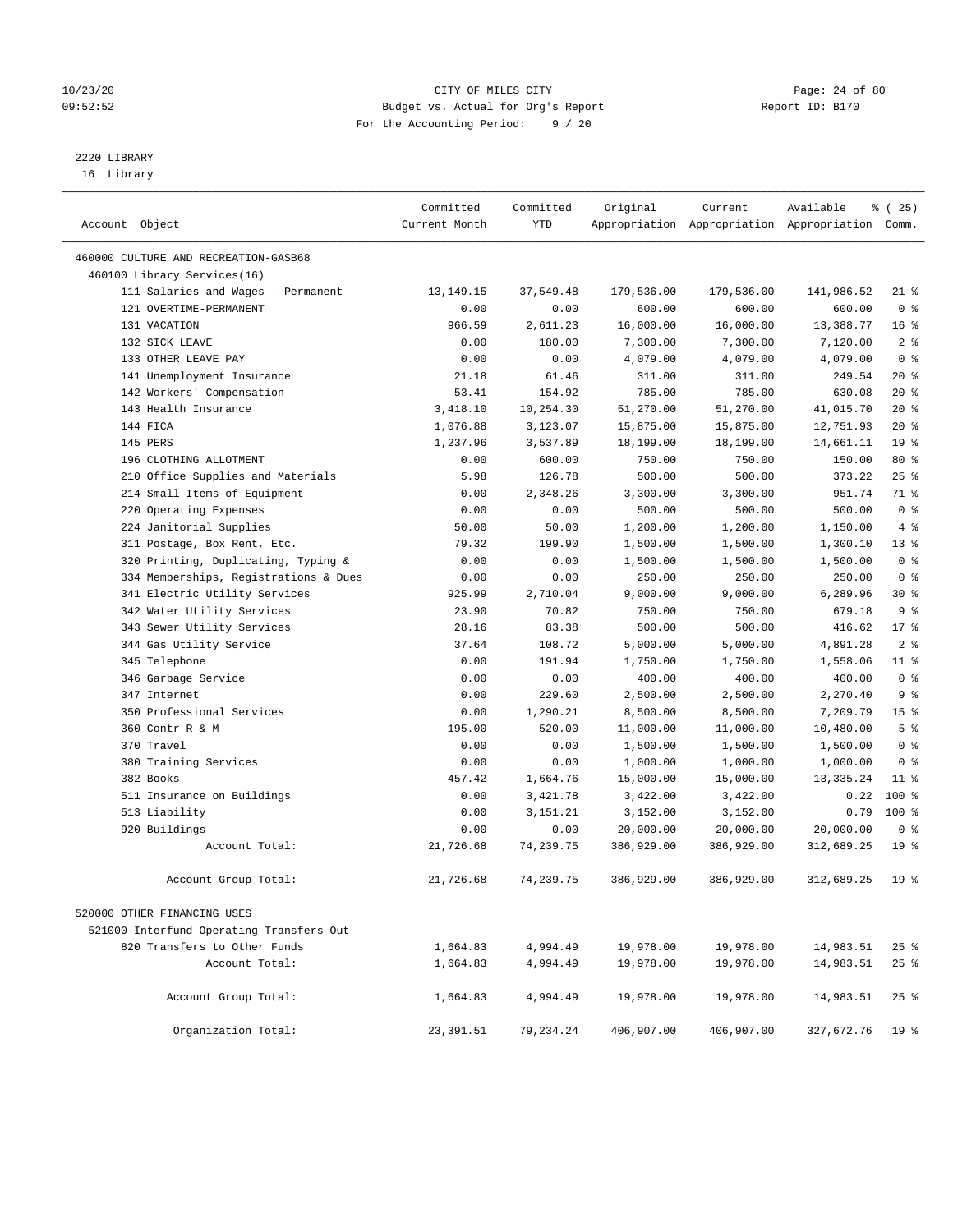## 10/23/20 Page: 25 of 80 09:52:52 Budget vs. Actual for Org's Report Report ID: B170 For the Accounting Period: 9 / 20

# 2220 LIBRARY

16 Library

| Account Object |             | Committed<br>Current Month | Committed<br><b>YTD</b> | Original   | Current    | Available<br>Appropriation Appropriation Appropriation Comm. | 8 (25) |
|----------------|-------------|----------------------------|-------------------------|------------|------------|--------------------------------------------------------------|--------|
|                | Fund Total: | 23,391.51                  | 79.234.24               | 406,907.00 | 406,907.00 | 327,672.76 19 %                                              |        |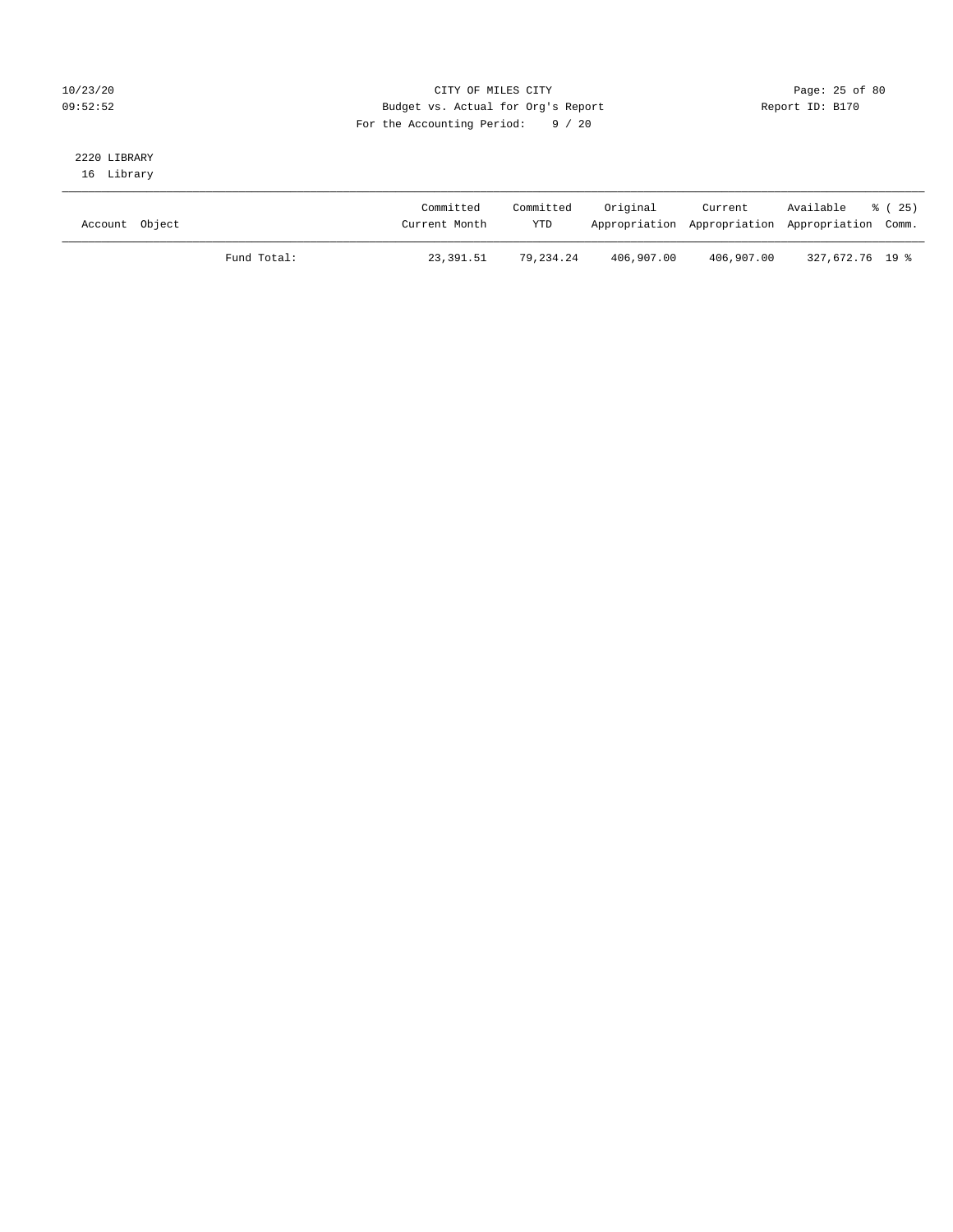## 10/23/20 Page: 26 of 80 09:52:52 Budget vs. Actual for Org's Report Changer Report ID: B170 For the Accounting Period: 9 / 20

## 2260 EMERGENCY DISASTER

201 Flood Prevention

| Account Object                                                          | Committed<br>Current Month | Committed<br><b>YTD</b> | Original | Current<br>Appropriation Appropriation | Available<br>Appropriation | % (25)<br>Comm. |
|-------------------------------------------------------------------------|----------------------------|-------------------------|----------|----------------------------------------|----------------------------|-----------------|
| 520000 OTHER FINANCING USES<br>521000 Interfund Operating Transfers Out |                            |                         |          |                                        |                            |                 |
| 820 Transfers to Other Funds                                            | 0.00                       | 0.00                    | 330.00   | 330.00                                 | 330.00                     | 0 <sup>8</sup>  |
| Account Total:                                                          | 0.00                       | 0.00                    | 330.00   | 330.00                                 | 330.00                     | 0 <sup>8</sup>  |
| Account Group Total:                                                    | 0.00                       | 0.00                    | 330.00   | 330.00                                 | 330.00                     | 0 <sup>8</sup>  |
| Organization Total:                                                     | 0.00                       | 0.00                    | 330.00   | 330.00                                 | 330.00                     | 0 <sup>8</sup>  |
|                                                                         |                            |                         |          |                                        |                            |                 |
| Fund Total:                                                             | 0.00                       | 0.00                    | 330.00   | 330.00                                 | 330.00                     | 0 ៖             |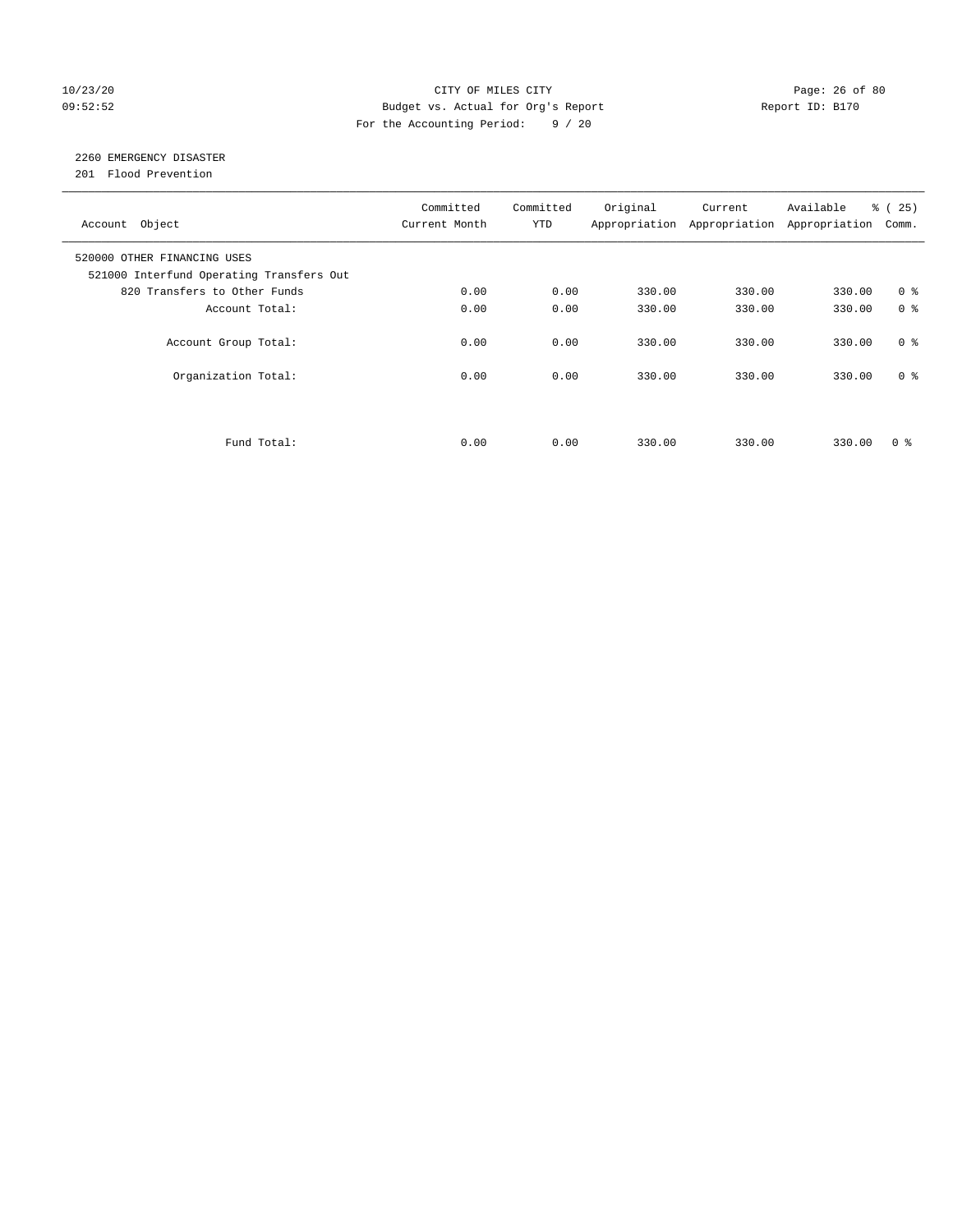## 10/23/20 Page: 27 of 80 09:52:52 Budget vs. Actual for Org's Report Changer Report ID: B170 For the Accounting Period: 9 / 20

#### 2270 Health 37 CITY HEALTH

| Object<br>Account                                                 | Committed<br>Current Month | Committed<br><b>YTD</b> | Original<br>Appropriation | Current<br>Appropriation | Available<br>Appropriation | % (25)<br>Comm. |
|-------------------------------------------------------------------|----------------------------|-------------------------|---------------------------|--------------------------|----------------------------|-----------------|
| 440000 PUBLIC HEALTH-GASB68<br>440140 Registration and Inspection |                            |                         |                           |                          |                            |                 |
| 350 Professional Services                                         | 0.00                       | 0.00                    | 14,500.00                 | 14,500.00                | 14,500.00                  | 0 <sup>8</sup>  |
| Account Total:                                                    | 0.00                       | 0.00                    | 14,500.00                 | 14,500.00                | 14,500.00                  | 0 <sup>8</sup>  |
| Account Group Total:                                              | 0.00                       | 0.00                    | 14,500.00                 | 14,500.00                | 14,500.00                  | 0 <sup>8</sup>  |
| Organization Total:                                               | 0.00                       | 0.00                    | 14,500.00                 | 14,500.00                | 14,500.00                  | 0 <sup>8</sup>  |
|                                                                   |                            |                         |                           |                          |                            |                 |
| Fund Total:                                                       | 0.00                       | 0.00                    | 14,500.00                 | 14,500.00                | 14,500.00                  | 0 <sup>8</sup>  |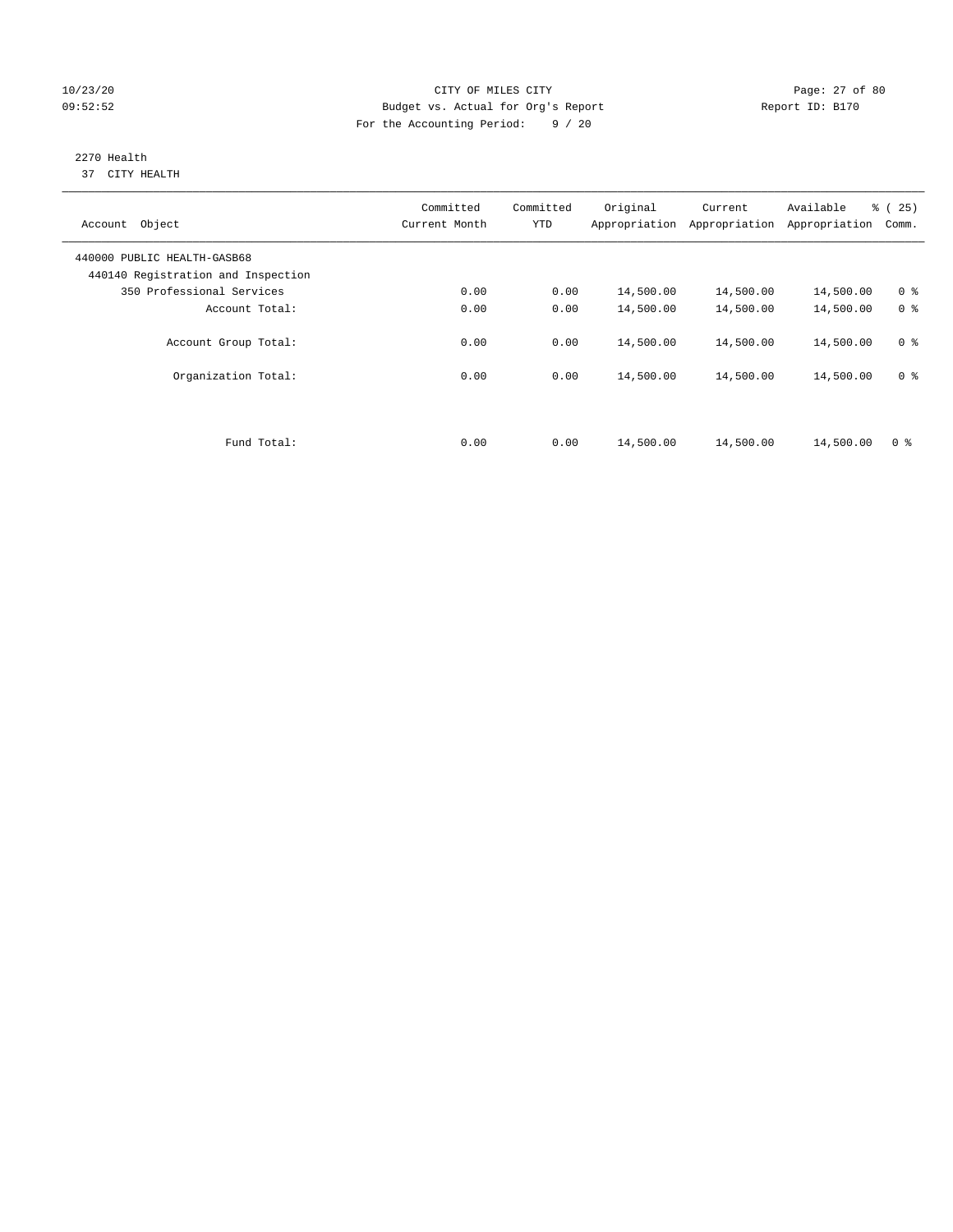## 10/23/20 Page: 28 of 80 09:52:52 Budget vs. Actual for Org's Report Report ID: B170 For the Accounting Period: 9 / 20

## 2310 TIFD-Downtown

11 Historic Preservation

| Account Object                                     | Committed<br>Current Month | Committed<br><b>YTD</b> | Original             | Current              | Available<br>Appropriation Appropriation Appropriation Comm. | % (25)         |
|----------------------------------------------------|----------------------------|-------------------------|----------------------|----------------------|--------------------------------------------------------------|----------------|
|                                                    |                            |                         |                      |                      |                                                              |                |
| 460000 CULTURE AND RECREATION-GASB68               |                            |                         |                      |                      |                                                              |                |
| 460462 Urban Renewal District                      | 166.04                     | 447.40                  |                      |                      |                                                              | 8 %            |
| 111 Salaries and Wages - Permanent<br>131 VACATION | 0.00                       | 46.86                   | 5,356.00<br>1,600.00 | 5,356.00<br>1,600.00 | 4,908.60<br>1,553.14                                         | 3 <sup>8</sup> |
| 132 SICK LEAVE                                     | 0.97                       | 11.52                   | 400.00               | 400.00               | 388.48                                                       | 3 <sup>8</sup> |
| 133 OTHER LEAVE PAY                                | 2.88                       | 4.30                    | 424.00               | 424.00               | 419.70                                                       | 1 <sup>8</sup> |
| 141 Unemployment Insurance                         | 0.25                       | 0.78                    | 12.00                | 12.00                | 11.22                                                        | 7 <sup>°</sup> |
| 142 Workers' Compensation                          | 0.64                       | 1.96                    | 29.00                | 29.00                | 27.04                                                        | 7 <sup>°</sup> |
| 143 Health Insurance                               | 42.74                      | 128.33                  | 1,846.00             | 1,846.00             | 1,717.67                                                     | 7 <sup>8</sup> |
| 144 FICA                                           | 12.99                      | 39.59                   | 595.00               | 595.00               | 555.41                                                       | 7%             |
| 145 PERS                                           | 14.90                      | 44.73                   | 682.00               | 682.00               | 637.27                                                       | 7 <sup>°</sup> |
| 196 CLOTHING ALLOTMENT                             | 0.00                       | 7.50                    | 0.00                 | 0.00                 | $-7.50$                                                      | $***$ 8        |
| 210 Office Supplies and Materials                  | 0.00                       | 0.00                    | 200.00               | 200.00               | 200.00                                                       | 0 <sup>8</sup> |
| 220 Operating Expenses                             | 0.00                       | 0.00                    | 500.00               | 500.00               | 500.00                                                       | 0 <sup>8</sup> |
| 231 Gas, Oil, Diesel Fuel, Grease, etc.            | 0.00                       | 0.00                    | 200.00               | 200.00               | 200.00                                                       | 0 <sup>8</sup> |
| 311 Postage, Box Rent, Etc.                        | 0.00                       | 0.00                    | 100.00               | 100.00               | 100.00                                                       | 0 <sup>8</sup> |
| 320 Printing, Duplicating, Typing &                | 0.00                       | 0.00                    | 200.00               | 200.00               | 200.00                                                       | 0 <sup>8</sup> |
| 330 Publicity, Subscriptions & Dues                | 0.00                       | 0.00                    | 100.00               | 100.00               | 100.00                                                       | 0 <sup>8</sup> |
| 331 Publication of Formal & Legal Notices          | 0.00                       | 0.00                    | 200.00               | 200.00               | 200.00                                                       | 0 <sup>8</sup> |
| 345 Telephone                                      | 0.00                       | 15.39                   | 175.00               | 175.00               | 159.61                                                       | 9 <sup>°</sup> |
| 347 Internet                                       | 0.00                       | 0.98                    | 300.00               | 300.00               | 299.02                                                       | 0 <sup>8</sup> |
| 350 Professional Services                          | 6.10                       | 6.10                    | 400.00               | 400.00               | 393.90                                                       | 2 <sup>8</sup> |
| 360 Contr R & M                                    | 98.22                      | 206.28                  | 2,000.00             | 2,000.00             | 1,793.72                                                     | $10*$          |
| 370 Travel                                         | 0.00                       | 0.00                    | 500.00               | 500.00               | 500.00                                                       | 0 <sup>8</sup> |
| 380 Training Services                              | 0.00                       | 0.00                    | 200.00               | 200.00               | 200.00                                                       | 0 <sup>8</sup> |
| 513 Liability                                      | 0.00                       | 45.04                   | 46.00                | 46.00                | 0.96                                                         | 98 %           |
| 721 Redevelopment                                  | 0.00                       | 0.00                    | 25,000.00            | 25,000.00            | 25,000.00                                                    | 0 <sup>8</sup> |
| Account Total:                                     | 345.73                     | 1,006.76                | 41,065.00            | 41,065.00            | 40,058.24                                                    | 2 <sup>8</sup> |
| 460466 Historic Preservation- Montana Main St      |                            |                         |                      |                      |                                                              |                |
| 730 Grants & Donations to Other                    | 0.00                       | 0.00                    | 22,000.00            | 22,000.00            | 22,000.00                                                    | 0 <sup>8</sup> |
| Account Total:                                     | 0.00                       | 0.00                    | 22,000.00            | 22,000.00            | 22,000.00                                                    | 0 <sup>8</sup> |
| Account Group Total:                               | 345.73                     | 1,006.76                | 63,065.00            | 63,065.00            | 62,058.24                                                    | 2 <sub>8</sub> |
| Organization Total:                                | 345.73                     | 1,006.76                | 63,065.00            | 63,065.00            | 62,058.24                                                    | 2 <sup>°</sup> |
| Fund Total:                                        | 345.73                     | 1,006.76                | 63,065.00            | 63,065.00            | 62,058.24                                                    | 2 <sup>8</sup> |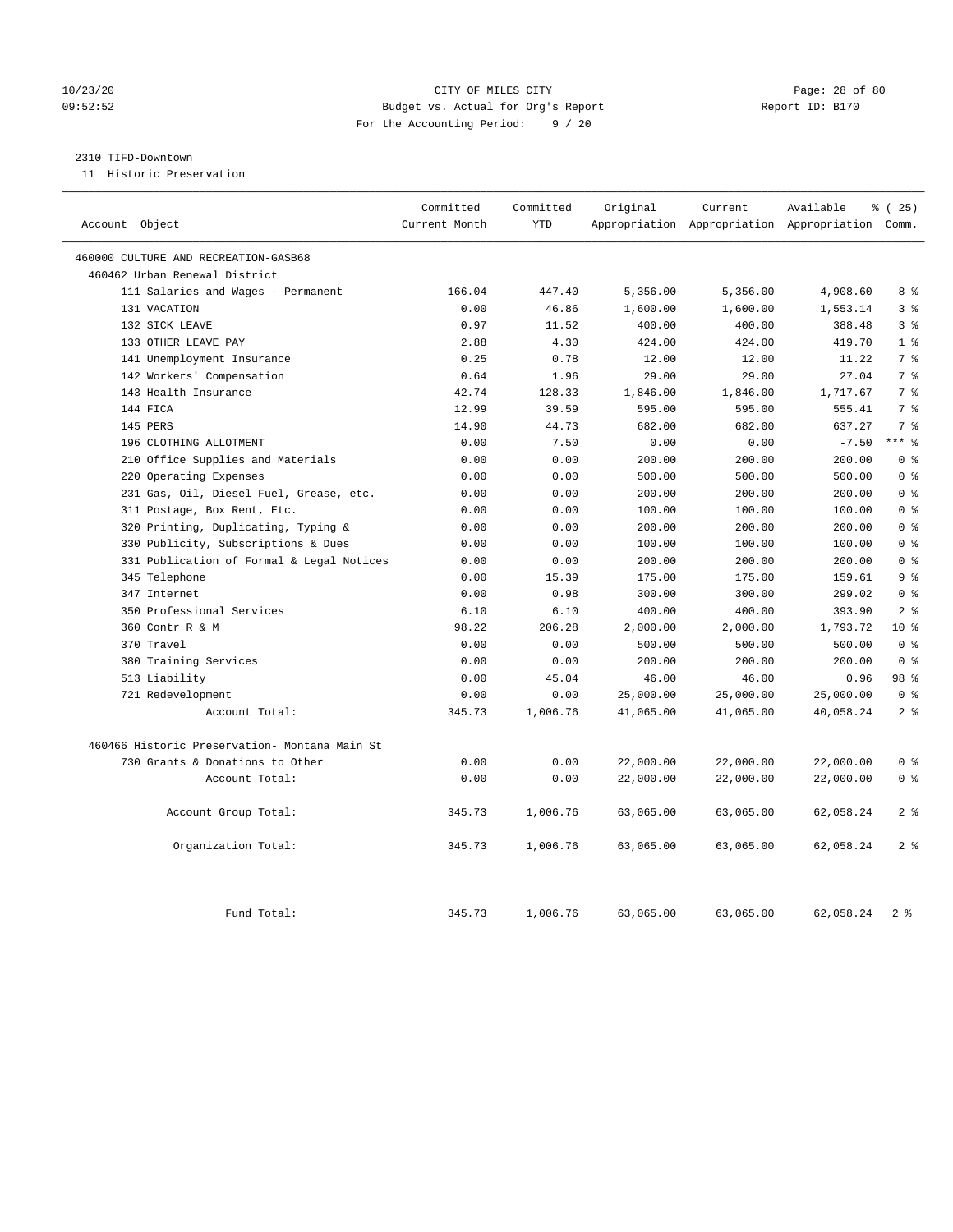## 10/23/20 Page: 29 of 80 09:52:52 Budget vs. Actual for Org's Report Report ID: B170 For the Accounting Period: 9 / 20

# 2372 Permissive Medical Levy

20 Permissive Medical Levy

| Account Object                                                          | Committed<br>Current Month | Committed<br><b>YTD</b> | Original     | Current<br>Appropriation Appropriation | Available<br>Appropriation | % (25)<br>Comm. |
|-------------------------------------------------------------------------|----------------------------|-------------------------|--------------|----------------------------------------|----------------------------|-----------------|
| 520000 OTHER FINANCING USES<br>521000 Interfund Operating Transfers Out |                            |                         |              |                                        |                            |                 |
| 820 Transfers to Other Funds                                            | 0.00                       | 0.00                    | 287,119.00   | 287,119.00                             | 287,119.00                 | 0 <sup>8</sup>  |
| Account Total:                                                          | 0.00                       | 0.00                    | 287,119.00   | 287,119.00                             | 287,119.00                 | 0 <sup>8</sup>  |
| Account Group Total:                                                    | 0.00                       | 0.00                    | 287,119.00   | 287,119.00                             | 287,119.00                 | 0 <sup>8</sup>  |
| Organization Total:                                                     | 0.00                       | 0.00                    | 287,119.00   | 287,119.00                             | 287,119.00                 | 0 <sup>8</sup>  |
|                                                                         |                            |                         |              |                                        |                            |                 |
| Fund Total:                                                             | 0.00                       | 0.00                    | 287, 119, 00 | 287, 119, 00                           | 287,119.00                 | 0 <sup>8</sup>  |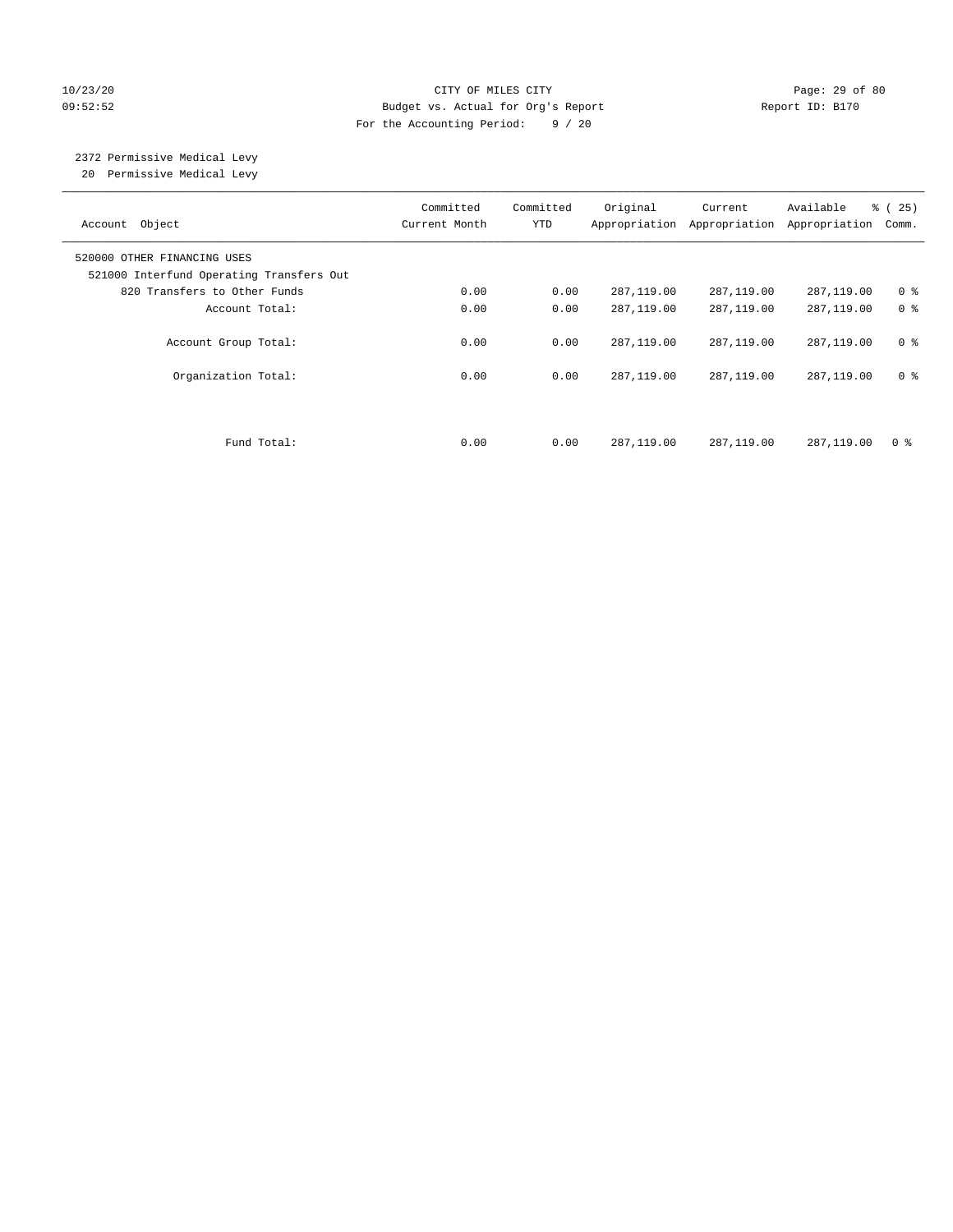## 10/23/20 Page: 30 of 80 09:52:52 Budget vs. Actual for Org's Report Changer Report ID: B170 For the Accounting Period: 9 / 20

## 2390 DRUG FORFEITURE

5 Police

| Account Object                    | Committed<br>Current Month | Committed<br>YTD | Original | Current<br>Appropriation Appropriation | Available<br>Appropriation | % (25)<br>Comm. |
|-----------------------------------|----------------------------|------------------|----------|----------------------------------------|----------------------------|-----------------|
| 420000 PUBLIC SAFETY-GASB68       |                            |                  |          |                                        |                            |                 |
| 420100 Law Enforcement Services   |                            |                  |          |                                        |                            |                 |
| 210 Office Supplies and Materials | 0.00                       | 0.00             | 100.00   | 100.00                                 | 100.00                     | 0 <sub>8</sub>  |
| 220 Operating Expenses            | 0.00                       | 0.00             | 500.00   | 500.00                                 | 500.00                     | 0 <sup>8</sup>  |
| 380 Training Services             | 0.00                       | 0.00             | 1,000.00 | 1,000.00                               | 1,000.00                   | 0 <sup>8</sup>  |
| 900 Capital Outlay                | 0.00                       | 0.00             | 100.00   | 100.00                                 | 100.00                     | 0 <sup>8</sup>  |
| Account Total:                    | 0.00                       | 0.00             | 1,700.00 | 1,700.00                               | 1,700.00                   | 0 <sup>8</sup>  |
| Account Group Total:              | 0.00                       | 0.00             | 1,700.00 | 1,700.00                               | 1,700.00                   | 0 <sup>8</sup>  |
| Organization Total:               | 0.00                       | 0.00             | 1,700.00 | 1,700.00                               | 1,700.00                   | 0 <sup>8</sup>  |
|                                   |                            |                  |          |                                        |                            |                 |
| Fund Total:                       | 0.00                       | 0.00             | 1,700.00 | 1,700.00                               | 1,700.00                   | 0 %             |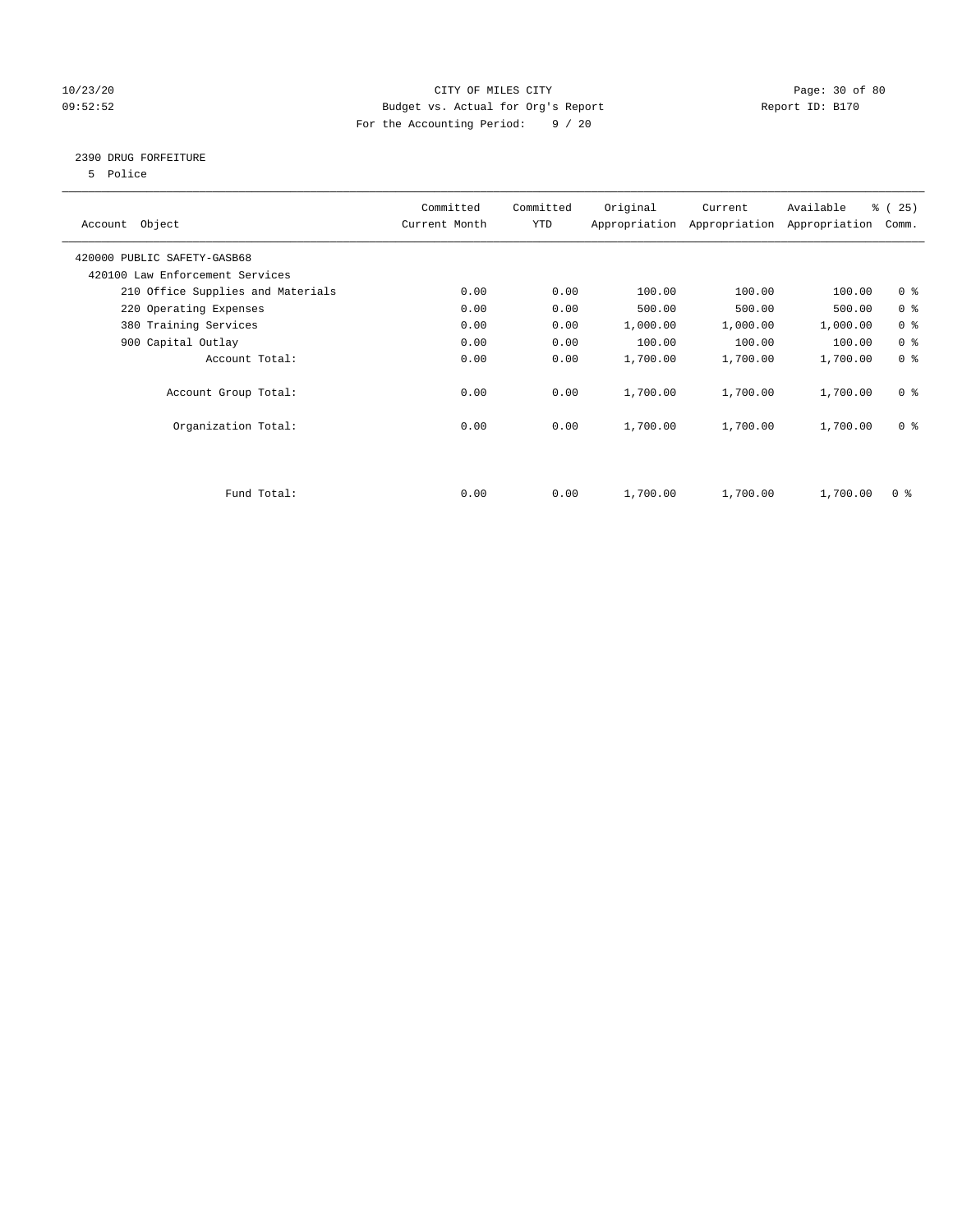## 10/23/20 Page: 31 of 80 09:52:52 Budget vs. Actual for Org's Report Report ID: B170 For the Accounting Period: 9 / 20

————————————————————————————————————————————————————————————————————————————————————————————————————————————————————————————————————

## 2394 BUILDING CODE ENFORCEMENT

18 BUILDING INSPECTION

|                                           | Committed     | Committed  | Original   | Current    | Available                                       | १ (25)         |  |
|-------------------------------------------|---------------|------------|------------|------------|-------------------------------------------------|----------------|--|
| Account Object                            | Current Month | <b>YTD</b> |            |            | Appropriation Appropriation Appropriation Comm. |                |  |
| 420000 PUBLIC SAFETY-GASB68               |               |            |            |            |                                                 |                |  |
| 420531 Building Inspection                |               |            |            |            |                                                 |                |  |
| 111 Salaries and Wages - Permanent        | 2,227.13      | 2,890.89   | 11,648.00  | 11,648.00  | 8,757.11                                        | $25$ %         |  |
| 121 OVERTIME-PERMANENT                    | 0.00          | 0.00       | 240.00     | 240.00     | 240.00                                          | 0 <sup>8</sup> |  |
| 131 VACATION                              | 38.08         | 73.02      | 1,000.00   | 1,000.00   | 926.98                                          | 7 %            |  |
| 132 SICK LEAVE                            | 190.09        | 225.82     | 600.00     | 600.00     | 374.18                                          | 38 %           |  |
| 133 OTHER LEAVE PAY                       | 0.00          | 0.00       | 255.00     | 255.00     | 255.00                                          | 0 <sup>8</sup> |  |
| 141 Unemployment Insurance                | 3.74          | 4.87       | 21.00      | 21.00      | 16.13                                           | $23$ %         |  |
| 142 Workers' Compensation                 | 25.41         | 28.26      | 375.00     | 375.00     | 346.74                                          | 8 %            |  |
| 143 Health Insurance                      | 598.09        | 769.03     | 3,076.00   | 3,076.00   | 2,306.97                                        | $25$ %         |  |
| 144 FICA                                  | 189.81        | 246.54     | 1,051.00   | 1,051.00   | 804.46                                          | $23$ %         |  |
| 145 PERS                                  | 215.32        | 279.72     | 1,205.00   | 1,205.00   | 925.28                                          | $23$ %         |  |
| 196 CLOTHING ALLOTMENT                    | 30.00         | 45.00      | 45.00      | 45.00      | 0.00                                            | 100%           |  |
| 210 Office Supplies and Materials         | 0.00          | 74.01      | 3,000.00   | 3,000.00   | 2,925.99                                        | 2 <sup>8</sup> |  |
| 214 Small Items of Equipment              | 155.72        | 155.72     | 4,000.00   | 4,000.00   | 3,844.28                                        | 4%             |  |
| 220 Operating Expenses                    | 0.00          | 0.00       | 3,000.00   | 3,000.00   | 3,000.00                                        | 0 <sup>8</sup> |  |
| 311 Postage, Box Rent, Etc.               | 7.90          | 21.10      | 600.00     | 600.00     | 578.90                                          | 4%             |  |
| 320 Printing, Duplicating, Typing &       | 0.00          | 0.00       | 500.00     | 500.00     | 500.00                                          | 0 <sup>8</sup> |  |
| 330 Publicity, Subscriptions & Dues       | 0.00          | 0.00       | 500.00     | 500.00     | 500.00                                          | 0 <sup>8</sup> |  |
| 331 Publication of Formal & Legal Notices | 0.00          | 129.24     | 1,000.00   | 1,000.00   | 870.76                                          | $13*$          |  |
| 334 Memberships, Registrations & Dues     | 0.00          | 0.00       | 400.00     | 400.00     | 400.00                                          | 0 <sup>8</sup> |  |
| 345 Telephone                             | 0.00          | 90.83      | 500.00     | 500.00     | 409.17                                          | 18 %           |  |
| 347 Internet                              | 0.00          | 0.00       | 200.00     | 200.00     | 200.00                                          | 0 <sup>8</sup> |  |
| 350 Professional Services                 | 12,291.78     | 31,195.46  | 130,000.00 | 130,000.00 | 98,804.54                                       | $24$ %         |  |
| 360 Contr R & M                           | 212.16        | 2,673.54   | 15,000.00  | 15,000.00  | 12,326.46                                       | 18 %           |  |
| 380 Training Services                     | 0.00          | 0.00       | 6,000.00   | 6,000.00   | 6,000.00                                        | 0 <sup>8</sup> |  |
| 382 Books                                 | 0.00          | 0.00       | 6,000.00   | 6,000.00   | 6,000.00                                        | 0 <sup>8</sup> |  |
| 531 Building & Office Rental              | 200.00        | 600.00     | 2,000.00   | 2,000.00   | 1,400.00                                        | 30 %           |  |
| 540 Special Assessments                   | 0.00          | 0.00       | 800.00     | 800.00     | 800.00                                          | 0 <sup>8</sup> |  |
| Account Total:                            | 16,385.23     | 39,503.05  | 193,016.00 | 193,016.00 | 153,512.95                                      | $20*$          |  |
| Account Group Total:                      | 16,385.23     | 39,503.05  | 193,016.00 | 193,016.00 | 153,512.95                                      | $20*$          |  |
| 510000 MISCELLANEOUS                      |               |            |            |            |                                                 |                |  |
| 510330 Comprehensive Liability Insurance  |               |            |            |            |                                                 |                |  |
| 513 Liability                             | 0.00          | 238.00     | 238.00     | 238.00     |                                                 | $0.00$ 100 %   |  |
| Account Total:                            | 0.00          | 238.00     | 238.00     | 238.00     |                                                 | $0.00$ 100 %   |  |
| Account Group Total:                      | 0.00          | 238.00     | 238.00     | 238.00     |                                                 | $0.00 100$ %   |  |
| 520000 OTHER FINANCING USES               |               |            |            |            |                                                 |                |  |
| 521000 Interfund Operating Transfers Out  |               |            |            |            |                                                 |                |  |
| 820 Transfers to Other Funds              | 453.33        | 1,359.99   | 5,440.00   | 5,440.00   | 4,080.01                                        | $25$ %         |  |
| Account Total:                            | 453.33        | 1,359.99   | 5,440.00   | 5,440.00   | 4,080.01                                        | $25$ %         |  |
| Account Group Total:                      | 453.33        | 1,359.99   | 5,440.00   | 5,440.00   | 4,080.01                                        | $25$ %         |  |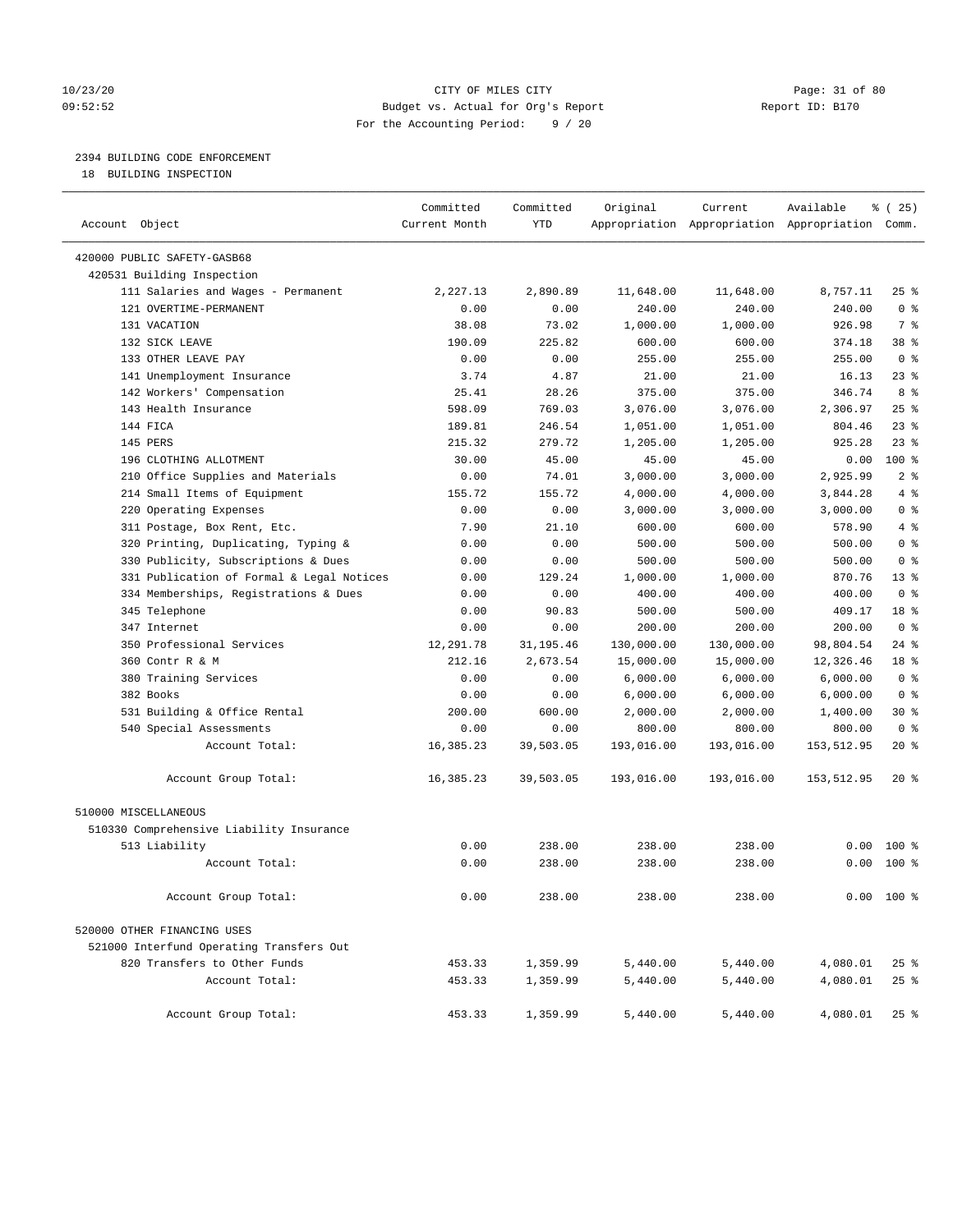## 10/23/20 Page: 32 of 80 09:52:52 Budget vs. Actual for Org's Report Report ID: B170 For the Accounting Period: 9 / 20

## 2394 BUILDING CODE ENFORCEMENT

18 BUILDING INSPECTION

| Account Object      | Committed<br>Current Month | Committed<br>YTD | Original   | Current<br>Appropriation Appropriation | Available<br>Appropriation Comm. | % (25) |
|---------------------|----------------------------|------------------|------------|----------------------------------------|----------------------------------|--------|
| Organization Total: | 16,838.56                  | 41,101.04        | 198,694.00 | 198,694.00                             | 157,592.96                       | $21$ % |
| Fund Total:         | 16,838.56                  | 41,101.04        | 198,694.00 | 198,694.00                             | 157,592.96 21 %                  |        |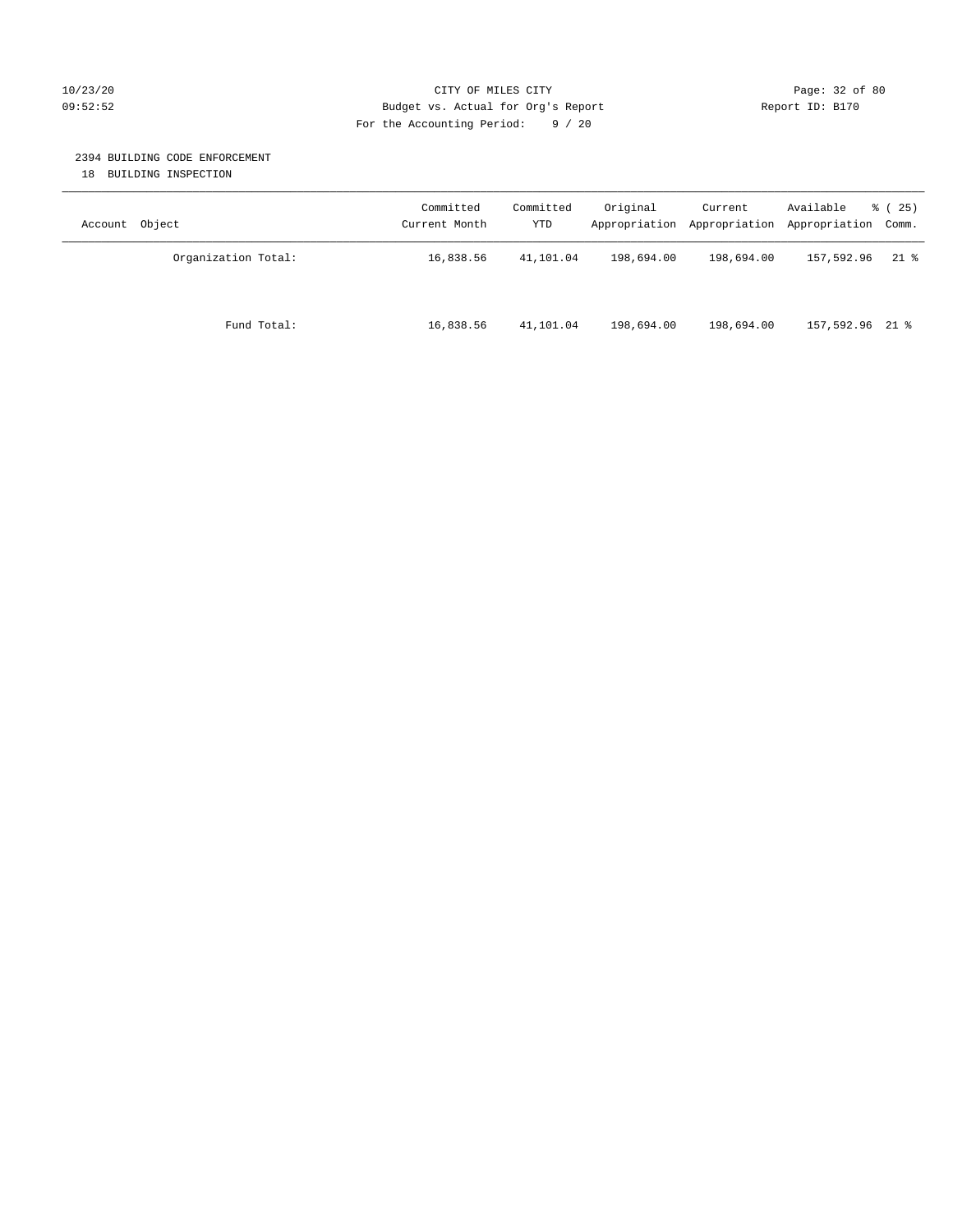## 10/23/20 Page: 33 of 80 09:52:52 Budget vs. Actual for Org's Report Report ID: B170 For the Accounting Period: 9 / 20

 2400 LTG M D#165-(Gen City) 46 SID #165

| Object<br>Account                        | Committed<br>Current Month | Committed<br><b>YTD</b> | Original   | Current<br>Appropriation Appropriation | Available<br>Appropriation | % (25)<br>Comm. |  |
|------------------------------------------|----------------------------|-------------------------|------------|----------------------------------------|----------------------------|-----------------|--|
| 430000 Public Works-GASB68               |                            |                         |            |                                        |                            |                 |  |
| 430263 STREET LIGHTING                   |                            |                         |            |                                        |                            |                 |  |
| 341 Electric Utility Services            | 4,287.67                   | 12,110.22               | 50,000.00  | 50,000.00                              | 37,889.78                  | $24$ $%$        |  |
| 533 Machinery and Equipment Rental       | 8,836.60                   | 26,509.80               | 120,000.00 | 120,000.00                             | 93,490.20                  | $22$ %          |  |
| Account Total:                           | 13, 124. 27                | 38,620.02               | 170,000.00 | 170,000.00                             | 131,379.98                 | $23$ $%$        |  |
| Account Group Total:                     | 13, 124. 27                | 38,620.02               | 170,000.00 | 170,000.00                             | 131,379.98                 | $23$ $%$        |  |
| 520000 OTHER FINANCING USES              |                            |                         |            |                                        |                            |                 |  |
| 521000 Interfund Operating Transfers Out |                            |                         |            |                                        |                            |                 |  |
| 820 Transfers to Other Funds             | 0.00                       | 1,000.00                | 1,000.00   | 1,000.00                               | 0.00                       | 100 %           |  |
| Account Total:                           | 0.00                       | 1,000.00                | 1,000.00   | 1,000.00                               | 0.00                       | 100 %           |  |
| Account Group Total:                     | 0.00                       | 1,000.00                | 1,000.00   | 1,000.00                               |                            | $0.00 100$ %    |  |
| Organization Total:                      | 13, 124. 27                | 39,620.02               | 171,000.00 | 171,000.00                             | 131,379.98                 | $23$ $%$        |  |
|                                          |                            |                         |            |                                        |                            |                 |  |
| Fund Total:                              | 13, 124. 27                | 39,620.02               | 171,000.00 | 171,000.00                             | 131,379.98                 | $23$ %          |  |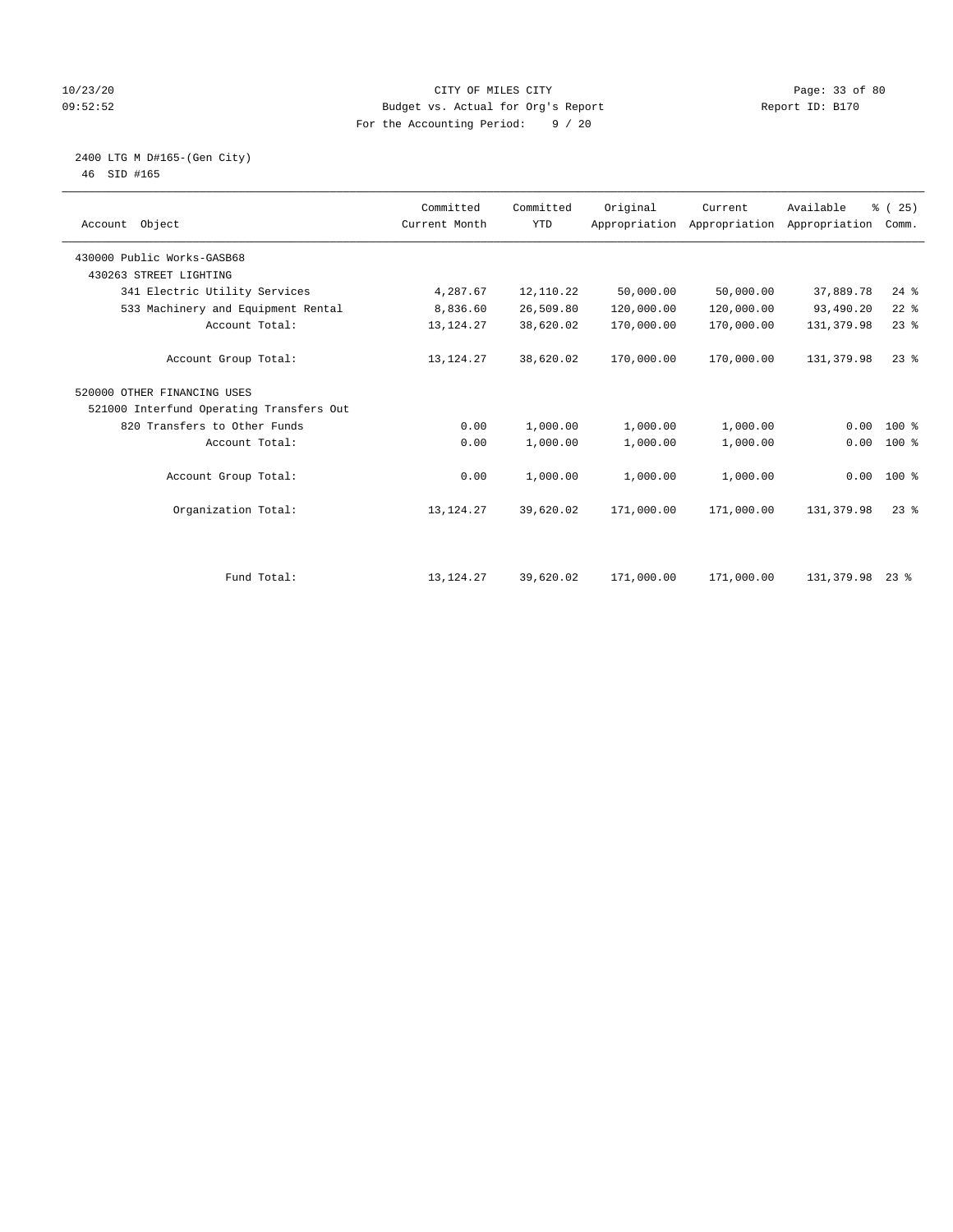## 10/23/20 Page: 34 of 80 09:52:52 Budget vs. Actual for Org's Report Report ID: B170 For the Accounting Period: 9 / 20

# 2420 LTG M D#167-(MilesAddn Etc)

48 SID #167

| Account Object                           | Committed<br>Current Month | Committed<br><b>YTD</b> | Original  | Current<br>Appropriation Appropriation | Available<br>Appropriation | % (25)<br>Comm. |
|------------------------------------------|----------------------------|-------------------------|-----------|----------------------------------------|----------------------------|-----------------|
| 430000 Public Works-GASB68               |                            |                         |           |                                        |                            |                 |
| 430263 STREET LIGHTING                   |                            |                         |           |                                        |                            |                 |
| 341 Electric Utility Services            | 605.01                     | 1,708.80                | 8,000.00  | 8,000.00                               | 6,291.20                   | $21$ %          |
| 533 Machinery and Equipment Rental       | 1,054.80                   | 3,164.40                | 16,000.00 | 16,000.00                              | 12,835.60                  | 20%             |
| Account Total:                           | 1,659.81                   | 4,873.20                | 24,000.00 | 24,000.00                              | 19,126.80                  | $20*$           |
| Account Group Total:                     | 1,659.81                   | 4,873.20                | 24,000.00 | 24,000.00                              | 19,126.80                  | $20*$           |
| 520000 OTHER FINANCING USES              |                            |                         |           |                                        |                            |                 |
| 521000 Interfund Operating Transfers Out |                            |                         |           |                                        |                            |                 |
| 820 Transfers to Other Funds             | 0.00                       | 1,000.00                | 1,000.00  | 1,000.00                               | 0.00                       | 100 %           |
| Account Total:                           | 0.00                       | 1,000.00                | 1,000.00  | 1,000.00                               | 0.00                       | 100 %           |
| Account Group Total:                     | 0.00                       | 1,000.00                | 1,000.00  | 1,000.00                               | 0.00                       | $100*$          |
| Organization Total:                      | 1,659.81                   | 5,873.20                | 25,000.00 | 25,000.00                              | 19,126.80                  | $23$ $%$        |
|                                          |                            |                         |           |                                        |                            |                 |
| Fund Total:                              | 1,659.81                   | 5,873.20                | 25,000.00 | 25,000.00                              | 19, 126.80 23 %            |                 |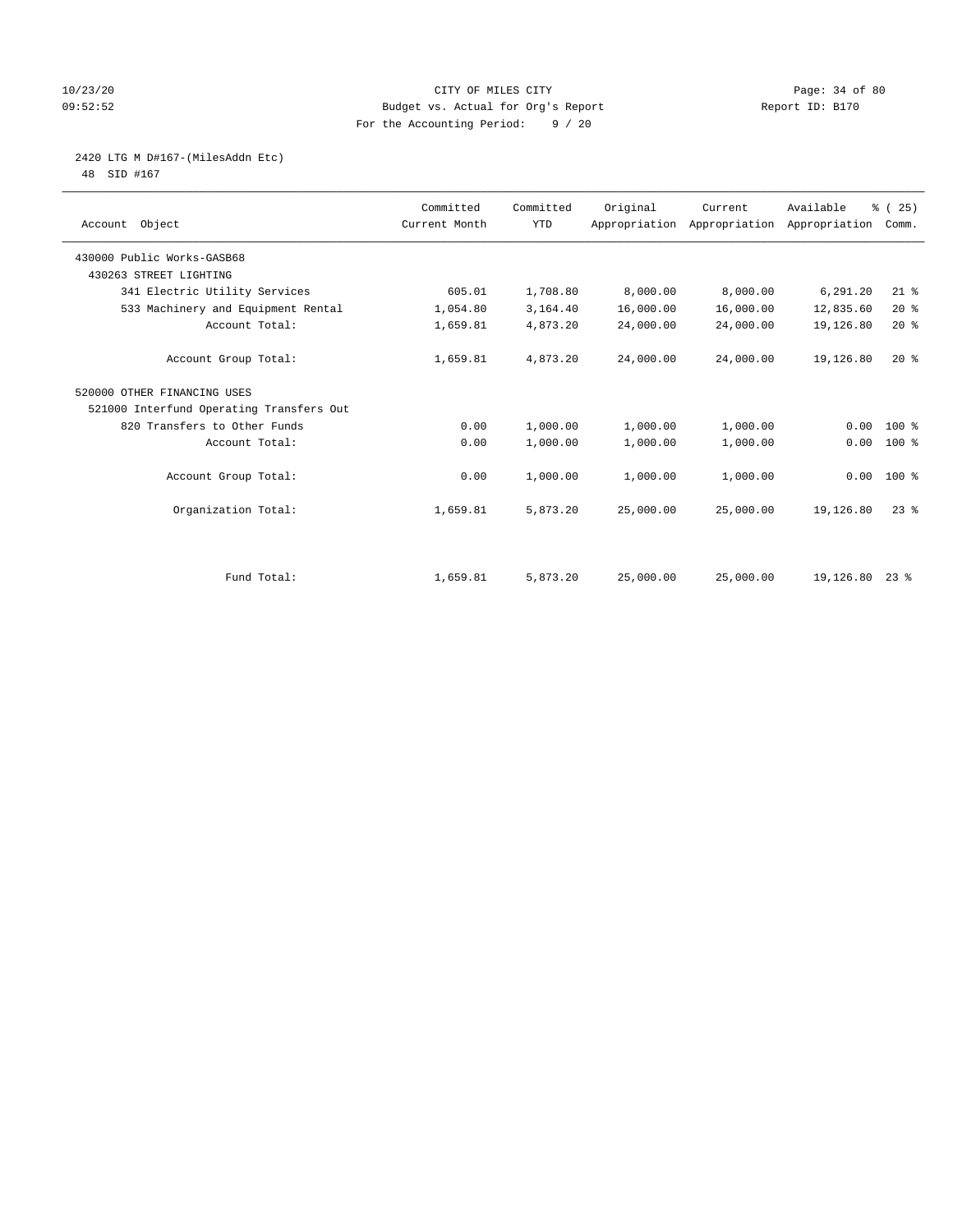## 10/23/20 Page: 35 of 80 09:52:52 Budget vs. Actual for Org's Report Report ID: B170 For the Accounting Period: 9 / 20

#### 2430 LTG M D#171-(Balsam Est) 49 SID #171

| Account Object                           | Committed<br>Current Month | Committed<br><b>YTD</b> | Original | Current<br>Appropriation Appropriation Appropriation | Available       | % (25)<br>Comm. |
|------------------------------------------|----------------------------|-------------------------|----------|------------------------------------------------------|-----------------|-----------------|
| 430000 Public Works-GASB68               |                            |                         |          |                                                      |                 |                 |
| 430263 STREET LIGHTING                   |                            |                         |          |                                                      |                 |                 |
| 230 Repair and Maintenance Supplies      | 2,000.00                   | 2,000.00                | 1,500.00 | 1,500.00                                             | $-500.00$       | $133$ $%$       |
| 341 Electric Utility Services            | 737.29                     | 1,061.55                | 2,000.00 | 2,000.00                                             | 938.45          | 53%             |
| 360 Contr R & M                          | 595.00                     | 595.00                  | 1,500.00 | 1,500.00                                             | 905.00          | $40*$           |
| Account Total:                           | 3,332.29                   | 3,656.55                | 5,000.00 | 5,000.00                                             | 1,343.45        | 73 %            |
| Account Group Total:                     | 3,332.29                   | 3,656.55                | 5,000.00 | 5,000.00                                             | 1,343.45        | 73 %            |
| 520000 OTHER FINANCING USES              |                            |                         |          |                                                      |                 |                 |
| 521000 Interfund Operating Transfers Out |                            |                         |          |                                                      |                 |                 |
| 820 Transfers to Other Funds             | 0.00                       | 1,000.00                | 1,000.00 | 1,000.00                                             | 0.00            | $100*$          |
| Account Total:                           | 0.00                       | 1,000.00                | 1,000.00 | 1,000.00                                             | 0.00            | 100 %           |
| Account Group Total:                     | 0.00                       | 1,000.00                | 1,000.00 | 1,000.00                                             | 0.00            | 100 %           |
| Organization Total:                      | 3,332.29                   | 4,656.55                | 6,000.00 | 6,000.00                                             | 1,343.45        | 78 %            |
|                                          |                            |                         |          |                                                      |                 |                 |
| Fund Total:                              | 3,332.29                   | 4,656.55                | 6,000.00 | 6,000.00                                             | $1.343.45$ 78 % |                 |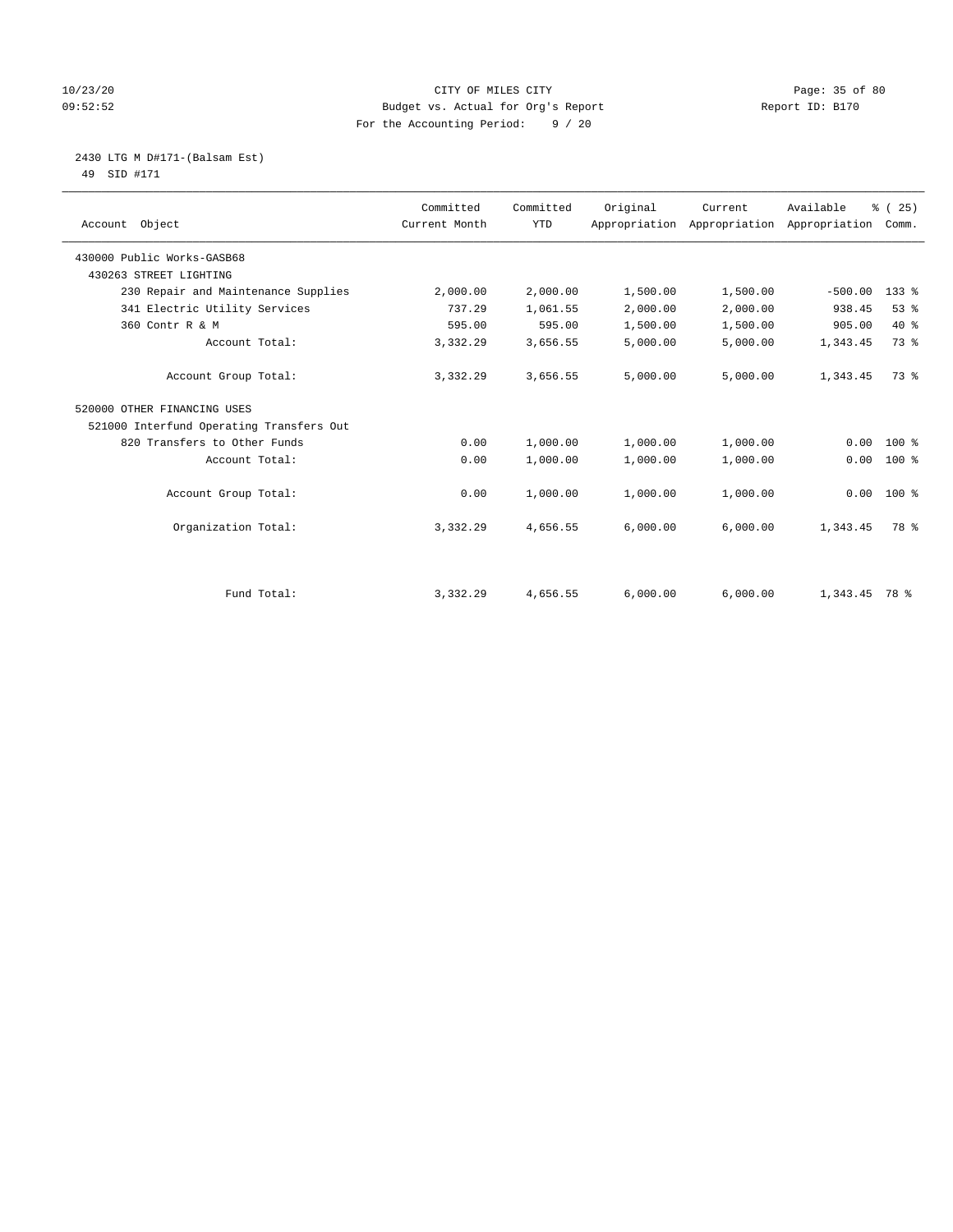## 10/23/20 Page: 36 of 80 09:52:52 Budget vs. Actual for Org's Report Changer Report ID: B170 For the Accounting Period: 9 / 20

2440 LTG M D#172-(Main Str)

| 50 SID #172 |  |
|-------------|--|
|             |  |
|             |  |

| Account Object                           | Committed<br>Current Month | Committed<br><b>YTD</b> | Original  | Current<br>Appropriation Appropriation Appropriation | Available | % (25)<br>Comm. |
|------------------------------------------|----------------------------|-------------------------|-----------|------------------------------------------------------|-----------|-----------------|
| 430000 Public Works-GASB68               |                            |                         |           |                                                      |           |                 |
| 430263 STREET LIGHTING                   |                            |                         |           |                                                      |           |                 |
| 230 Repair and Maintenance Supplies      | 269.54                     | 269.54                  | 6,000.00  | 6,000.00                                             | 5,730.46  | 4%              |
| 341 Electric Utility Services            | 1,614.01                   | 4,541.52                | 20,000.00 | 20,000.00                                            | 15,458.48 | $23$ $%$        |
| 360 Contr R & M                          | 463.75                     | 463.75                  | 3,000.00  | 3,000.00                                             | 2,536.25  | 15 <sup>°</sup> |
| Account Total:                           | 2,347.30                   | 5,274.81                | 29,000.00 | 29,000.00                                            | 23,725.19 | 18 <sup>8</sup> |
| Account Group Total:                     | 2,347.30                   | 5,274.81                | 29,000.00 | 29,000.00                                            | 23,725.19 | 18 <sup>8</sup> |
| 520000 OTHER FINANCING USES              |                            |                         |           |                                                      |           |                 |
| 521000 Interfund Operating Transfers Out |                            |                         |           |                                                      |           |                 |
| 820 Transfers to Other Funds             | 0.00                       | 1,000.00                | 1,000.00  | 1,000.00                                             | 0.00      | $100*$          |
| Account Total:                           | 0.00                       | 1,000.00                | 1,000.00  | 1,000.00                                             | 0.00      | $100*$          |
| Account Group Total:                     | 0.00                       | 1,000.00                | 1,000.00  | 1,000.00                                             |           | $0.00 100$ %    |
| Organization Total:                      | 2,347.30                   | 6,274.81                | 30,000.00 | 30,000.00                                            | 23,725.19 | $21$ $%$        |
|                                          |                            |                         |           |                                                      |           |                 |
| Fund Total:                              | 2,347.30                   | 6,274.81                | 30,000.00 | 30,000.00                                            | 23,725.19 | $21$ %          |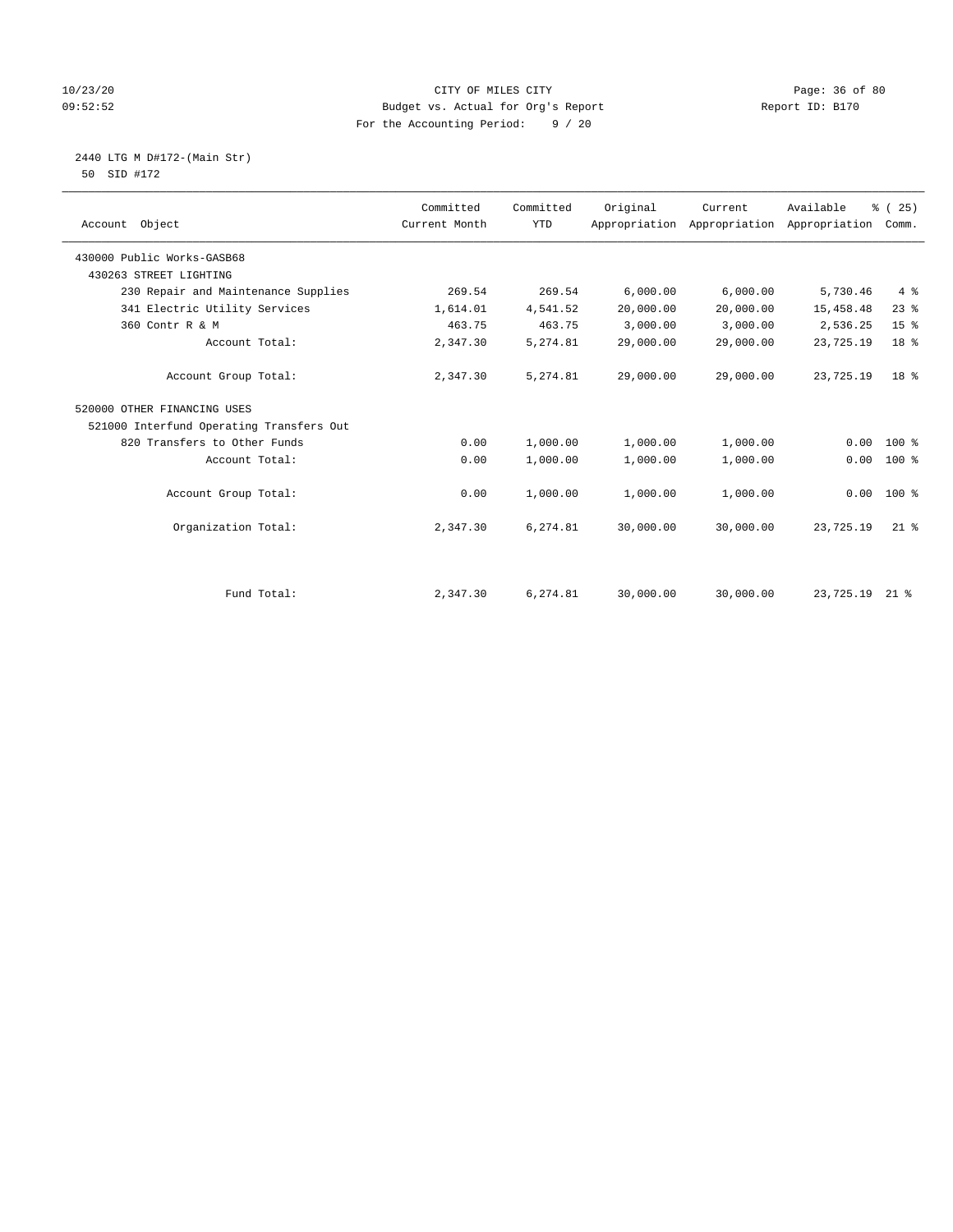## 10/23/20 Page: 37 of 80 09:52:52 Budget vs. Actual for Org's Report Report ID: B170 For the Accounting Period: 9 / 20

#### 2450 LTG M D#195-(SG-Trico) 51 SID #195

|                                          | Committed     | Committed  | Original | Current                                   | Available | % (25)   |  |
|------------------------------------------|---------------|------------|----------|-------------------------------------------|-----------|----------|--|
| Account Object                           | Current Month | <b>YTD</b> |          | Appropriation Appropriation Appropriation |           | Comm.    |  |
| 430000 Public Works-GASB68               |               |            |          |                                           |           |          |  |
| 430263 STREET LIGHTING                   |               |            |          |                                           |           |          |  |
| 341 Electric Utility Services            | 525.00        | 1,451.84   | 5,000.00 | 5,000.00                                  | 3,548.16  | $29$ $%$ |  |
| Account Total:                           | 525.00        | 1,451.84   | 5,000.00 | 5,000.00                                  | 3,548.16  | 29%      |  |
| Account Group Total:                     | 525.00        | 1,451.84   | 5,000.00 | 5,000.00                                  | 3,548.16  | $29$ $%$ |  |
| 520000 OTHER FINANCING USES              |               |            |          |                                           |           |          |  |
| 521000 Interfund Operating Transfers Out |               |            |          |                                           |           |          |  |
| 820 Transfers to Other Funds             | 0.00          | 1,000.00   | 1,000.00 | 1,000.00                                  | 0.00      | $100*$   |  |
| Account Total:                           | 0.00          | 1,000.00   | 1,000.00 | 1,000.00                                  | 0.00      | $100*$   |  |
| Account Group Total:                     | 0.00          | 1,000.00   | 1,000.00 | 1,000.00                                  | 0.00      | $100*$   |  |
| Organization Total:                      | 525.00        | 2,451.84   | 6,000.00 | 6,000.00                                  | 3,548.16  | $41*$    |  |
|                                          |               |            |          |                                           |           |          |  |
| Fund Total:                              | 525.00        | 2,451.84   | 6,000.00 | 6,000.00                                  | 3,548.16  | 41 %     |  |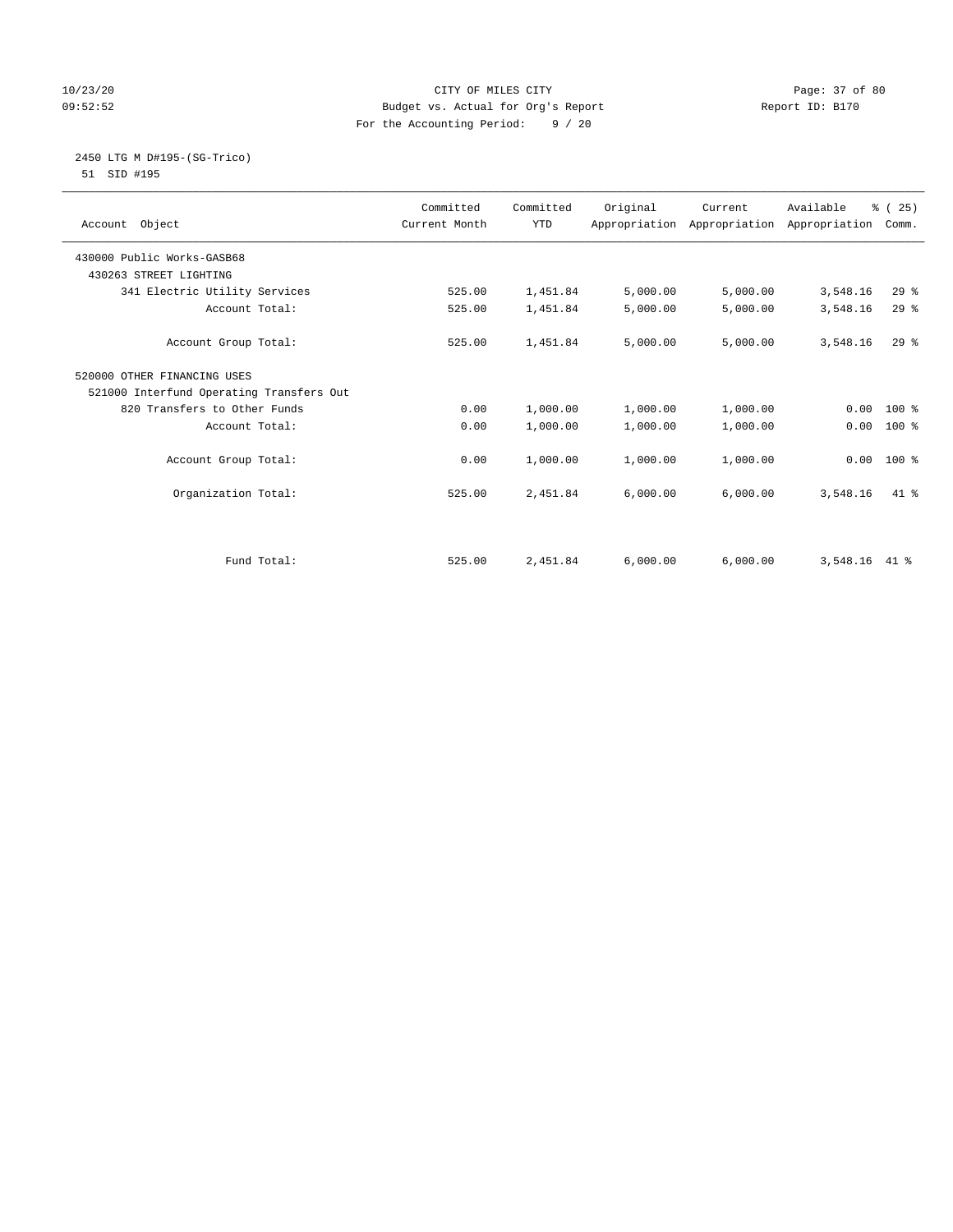## 10/23/20 Page: 38 of 80 09:52:52 Budget vs. Actual for Org's Report Report ID: B170 For the Accounting Period: 9 / 20

# 2470 LTG M D#202-(SG-MDU&NV)

72 SID #202

| Account Object                           | Committed<br>Current Month | Committed<br><b>YTD</b> | Original | Current<br>Appropriation Appropriation Appropriation | Available       | % (25)<br>Comm. |  |
|------------------------------------------|----------------------------|-------------------------|----------|------------------------------------------------------|-----------------|-----------------|--|
| 430000 Public Works-GASB68               |                            |                         |          |                                                      |                 |                 |  |
| 430263 STREET LIGHTING                   |                            |                         |          |                                                      |                 |                 |  |
| 341 Electric Utility Services            | 125.50                     | 354.48                  | 2,000.00 | 2,000.00                                             | 1,645.52        | 18 %            |  |
| 533 Machinery and Equipment Rental       | 325.90                     | 977.70                  | 5,000.00 | 5,000.00                                             | 4,022.30        | 20%             |  |
| Account Total:                           | 451.40                     | 1,332.18                | 7,000.00 | 7,000.00                                             | 5,667.82        | 19 <sup>8</sup> |  |
| Account Group Total:                     | 451.40                     | 1,332.18                | 7,000.00 | 7,000.00                                             | 5,667.82        | 19 <sup>°</sup> |  |
| 520000 OTHER FINANCING USES              |                            |                         |          |                                                      |                 |                 |  |
| 521000 Interfund Operating Transfers Out |                            |                         |          |                                                      |                 |                 |  |
| 820 Transfers to Other Funds             | 0.00                       | 1,000.00                | 1,000.00 | 1,000.00                                             | 0.00            | 100 %           |  |
| Account Total:                           | 0.00                       | 1,000.00                | 1,000.00 | 1,000.00                                             | 0.00            | $100$ %         |  |
| Account Group Total:                     | 0.00                       | 1,000.00                | 1,000.00 | 1,000.00                                             | 0.00            | 100 %           |  |
| Organization Total:                      | 451.40                     | 2,332.18                | 8,000.00 | 8,000.00                                             | 5,667.82        | $29$ $%$        |  |
|                                          |                            |                         |          |                                                      |                 |                 |  |
| Fund Total:                              | 451.40                     | 2,332.18                | 8,000.00 | 8,000.00                                             | $5,667.82$ 29 % |                 |  |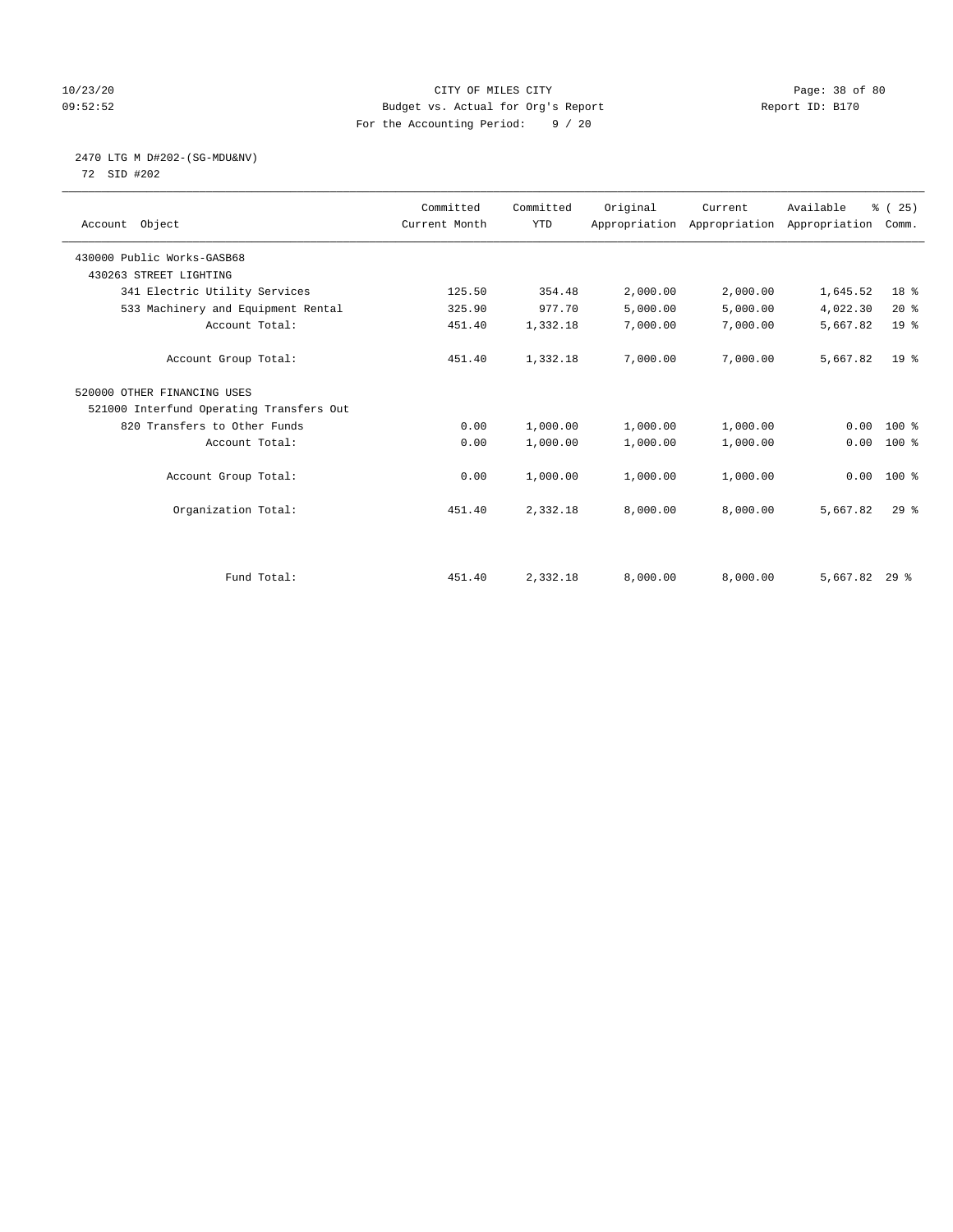## 10/23/20 Page: 39 of 80 09:52:52 Budget vs. Actual for Org's Report Report ID: B170 For the Accounting Period: 9 / 20

## 2480 LTG M M#173-(Milestown Estates)

47 SID #173(Ltg-Milestown)

| Account Object                           | Committed<br>Current Month | Committed<br><b>YTD</b> | Original | Current<br>Appropriation Appropriation Appropriation | Available | % (25)<br>Comm. |
|------------------------------------------|----------------------------|-------------------------|----------|------------------------------------------------------|-----------|-----------------|
| 430000 Public Works-GASB68               |                            |                         |          |                                                      |           |                 |
| 430263 STREET LIGHTING                   |                            |                         |          |                                                      |           |                 |
| 230 Repair and Maintenance Supplies      | 0.00                       | 0.00                    | 1,000.00 | 1,000.00                                             | 1,000.00  | 0 <sup>8</sup>  |
| 341 Electric Utility Services            | 147.03                     | 424.74                  | 1,600.00 | 1,600.00                                             | 1,175.26  | $27$ $%$        |
| 360 Contr R & M                          | 0.00                       | 0.00                    | 350.00   | 350.00                                               | 350.00    | 0 <sup>8</sup>  |
| Account Total:                           | 147.03                     | 424.74                  | 2,950.00 | 2,950.00                                             | 2,525.26  | 14 %            |
| Account Group Total:                     | 147.03                     | 424.74                  | 2,950.00 | 2,950.00                                             | 2,525.26  | $14*$           |
| 520000 OTHER FINANCING USES              |                            |                         |          |                                                      |           |                 |
| 521000 Interfund Operating Transfers Out |                            |                         |          |                                                      |           |                 |
| 820 Transfers to Other Funds             | 0.00                       | 250.00                  | 250.00   | 250.00                                               | 0.00      | $100$ %         |
| Account Total:                           | 0.00                       | 250.00                  | 250.00   | 250.00                                               | 0.00      | $100*$          |
| Account Group Total:                     | 0.00                       | 250.00                  | 250.00   | 250.00                                               | 0.00      | $100*$          |
| Organization Total:                      | 147.03                     | 674.74                  | 3,200.00 | 3.200.00                                             | 2,525.26  | $21$ %          |
|                                          |                            |                         |          |                                                      |           |                 |
| Fund Total:                              | 147.03                     | 674.74                  | 3,200.00 | 3,200.00                                             | 2,525.26  | $21$ %          |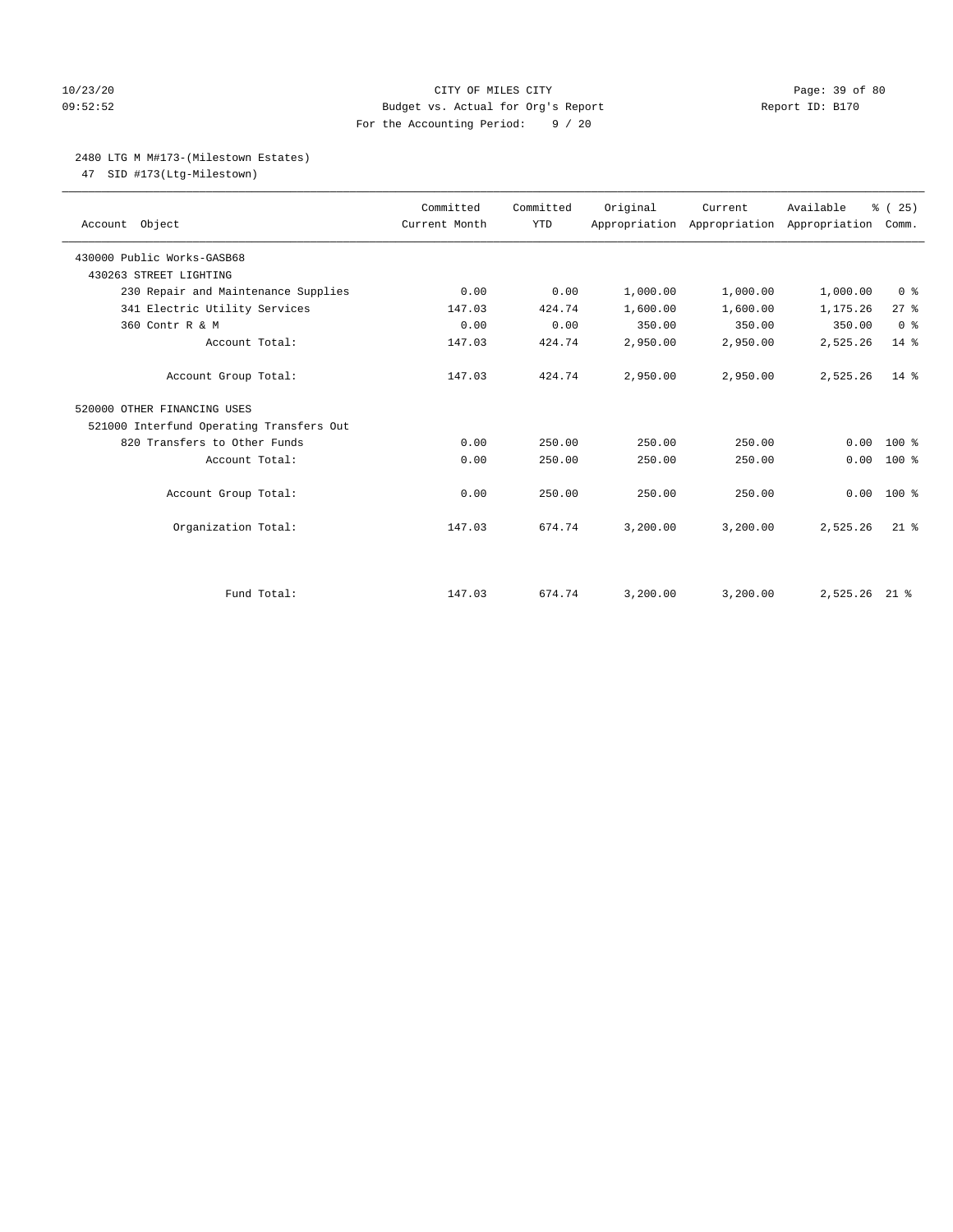#### 10/23/20 Page: 40 of 80 09:52:52 Budget vs. Actual for Org's Report Report ID: B170 For the Accounting Period: 9 / 20

————————————————————————————————————————————————————————————————————————————————————————————————————————————————————————————————————

# 2510 STR MAINT DIST #204

107 Paved St. Maint. Dist.#204

|                                                              | Committed     | Committed   | Original   | Current    | Available                                       | ៖ (25)          |
|--------------------------------------------------------------|---------------|-------------|------------|------------|-------------------------------------------------|-----------------|
| Account Object                                               | Current Month | YTD         |            |            | Appropriation Appropriation Appropriation Comm. |                 |
|                                                              |               |             |            |            |                                                 |                 |
| 430000 Public Works-GASB68<br>430220 Operations              |               |             |            |            |                                                 |                 |
|                                                              | 23, 338.93    | 58,426.09   | 289,696.00 | 289,696.00 | 231,269.91                                      | $20*$           |
| 111 Salaries and Wages - Permanent<br>121 OVERTIME-PERMANENT | 88.02         | 362.51      | 9,100.00   | 9,100.00   | 8,737.49                                        | 4%              |
| 131 VACATION                                                 | 1,392.71      | 5,125.52    | 19,600.00  | 19,600.00  | 14,474.48                                       | $26$ %          |
| 132 SICK LEAVE                                               | 336.72        | 2,833.94    | 13,000.00  | 13,000.00  | 10,166.06                                       | $22$ %          |
| 133 OTHER LEAVE PAY                                          | 16.69         | 24.48       | 4,921.00   | 4,921.00   | 4,896.52                                        | 0 <sup>8</sup>  |
| 134 HOLIDAY PAY                                              | 0.00          | 321.60      | 3,000.00   | 3,000.00   | 2,678.40                                        | $11$ %          |
| 141 Unemployment Insurance                                   | 37.82         | 102.12      | 509.00     | 509.00     | 406.88                                          | $20*$           |
| 142 Workers' Compensation                                    | 1,210.83      | 3,320.26    | 15,202.00  | 15,202.00  | 11,881.74                                       | $22$ %          |
| 143 Health Insurance                                         | 6,242.54      | 17,984.46   | 76,290.00  | 76,290.00  | 58,305.54                                       | $24$ %          |
| 144 FICA                                                     | 1,867.37      | 5,020.75    | 25,958.00  | 25,958.00  | 20,937.25                                       | 19 <sup>°</sup> |
| 145 PERS                                                     | 2,207.72      | 5,884.25    | 29,758.00  | 29,758.00  | 23,873.75                                       | $20*$           |
| 196 CLOTHING ALLOTMENT                                       | 27.00         | 907.50      | 1,000.00   | 1,000.00   | 92.50                                           | 91 %            |
| 210 Office Supplies and Materials                            | 0.00          | 286.36      | 3,000.00   | 3,000.00   | 2,713.64                                        | $10*$           |
| 214 Small Items of Equipment                                 | 275.54        | 1,701.72    | 10,000.00  | 10,000.00  | 8,298.28                                        | 17.8            |
| 220 Operating Expenses                                       | 0.00          | 164.98      | 20,000.00  | 20,000.00  | 19,835.02                                       | 1 <sup>°</sup>  |
| 222 Chemicals, Lab & Med Supplies                            | 0.00          | 292.96      | 1,500.00   | 1,500.00   | 1,207.04                                        | $20*$           |
| 226 Clothing and Uniforms                                    | 0.00          | 0.00        | 1,200.00   | 1,200.00   | 1,200.00                                        | 0 <sup>8</sup>  |
| 230 Repair and Maintenance Supplies                          | 103.50        | 1,081.74    | 10,000.00  | 10,000.00  | 8,918.26                                        | $11$ %          |
| 231 Gas, Oil, Diesel Fuel, Grease, etc.                      | 1,892.54      | 6,113.06    | 40,000.00  | 40,000.00  | 33,886.94                                       | 15 %            |
| 242 Sign Parts and Supplies                                  | 50.77         | 50.77       | 8,000.00   | 8,000.00   | 7,949.23                                        | 1 <sup>8</sup>  |
| 311 Postage, Box Rent, Etc.                                  | 1.00          | 13.12       | 100.00     | 100.00     | 86.88                                           | $13*$           |
| 320 Printing, Duplicating, Typing &                          | 0.00          | 0.00        | 100.00     | 100.00     | 100.00                                          | 0 <sup>8</sup>  |
| 330 Publicity, Subscriptions & Dues                          | 0.00          | 0.00        | 200.00     | 200.00     | 200.00                                          | 0 <sup>8</sup>  |
| 331 Publication of Formal & Legal Notices                    | 0.00          | 0.00        | 600.00     | 600.00     | 600.00                                          | 0 <sup>8</sup>  |
| 334 Memberships, Registrations & Dues                        | 174.40        | 174.40      | 300.00     | 300.00     | 125.60                                          | 58 %            |
| 341 Electric Utility Services                                | 136.59        | 444.38      | 1,500.00   | 1,500.00   | 1,055.62                                        | $30*$           |
| 344 Gas Utility Service                                      | 9.55          | 27.27       | 700.00     | 700.00     | 672.73                                          | 4%              |
| 345 Telephone                                                | 0.00          | 204.67      | 1,000.00   | 1,000.00   | 795.33                                          | 20 %            |
| 346 Garbage Service                                          | 0.00          | 0.00        | 175.00     | 175.00     | 175.00                                          | 0 <sup>8</sup>  |
| 347 Internet                                                 | 0.00          | 0.00        | 200.00     | 200.00     | 200.00                                          | 0 <sup>8</sup>  |
| 350 Professional Services                                    | 509.00        | 15,468.95   | 50,000.00  | 50,000.00  | 34,531.05                                       | $31$ %          |
| 360 Contr R & M                                              | $-8,094.50$   | 978.01      | 10,000.00  | 10,000.00  | 9,021.99                                        | $10*$           |
| 363 R&M Vehicles/Equip/Labor-PW                              | 4,622.54      | 8,116.64    | 100,000.00 | 100,000.00 | 91,883.36                                       | 8 %             |
| 370 Travel                                                   | 0.00          | 0.00        | 1,000.00   | 1,000.00   | 1,000.00                                        | 0 <sup>8</sup>  |
| 380 Training Services                                        | 0.00          | 0.00        | 1,000.00   | 1,000.00   | 1,000.00                                        | 0 <sup>8</sup>  |
| 382 Books                                                    | 0.00          | 0.00        | 100.00     | 100.00     | 100.00                                          | 0 <sup>8</sup>  |
| 511 Insurance on Buildings                                   | 0.00          | 803.23      | 804.00     | 804.00     |                                                 | $0.77$ 100 %    |
| 512 Insurance on Vehicles & Equipment                        | 0.00          | 3,371.68    | 3,372.00   | 3,372.00   |                                                 | $0.32$ 100 %    |
| 513 Liability                                                | 0.00          | 16,498.46   | 16,499.00  | 16,499.00  | 0.54                                            | 100 %           |
| 531 Building & Office Rental                                 | 350.00        | 1,050.00    | 4,200.00   | 4,200.00   | 3,150.00                                        | 25%             |
| 532 Land Rental                                              | 0.00          | 0.00        | 8,000.00   | 8,000.00   | 8,000.00                                        | 0 <sup>8</sup>  |
| Account Total:                                               | 36,797.28     | 157, 155.88 | 781,584.00 | 781,584.00 | 624,428.12                                      | $20*$           |
| 430233 Roadway/Re-surfacing                                  |               |             |            |            |                                                 |                 |
| 230 Repair and Maintenance Supplies                          | 11,634.19     | 12,354.19   | 80,000.00  | 80,000.00  | 67,645.81                                       | 15 <sup>°</sup> |
| 350 Professional Services                                    | 0.00          | 0.00        | 5,000.00   | 5,000.00   | 5,000.00                                        | 0 <sup>8</sup>  |
| Account Total:                                               | 11,634.19     | 12,354.19   | 85,000.00  | 85,000.00  | 72,645.81                                       | 15 <sup>°</sup> |
|                                                              |               |             |            |            |                                                 |                 |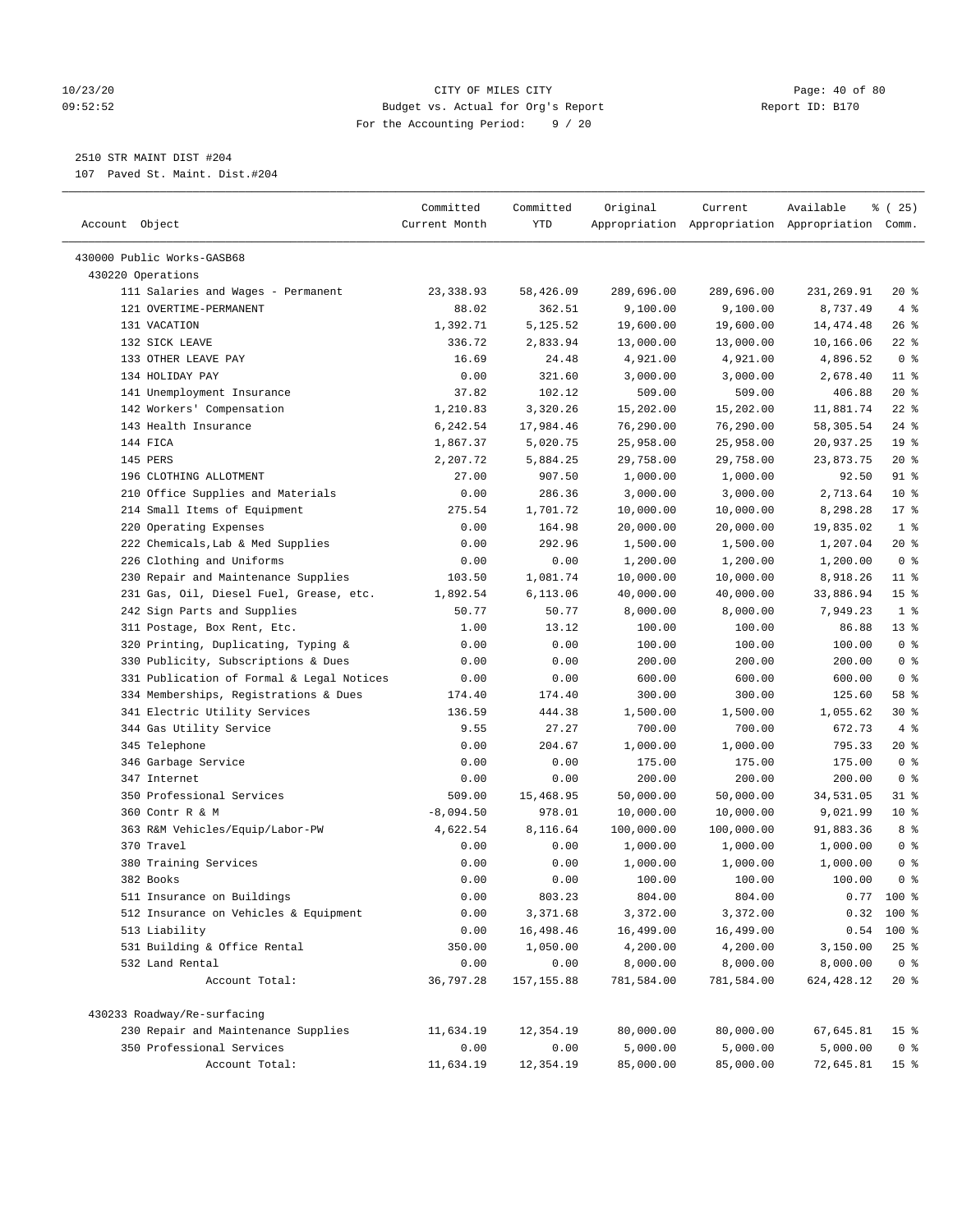#### 10/23/20 Page: 41 of 80 09:52:53 Budget vs. Actual for Org's Report Changer Report ID: B170 For the Accounting Period: 9 / 20

## 2510 STR MAINT DIST #204

107 Paved St. Maint. Dist.#204

| Account Object                           | Committed<br>Current Month | Committed<br><b>YTD</b> | Original     | Current      | Available<br>Appropriation Appropriation Appropriation | % (25)<br>Comm. |
|------------------------------------------|----------------------------|-------------------------|--------------|--------------|--------------------------------------------------------|-----------------|
| 430234 CURB AND GUTTER                   |                            |                         |              |              |                                                        |                 |
| 350 Professional Services                | 12,576.78                  | 14, 161.78              | 40,000.00    | 40,000.00    | 25,838.22                                              | 35%             |
| Account Total:                           | 12,576.78                  | 14,161.78               | 40,000.00    | 40,000.00    | 25,838.22                                              | 35%             |
| 430235 Storm Drain & Culvert Maintenance |                            |                         |              |              |                                                        |                 |
| 220 Operating Expenses                   | 0.00                       | 0.00                    | 35,000.00    | 35,000.00    | 35,000.00                                              | 0 <sup>8</sup>  |
| 230 Repair and Maintenance Supplies      | 3,076.35                   | 7,819.35                | 0.00         | 0.00         | $-7,819.35$                                            | $***$ $-$       |
| 350 Professional Services                | 7,763.59                   | 9,272.97                | 25,000.00    | 25,000.00    | 15,727.03                                              | 37%             |
| Account Total:                           | 10,839.94                  | 17,092.32               | 60,000.00    | 60,000.00    | 42,907.68                                              | $28$ %          |
| 430236 Darling Addition Project          |                            |                         |              |              |                                                        |                 |
| 220 Operating Expenses                   | 74,194.60                  | 327,081.09              | 500,000.00   | 500,000.00   | 172,918.91                                             | 65 %            |
| 230 Repair and Maintenance Supplies      | 74,194.61                  | 261, 197. 22            | 600,000.00   | 600,000.00   | 338,802.78                                             | 44 %            |
| 350 Professional Services                | 51,811.90                  | 65,916.64               | 200,000.00   | 200,000.00   | 134,083.36                                             | 33%             |
| Account Total:                           | 200, 201.11                | 654,194.95              | 1,300,000.00 | 1,300,000.00 | 645,805.05                                             | 50%             |
| Account Group Total:                     | 272,049.30                 | 854,959.12              | 2,266,584.00 | 2,266,584.00 | 1, 411, 624.88                                         | 38 <sup>8</sup> |
| 520000 OTHER FINANCING USES              |                            |                         |              |              |                                                        |                 |
| 521000 Interfund Operating Transfers Out |                            |                         |              |              |                                                        |                 |
| 820 Transfers to Other Funds             | 5,807.42                   | 17,422.26               | 235, 297.00  | 235, 297.00  | 217,874.74                                             | 7 %             |
| Account Total:                           | 5,807.42                   | 17,422.26               | 235, 297.00  | 235, 297.00  | 217,874.74                                             | 7 %             |
| Account Group Total:                     | 5,807.42                   | 17,422.26               | 235, 297.00  | 235,297.00   | 217,874.74                                             | 7 <sup>°</sup>  |
| Organization Total:                      | 277,856.72                 | 872, 381.38             | 2,501,881.00 | 2,501,881.00 | 1,629,499.62                                           | 35%             |
| Fund Total:                              | 277,856.72                 | 872, 381.38             | 2,501,881.00 | 2,501,881.00 | 1,629,499.62                                           | $35$ %          |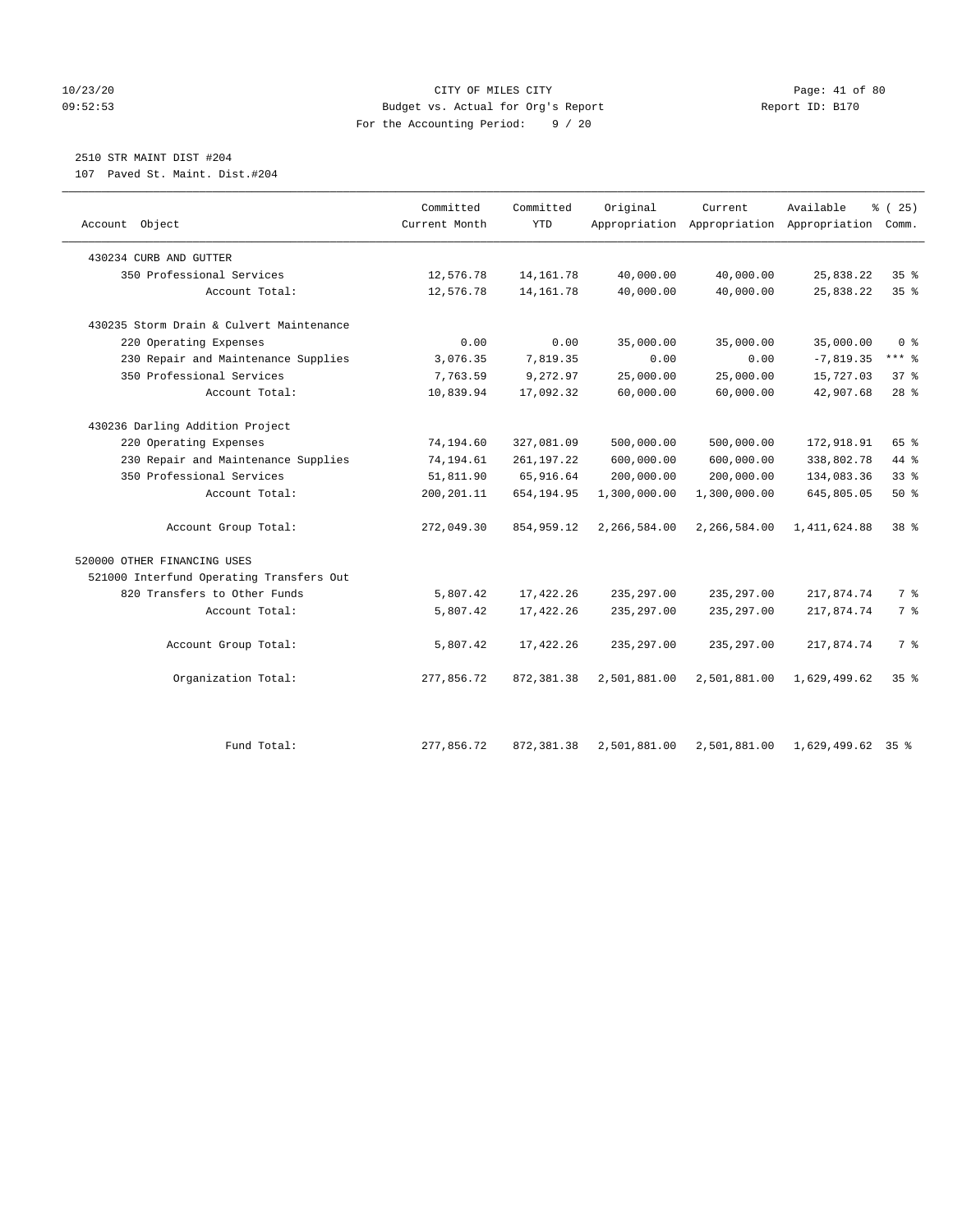#### 10/23/20 Page: 42 of 80 09:52:53 Budget vs. Actual for Org's Report Report ID: B170 For the Accounting Period: 9 / 20

————————————————————————————————————————————————————————————————————————————————————————————————————————————————————————————————————

## 2520 STR MAINT DIST #205

108 Street Maintenance (North Side)

|                                                 | Committed     | Committed | Original   | Current    | Available                                       | ៖ (25)          |
|-------------------------------------------------|---------------|-----------|------------|------------|-------------------------------------------------|-----------------|
| Account Object                                  | Current Month | YTD       |            |            | Appropriation Appropriation Appropriation Comm. |                 |
|                                                 |               |           |            |            |                                                 |                 |
| 430000 Public Works-GASB68<br>430220 Operations |               |           |            |            |                                                 |                 |
| 111 Salaries and Wages - Permanent              | 7,369.63      | 16,562.15 | 97,876.00  | 97,876.00  | 81, 313.85                                      | $17*$           |
| 121 OVERTIME-PERMANENT                          | 21.67         | 90.45     | 2,500.00   | 2,500.00   | 2,409.55                                        | 4%              |
| 131 VACATION                                    | 384.14        | 1,400.13  | 6,000.00   | 6,000.00   | 4,599.87                                        | $23$ %          |
| 132 SICK LEAVE                                  | 218.32        | 1,141.85  | 3,800.00   | 3,800.00   | 2,658.15                                        | $30*$           |
| 133 OTHER LEAVE PAY                             | 4.03          | 5.97      | 1,717.00   | 1,717.00   | 1,711.03                                        | 0 <sup>8</sup>  |
| 134 HOLIDAY PAY                                 | 0.00          | 81.39     | 800.00     | 800.00     | 718.61                                          | $10*$           |
| 141 Unemployment Insurance                      | 12.05         | 29.30     | 169.00     | 169.00     | 139.70                                          | $17*$           |
| 142 Workers' Compensation                       | 319.13        | 849.35    | 5,288.00   | 5,288.00   | 4,438.65                                        | 16 <sup>°</sup> |
| 143 Health Insurance                            | 1,828.63      | 4,443.77  | 25,738.00  | 25,738.00  | 21, 294. 23                                     | $17*$           |
| 144 FICA                                        | 597.70        | 1,446.47  | 8,977.00   | 8,977.00   | 7,530.53                                        | 16 <sup>°</sup> |
| 145 PERS                                        | 701.39        | 1,690.95  | 9,883.00   | 9,883.00   | 8,192.05                                        | $17*$           |
| 196 CLOTHING ALLOTMENT                          | 25.50         | 255.00    | 300.00     | 300.00     | 45.00                                           | 85%             |
| 210 Office Supplies and Materials               | 0.00          | 134.43    | 1,000.00   | 1,000.00   | 865.57                                          | $13*$           |
| 214 Small Items of Equipment                    | 68.88         | 425.43    | 2,000.00   | 2,000.00   | 1,574.57                                        | $21$ %          |
| 220 Operating Expenses                          | 0.00          | 41.25     | 5,000.00   | 5,000.00   | 4,958.75                                        | 1 <sup>°</sup>  |
| 222 Chemicals, Lab & Med Supplies               | 0.00          | 73.24     | 500.00     | 500.00     | 426.76                                          | 15 <sup>°</sup> |
| 226 Clothing and Uniforms                       | 0.00          | 0.00      | 300.00     | 300.00     | 300.00                                          | 0 <sup>8</sup>  |
| 230 Repair and Maintenance Supplies             | 25.88         | 270.44    | 5,000.00   | 5,000.00   | 4,729.56                                        | 5 <sup>°</sup>  |
| 231 Gas, Oil, Diesel Fuel, Grease, etc.         | 473.14        | 1,528.28  | 10,000.00  | 10,000.00  | 8,471.72                                        | 15 <sup>°</sup> |
| 242 Sign Parts and Supplies                     | 12.69         | 12.69     | 2,500.00   | 2,500.00   | 2,487.31                                        | 1 <sup>°</sup>  |
| 311 Postage, Box Rent, Etc.                     | 1.00          | 4.78      | 60.00      | 60.00      | 55.22                                           | 8 %             |
| 330 Publicity, Subscriptions & Dues             | 0.00          | 0.00      | 100.00     | 100.00     | 100.00                                          | 0 <sup>8</sup>  |
| 334 Memberships, Registrations & Dues           | 43.60         | 43.60     | 100.00     | 100.00     | 56.40                                           | 44 %            |
| 341 Electric Utility Services                   | 6.60          | 23.06     | 150.00     | 150.00     | 126.94                                          | 15 <sup>°</sup> |
| 344 Gas Utility Service                         | 2.39          | 6.83      | 300.00     | 300.00     | 293.17                                          | 2 <sup>°</sup>  |
| 345 Telephone                                   | 0.00          | 88.91     | 400.00     | 400.00     | 311.09                                          | $22$ %          |
| 350 Professional Services                       | 122.98        | 150.47    | 10,000.00  | 10,000.00  | 9,849.53                                        | 2 <sup>°</sup>  |
| 360 Contr R & M                                 | 213.30        | 295.42    | 1,500.00   | 1,500.00   | 1,204.58                                        | $20*$           |
| 363 R&M Vehicles/Equip/Labor-PW                 | 3,557.51      | 4,402.84  | 35,000.00  | 35,000.00  | 30,597.16                                       | $13*$           |
| 370 Travel                                      | 0.00          | 0.00      | 250.00     | 250.00     | 250.00                                          | 0 <sup>8</sup>  |
| 380 Training Services                           | 0.00          | 0.00      | 200.00     | 200.00     | 200.00                                          | 0 <sup>8</sup>  |
| 382 Books                                       | 0.00          | 0.00      | 100.00     | 100.00     | 100.00                                          | 0 <sup>8</sup>  |
| 511 Insurance on Buildings                      | 0.00          | 200.81    | 201.00     | 201.00     | 0.19                                            | $100*$          |
| 512 Insurance on Vehicles & Equipment           | 0.00          | 842.92    | 843.00     | 843.00     | 0.08                                            | $100$ %         |
| 513 Liability                                   | 0.00          | 4,321.63  | 4,322.00   | 4,322.00   | 0.37                                            | $100$ %         |
| 531 Building & Office Rental                    | 166.66        | 499.98    | 2,000.00   | 2,000.00   | 1,500.02                                        | $25$ %          |
| Account Total:                                  | 16,176.82     | 41,363.79 | 244,874.00 | 244,874.00 | 203,510.21                                      | $17*$           |
|                                                 |               |           |            |            |                                                 |                 |
| 430233 Roadway/Re-surfacing                     |               |           |            |            |                                                 |                 |
| 230 Repair and Maintenance Supplies             | 659.60        | 659.60    | 0.00       | 0.00       | $-659.60$                                       | $***$ $%$       |
| 350 Professional Services                       | 0.00          | 2,409.77  | 50,000.00  | 50,000.00  | 47,590.23                                       | 5 <sup>°</sup>  |
| Account Total:                                  | 659.60        | 3,069.37  | 50,000.00  | 50,000.00  | 46,930.63                                       | 6 <sup>°</sup>  |
| 430235 Storm Drain & Culvert Maintenance        |               |           |            |            |                                                 |                 |
| 230 Repair and Maintenance Supplies             | 0.00          | 0.00      | 5,000.00   | 5,000.00   | 5,000.00                                        | 0 <sup>8</sup>  |
| 350 Professional Services                       | 0.00          | 0.00      | 5,500.00   | 5,500.00   |                                                 | 0 <sup>8</sup>  |
| Account Total:                                  | 0.00          | 0.00      | 10,500.00  | 10,500.00  | 5,500.00<br>10,500.00                           | 0 <sup>8</sup>  |
|                                                 |               |           |            |            |                                                 |                 |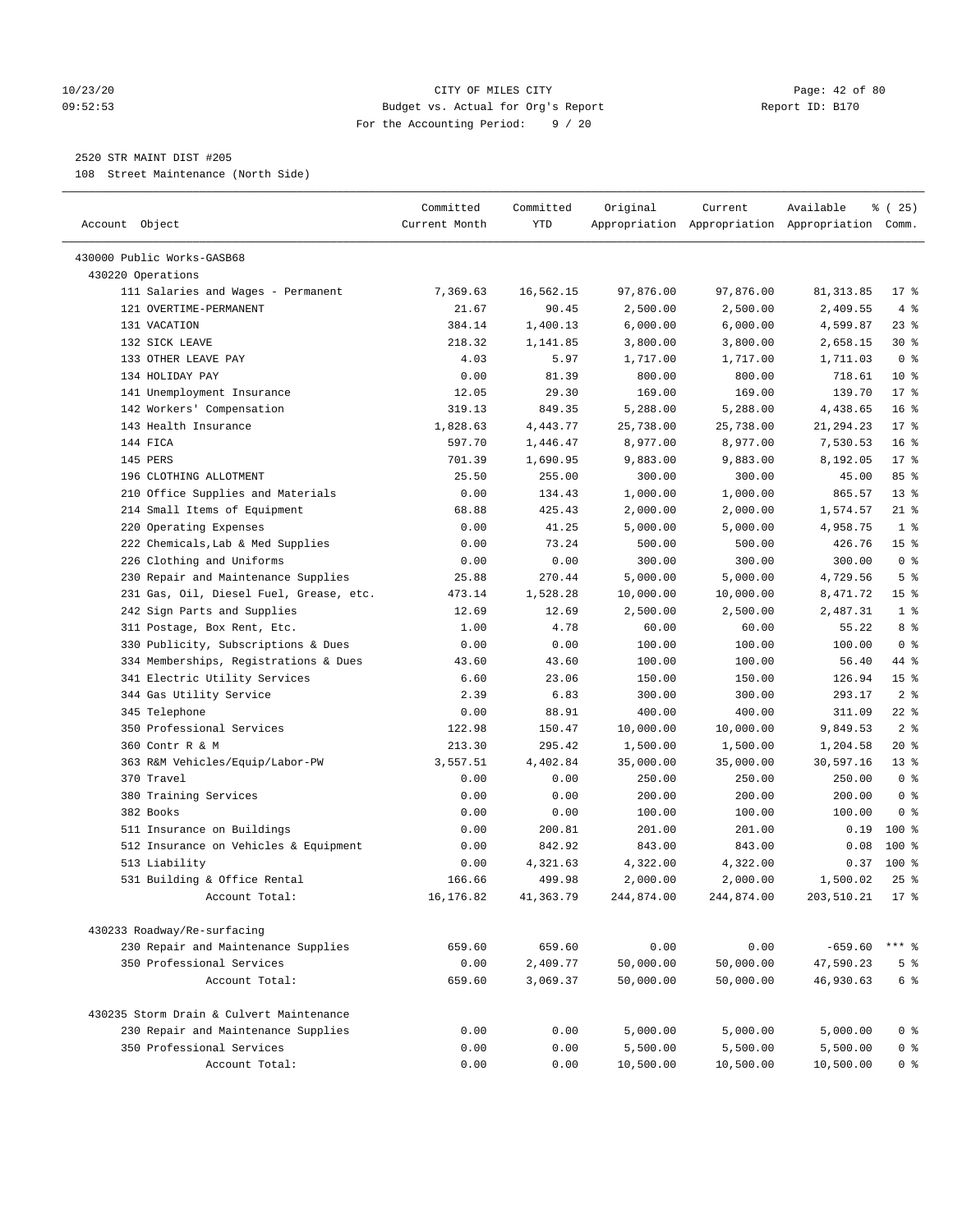## 10/23/20 Page: 43 of 80 09:52:53 Budget vs. Actual for Org's Report Report ID: B170 For the Accounting Period: 9 / 20

## 2520 STR MAINT DIST #205

108 Street Maintenance (North Side)

| Account Object                                                          | Committed<br>Current Month | Committed<br><b>YTD</b> | Original<br>Appropriation | Current<br>Appropriation | Available<br>Appropriation | % (25)<br>Comm. |
|-------------------------------------------------------------------------|----------------------------|-------------------------|---------------------------|--------------------------|----------------------------|-----------------|
| Account Group Total:                                                    | 16,836.42                  | 44, 433. 16             | 305, 374.00               | 305, 374.00              | 260,940.84                 | 15 <sup>°</sup> |
| 520000 OTHER FINANCING USES<br>521000 Interfund Operating Transfers Out |                            |                         |                           |                          |                            |                 |
| 820 Transfers to Other Funds                                            | 1,725.08                   | 5,175.24                | 35,853.00                 | 35,853.00                | 30,677.76                  | $14*$           |
| Account Total:                                                          | 1,725.08                   | 5,175.24                | 35,853.00                 | 35,853.00                | 30,677.76                  | 14 %            |
| Account Group Total:                                                    | 1,725.08                   | 5,175.24                | 35,853.00                 | 35,853.00                | 30,677.76                  | $14*$           |
| Organization Total:                                                     | 18,561.50                  | 49,608.40               | 341,227.00                | 341,227.00               | 291,618.60                 | 15 <sup>8</sup> |
|                                                                         |                            |                         |                           |                          |                            |                 |
| Fund Total:                                                             | 18,561.50                  | 49,608.40               | 341,227.00                | 341,227.00               | 291,618.60 15 %            |                 |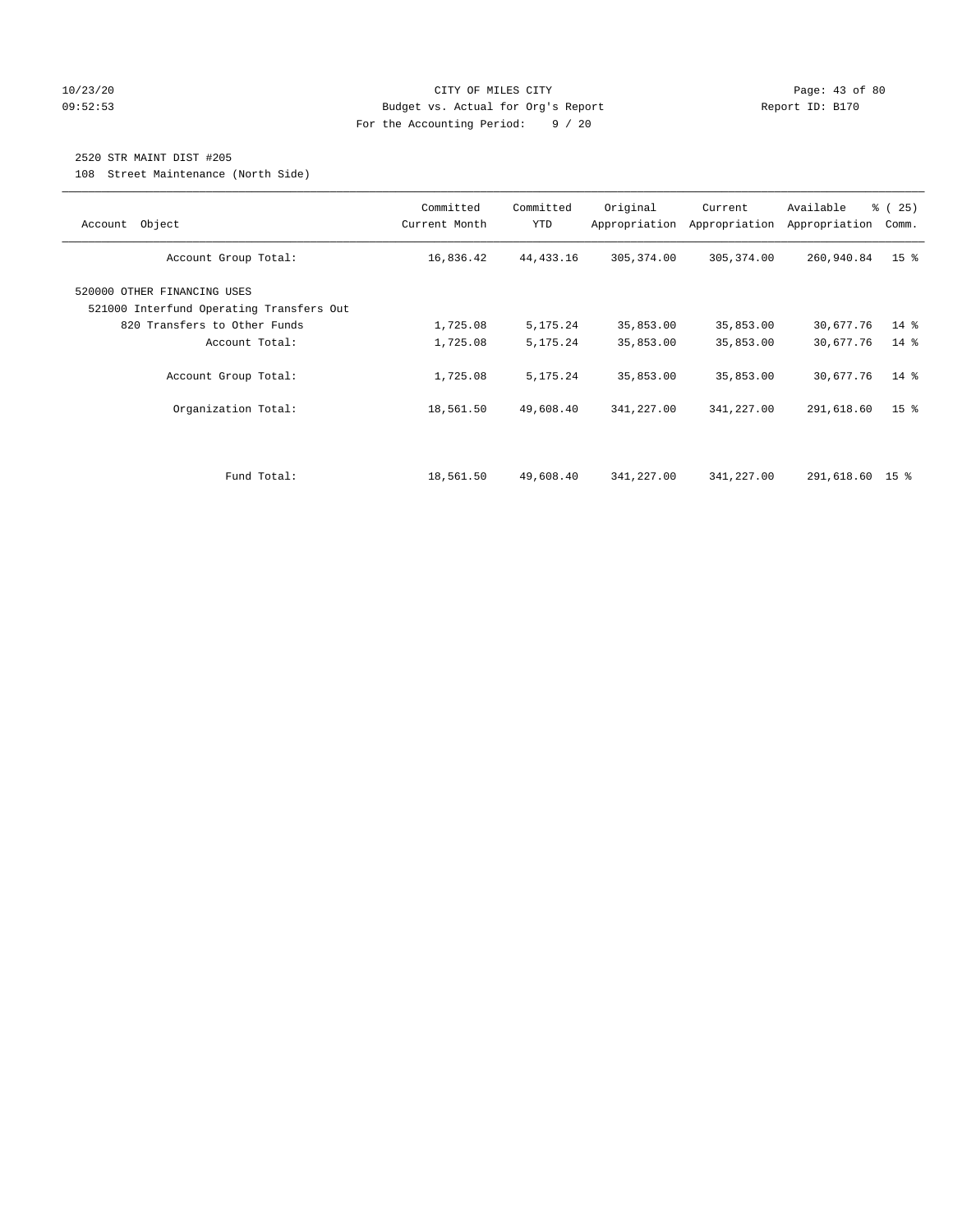#### $10/23/20$  Page: 44 of 80 09:52:53 Budget vs. Actual for Org's Report Report ID: B170 For the Accounting Period: 9 / 20

#### 2540 STR MAINT DIST#207-(MILESTOWN ESTATES)

109 Milestown Estates Maintenance Dist.

| Account Object                           | Committed<br>Current Month | Committed<br><b>YTD</b> | Original | Current  | Available<br>Appropriation Appropriation Appropriation Comm. | % (25)          |
|------------------------------------------|----------------------------|-------------------------|----------|----------|--------------------------------------------------------------|-----------------|
| 430000 Public Works-GASB68               |                            |                         |          |          |                                                              |                 |
| 430220 Operations                        |                            |                         |          |          |                                                              |                 |
| 111 Salaries and Wages - Permanent       | 357.97                     | 776.54                  | 3,496.00 | 3,496.00 | 2,719.46                                                     | $22$ %          |
| 121 OVERTIME-PERMANENT                   | 1.10                       | 4.10                    | 100.00   | 100.00   | 95.90                                                        | $4\degree$      |
| 131 VACATION                             | 19.09                      | 64.67                   | 300.00   | 300.00   | 235.33                                                       | $22$ %          |
| 132 SICK LEAVE                           | 11.77                      | 52.06                   | 200.00   | 200.00   | 147.94                                                       | 26%             |
| 133 OTHER LEAVE PAY                      | 0.00                       | 0.00                    | 39.00    | 39.00    | 39.00                                                        | 0 <sup>8</sup>  |
| 134 HOLIDAY PAY                          | 0.00                       | 3.96                    | 40.00    | 40.00    | 36.04                                                        | $10*$           |
| 141 Unemployment Insurance               | 0.57                       | 1.30                    | 6.00     | 6.00     | 4.70                                                         | $22$ %          |
| 142 Workers' Compensation                | 16.21                      | 42.74                   | 194.00   | 194.00   | 151.26                                                       | $22$ %          |
| 143 Health Insurance                     | 89.69                      | 209.20                  | 820.00   | 820.00   | 610.80                                                       | 26%             |
| 144 FICA                                 | 29.17                      | 67.53                   | 319.00   | 319.00   | 251.47                                                       | $21$ %          |
| 145 PERS                                 | 34.18                      | 79.03                   | 366.00   | 366.00   | 286.97                                                       | $22$ %          |
| 196 CLOTHING ALLOTMENT                   | 1.50                       | 12.00                   | 20.00    | 20.00    | 8.00                                                         | 60 %            |
| 350 Professional Services                | 0.00                       | 0.00                    | 1,000.00 | 1,000.00 | 1,000.00                                                     | 0 <sup>8</sup>  |
| Account Total:                           | 561.25                     | 1,313.13                | 6,900.00 | 6,900.00 | 5,586.87                                                     | 19 <sup>°</sup> |
| Account Group Total:                     | 561.25                     | 1,313.13                | 6,900.00 | 6,900.00 | 5,586.87                                                     | $19*$           |
| 510000 MISCELLANEOUS                     |                            |                         |          |          |                                                              |                 |
| 510330 Comprehensive Liability Insurance |                            |                         |          |          |                                                              |                 |
| 513 Liability                            | 0.00                       | 63.16                   | 64.00    | 64.00    | 0.84                                                         | 99.8            |
| Account Total:                           | 0.00                       | 63.16                   | 64.00    | 64.00    | 0.84                                                         | 99 <sub>8</sub> |
| Account Group Total:                     | 0.00                       | 63.16                   | 64.00    | 64.00    | 0.84                                                         | 99 <sub>8</sub> |
| Organization Total:                      | 561.25                     | 1,376.29                | 6,964.00 | 6,964.00 | 5,587.71                                                     | $20*$           |
| Fund Total:                              | 561.25                     | 1,376.29                | 6,964.00 | 6,964.00 | 5,587.71 20 %                                                |                 |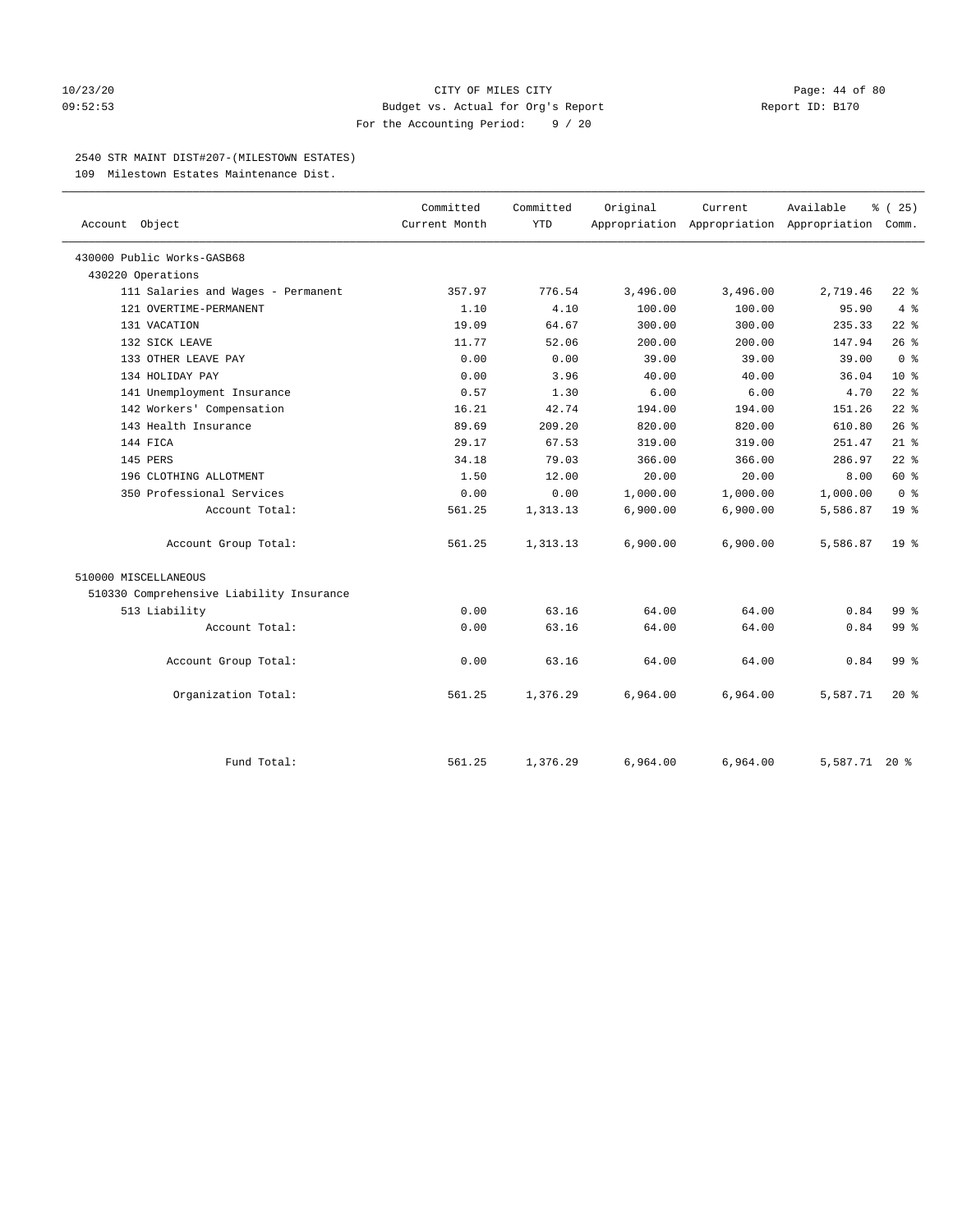## 10/23/20 Page: 45 of 80 09:52:53 Budget vs. Actual for Org's Report Changer Report ID: B170 For the Accounting Period: 9 / 20

## 2701 Fire Grants

7 Fire

| Object<br>Account                                                            | Committed<br>Current Month | Committed<br><b>YTD</b> | Original<br>Appropriation | Current<br>Appropriation | Available<br>Appropriation | % (25)<br>Comm. |
|------------------------------------------------------------------------------|----------------------------|-------------------------|---------------------------|--------------------------|----------------------------|-----------------|
| 420000 PUBLIC SAFETY-GASB68<br>420464 Fire-Turnouts/Accountability Sys Grant |                            |                         |                           |                          |                            |                 |
| 226 Clothing and Uniforms                                                    | 0.00                       | 0.00                    | 325,087.00                | 325,087.00               | 325,087.00                 | 0 <sup>8</sup>  |
| Account Total:                                                               | 0.00                       | 0.00                    | 325,087.00                | 325,087.00               | 325,087.00                 | 0 <sup>8</sup>  |
| Account Group Total:                                                         | 0.00                       | 0.00                    | 325,087.00                | 325,087.00               | 325,087.00                 | 0 <sup>8</sup>  |
| Organization Total:                                                          | 0.00                       | 0.00                    | 325,087.00                | 325,087.00               | 325,087.00                 | 0 <sup>8</sup>  |
|                                                                              |                            |                         |                           |                          |                            |                 |
| Fund Total:                                                                  | 0.00                       | 0.00                    | 325,087.00                | 325,087.00               | 325,087.00                 | 0 <sup>8</sup>  |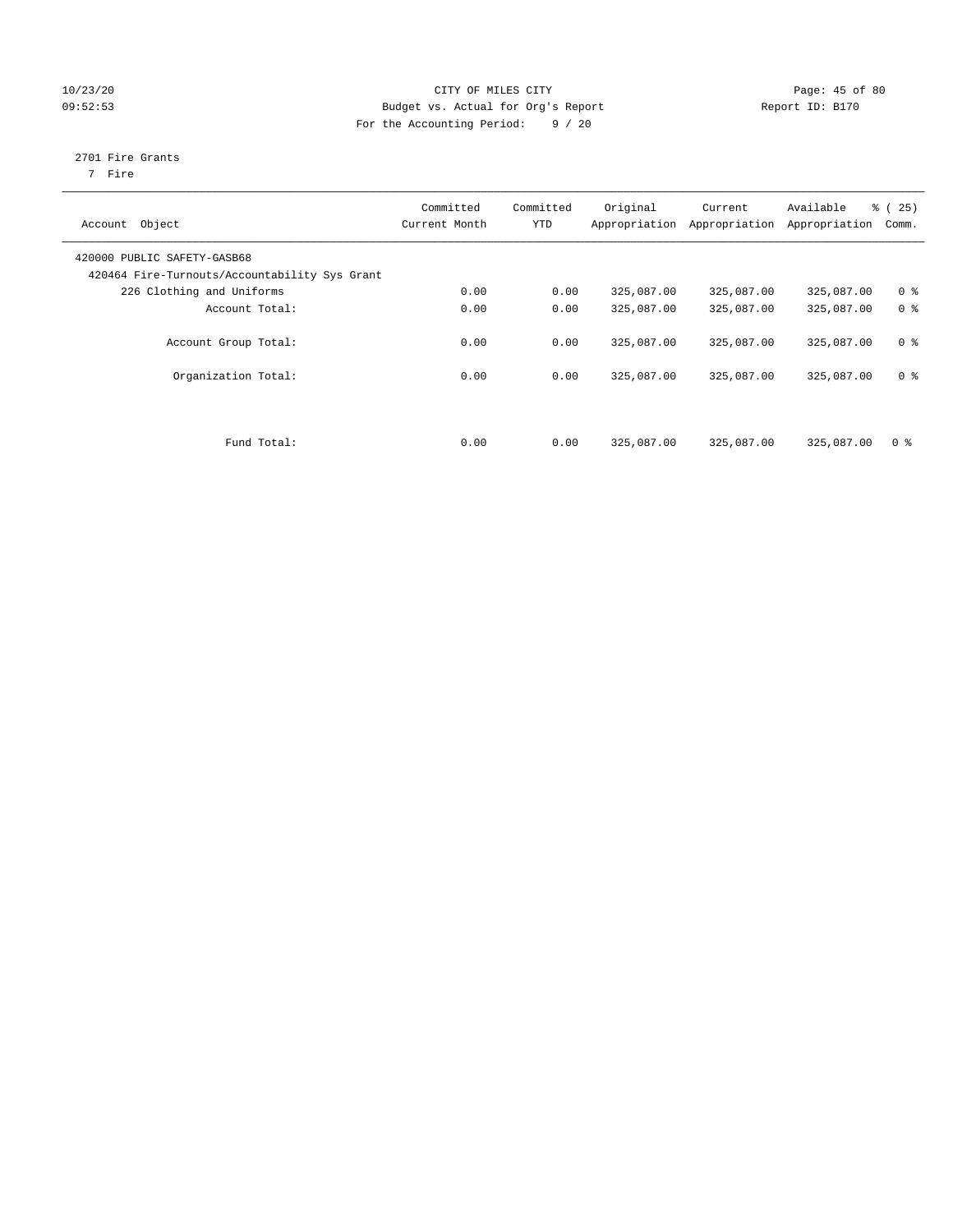## 10/23/20 Page: 46 of 80 09:52:53 Budget vs. Actual for Org's Report Report ID: B170 For the Accounting Period: 9 / 20

#### 2820 GAS TAX 34 Gas Tax

| Account Object              |                                          | Committed<br>Current Month | Committed<br><b>YTD</b> | Original   | Current<br>Appropriation Appropriation Appropriation | Available  | % (25)<br>Comm.                    |  |
|-----------------------------|------------------------------------------|----------------------------|-------------------------|------------|------------------------------------------------------|------------|------------------------------------|--|
| 520000 OTHER FINANCING USES |                                          |                            |                         |            |                                                      |            |                                    |  |
|                             | 521000 Interfund Operating Transfers Out |                            |                         |            |                                                      |            |                                    |  |
|                             | 820 Transfers to Other Funds             | 204.33                     | 612.99                  | 2,452.00   | 2,452.00                                             | 1,839.01   | $25$ $%$                           |  |
|                             | Account Total:                           | 204.33                     | 612.99                  | 2,452.00   | 2,452.00                                             | 1,839.01   | 25%                                |  |
| 521204 TRANSFER:            | SID 204                                  |                            |                         |            |                                                      |            |                                    |  |
|                             | 820 Transfers to Other Funds             | 0.00                       | 0.00                    | 83,878.00  | 83,878.00                                            | 83,878.00  | 0 <sup>8</sup>                     |  |
|                             | Account Total:                           | 0.00                       | 0.00                    | 83,878.00  | 83,878.00                                            | 83,878.00  | 0 <sup>8</sup>                     |  |
| 521205 TRANSFER:            | SID 205                                  |                            |                         |            |                                                      |            |                                    |  |
|                             | 820 Transfers to Other Funds             | 0.00                       | 0.00                    | 83,878.00  | 83,878.00                                            | 83,878.00  | 0 <sup>8</sup>                     |  |
|                             | Account Total:                           | 0.00                       | 0.00                    | 83,878.00  | 83,878.00                                            | 83,878.00  | 0 <sup>8</sup>                     |  |
|                             | Account Group Total:                     | 204.33                     | 612.99                  | 170,208.00 | 170,208.00                                           | 169,595.01 | 0 <sup>8</sup>                     |  |
|                             | Organization Total:                      | 204.33                     | 612.99                  | 170,208.00 | 170,208.00                                           | 169,595.01 | 0 <sup>8</sup>                     |  |
|                             |                                          |                            |                         |            |                                                      |            |                                    |  |
|                             | Fund Total:                              | 204.33                     | 612.99                  | 170,208.00 | 170,208.00                                           | 169,595.01 | $0 \text{ }$ $\text{ }$ $\text{ }$ |  |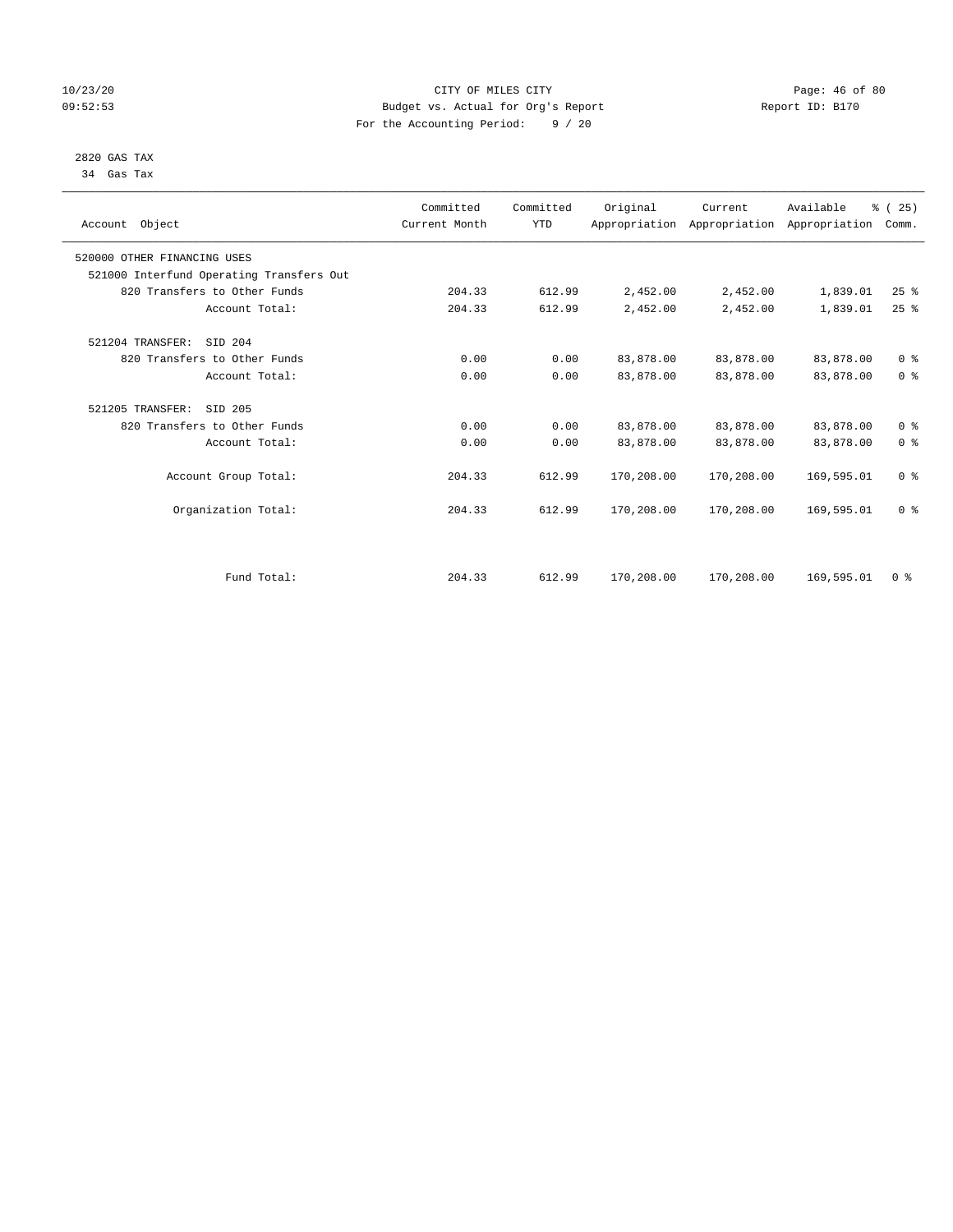## 10/23/20 Page: 47 of 80 09:52:53 Budget vs. Actual for Org's Report Changer Report ID: B170 For the Accounting Period: 9 / 20

#### 2821 HB473- Fuel Tax 95 HB473

| Object<br>Account                                         | Committed<br>Current Month | Committed<br><b>YTD</b> | Original<br>Appropriation | Current<br>Appropriation | Available<br>Appropriation | % (25)<br>Comm. |
|-----------------------------------------------------------|----------------------------|-------------------------|---------------------------|--------------------------|----------------------------|-----------------|
| 430000 Public Works-GASB68<br>430233 Roadway/Re-surfacing |                            |                         |                           |                          |                            |                 |
| 935 HB473 Tax Match Program                               | 0.00                       | 0.00                    | 105,000.00                | 105,000.00               | 105,000.00                 | 0 <sup>8</sup>  |
| Account Total:                                            | 0.00                       | 0.00                    | 105,000.00                | 105,000.00               | 105,000.00                 | 0 <sup>8</sup>  |
| Account Group Total:                                      | 0.00                       | 0.00                    | 105,000.00                | 105,000.00               | 105,000.00                 | 0 <sup>8</sup>  |
| Organization Total:                                       | 0.00                       | 0.00                    | 105,000.00                | 105,000.00               | 105,000.00                 | 0 <sup>8</sup>  |
|                                                           |                            |                         |                           |                          |                            |                 |
| Fund Total:                                               | 0.00                       | 0.00                    | 105,000.00                | 105,000.00               | 105,000.00                 | 0 <sup>8</sup>  |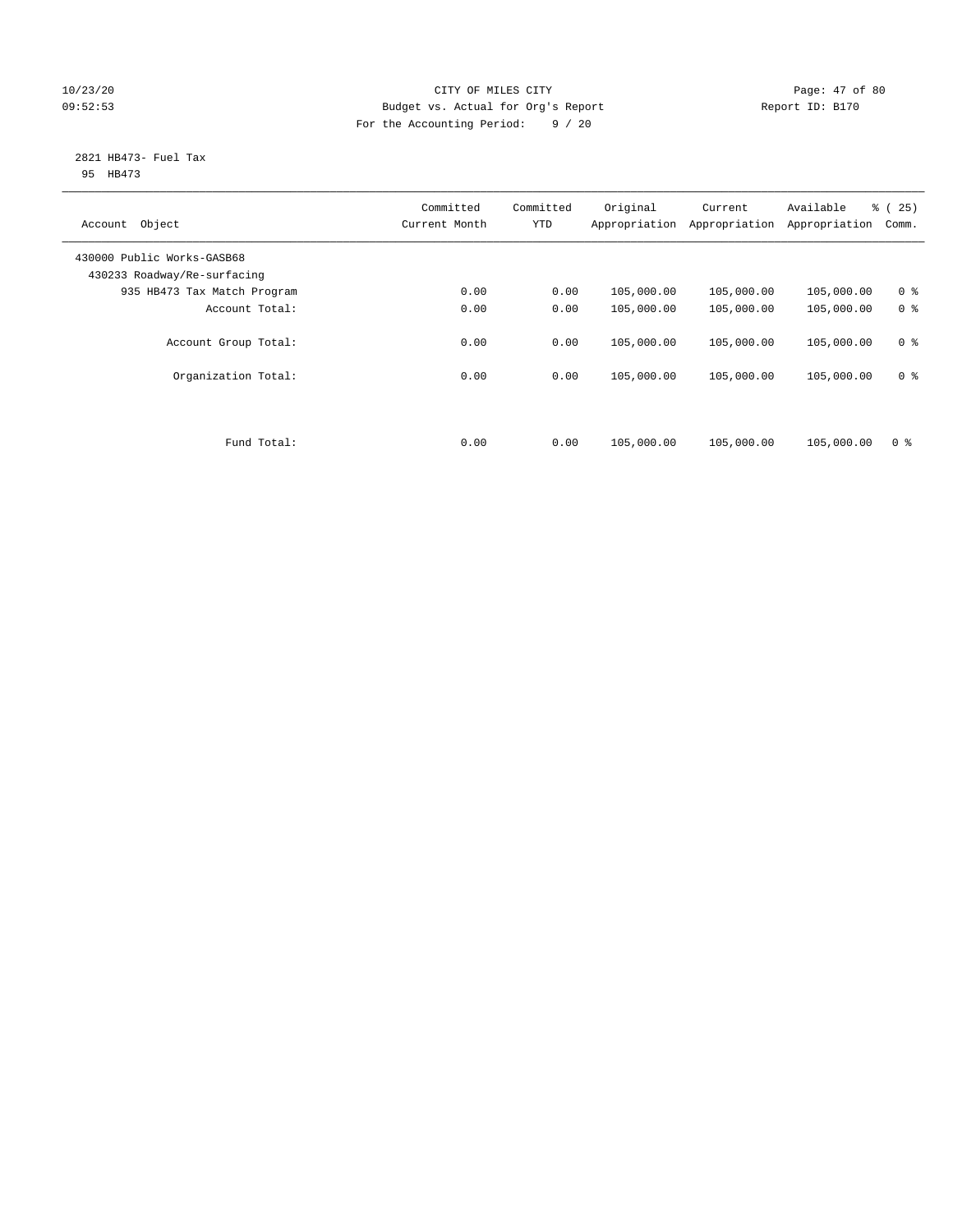## $10/23/20$  Page: 48 of 80 09:52:53 Budget vs. Actual for Org's Report Report ID: B170 For the Accounting Period: 9 / 20

## 2850 Southeastern Montana Dispatch-911

105 Enhanced 911

| Account Object                             | Committed<br>Current Month | Committed<br><b>YTD</b> | Original   | Current    | Available<br>Appropriation Appropriation Appropriation Comm. | 8 (25)          |
|--------------------------------------------|----------------------------|-------------------------|------------|------------|--------------------------------------------------------------|-----------------|
| 420000 PUBLIC SAFETY-GASB68                |                            |                         |            |            |                                                              |                 |
| 420140 Crime Control and Investigation(05) |                            |                         |            |            |                                                              |                 |
| 210 Office Supplies and Materials          | 0.00                       | 0.00                    | 1,500.00   | 1,500.00   | 1,500.00                                                     | 0 <sup>8</sup>  |
| 214 Small Items of Equipment               | 0.00                       | 0.00                    | 2,000.00   | 2,000.00   | 2,000.00                                                     | 0 <sup>8</sup>  |
| 220 Operating Expenses                     | 0.00                       | 0.00                    | 2,000.00   | 2,000.00   | 2,000.00                                                     | 0 <sup>8</sup>  |
| 311 Postage, Box Rent, Etc.                | 0.00                       | 0.00                    | 150.00     | 150.00     | 150.00                                                       | 0 <sup>8</sup>  |
| 320 Printing, Duplicating, Typing &        | 0.00                       | 0.00                    | 100.00     | 100.00     | 100.00                                                       | 0 <sup>8</sup>  |
| 334 Memberships, Registrations & Dues      | 0.00                       | 0.00                    | 100.00     | 100.00     | 100.00                                                       | 0 <sup>8</sup>  |
| 341 Electric Utility Services              | 0.00                       | 100.36                  | 650.00     | 650.00     | 549.64                                                       | 15 <sup>°</sup> |
| 345 Telephone                              | 2,295.91                   | 6,523.35                | 30,000.00  | 30,000.00  | 23, 476.65                                                   | $22$ %          |
| 350 Professional Services                  | 2,595.00                   | 11, 312.61              | 70,000.00  | 70,000.00  | 58,687.39                                                    | 16 <sup>8</sup> |
| 370 Travel                                 | 0.00                       | 0.00                    | 3,000.00   | 3,000.00   | 3,000.00                                                     | 0 <sup>8</sup>  |
| 380 Training Services                      | 0.00                       | 1,200.00                | 1,500.00   | 1,500.00   | 300.00                                                       | 80 %            |
| 512 Insurance on Vehicles & Equipment      | 0.00                       | 280.00                  | 280.00     | 280.00     | 0.00                                                         | $100*$          |
| 940 Machinery & Equipment                  | 0.00                       | 0.00                    | 30,000.00  | 30,000.00  | 30,000.00                                                    | 0 <sup>8</sup>  |
| 941 911 Eq & Software (2/01)               | 0.00                       | 0.00                    | 30,000.00  | 30,000.00  | 30,000.00                                                    | 0 <sup>8</sup>  |
| Account Total:                             | 4,890.91                   | 19,416.32               | 171,280.00 | 171,280.00 | 151,863.68                                                   | $11$ %          |
| Account Group Total:                       | 4,890.91                   | 19,416.32               | 171,280.00 | 171,280.00 | 151,863.68                                                   | $11$ %          |
| 520000 OTHER FINANCING USES                |                            |                         |            |            |                                                              |                 |
| 521000 Interfund Operating Transfers Out   |                            |                         |            |            |                                                              |                 |
| 820 Transfers to Other Funds               | 14,923.25                  | 14,923.25               | 59,693.00  | 59,693.00  | 44,769.75                                                    | $25$ %          |
| Account Total:                             | 14,923.25                  | 14,923.25               | 59,693.00  | 59,693.00  | 44,769.75                                                    | $25$ %          |
| Account Group Total:                       | 14,923.25                  | 14,923.25               | 59,693.00  | 59,693.00  | 44,769.75                                                    | $25$ %          |
| Organization Total:                        | 19,814.16                  | 34, 339.57              | 230,973.00 | 230,973.00 | 196,633.43                                                   | 15 <sup>8</sup> |
| Fund Total:                                | 19,814.16                  | 34, 339.57              | 230,973.00 | 230,973.00 | 196,633.43 15 %                                              |                 |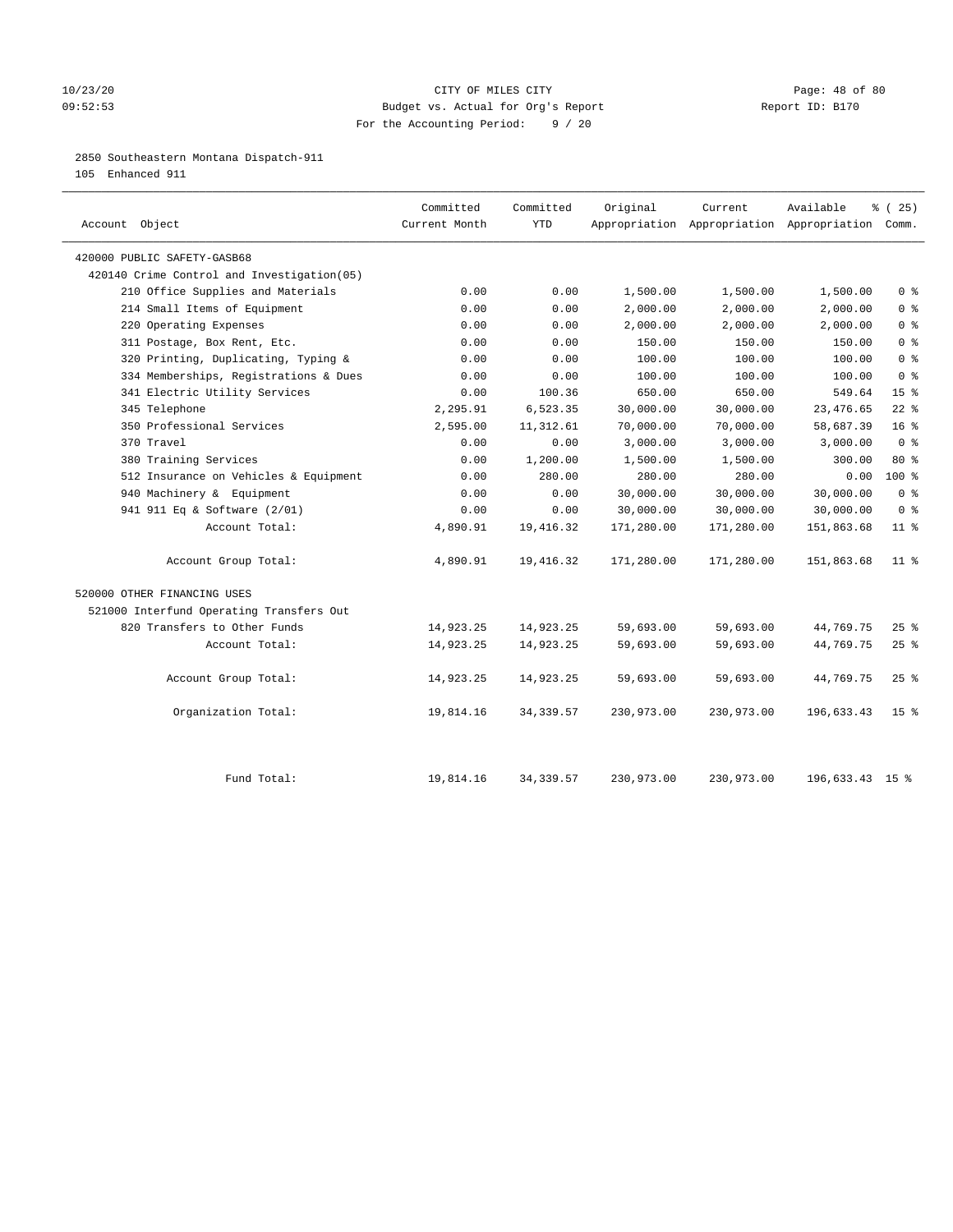## 10/23/20 Page: 49 of 80 09:52:53 Budget vs. Actual for Org's Report Changer Report ID: B170 For the Accounting Period: 9 / 20

## 2880 LIBRARY GRANTS

39 Partners Program

| Account Object                                                      | Committed<br>Current Month | Committed<br><b>YTD</b> | Original<br>Appropriation | Current<br>Appropriation | Available<br>Appropriation | % (25)<br>Comm. |
|---------------------------------------------------------------------|----------------------------|-------------------------|---------------------------|--------------------------|----------------------------|-----------------|
| 460000 CULTURE AND RECREATION-GASB68<br>460100 Library Services(16) |                            |                         |                           |                          |                            |                 |
| 311 Postage, Box Rent, Etc.                                         | 187.50                     | 735.06                  | 4,900.00                  | 4,900.00                 | 4,164.94                   | 15 <sup>8</sup> |
| 382 Books                                                           | 0.00                       | 0.00                    | 100.00                    | 100.00                   | 100.00                     | 0 <sup>8</sup>  |
| Account Total:                                                      | 187.50                     | 735.06                  | 5,000.00                  | 5,000.00                 | 4,264.94                   | 15 <sup>8</sup> |
| Account Group Total:                                                | 187.50                     | 735.06                  | 5,000.00                  | 5,000.00                 | 4,264.94                   | 15 <sup>8</sup> |
| Organization Total:                                                 | 187.50                     | 735.06                  | 5.000.00                  | 5,000.00                 | 4,264.94                   | 15 <sup>8</sup> |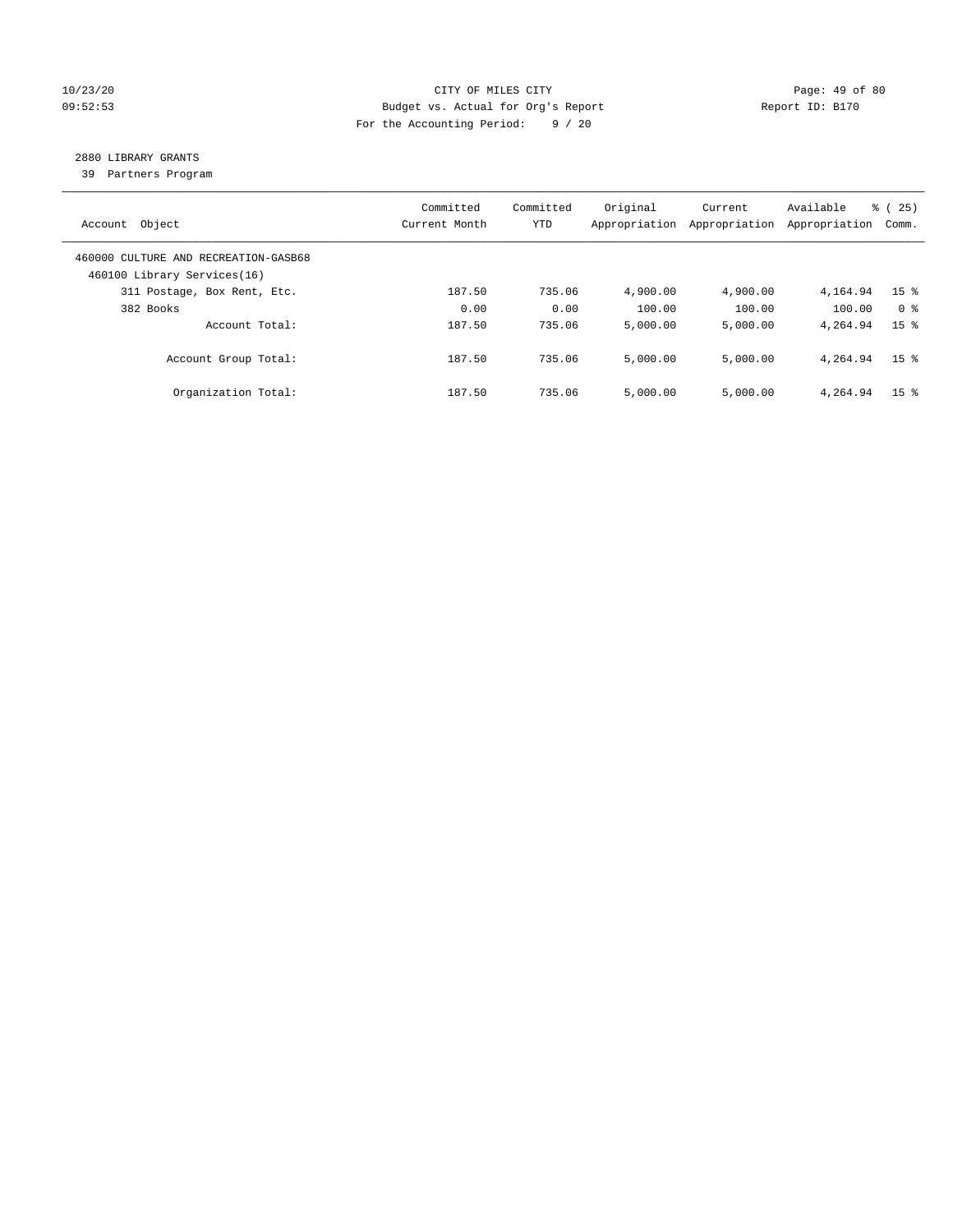## 10/23/20 Page: 50 of 80 09:52:53 Budget vs. Actual for Org's Report Changer Report ID: B170 For the Accounting Period: 9 / 20

## 2880 LIBRARY GRANTS

41 Sagebrush Fed/Coal Sev Tax

| Object<br>Account                    | Committed<br>Current Month | Committed<br><b>YTD</b> | Original<br>Appropriation | Current<br>Appropriation | Available<br>Appropriation | 8 (25)<br>Comm. |
|--------------------------------------|----------------------------|-------------------------|---------------------------|--------------------------|----------------------------|-----------------|
| 460000 CULTURE AND RECREATION-GASB68 |                            |                         |                           |                          |                            |                 |
| 460100 Library Services(16)          |                            |                         |                           |                          |                            |                 |
| 210 Office Supplies and Materials    | 0.00                       | 0.00                    | 1,056.00                  | 1,056.00                 | 1,056.00                   | 0 <sub>8</sub>  |
| 214 Small Items of Equipment         | 0.00                       | 0.00                    | 2,500.00                  | 2,500.00                 | 2,500.00                   | 0 <sup>8</sup>  |
| 350 Professional Services            | 0.00                       | 0.00                    | 8,900.00                  | 8,900.00                 | 8,900.00                   | 0 <sup>8</sup>  |
| 370 Travel                           | 0.00                       | 0.00                    | 5,600.00                  | 5,600.00                 | 5,600.00                   | 0 <sup>8</sup>  |
| 380 Training Services                | 0.00                       | 0.00                    | 2,700.00                  | 2,700.00                 | 2,700.00                   | 0 <sup>8</sup>  |
| Account Total:                       | 0.00                       | 0.00                    | 20,756.00                 | 20,756.00                | 20,756.00                  | 0 <sup>8</sup>  |
| Account Group Total:                 | 0.00                       | 0.00                    | 20,756.00                 | 20,756.00                | 20,756.00                  | 0 <sup>8</sup>  |
| Organization Total:                  | 0.00                       | 0.00                    | 20,756.00                 | 20,756.00                | 20,756.00                  | 0 %             |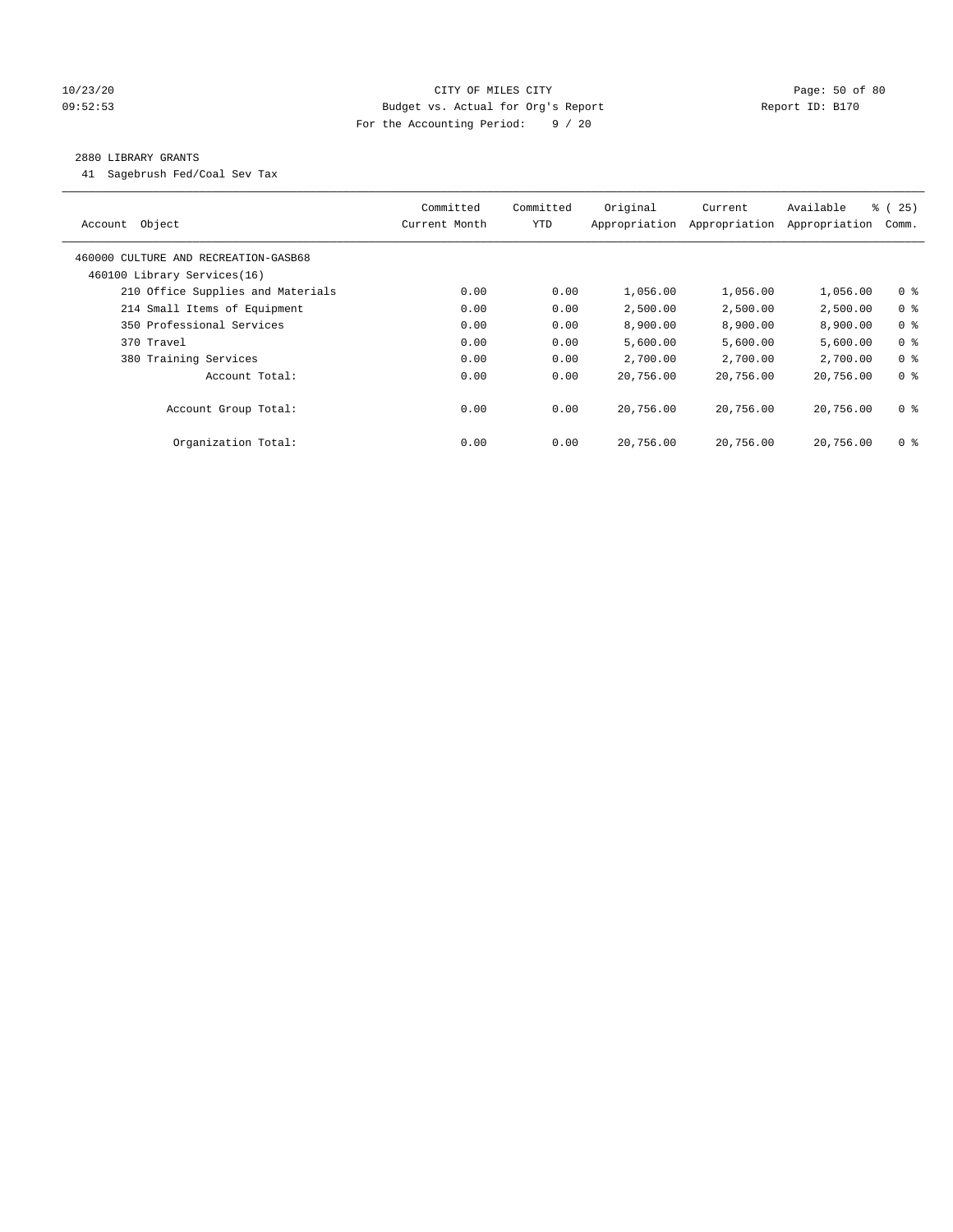## 10/23/20 Page: 51 of 80 09:52:53 Budget vs. Actual for Org's Report Report ID: B170 For the Accounting Period: 9 / 20

## 2880 LIBRARY GRANTS

43 State Aid Per Capita-Tech Serv

| Object<br>Account                                                   | Committed<br>Current Month | Committed<br><b>YTD</b> | Original<br>Appropriation | Current<br>Appropriation | Available<br>Appropriation | $\frac{8}{6}$ (<br>25)<br>Comm. |
|---------------------------------------------------------------------|----------------------------|-------------------------|---------------------------|--------------------------|----------------------------|---------------------------------|
| 460000 CULTURE AND RECREATION-GASB68<br>460100 Library Services(16) |                            |                         |                           |                          |                            |                                 |
| 210 Office Supplies and Materials                                   | 0.00                       | 0.00                    | 1,000.00                  | 1,000.00                 | 1,000.00                   | 0 <sup>8</sup>                  |
| 214 Small Items of Equipment                                        | 0.00                       | 1,598.00                | 5,399.00                  | 5,399.00                 | 3,801.00                   | $30*$                           |
| 350 Professional Services                                           | 0.00                       | 0.00                    | 15,284.00                 | 15,284.00                | 15,284.00                  | 0 <sup>8</sup>                  |
| 370 Travel                                                          | 0.00                       | 0.00                    | 5.000.00                  | 5,000.00                 | 5.000.00                   | 0 <sup>8</sup>                  |
| Account Total:                                                      | 0.00                       | 1,598.00                | 26,683.00                 | 26,683.00                | 25,085.00                  | 6 %                             |
| Account Group Total:                                                | 0.00                       | 1,598.00                | 26,683.00                 | 26,683.00                | 25,085,00                  | 6 %                             |
| Organization Total:                                                 | 0.00                       | 1,598.00                | 26,683.00                 | 26,683.00                | 25,085,00                  | 6 %                             |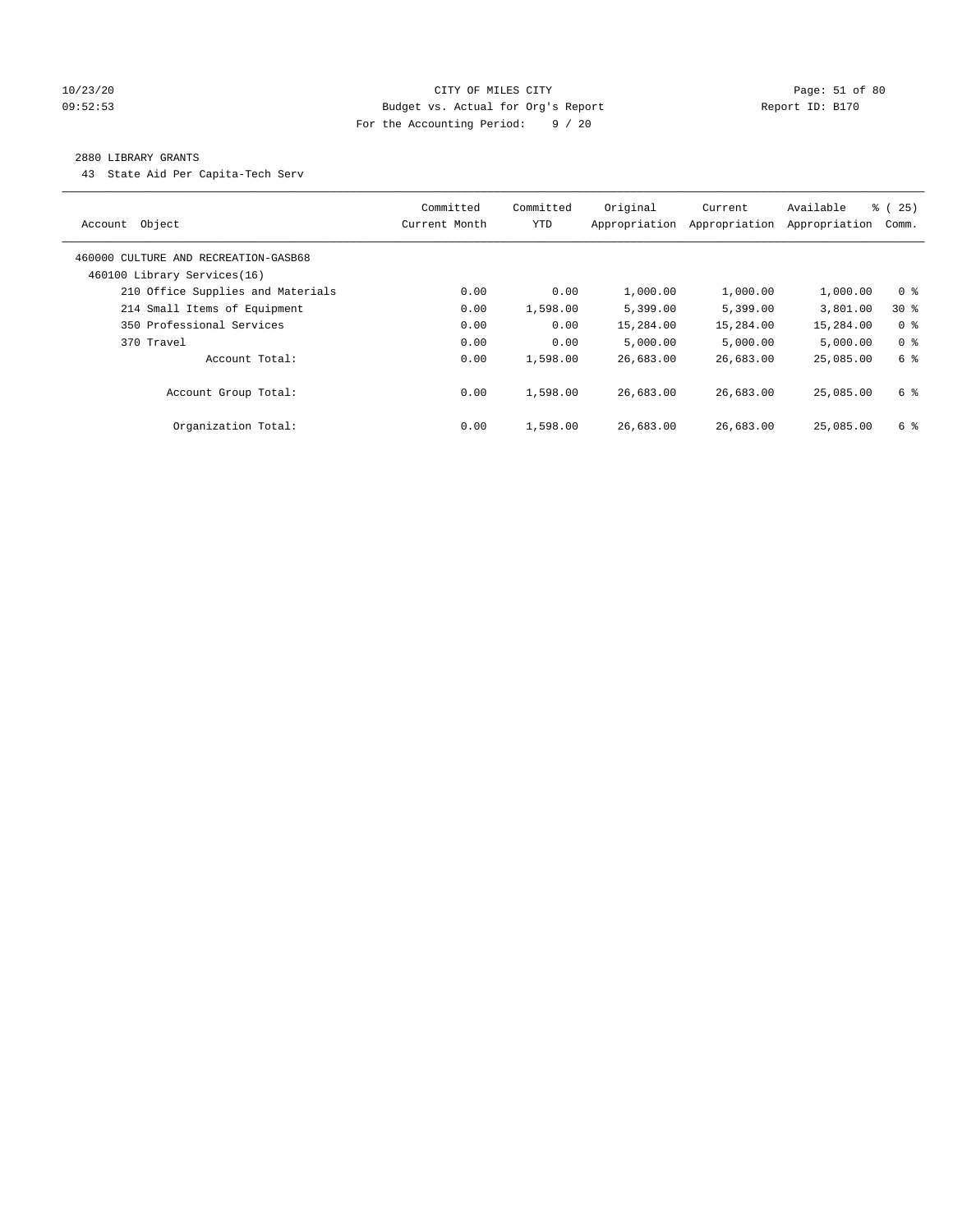## 10/23/20 Page: 52 of 80 09:52:53 Budget vs. Actual for Org's Report Report ID: B170 For the Accounting Period: 9 / 20

#### 2880 LIBRARY GRANTS

111 One Time Endowments-Library

| Object<br>Account                                                   | Committed<br>Current Month | Committed<br>YTD | Original<br>Appropriation | Current<br>Appropriation | Available<br>Appropriation | 25)<br>ී (<br>Comm. |
|---------------------------------------------------------------------|----------------------------|------------------|---------------------------|--------------------------|----------------------------|---------------------|
| 460000 CULTURE AND RECREATION-GASB68<br>460100 Library Services(16) |                            |                  |                           |                          |                            |                     |
| 214 Small Items of Equipment                                        | 0.00                       | 0.00             | 1,785.00                  | 1,785.00                 | 1,785.00                   | 0 <sup>8</sup>      |
| Account Total:                                                      | 0.00                       | 0.00             | 1,785.00                  | 1,785.00                 | 1,785.00                   | 0 <sup>8</sup>      |
| Account Group Total:                                                | 0.00                       | 0.00             | 1,785.00                  | 1,785.00                 | 1,785.00                   | 0 %                 |
| Organization Total:                                                 | 0.00                       | 0.00             | 1,785.00                  | 1,785.00                 | 1,785.00                   | 0 %                 |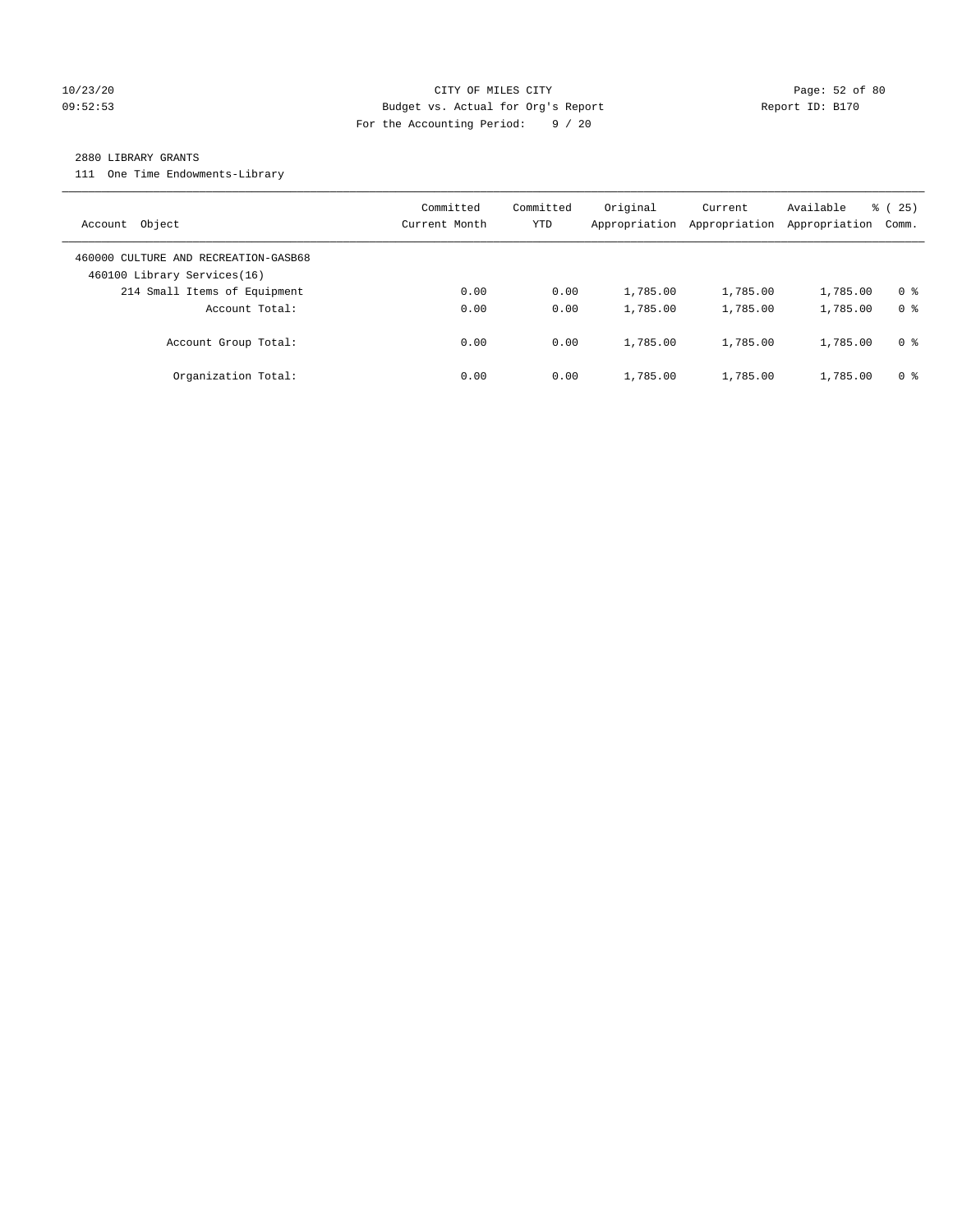#### 10/23/20 Page: 53 of 80 09:52:53 Budget vs. Actual for Org's Report Report ID: B170 For the Accounting Period: 9 / 20

## 2880 LIBRARY GRANTS

112 Library Board of Trustees-Library

| Object<br>Account                                                   | Committed<br>Current Month | Committed<br><b>YTD</b> | Original<br>Appropriation | Current<br>Appropriation | Available<br>Appropriation | % (25)<br>Comm. |
|---------------------------------------------------------------------|----------------------------|-------------------------|---------------------------|--------------------------|----------------------------|-----------------|
| 460000 CULTURE AND RECREATION-GASB68<br>460100 Library Services(16) |                            |                         |                           |                          |                            |                 |
| 350 Professional Services                                           | 0.00                       | 0.00                    | 10,000.00                 | 10,000.00                | 10,000.00                  | 0 <sup>8</sup>  |
| 360 Contr R & M                                                     | 0.00                       | 0.00                    | 40,000.00                 | 40,000.00                | 40,000.00                  | 0 <sup>8</sup>  |
| 382 Books                                                           | 0.00                       | 0.00                    | 10,000.00                 | 10,000.00                | 10,000.00                  | 0 <sup>8</sup>  |
| Account Total:                                                      | 0.00                       | 0.00                    | 60,000.00                 | 60,000.00                | 60,000.00                  | 0 <sup>8</sup>  |
| Account Group Total:                                                | 0.00                       | 0.00                    | 60,000.00                 | 60,000.00                | 60,000.00                  | 0 <sup>8</sup>  |
| Organization Total:                                                 | 0.00                       | 0.00                    | 60,000.00                 | 60,000.00                | 60,000.00                  | 0 <sup>8</sup>  |
|                                                                     |                            |                         |                           |                          |                            |                 |
| Fund Total:                                                         | 187.50                     | 2,333.06                | 114,224.00                | 114,224.00               | 111,890.94                 | 2 <sup>8</sup>  |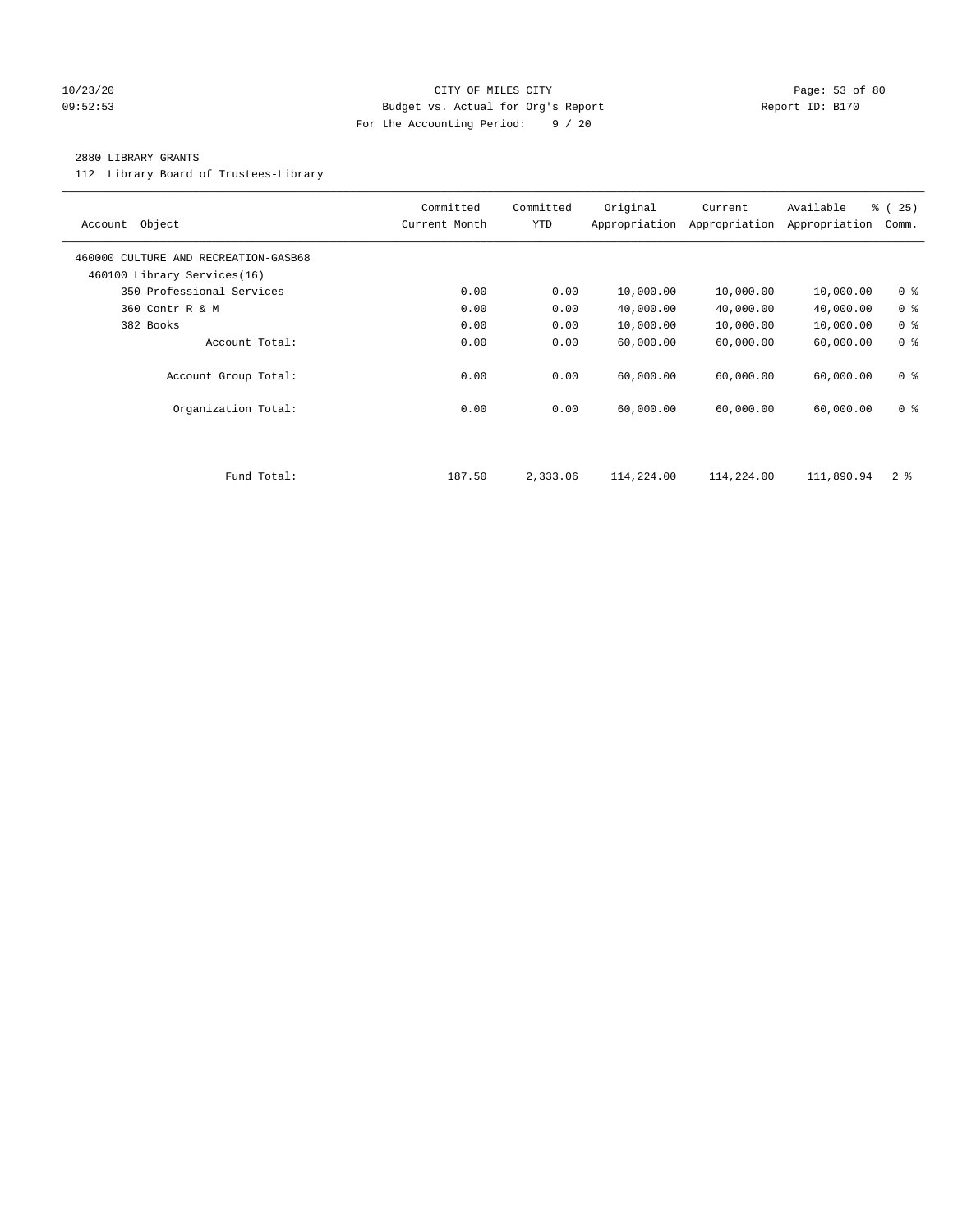## 10/23/20 Page: 54 of 80 09:52:53 Budget vs. Actual for Org's Report Report ID: B170 For the Accounting Period: 9 / 20

2935 Historic Preservation

11 Historic Preservation

| Account Object                              | Committed<br>Current Month | Committed<br><b>YTD</b> | Original  | Current   | Available<br>Appropriation Appropriation Appropriation Comm. | % (25)          |
|---------------------------------------------|----------------------------|-------------------------|-----------|-----------|--------------------------------------------------------------|-----------------|
| 460000 CULTURE AND RECREATION-GASB68        |                            |                         |           |           |                                                              |                 |
| 460461 Historic Preservation-Administration |                            |                         |           |           |                                                              |                 |
| 111 Salaries and Wages - Permanent          | 166.05                     | 447.43                  | 7,236.00  | 7,236.00  | 6,788.57                                                     | 6 %             |
| 131 VACATION                                | 0.00                       | 46.87                   | 60.00     | 60.00     | 13.13                                                        | 78 %            |
| 132 SICK LEAVE                              | 0.96                       | 11.51                   | 60.00     | 60.00     | 48.49                                                        | 19 <sup>°</sup> |
| 133 OTHER LEAVE PAY                         | 2.88                       | 4.29                    | 424.00    | 424.00    | 419.71                                                       | 1 <sup>8</sup>  |
| 141 Unemployment Insurance                  | 0.25                       | 0.78                    | 12.00     | 12.00     | 11.22                                                        | 7 <sup>°</sup>  |
| 142 Workers' Compensation                   | 0.64                       | 1.96                    | 29.00     | 29.00     | 27.04                                                        | 7 <sup>°</sup>  |
| 143 Health Insurance                        | 42.74                      | 128.34                  | 1,846.00  | 1,846.00  | 1,717.66                                                     | 7 <sup>8</sup>  |
| 144 FICA                                    | 12.99                      | 39.59                   | 595.00    | 595.00    | 555.41                                                       | 7 <sup>°</sup>  |
| 145 PERS                                    | 14.89                      | 44.73                   | 682.00    | 682.00    | 637.27                                                       | 7 <sup>°</sup>  |
| 196 CLOTHING ALLOTMENT                      | 0.00                       | 7.50                    | 0.00      | 0.00      | $-7.50$                                                      | $***$ 8         |
| 210 Office Supplies and Materials           | 0.00                       | 0.00                    | 500.00    | 500.00    | 500.00                                                       | 0 <sup>8</sup>  |
| 220 Operating Expenses                      | 0.00                       | 0.00                    | 500.00    | 500.00    | 500.00                                                       | 0 <sup>8</sup>  |
| 231 Gas, Oil, Diesel Fuel, Grease, etc.     | 0.00                       | 0.00                    | 200.00    | 200.00    | 200.00                                                       | 0 <sup>8</sup>  |
| 311 Postage, Box Rent, Etc.                 | 0.00                       | 0.00                    | 100.00    | 100.00    | 100.00                                                       | 0 <sup>8</sup>  |
| 320 Printing, Duplicating, Typing &         | 0.00                       | 0.00                    | 500.00    | 500.00    | 500.00                                                       | 0 <sup>8</sup>  |
| 330 Publicity, Subscriptions & Dues         | 0.00                       | 0.00                    | 100.00    | 100.00    | 100.00                                                       | 0 <sup>8</sup>  |
| 331 Publication of Formal & Legal Notices   | 7.00                       | 7.00                    | 100.00    | 100.00    | 93.00                                                        | 7 <sup>°</sup>  |
| 334 Memberships, Registrations & Dues       | 0.00                       | 0.00                    | 100.00    | 100.00    | 100.00                                                       | 0 <sup>8</sup>  |
| 345 Telephone                               | 0.00                       | 0.00                    | 50.00     | 50.00     | 50.00                                                        | 0 <sup>8</sup>  |
| 347 Internet                                | 0.00                       | 0.06                    | 50.00     | 50.00     | 49.94                                                        | 0 <sup>8</sup>  |
| 350 Professional Services                   | 6.10                       | 6.10                    | 1,000.00  | 1,000.00  | 993.90                                                       | 1 <sup>8</sup>  |
| 370 Travel                                  | 0.00                       | 0.00                    | 300.00    | 300.00    | 300.00                                                       | 0 <sup>8</sup>  |
| 380 Training Services                       | 0.00                       | 0.00                    | 300.00    | 300.00    | 300.00                                                       | 0 <sup>8</sup>  |
| 513 Liability                               | 0.00                       | 45.04                   | 46.00     | 46.00     | 0.96                                                         | 98 %            |
| Account Total:                              | 254.50                     | 791.20                  | 14,790.00 | 14,790.00 | 13,998.80                                                    | 5 <sup>8</sup>  |
| Account Group Total:                        | 254.50                     | 791.20                  | 14,790.00 | 14,790.00 | 13,998.80                                                    | 5 <sup>8</sup>  |
| 520000 OTHER FINANCING USES                 |                            |                         |           |           |                                                              |                 |
| 521000 Interfund Operating Transfers Out    |                            |                         |           |           |                                                              |                 |
| 820 Transfers to Other Funds                | 0.00                       | 0.00                    | 2,000.00  | 2,000.00  | 2,000.00                                                     | 0 <sup>8</sup>  |
| Account Total:                              | 0.00                       | 0.00                    | 2,000.00  | 2,000.00  | 2,000.00                                                     | 0 <sup>8</sup>  |
| Account Group Total:                        | 0.00                       | 0.00                    | 2,000.00  | 2,000.00  | 2,000.00                                                     | 0 <sup>8</sup>  |
| Organization Total:                         | 254.50                     | 791.20                  | 16,790.00 | 16,790.00 | 15,998.80                                                    | 5 <sup>8</sup>  |
| Fund Total:                                 | 254.50                     | 791.20                  | 16,790.00 | 16,790.00 | 15,998.80                                                    | 5 <sup>8</sup>  |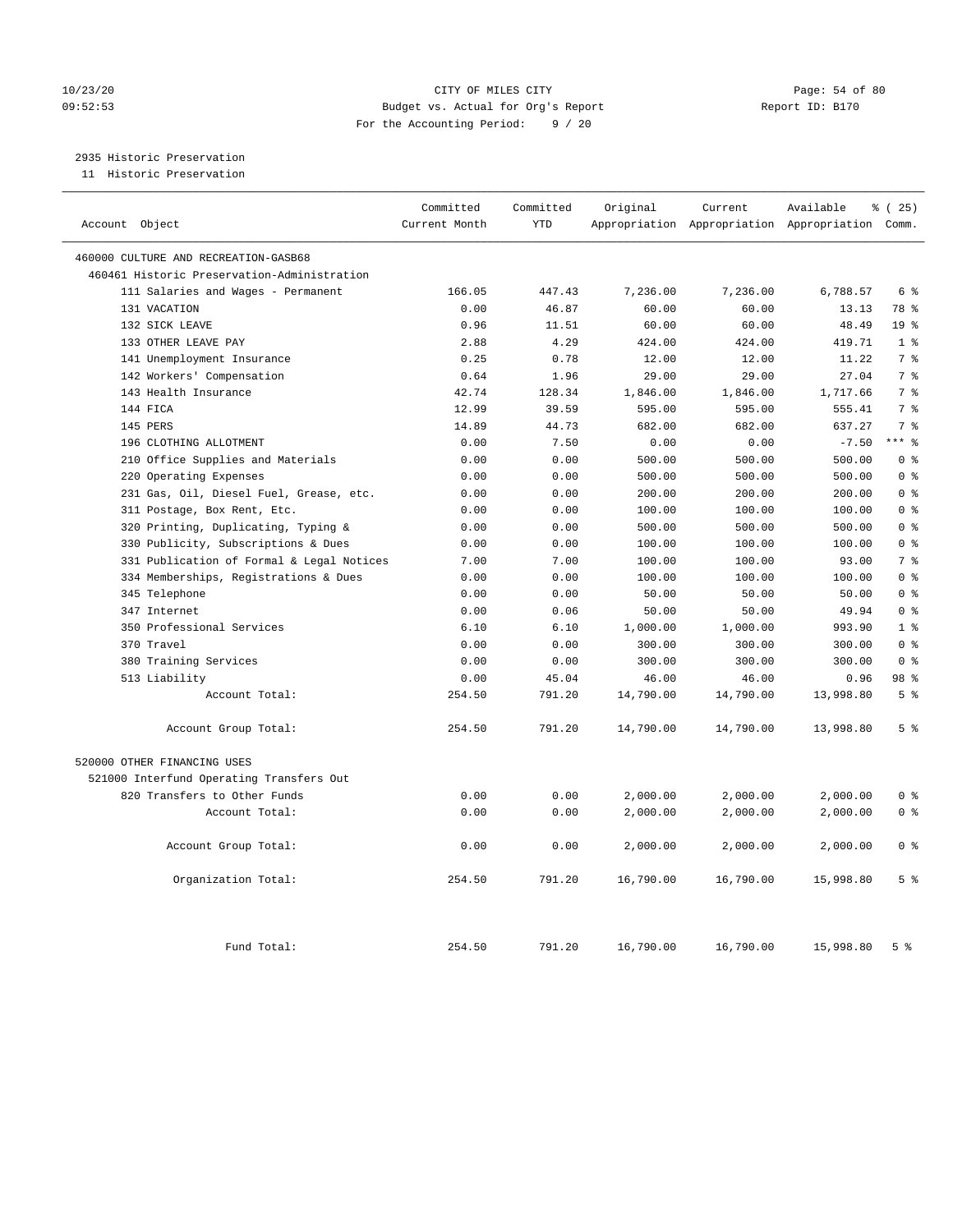#### 10/23/20 Page: 55 of 80 09:52:53 Budget vs. Actual for Org's Report Report ID: B170 For the Accounting Period: 9 / 20

————————————————————————————————————————————————————————————————————————————————————————————————————————————————————————————————————

## 2985 RETIRED SENIOR VOLUNTEER PROG (RSVP)

15 Retired Senior Volunteer Program

|                                            | Committed     | Committed | Original           | Current                                         | Available          | 8 (25)         |
|--------------------------------------------|---------------|-----------|--------------------|-------------------------------------------------|--------------------|----------------|
| Account Object                             | Current Month | YTD       |                    | Appropriation Appropriation Appropriation Comm. |                    |                |
| 450000 Social and Economic Services-GASB68 |               |           |                    |                                                 |                    |                |
| 450330 RSVP Non-Federal                    |               |           |                    |                                                 |                    |                |
| 111 Salaries and Wages - Permanent         | 197.04        | 590.82    | 3,000.00           | 3,000.00                                        | 2,409.18           | $20*$          |
| 131 VACATION                               | 0.00          | 18.83     | 0.00               | 0.00                                            | $-18.83$           | $***$ $8$      |
| 132 SICK LEAVE                             | 10.62         | 23.01     | 0.00               | 0.00                                            | $-23.01$           | *** 응          |
| 133 OTHER LEAVE PAY                        | 4.83          | 4.83      | 0.00               | 0.00                                            | $-4.83$            | $***$ $%$      |
| 141 Unemployment Insurance                 | 0.32          | 0.95      | 44.00              | 44.00                                           | 43.05              | 2 <sub>8</sub> |
| 142 Workers' Compensation                  | 0.81          | 2.41      | 38.00              | 38.00                                           | 35.59              | 6 %            |
| 143 Health Insurance                       | 0.00          | 0.00      | 500.00             | 500.00                                          | 500.00             | 0 <sup>8</sup> |
| 144 FICA                                   | 16.25         | 48.76     | 230.00             | 230.00                                          | 181.24             | $21$ %         |
| 145 PERS                                   | 18.64         | 55.92     | 207.00             | 207.00                                          | 151.08             | $27$ %         |
| 210 Office Supplies and Materials          | 0.00          | 0.00      | 1,500.00           | 1,500.00                                        | 1,500.00           | 0 <sup>8</sup> |
| 220 Operating Expenses                     | 0.00          | 169.49    | 6,965.00           | 6,965.00                                        | 6,795.51           | 2 <sup>8</sup> |
| 311 Postage, Box Rent, Etc.                | 59.30         | 241.18    | 900.00             | 900.00                                          | 658.82             | $27$ %         |
| 330 Publicity, Subscriptions & Dues        | 0.00          | 159.60    | 160.00             | 160.00                                          | 0.40               | $100*$         |
| 334 Memberships, Registrations & Dues      | 0.00          | 0.00      | 178.00             | 178.00                                          | 178.00             | 0 <sup>8</sup> |
|                                            |               |           |                    |                                                 |                    | $25$ %         |
| 345 Telephone<br>370 Travel                | 0.00          | 358.35    | 1,440.00           | 1,440.00                                        | 1,081.65<br>265.00 | 0 <sup>8</sup> |
| 379 Other Travel                           | 0.00<br>28.17 | 0.00      | 265.00<br>1,600.00 | 265.00                                          | 1,560.83           | 2 <sup>8</sup> |
|                                            |               | 39.17     |                    | 1,600.00                                        |                    | 0 <sup>8</sup> |
| 512 Insurance on Vehicles & Equipment      | 0.00          | 0.00      | 600.00             | 600.00                                          | 600.00             |                |
| 513 Liability                              | 0.00          | 11.20     | 609.00             | 609.00                                          | 597.80             | 2 <sup>°</sup> |
| Account Total:                             | 335.98        | 1,724.52  | 18,236.00          | 18,236.00                                       | 16,511.48          | 9 <sup>°</sup> |
| 450340 RSVP FEDERAL GRANT- FALLON/CUSTER   |               |           |                    |                                                 |                    |                |
| 111 Salaries and Wages - Permanent         | 4,217.08      | 11,866.11 | 54,853.00          | 54,853.00                                       | 42,986.89          | $22$ %         |
| 131 VACATION                               | 71.88         | 429.36    | 0.00               | 0.00                                            | $-429.36$          | $***$ $_{8}$   |
| 132 SICK LEAVE                             | 201.88        | 437.40    | 0.00               | 0.00                                            | $-437.40$          | $***$ $_{8}$   |
| 133 OTHER LEAVE PAY                        | 91.76         | 91.76     | 0.00               | 0.00                                            | $-91.76$           | $***$ 8        |
| 141 Unemployment Insurance                 | 6.88          | 19.24     | 278.00             | 278.00                                          | 258.76             | 7%             |
| 142 Workers' Compensation                  | 21.45         | 59.60     | 683.00             | 683.00                                          | 623.40             | 9 <sup>°</sup> |
| 143 Health Insurance                       | 854.35        | 2,563.05  | 9,400.00           | 9,400.00                                        | 6,836.95           | $27$ %         |
| 144 FICA                                   | 350.57        | 980.34    | 4,197.00           | 4,197.00                                        | 3,216.66           | $23$ %         |
| 145 PERS                                   | 354.08        | 995.16    | 3,785.00           | 3,785.00                                        | 2,789.84           | $26$ %         |
| 210 Office Supplies and Materials          | 101.77        | 101.77    | 1,438.00           | 1,438.00                                        | 1,336.23           | 7 %            |
| 220 Operating Expenses                     | 129.00        | 189.31    | 450.00             | 450.00                                          | 260.69             | $42$ %         |
| 334 Memberships, Registrations & Dues      | 0.00          | 75.00     | 247.00             | 247.00                                          | 172.00             | $30*$          |
| 370 Travel                                 | 153.25        | 153.25    | 6,071.00           | 6,071.00                                        | 5,917.75           | 3 <sup>8</sup> |
| 530 Rent                                   | 0.00          | 3,017.50  | 5,010.00           | 5,010.00                                        | 1,992.50           | 60 %           |
| Account Total:                             | 6,553.95      | 20,978.85 | 86,412.00          | 86,412.00                                       | 65, 433. 15        | $24$ %         |
|                                            |               |           |                    |                                                 |                    |                |
| 450351 RSVP-Excess                         |               |           |                    |                                                 |                    |                |
| 111 Salaries and Wages - Permanent         | 0.00          | 755.43    | 2,040.00           | 2,040.00                                        | 1,284.57           | 37%            |
| 141 Unemployment Insurance                 | 0.00          | 1.15      | 9.00               | 9.00                                            | 7.85               | $13*$          |
| 142 Workers' Compensation                  | 0.00          | 2.89      | 25.00              | 25.00                                           | 22.11              | $12*$          |
| 144 FICA                                   | 0.00          | 58.52     | 156.00             | 156.00                                          | 97.48              | 38 %           |
| 145 PERS                                   | 0.00          | 67.09     | 140.00             | 140.00                                          | 72.91              | 48 %           |
| 220 Operating Expenses                     | 26.50         | 1,079.49  | 2,000.00           | 2,000.00                                        | 920.51             | 54 %           |
| Account Total:                             | 26.50         | 1,964.57  | 4,370.00           | 4,370.00                                        | 2,405.43           | $45$ %         |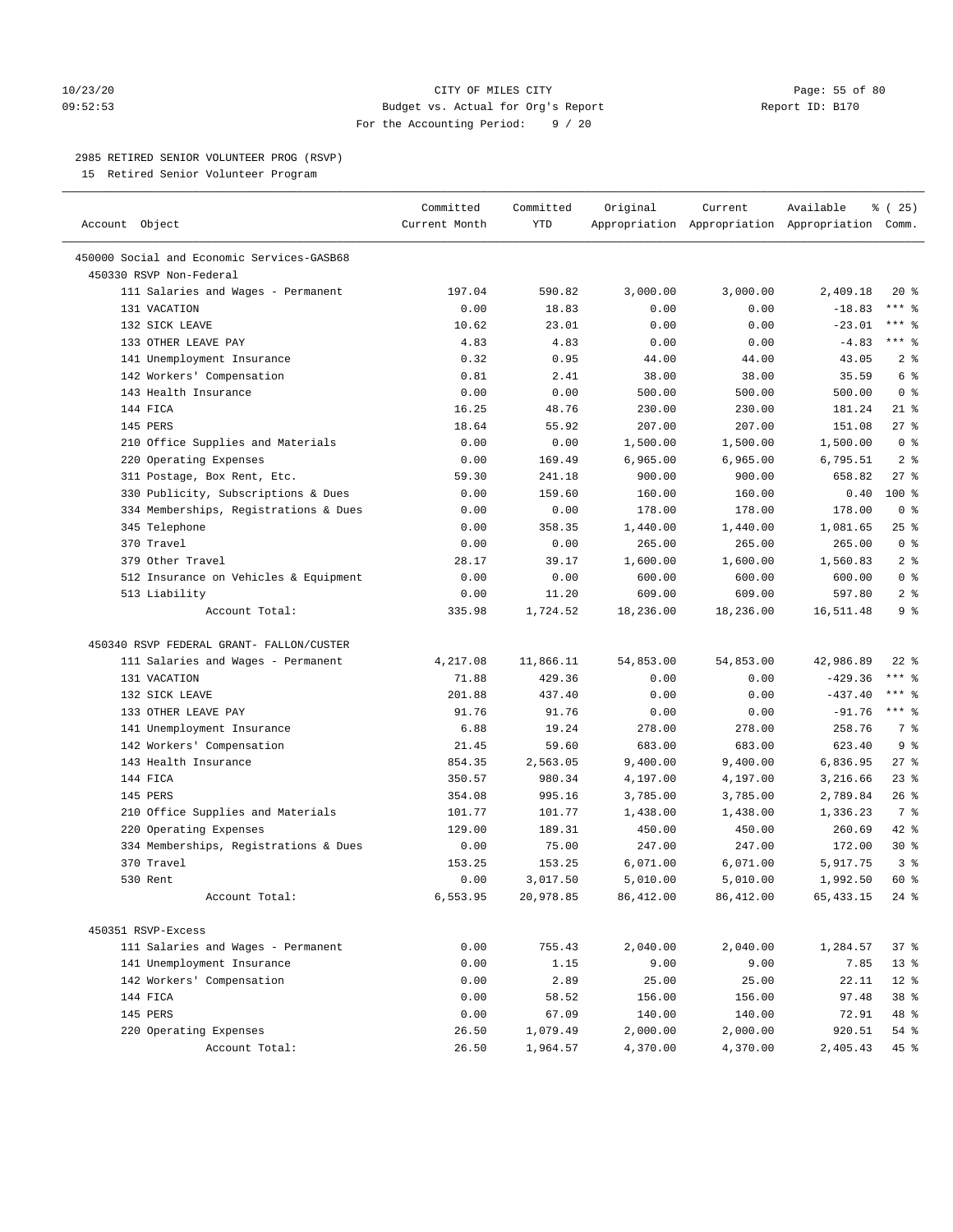## 10/23/20 Page: 56 of 80 09:52:53 Budget vs. Actual for Org's Report Report ID: B170 For the Accounting Period: 9 / 20

#### 2985 RETIRED SENIOR VOLUNTEER PROG (RSVP)

15 Retired Senior Volunteer Program

| Object<br>Account    | Committed<br>Current Month | Committed<br>YTD | Original<br>Appropriation | Current<br>Appropriation | Available<br>Appropriation | % (25)<br>Comm. |
|----------------------|----------------------------|------------------|---------------------------|--------------------------|----------------------------|-----------------|
| Account Group Total: | 6,916.43                   | 24,667.94        | 109,018.00                | 109,018.00               | 84,350.06                  | $23$ %          |
| Organization Total:  | 6,916.43                   | 24,667.94        | 109,018.00                | 109,018.00               | 84,350.06                  | $23$ %          |
| Fund Total:          | 6,916.43                   | 24,667.94        | 109,018.00                | 109,018.00               | 84,350.06 23 %             |                 |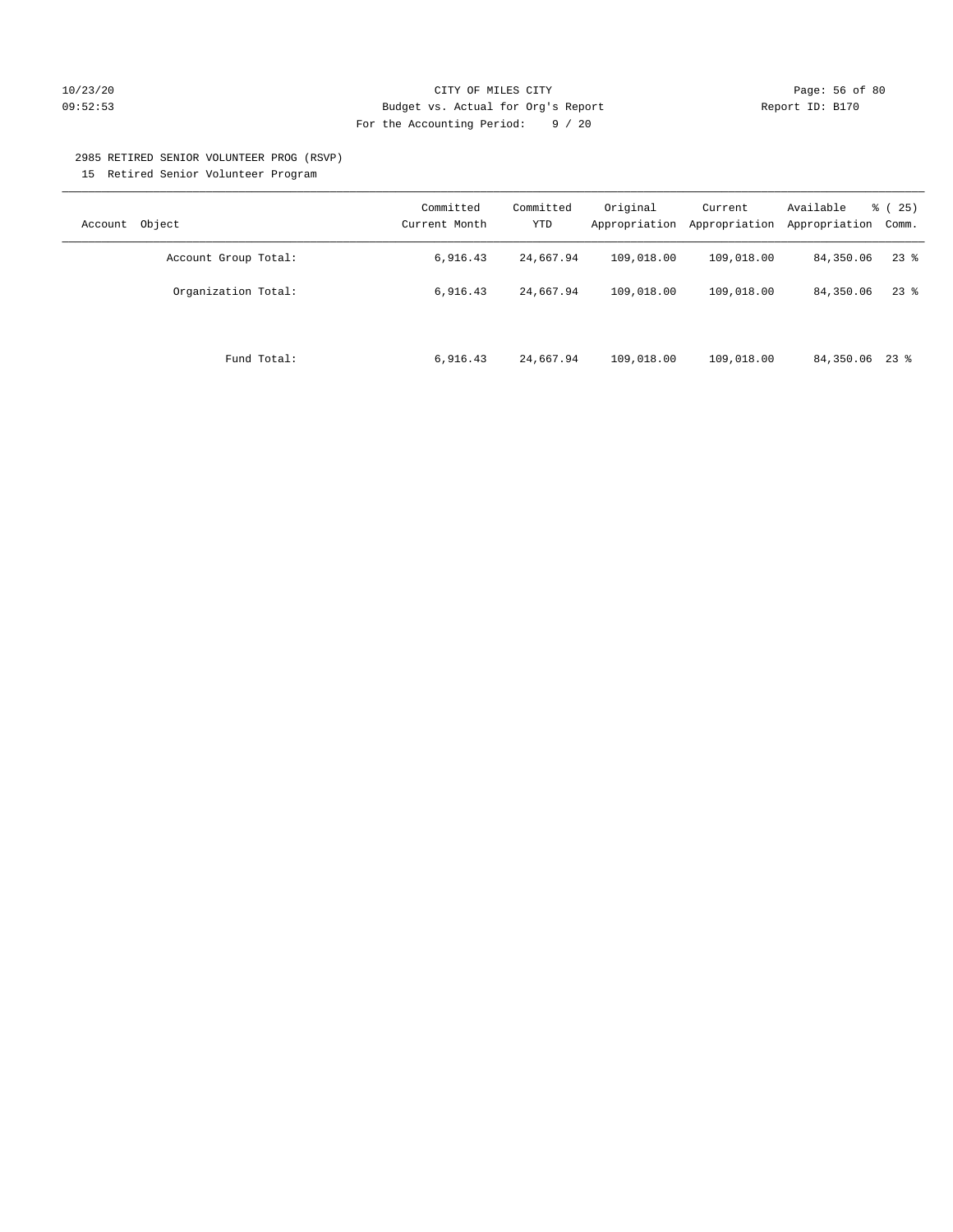## 10/23/20 Page: 57 of 80 09:52:53 Budget vs. Actual for Org's Report Report ID: B170 For the Accounting Period: 9 / 20

## 3301 Judgement Settlement/Southgate

36 Planning & Community Services

| Object<br>Account            | Committed<br>Current Month | Committed<br><b>YTD</b> | Original<br>Appropriation | Current<br>Appropriation | Available<br>Appropriation | % (25)<br>Comm. |
|------------------------------|----------------------------|-------------------------|---------------------------|--------------------------|----------------------------|-----------------|
| 510000 MISCELLANEOUS         |                            |                         |                           |                          |                            |                 |
| 510200 Judgements and Losses |                            |                         |                           |                          |                            |                 |
| 801 Southgate Lawsuit        | 0.00                       | 0.00                    | 201,700.00                | 201,700.00               | 201,700.00                 | 0 <sup>8</sup>  |
| Account Total:               | 0.00                       | 0.00                    | 201,700.00                | 201,700.00               | 201,700.00                 | 0 <sup>8</sup>  |
| Account Group Total:         | 0.00                       | 0.00                    | 201,700.00                | 201,700.00               | 201,700.00                 | 0 <sup>8</sup>  |
| Organization Total:          | 0.00                       | 0.00                    | 201,700.00                | 201,700.00               | 201,700.00                 | 0 <sup>8</sup>  |
| Fund Total:                  | 0.00                       | 0.00                    | 201,700.00                | 201,700.00               | 201,700.00                 | 0 %             |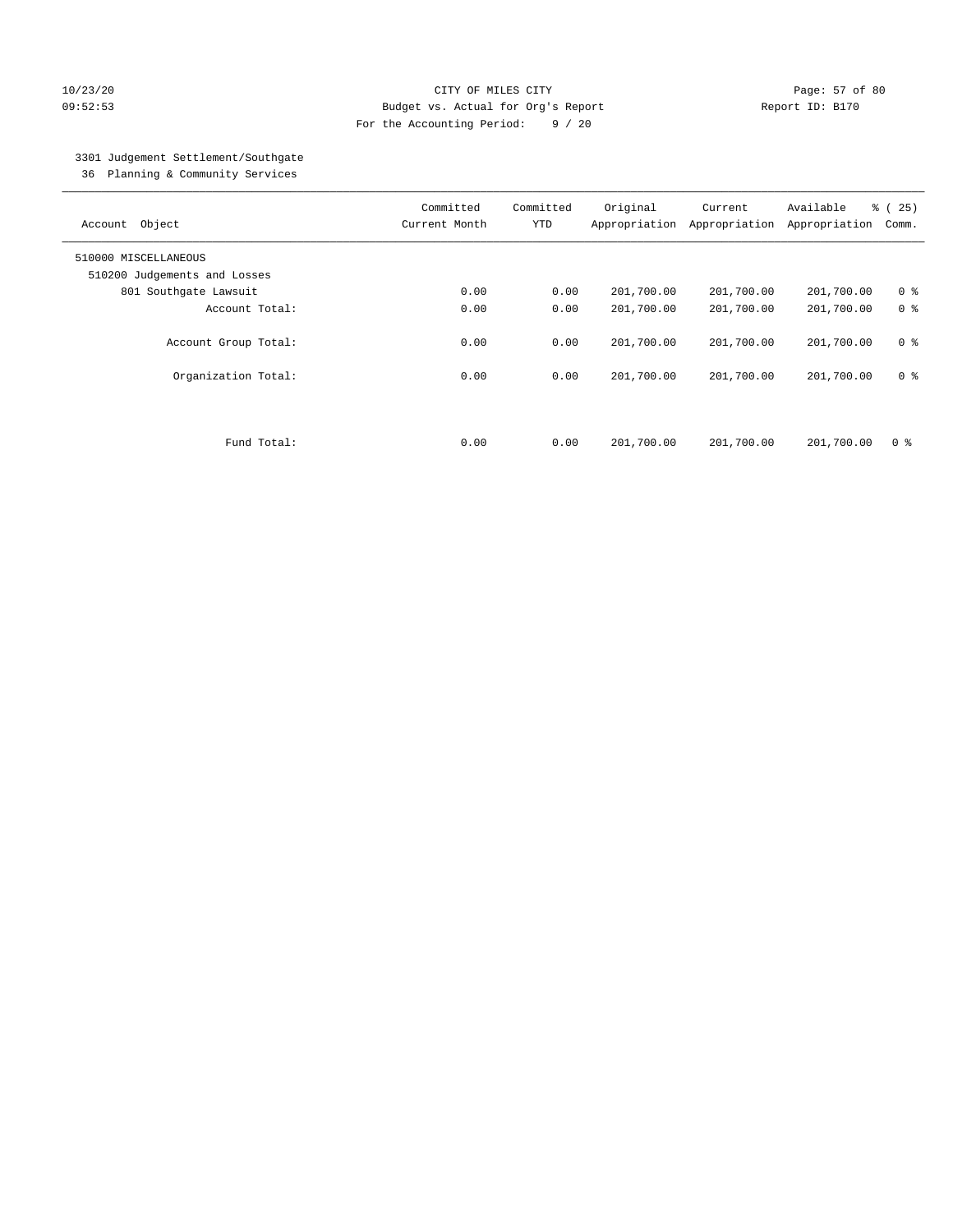## 10/23/20 Page: 58 of 80 09:52:53 Budget vs. Actual for Org's Report Changer Report ID: B170 For the Accounting Period: 9 / 20

## 3670 SID 211 110 SID # 211

| Account Object                     | Committed<br>Current Month | Committed<br><b>YTD</b> | Original | Current<br>Appropriation Appropriation | Available<br>Appropriation | % (25)<br>Comm. |
|------------------------------------|----------------------------|-------------------------|----------|----------------------------------------|----------------------------|-----------------|
| 490000 DEBT SERVICE                |                            |                         |          |                                        |                            |                 |
| 490500 Other Debt Service Payments |                            |                         |          |                                        |                            |                 |
| 643 Principal- SID 211             | 0.00                       | 1,922.17                | 3,854.00 | 3,854.00                               | 1,931.83                   | $50*$           |
| 644 Interest- SID 211              | 0.00                       | 213.22                  | 728.00   | 728.00                                 | 514.78                     | 29%             |
| Account Total:                     | 0.00                       | 2,135.39                | 4,582.00 | 4,582.00                               | 2,446.61                   | 47.8            |
| Account Group Total:               | 0.00                       | 2,135.39                | 4,582.00 | 4,582.00                               | 2,446.61                   | 47.8            |
| Organization Total:                | 0.00                       | 2,135.39                | 4,582.00 | 4,582.00                               | 2,446.61                   | 47.8            |
|                                    |                            |                         |          |                                        |                            |                 |
| Fund Total:                        | 0.00                       | 2,135.39                | 4,582.00 | 4,582.00                               | $2,446.61$ 47 %            |                 |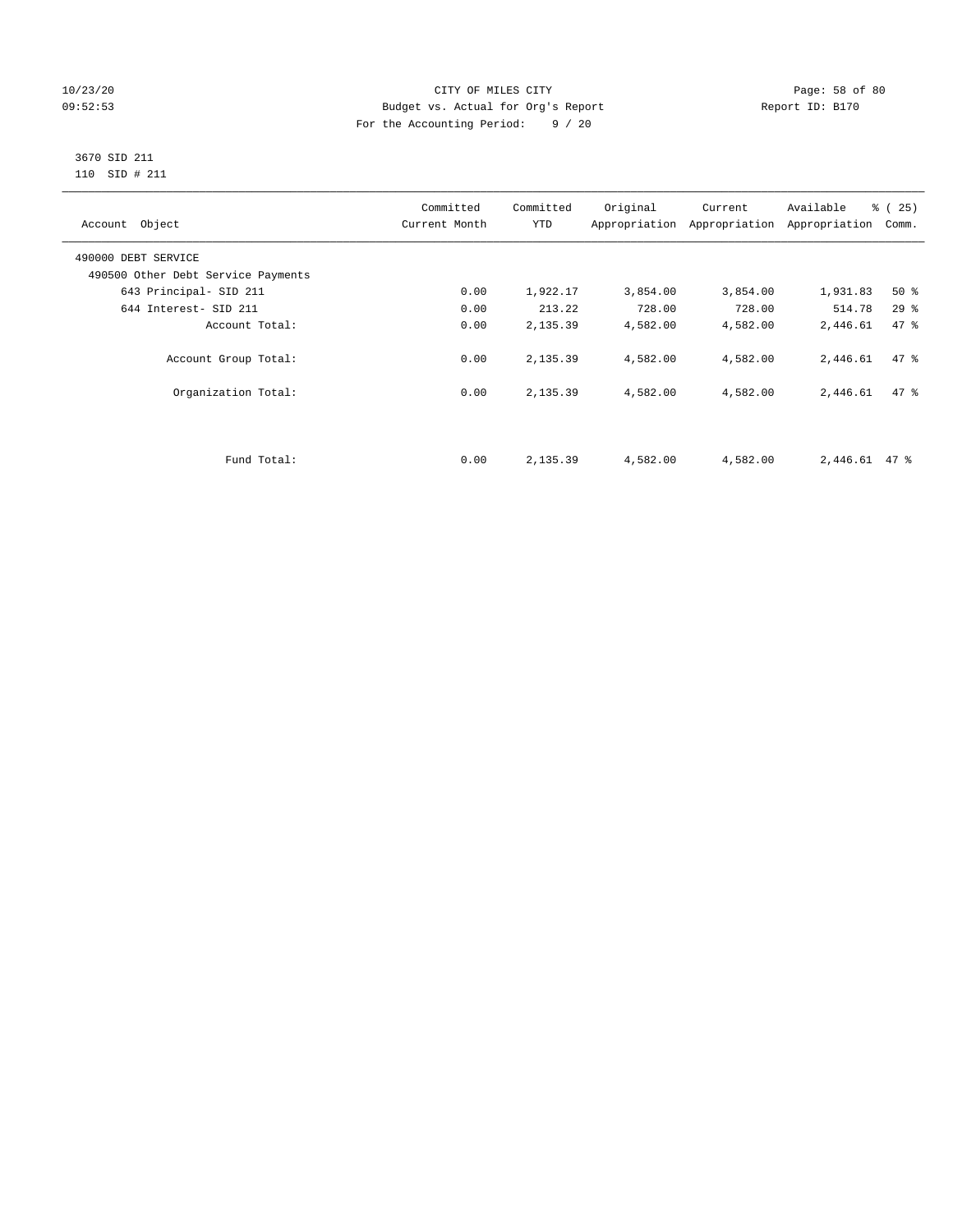## 10/23/20 Page: 59 of 80 09:52:53 Budget vs. Actual for Org's Report Report ID: B170 For the Accounting Period: 9 / 20

## 4050 Ambulance Capital Improvement Fund

10 Ambulance

| Account Object                                                             | Committed<br>Current Month | Committed<br><b>YTD</b> | Original  | Current<br>Appropriation Appropriation | Available<br>Appropriation | % (25)<br>Comm. |
|----------------------------------------------------------------------------|----------------------------|-------------------------|-----------|----------------------------------------|----------------------------|-----------------|
| 420000 PUBLIC SAFETY-GASB68<br>420730 Emergency Medical Services-Ambulance |                            |                         |           |                                        |                            |                 |
| 940 Machinery & Equipment                                                  | 0.00                       | 0.00                    | 13,779.00 | 13,779.00                              | 13,779.00                  | 0 <sup>8</sup>  |
| Account Total:                                                             | 0.00                       | 0.00                    | 13,779.00 | 13,779.00                              | 13,779.00                  | 0 <sup>8</sup>  |
| Account Group Total:                                                       | 0.00                       | 0.00                    | 13,779.00 | 13,779.00                              | 13,779.00                  | 0 <sup>8</sup>  |
| Organization Total:                                                        | 0.00                       | 0.00                    | 13,779.00 | 13,779.00                              | 13,779.00                  | 0 <sup>8</sup>  |
|                                                                            |                            |                         |           |                                        |                            |                 |
| Fund Total:                                                                | 0.00                       | 0.00                    | 13,779.00 | 13,779.00                              | 13,779.00                  | 0 %             |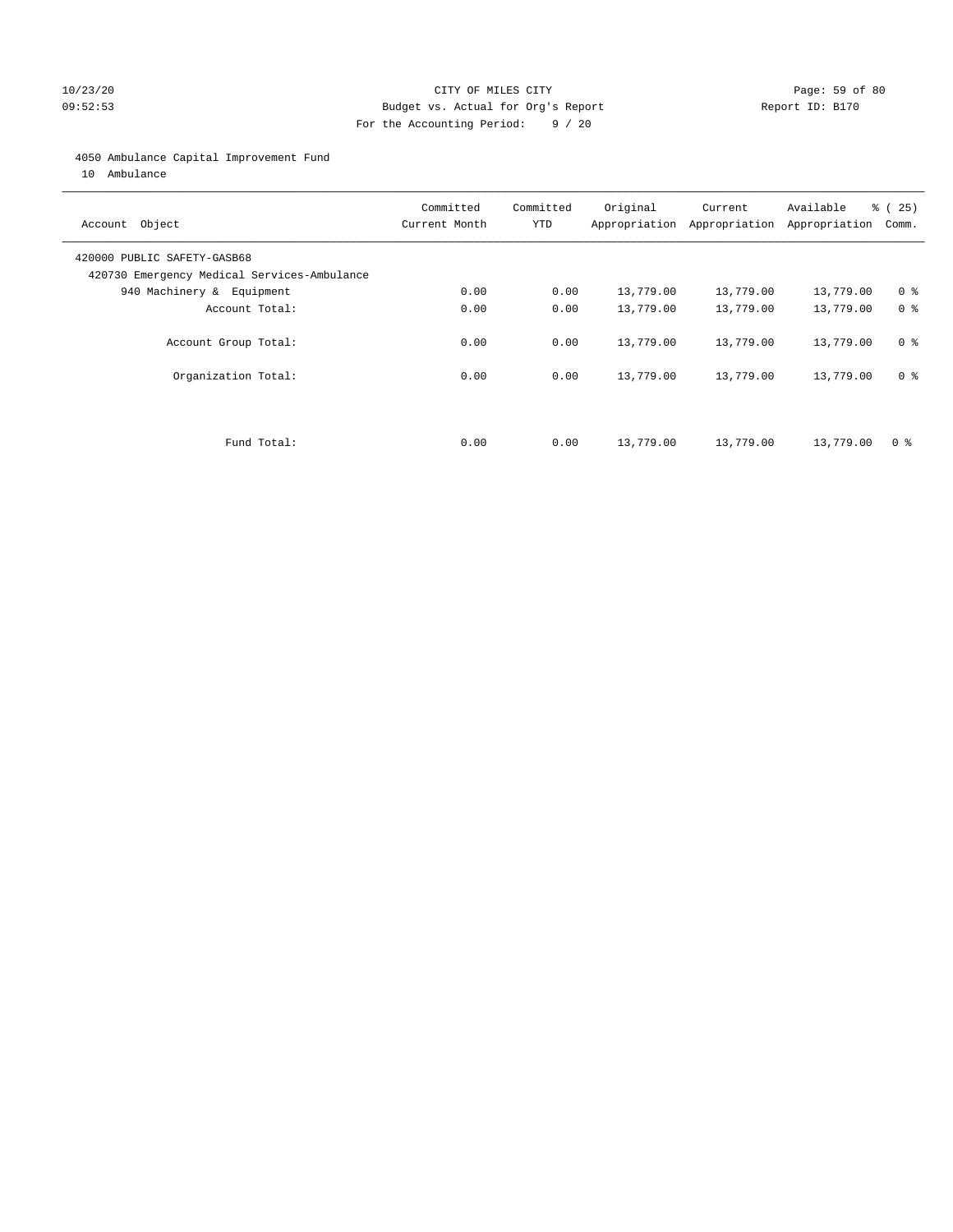## 10/23/20 Page: 60 of 80 09:52:53 Budget vs. Actual for Org's Report Report ID: B170 For the Accounting Period: 9 / 20

#### 4060 CAPITAL IMPROV-PUBLIC WORKS

911 Public Works Operations

| Object<br>Account                                         | Committed<br>Current Month | Committed<br><b>YTD</b> | Original<br>Appropriation | Current<br>Appropriation | Available<br>Appropriation | % (25)<br>Comm. |
|-----------------------------------------------------------|----------------------------|-------------------------|---------------------------|--------------------------|----------------------------|-----------------|
| 430000 Public Works-GASB68<br>430233 Roadway/Re-surfacing |                            |                         |                           |                          |                            |                 |
| 940 Machinery &<br>Equipment                              | 0.00                       | 0.00                    | 275,000.00                | 275,000.00               | 275,000.00                 | 0 <sup>8</sup>  |
| Account Total:                                            | 0.00                       | 0.00                    | 275,000.00                | 275,000.00               | 275,000.00                 | 0 <sup>8</sup>  |
| Account Group Total:                                      | 0.00                       | 0.00                    | 275,000.00                | 275,000.00               | 275,000.00                 | 0 <sup>8</sup>  |
| Organization Total:                                       | 0.00                       | 0.00                    | 275,000.00                | 275,000.00               | 275,000.00                 | 0 <sup>8</sup>  |
|                                                           |                            |                         |                           |                          |                            |                 |
| Fund Total:                                               | 0.00                       | 0.00                    | 275,000.00                | 275,000.00               | 275,000.00                 | 0 %             |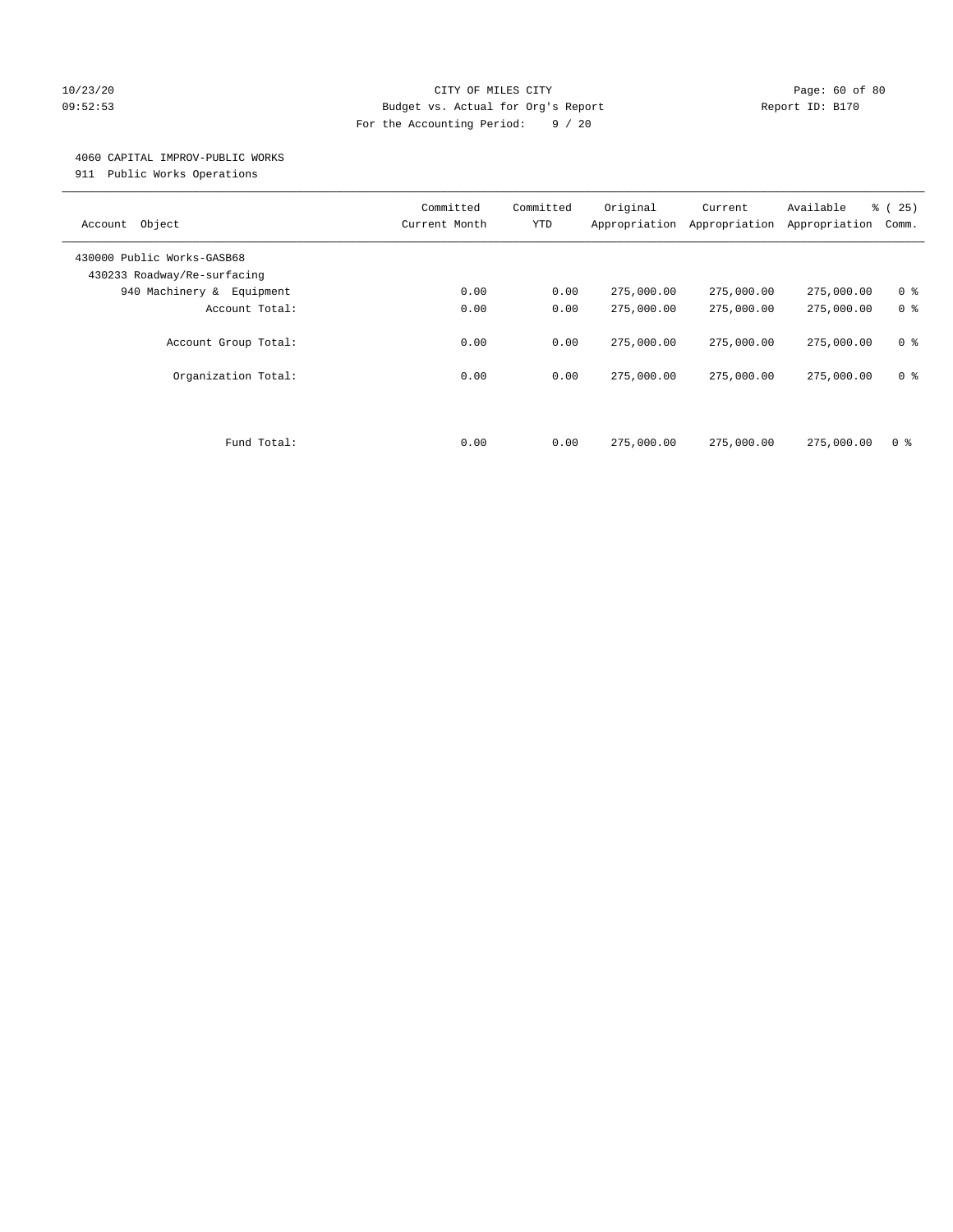## 10/23/20 Page: 61 of 80 09:52:53 Budget vs. Actual for Org's Report Report ID: B170 For the Accounting Period: 9 / 20

————————————————————————————————————————————————————————————————————————————————————————————————————————————————————————————————————

## 5210 WATER UTILITY

22 Water Plant

|                                               | Committed     | Committed  | Original   | Current    | Available                                       | % (25)         |  |
|-----------------------------------------------|---------------|------------|------------|------------|-------------------------------------------------|----------------|--|
| Account Object                                | Current Month | YTD        |            |            | Appropriation Appropriation Appropriation Comm. |                |  |
| 430000 Public Works-GASB68                    |               |            |            |            |                                                 |                |  |
| 430530 Water Source of Supply and Pumping(22) |               |            |            |            |                                                 |                |  |
| 111 Salaries and Wages - Permanent            | 22,861.77     | 64,254.47  | 254,576.00 | 254,576.00 | 190,321.53                                      | $25$ %         |  |
| 121 OVERTIME-PERMANENT                        | 872.83        | 2,312.02   | 10,300.00  | 10,300.00  | 7,987.98                                        | $22$ %         |  |
| 131 VACATION                                  | 1,424.64      | 5,746.07   | 19,500.00  | 19,500.00  | 13,753.93                                       | 29 %           |  |
| 132 SICK LEAVE                                | 143.89        | 509.87     | 5,500.00   | 5,500.00   | 4,990.13                                        | 9%             |  |
| 133 OTHER LEAVE PAY                           | 323.85        | 928.56     | 3,162.00   | 3,162.00   | 2,233.44                                        | $29$ %         |  |
| 134 HOLIDAY PAY                               | 487.15        | 1,095.93   | 5,400.00   | 5,400.00   | 4,304.07                                        | $20*$          |  |
| 141 Unemployment Insurance                    | 39.23         | 113.73     | 448.00     | 448.00     | 334.27                                          | $25$ %         |  |
| 142 Workers' Compensation                     | 1,430.59      | 4,226.16   | 15,134.00  | 15,134.00  | 10,907.84                                       | $28$ %         |  |
| 143 Health Insurance                          | 4,785.91      | 14,357.77  | 59,268.00  | 59,268.00  | 44,910.23                                       | $24$ %         |  |
| 144 FICA                                      | 1,905.97      | 5,518.35   | 22,831.00  | 22,831.00  | 17,312.65                                       | $24$ %         |  |
| 145 PERS                                      | 2,290.18      | 6,384.25   | 26,173.00  | 26,173.00  | 19,788.75                                       | $24$ %         |  |
| 196 CLOTHING ALLOTMENT                        | 0.00          | 885.00     | 950.00     | 950.00     | 65.00                                           | $93$ $%$       |  |
| 210 Office Supplies and Materials             | 0.00          | 3.78       | 250.00     | 250.00     | 246.22                                          | 2 <sup>8</sup> |  |
| 214 Small Items of Equipment                  | 70.00         | 2,092.75   | 12,000.00  | 12,000.00  | 9,907.25                                        | $17*$          |  |
| 220 Operating Expenses                        | 297.70        | 501.85     | 2,500.00   | 2,500.00   | 1,998.15                                        | $20*$          |  |
| 222 Chemicals, Lab & Med Supplies             | 0.00          | 0.00       | 250.00     | 250.00     | 250.00                                          | 0 <sup>8</sup> |  |
| 226 Clothing and Uniforms                     | 37.50         | 37.50      | 600.00     | 600.00     | 562.50                                          | 6 %            |  |
| 230 Repair and Maintenance Supplies           | 1,057.51      | 2,891.74   | 10,000.00  | 10,000.00  | 7,108.26                                        | $29$ %         |  |
| 231 Gas, Oil, Diesel Fuel, Grease, etc.       | 58.09         | 223.82     | 2,000.00   | 2,000.00   | 1,776.18                                        | $11$ %         |  |
| 241 Consumable Tools                          | 0.00          | 0.00       | 200.00     | 200.00     | 200.00                                          | 0 <sup>8</sup> |  |
| 311 Postage, Box Rent, Etc.                   | 0.00          | 2.05       | 50.00      | 50.00      | 47.95                                           | 4%             |  |
| 330 Publicity, Subscriptions & Dues           | 0.00          | 0.00       | 750.00     | 750.00     | 750.00                                          | 0 <sup>8</sup> |  |
| 334 Memberships, Registrations & Dues         | 0.00          | 0.00       | 200.00     | 200.00     | 200.00                                          | 0 <sup>8</sup> |  |
| 341 Electric Utility Services                 | 7,002.98      | 22,701.93  | 73,000.00  | 73,000.00  | 50,298.07                                       | 31 %           |  |
| 344 Gas Utility Service                       | 45.71         | 137.41     | 10,000.00  | 10,000.00  | 9,862.59                                        | 1 <sup>8</sup> |  |
| 345 Telephone                                 | 0.00          | 105.39     | 1,000.00   | 1,000.00   | 894.61                                          | $11$ %         |  |
| 346 Garbage Service                           | 71.12         | 71.12      | 750.00     | 750.00     | 678.88                                          | 9%             |  |
| 347 Internet                                  | 0.00          | 45.64      | 1,000.00   | 1,000.00   | 954.36                                          | 5 <sup>8</sup> |  |
| 350 Professional Services                     | 549.00        | 549.00     | 1,000.00   | 1,000.00   | 451.00                                          | 55 %           |  |
| 352 Wtr/Swr Lab Testing                       | 0.00          | 0.00       | 1,000.00   | 1,000.00   | 1,000.00                                        | 0 <sup>8</sup> |  |
| 357 Architectual, Engineering Serv Etc.       | 0.00          | 0.00       | 8,000.00   | 8,000.00   | 8,000.00                                        | 0 <sup>8</sup> |  |
| 360 Contr R & M                               | 1,158.56      | 8,391.03   | 148,000.00 | 148,000.00 | 139,608.97                                      | 6 %            |  |
| 363 R&M Vehicles/Equip/Labor-PW               | 144.27        | 755.26     | 2,500.00   | 2,500.00   | 1,744.74                                        | 30 %           |  |
| 369 Other Repair and Maintenance              | 0.00          | 0.00       | 2,000.00   | 2,000.00   | 2,000.00                                        | 0 <sup>8</sup> |  |
| 370 Travel                                    | 0.00          | 0.00       | 1,000.00   | 1,000.00   | 1,000.00                                        | 0 <sup>8</sup> |  |
| 380 Training Services                         | 0.00          | 0.00       | 1,500.00   | 1,500.00   | 1,500.00                                        | 0 <sup>8</sup> |  |
| 382 Books                                     | 0.00          | 0.00       | 200.00     | 200.00     | 200.00                                          | 0 <sup>8</sup> |  |
| 400 BUILDING MATERIALS                        | 0.00          | 0.00       | 500.00     | 500.00     | 500.00                                          | 0 <sup>8</sup> |  |
| 511 Insurance on Buildings                    | 0.00          | 10,503.38  | 10,882.00  | 10,882.00  | 378.62                                          | 97%            |  |
| 512 Insurance on Vehicles & Equipment         | 0.00          | 176.66     | 177.00     | 177.00     | 0.34                                            | 100 %          |  |
| 940 Machinery & Equipment                     | 0.00          | 0.00       | 80,000.00  | 80,000.00  | 80,000.00                                       | 0 <sup>8</sup> |  |
| Account Total:                                | 47,058.45     | 155,522.49 | 794,551.00 | 794,551.00 | 639,028.51                                      | $20*$          |  |
| Account Group Total:                          | 47,058.45     | 155,522.49 | 794,551.00 | 794,551.00 | 639,028.51                                      | $20*$          |  |
|                                               |               |            |            |            |                                                 |                |  |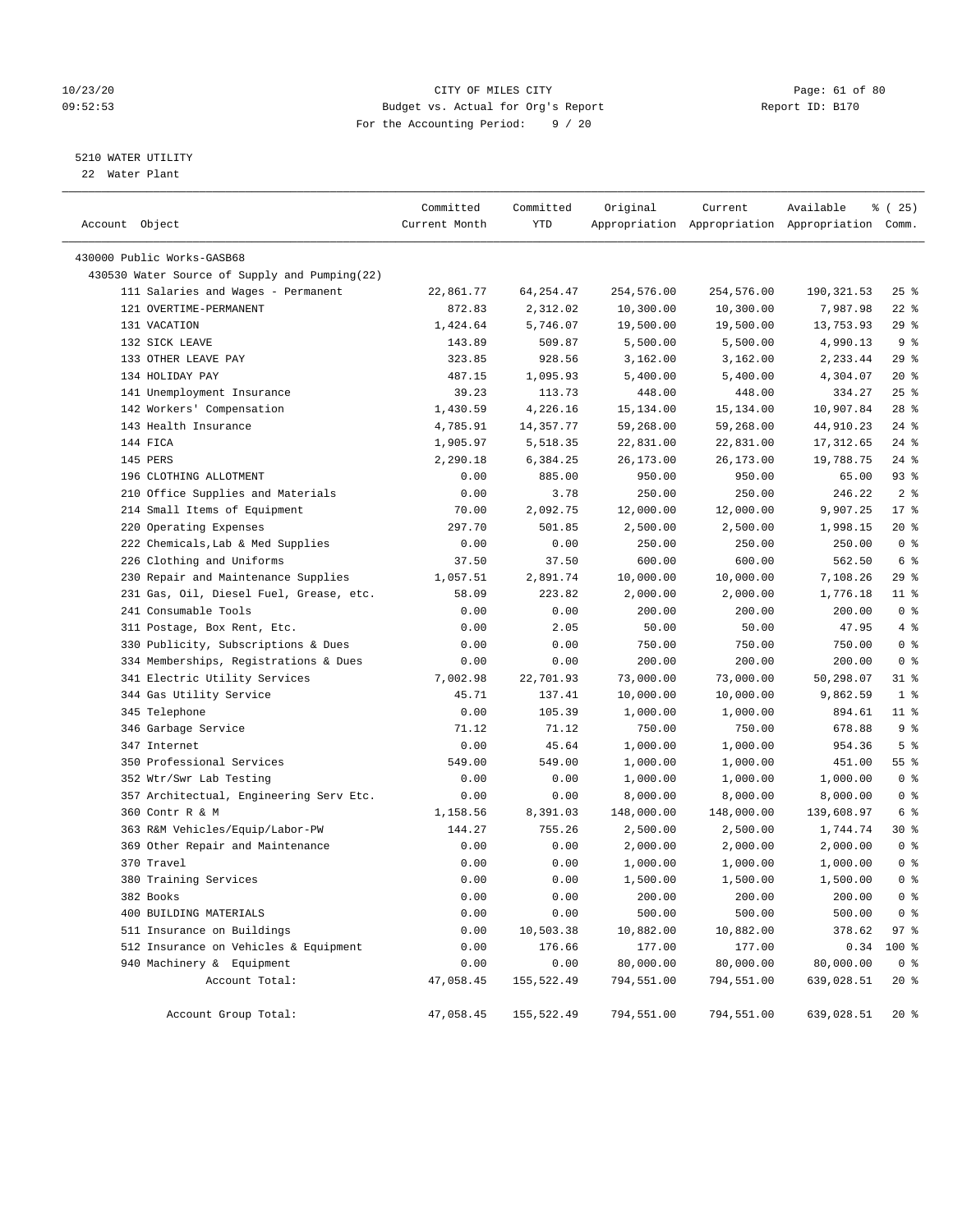## 10/23/20 Page: 62 of 80 09:52:53 Budget vs. Actual for Org's Report Report ID: B170 For the Accounting Period: 9 / 20

#### 5210 WATER UTILITY 22 Water Plant

| Account Object |                     | Committed<br>Current Month | Committed<br><b>YTD</b> | Original   | Current    | Available<br>Appropriation Appropriation Appropriation Comm. | % (25) |
|----------------|---------------------|----------------------------|-------------------------|------------|------------|--------------------------------------------------------------|--------|
|                | Organization Total: | 47,058.45                  | 155,522.49              | 794,551.00 | 794,551.00 | 639,028.51 20 %                                              |        |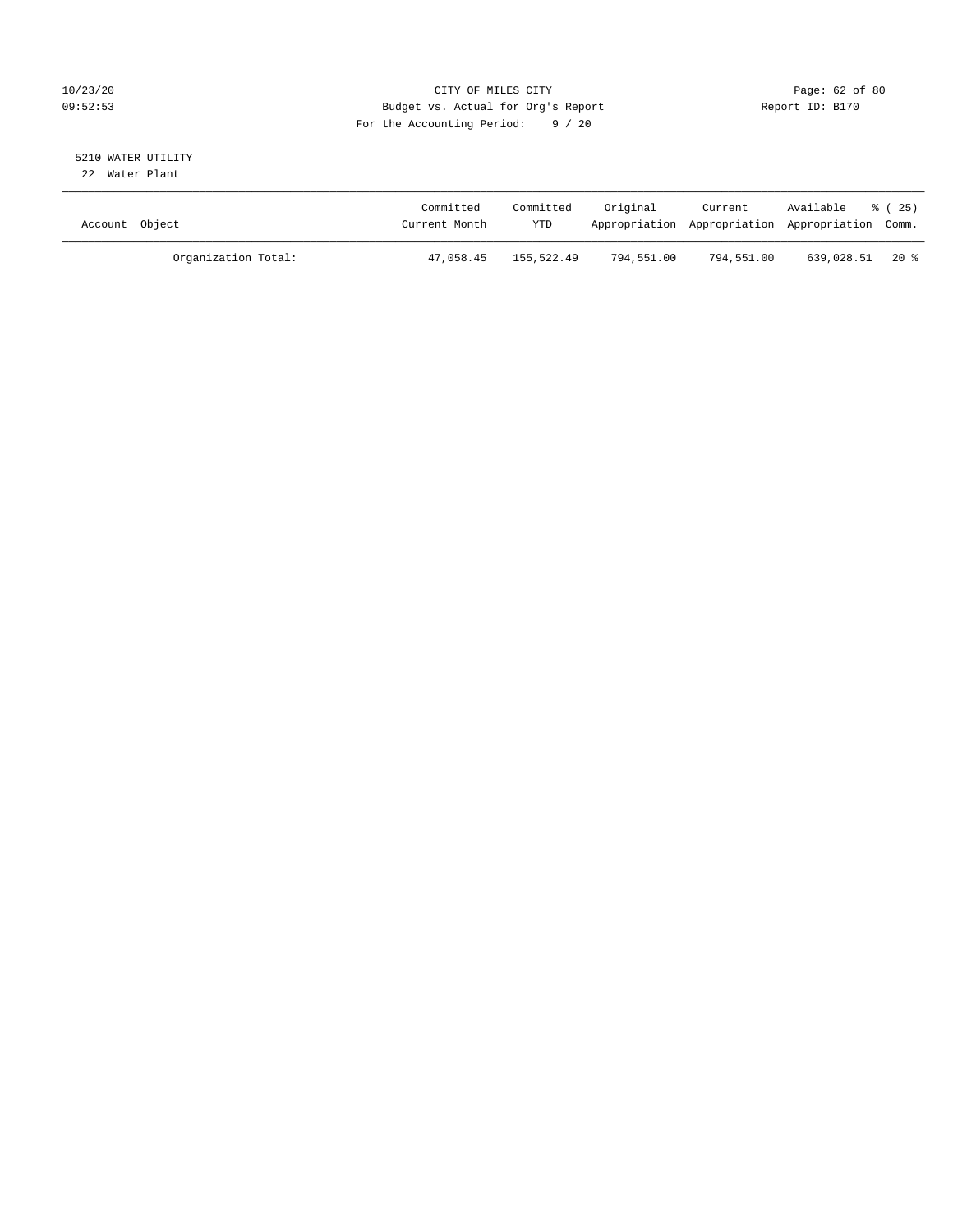#### 10/23/20 Page: 63 of 80 09:52:53 Budget vs. Actual for Org's Report Changer Report ID: B170 For the Accounting Period: 9 / 20

————————————————————————————————————————————————————————————————————————————————————————————————————————————————————————————————————

## 5210 WATER UTILITY

23 Water Lines

|                                           | Committed     | Committed  | Original                | Current                                         | Available                 | 8 (25)          |
|-------------------------------------------|---------------|------------|-------------------------|-------------------------------------------------|---------------------------|-----------------|
| Account Object                            | Current Month | YTD        |                         | Appropriation Appropriation Appropriation Comm. |                           |                 |
|                                           |               |            |                         |                                                 |                           |                 |
| 430000 Public Works-GASB68                |               |            |                         |                                                 |                           |                 |
| 430550 Transmission and Distribution(23)  |               |            |                         |                                                 |                           |                 |
| 111 Salaries and Wages - Permanent        | 15,373.69     | 38,377.46  | 157,740.00              | 157,740.00                                      | 119,362.54                | 24 %            |
| 121 OVERTIME-PERMANENT                    | 154.29        | 388.99     | 10,200.00               | 10,200.00                                       | 9,811.01                  | 4%              |
| 131 VACATION                              | 522.69        | 2,894.02   | 7,600.00                | 7,600.00                                        | 4,705.98                  | 38 %            |
| 132 SICK LEAVE                            | 175.18        | 949.89     | 5,000.00                | 5,000.00                                        | 4,050.11                  | 19 <sup>°</sup> |
| 133 OTHER LEAVE PAY                       | 10.36         | 223.70     | 1,432.00                | 1,432.00                                        | 1,208.30                  | 16 <sup>°</sup> |
| 134 HOLIDAY PAY                           | 0.00          | 0.00       | 2,100.00                | 2,100.00                                        | 2,100.00                  | 0 <sup>8</sup>  |
| 141 Unemployment Insurance                | 24.41         | 65.08      | 276.00                  | 276.00                                          | 210.92                    | 24 %            |
| 142 Workers' Compensation                 | 801.85        | 2,254.01   | 8,154.00                | 8,154.00                                        | 5,899.99                  | $28$ %          |
| 143 Health Insurance                      | 3,520.42      | 9,638.53   | 36,709.00               | 36,709.00                                       | 27,070.47                 | $26$ %          |
| 144 FICA                                  | 1,201.46      | 3,191.98   | 14,081.00               | 14,081.00                                       | 10,889.02                 | $23$ $%$        |
| 145 PERS                                  | 1,423.92      | 3,756.52   | 16,143.00               | 16,143.00                                       | 12,386.48                 | $23$ %          |
| 196 CLOTHING ALLOTMENT                    | 27.00         | 564.00     | 800.00                  | 800.00                                          | 236.00                    | 71 %            |
| 210 Office Supplies and Materials         | 27.99         | 27.99      | 750.00                  | 750.00                                          | 722.01                    | 4%              |
| 214 Small Items of Equipment              | 1,901.32      | 7,779.32   | 78,000.00               | 78,000.00                                       | 70,220.68                 | $10*$           |
| 220 Operating Expenses                    | 1,540.82      | 2,155.17   | 35,000.00               | 35,000.00                                       | 32,844.83                 | 6 %             |
| 222 Chemicals, Lab & Med Supplies         | 0.00          | 0.00       | 200.00                  | 200.00                                          | 200.00                    | 0 <sup>8</sup>  |
| 226 Clothing and Uniforms                 | 0.00          | 44.99      | 700.00                  | 700.00                                          | 655.01                    | 6 %             |
| 230 Repair and Maintenance Supplies       | 2,862.35      | 11,411.04  | 65,000.00               | 65,000.00                                       | 53,588.96                 | 18 %            |
| 231 Gas, Oil, Diesel Fuel, Grease, etc.   | 823.29        | 1,660.62   | 15,000.00               | 15,000.00                                       | 13,339.38                 | $11$ %          |
| 233 Water/Sewer Main Replacement and      | 0.00          | 0.00       | 10,000.00               | 10,000.00                                       | 10,000.00                 | 0 <sup>8</sup>  |
| 234 Hydrant/Manhole Replacement, Valves   | 0.00          | 0.00       | 20,000.00               | 20,000.00                                       | 20,000.00                 | 0 <sup>8</sup>  |
| 235 Curb Stop Replacement                 | 2,511.30      | 8,226.72   | 18,000.00               | 18,000.00                                       | 9,773.28                  | 46 %            |
| 241 Consumable Tools                      | 239.98        | 239.98     | 1,000.00                | 1,000.00                                        | 760.02                    | 24 %            |
| 311 Postage, Box Rent, Etc.               | 0.00          | 0.00       | 100.00                  | 100.00                                          | 100.00                    | 0 <sup>8</sup>  |
| 320 Printing, Duplicating, Typing &       | 0.00          | 0.00       | 100.00                  | 100.00                                          | 100.00                    | 0 <sup>8</sup>  |
| 330 Publicity, Subscriptions & Dues       | 0.00          | 0.00       | 1,000.00                | 1,000.00                                        | 1,000.00                  | 0 <sup>°</sup>  |
| 331 Publication of Formal & Legal Notices | 0.00          | 0.00       | 150.00                  | 150.00                                          | 150.00                    | 0 <sup>8</sup>  |
| 334 Memberships, Registrations & Dues     | 0.00          | 0.00       | 500.00                  | 500.00                                          | 500.00                    | 0 <sup>8</sup>  |
| 341 Electric Utility Services             | 16.49         | 57.64      | 1,200.00                | 1,200.00                                        | 1,142.36                  | 5 <sup>8</sup>  |
| 344 Gas Utility Service                   | 5.97          | 17.05      | 500.00                  | 500.00                                          | 482.95                    | 3 <sup>°</sup>  |
| 345 Telephone                             | 15.96         | 248.39     | 700.00                  | 700.00                                          | 451.61                    | 35%             |
| 347 Internet                              | 0.00          | 23.66      | 200.00                  | 200.00                                          | 176.34                    | $12$ %          |
| 350 Professional Services                 | 20,527.79     | 23,118.94  | 40,000.00               | 40,000.00                                       | 16,881.06                 | 58 %            |
| 357 Architectual, Engineering Serv Etc.   | 3,940.50      | 3,940.50   | 15,000.00               | 15,000.00                                       | 11,059.50                 | $26$ %          |
| 360 Contr R & M                           | 345.80        | 7,774.22   | 85,000.00               | 85,000.00                                       | 77,225.78                 | 9%              |
| 363 R&M Vehicles/Equip/Labor-PW           | 3,577.98      | 4,249.87   | 45,000.00               | 45,000.00                                       | 40,750.13                 | 9 <sup>°</sup>  |
| 369 Other Repair and Maintenance          | 0.00          | 0.00       | 1,000.00                | 1,000.00                                        | 1,000.00                  | 0 <sub>8</sub>  |
| 370 Travel                                | 0.00          | 0.00       | 1,200.00                | 1,200.00                                        | 1,200.00                  | 0 <sup>8</sup>  |
| 380 Training Services                     | 0.00          | 0.00       | 500.00                  | 500.00                                          | 500.00                    | 0 <sup>8</sup>  |
| 382 Books                                 | 0.00          | 0.00       | 150.00                  | 150.00                                          | 150.00                    | 0 <sup>8</sup>  |
| 400 BUILDING MATERIALS                    | 46.98         | 292.61     | 750.00                  | 750.00                                          | 457.39                    | 39%             |
| 511 Insurance on Buildings                | 0.00          | 4,217.21   | 4,218.00                | 4,218.00                                        | 0.79                      | 100 %           |
| 512 Insurance on Vehicles & Equipment     | 0.00          | 646.60     | 647.00                  | 647.00                                          | 0.40                      | 100 %           |
| 532 Land Rental                           | 258.95        | 258.95     | 1,500.00                | 1,500.00                                        | 1,241.05                  | $17$ %          |
| 940 Machinery & Equipment                 | 186,858.88    | 432,458.79 | 1,805,603.00            | 1,805,603.00                                    | 1,373,144.21              | $24$ %          |
| Account Total:                            | 248,737.62    |            | 571,154.44 2,508,903.00 |                                                 | 2,508,903.00 1,937,748.56 | $23*$           |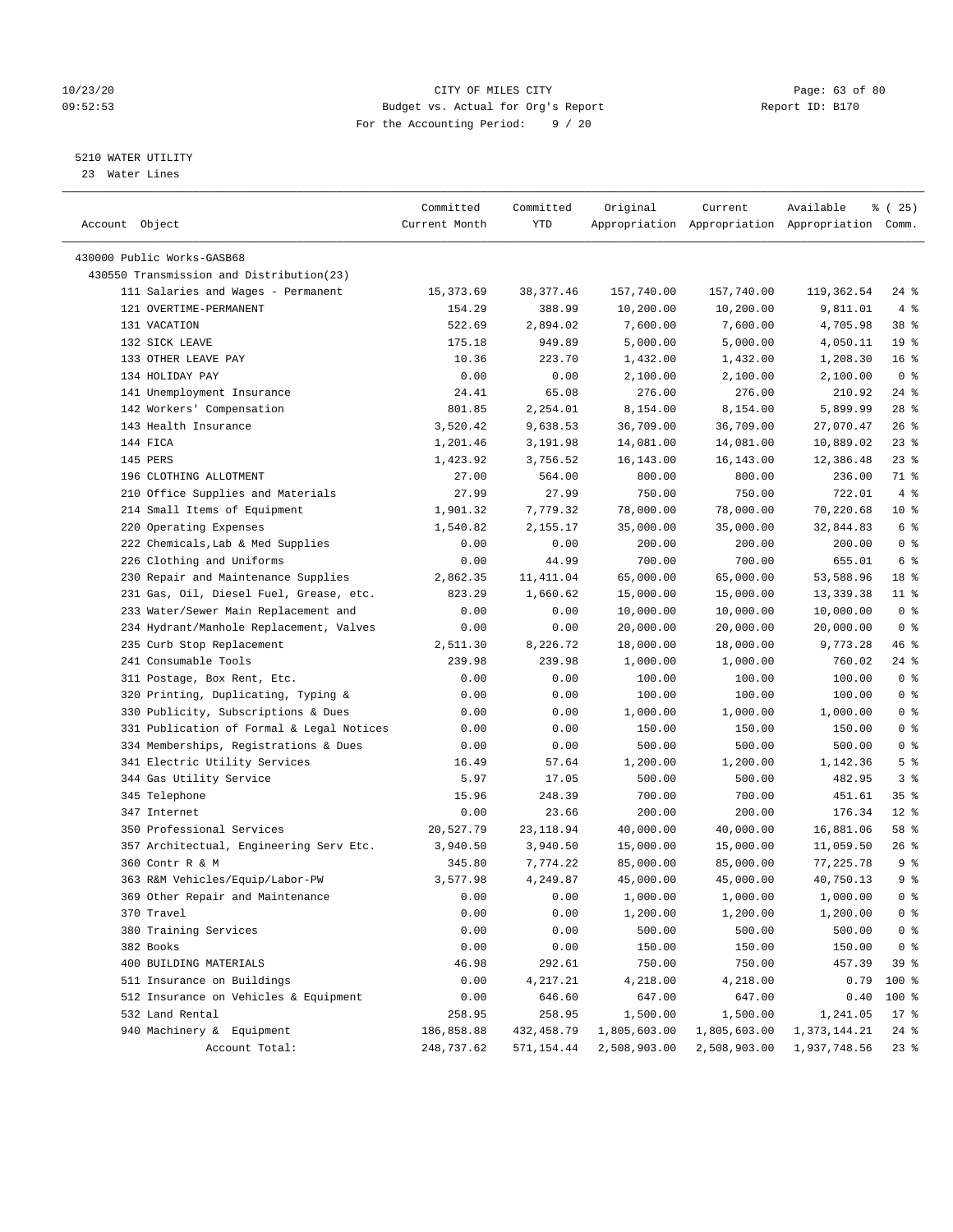## 10/23/20 Page: 64 of 80 09:52:53 Budget vs. Actual for Org's Report Changer Report ID: B170 For the Accounting Period: 9 / 20

## 5210 WATER UTILITY

23 Water Lines

| Account Object                             | Committed<br>Current Month | Committed<br><b>YTD</b> | Original     | Current<br>Appropriation Appropriation Appropriation | Available      | % (25)<br>Comm. |
|--------------------------------------------|----------------------------|-------------------------|--------------|------------------------------------------------------|----------------|-----------------|
| Account Group Total:                       | 248,737.62                 | 571,154.44              | 2,508,903.00 | 2,508,903.00                                         | 1,937,748.56   | $23$ $%$        |
| 490000 DEBT SERVICE                        |                            |                         |              |                                                      |                |                 |
| 490200 Revenue Bonds                       |                            |                         |              |                                                      |                |                 |
| 611 Principal-NE Wtr Line Phase II         | 0.00                       | 0.00                    | 17,000.00    | 17,000.00                                            | 17,000.00      | 0 <sup>8</sup>  |
| 615 Principal-Northeast Water Ln \$2.2     | 0.00                       | 0.00                    | 69,000.00    | 69,000.00                                            | 69,000.00      | 0 <sup>8</sup>  |
| 616 Principal-Carbon Hill Water Tank \$2.2 | 0.00                       | 0.00                    | 68,000.00    | 68,000.00                                            | 68,000.00      | 0 <sup>8</sup>  |
| 617 Principal - NE Wtr Line \$500k         | 0.00                       | 0.00                    | 16,000.00    | 16,000.00                                            | 16,000.00      | 0 <sup>8</sup>  |
| 618 Principal-Carbon Hill \$500k           | 0.00                       | 0.00                    | 16,000.00    | 16,000.00                                            | 16,000.00      | 0 <sup>8</sup>  |
| 622 Interest-NE Wtr Line Phase II          | 0.00                       | 0.00                    | 1,182.00     | 1,182.00                                             | 1,182.00       | 0 <sup>8</sup>  |
| 631 Interest - NE Wtr Line \$500k          | 0.00                       | 0.00                    | 9,570.00     | 9,570.00                                             | 9,570.00       | 0 <sup>8</sup>  |
| 632 Interest - Carbon Hill Wtr Tank \$500k | 0.00                       | 0.00                    | 9,570.00     | 9,570.00                                             | 9,570.00       | 0 <sup>8</sup>  |
| 634 Interest-Northeast Wtr Ln \$2.2        | 0.00                       | 0.00                    | 46,680.00    | 46,680.00                                            | 46,680.00      | 0 <sup>8</sup>  |
| 638 Interest-Carbon Hill Tank \$2.2        | 0.00                       | 0.00                    | 45,420.00    | 45,420.00                                            | 45,420.00      | 0 <sup>8</sup>  |
| Account Total:                             | 0.00                       | 0.00                    | 298,422.00   | 298,422.00                                           | 298,422.00     | 0 <sup>8</sup>  |
| Account Group Total:                       | 0.00                       | 0.00                    | 298,422.00   | 298,422.00                                           | 298,422.00     | 0 <sup>8</sup>  |
| 520000 OTHER FINANCING USES                |                            |                         |              |                                                      |                |                 |
| 521000 Interfund Operating Transfers Out   |                            |                         |              |                                                      |                |                 |
| 820 Transfers to Other Funds               | 1,000.00                   | 3,000.00                | 12,000.00    | 12,000.00                                            | 9,000.00       | 25%             |
| Account Total:                             | 1,000.00                   | 3,000.00                | 12,000.00    | 12,000.00                                            | 9,000.00       | 25%             |
| Account Group Total:                       | 1,000.00                   | 3,000.00                | 12,000.00    | 12,000.00                                            | 9,000.00       | 25%             |
| Organization Total:                        | 249, 737.62                | 574, 154.44             | 2,819,325.00 | 2,819,325.00                                         | 2, 245, 170.56 | $20*$           |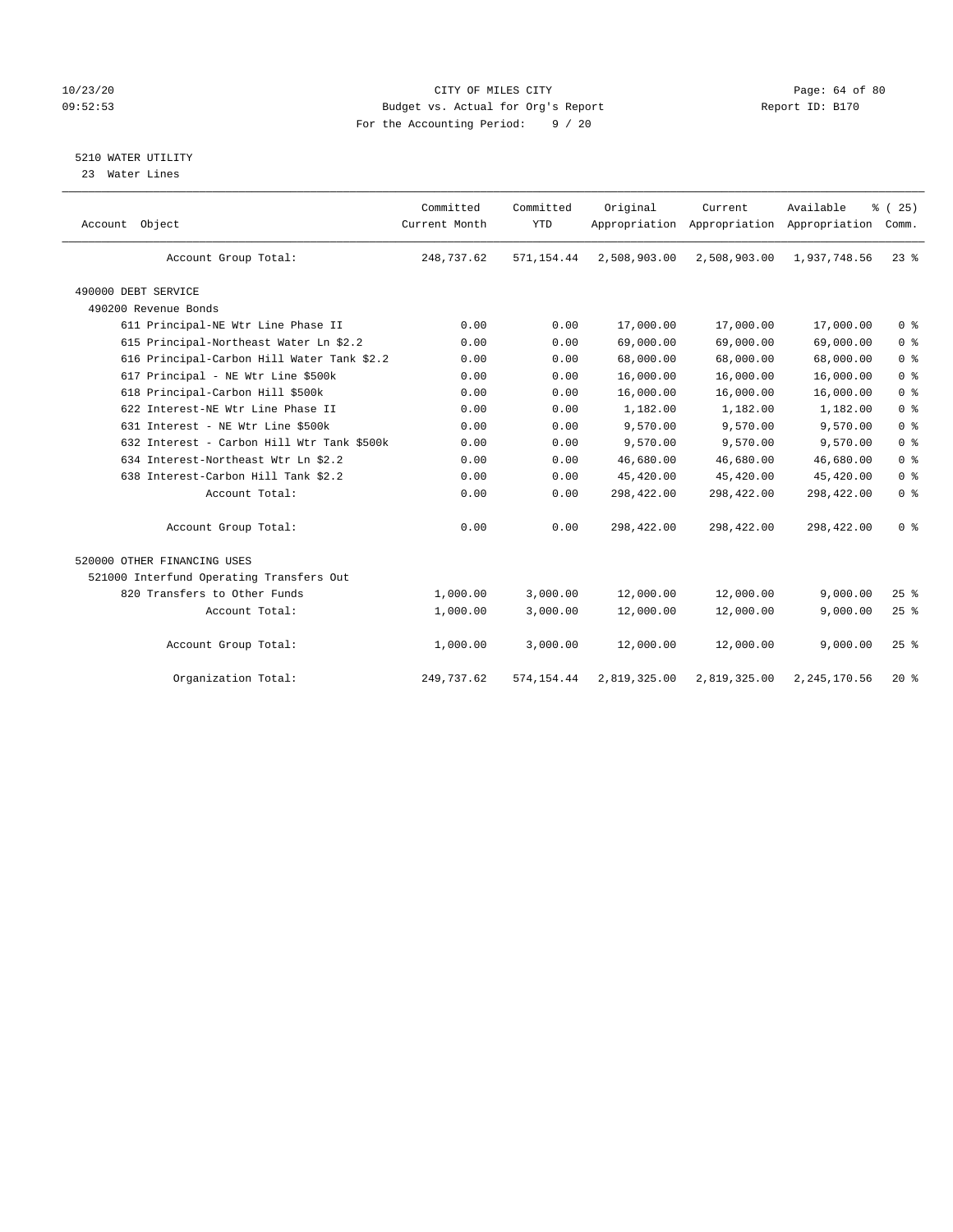## 10/23/20 Page: 65 of 80 09:52:53 Budget vs. Actual for Org's Report Report ID: B170 For the Accounting Period: 9 / 20

————————————————————————————————————————————————————————————————————————————————————————————————————————————————————————————————————

## 5210 WATER UTILITY

25 Water Administration

|                                           | Committed     | Committed    | Original               | Current                | Available                                       | % (25)           |
|-------------------------------------------|---------------|--------------|------------------------|------------------------|-------------------------------------------------|------------------|
| Account Object                            | Current Month | YTD          |                        |                        | Appropriation Appropriation Appropriation Comm. |                  |
| 430000 Public Works-GASB68                |               |              |                        |                        |                                                 |                  |
| 430510 Water Administration(25)           |               |              |                        |                        |                                                 |                  |
| 111 Salaries and Wages - Permanent        | 2,293.66      | 6,417.12     | 24,740.00              | 24,740.00              | 18,322.88                                       | 26 %             |
| 121 OVERTIME-PERMANENT                    | 0.00          | 0.00         | 120.00                 | 120.00                 | 120.00                                          | 0 <sup>8</sup>   |
| 131 VACATION                              | 45.04         | 390.57       | 1,700.00               | 1,700.00               | 1,309.43                                        | $23$ %           |
| 132 SICK LEAVE                            | 200.48        | 262.71       | 1,100.00               | 1,100.00               | 837.29                                          | $24$ %           |
| 133 OTHER LEAVE PAY                       | 0.00          | 0.17         | 105.00                 | 105.00                 | 104.83                                          | 0 <sup>8</sup>   |
| 141 Unemployment Insurance                | 3.79          | 10.75        | 42.00                  | 42.00                  | 31.25                                           | $26$ %           |
| 142 Workers' Compensation                 | 28.82         | 81.60        | 456.00                 | 456.00                 | 374.40                                          | 18 %             |
| 143 Health Insurance                      | 470.16        | 1,410.37     | 5,640.00               | 5,640.00               | 4,229.63                                        | $25$ %           |
| 144 FICA                                  | 194.24        | 550.08       | 2,124.00               | 2,124.00               | 1,573.92                                        | $26$ %           |
| 145 PERS                                  | 222.66        | 620.05       | 2,435.00               | 2,435.00               | 1,814.95                                        | 25%              |
| 196 CLOTHING ALLOTMENT                    | 0.00          | 120.00       | 125.00                 | 125.00                 | 5.00                                            | 96%              |
| 210 Office Supplies and Materials         | 64.05         | 547.24       | 3,200.00               | 3,200.00               | 2,652.76                                        | $17*$            |
| 214 Small Items of Equipment              | 0.00          | 199.99       | 2,500.00               | 2,500.00               | 2,300.01                                        | 8 %              |
| 220 Operating Expenses                    | 64.92         | 1,152.61     | 3,000.00               | 3,000.00               | 1,847.39                                        | $38*$            |
| 230 Repair and Maintenance Supplies       | 0.00          | 0.00         | 1,000.00               | 1,000.00               | 1,000.00                                        | 0 <sup>8</sup>   |
| 311 Postage, Box Rent, Etc.               | 617.90        | 2,004.27     | 7,600.00               | 7,600.00               | 5,595.73                                        | $26$ %           |
| 320 Printing, Duplicating, Typing &       | 1,034.28      | 1,034.28     | 1,100.00               | 1,100.00               | 65.72                                           | $94$ %           |
| 330 Publicity, Subscriptions & Dues       | 321.33        | 457.33       | 1,300.00               | 1,300.00               | 842.67                                          | 35%              |
| 345 Telephone                             | 0.00          | 55.49        | 600.00                 | 600.00                 | 544.51                                          | 9 <sup>°</sup>   |
| 347 Internet                              | 0.00          | 2.08         | 250.00                 | 250.00                 | 247.92                                          | 1 <sup>8</sup>   |
| 350 Professional Services                 | 95.16         | 95.16        | 6,000.00               | 6,000.00               | 5,904.84                                        | 2 <sub>8</sub>   |
| 360 Contr R & M                           | 184.42        | 7,315.30     | 8,700.00               | 8,700.00               | 1,384.70                                        | 84 %             |
| 370 Travel                                | 0.00          | 0.00         | 250.00                 | 250.00                 | 250.00                                          | 0 <sup>8</sup>   |
| 380 Training Services                     | 0.00          | 0.00         | 250.00                 | 250.00                 | 250.00                                          | 0 <sup>8</sup>   |
| 382 Books                                 | 0.00          | 0.00         | 125.00                 | 125.00                 | 125.00                                          | 0 <sup>8</sup>   |
| 513 Liability                             | 7,702.00      | 20,120.07    | 0.00                   | 0.00                   | $-20,120.07$                                    | $***$ $-$        |
| 531 Building & Office Rental              | 500.00        | 1,500.00     | 8,366.00               | 8,366.00               | 6,866.00                                        | 18 %             |
| 555 Bank Service Charges                  | 18.51         | 51.85        | 450.00                 | 450.00                 | 398.15                                          | $12*$            |
| 810 Losses (Bad debt expense - Enterprise | 0.00          | 0.00         | 500.00                 | 500.00                 | 500.00                                          | 0 <sup>8</sup>   |
| 920 Buildings                             | 0.00          | 0.00         | 2,000.00               | 2,000.00               | 2,000.00                                        | 0 <sup>8</sup>   |
| Account Total:                            | 14,061.42     | 44,399.09    | 85,778.00              | 85,778.00              | 41,378.91                                       | 52 %             |
| Account Group Total:                      | 14,061.42     | 44,399.09    | 85,778.00              | 85,778.00              | 41,378.91                                       | 52 $\frac{8}{3}$ |
| 510000 MISCELLANEOUS                      |               |              |                        |                        |                                                 |                  |
| 510330 Comprehensive Liability Insurance  |               |              |                        |                        |                                                 |                  |
| 513 Liability                             |               |              |                        |                        |                                                 | ∩ ജ              |
| Account Total:                            | 0.00          | 0.00<br>0.00 | 12,419.00<br>12,419.00 | 12,419.00<br>12,419.00 | 12,419.00<br>12,419.00                          | 0 <sup>8</sup>   |
|                                           | 0.00          |              |                        |                        |                                                 |                  |
| Account Group Total:                      | 0.00          | 0.00         | 12,419.00              | 12,419.00              | 12,419.00                                       | 0 <sup>8</sup>   |
| 520000 OTHER FINANCING USES               |               |              |                        |                        |                                                 |                  |
| 521000 Interfund Operating Transfers Out  |               |              |                        |                        |                                                 |                  |
| 820 Transfers to Other Funds              | 4,994.75      | 14,984.25    | 659,937.00             | 659,937.00             | 644,952.75                                      | 2 <sup>8</sup>   |
| Account Total:                            | 4,994.75      | 14,984.25    | 659,937.00             | 659,937.00             | 644, 952. 75                                    | 2 <sup>8</sup>   |
| Account Group Total:                      | 4,994.75      | 14,984.25    | 659,937.00             | 659,937.00             | 644,952.75                                      | 2 <sub>8</sub>   |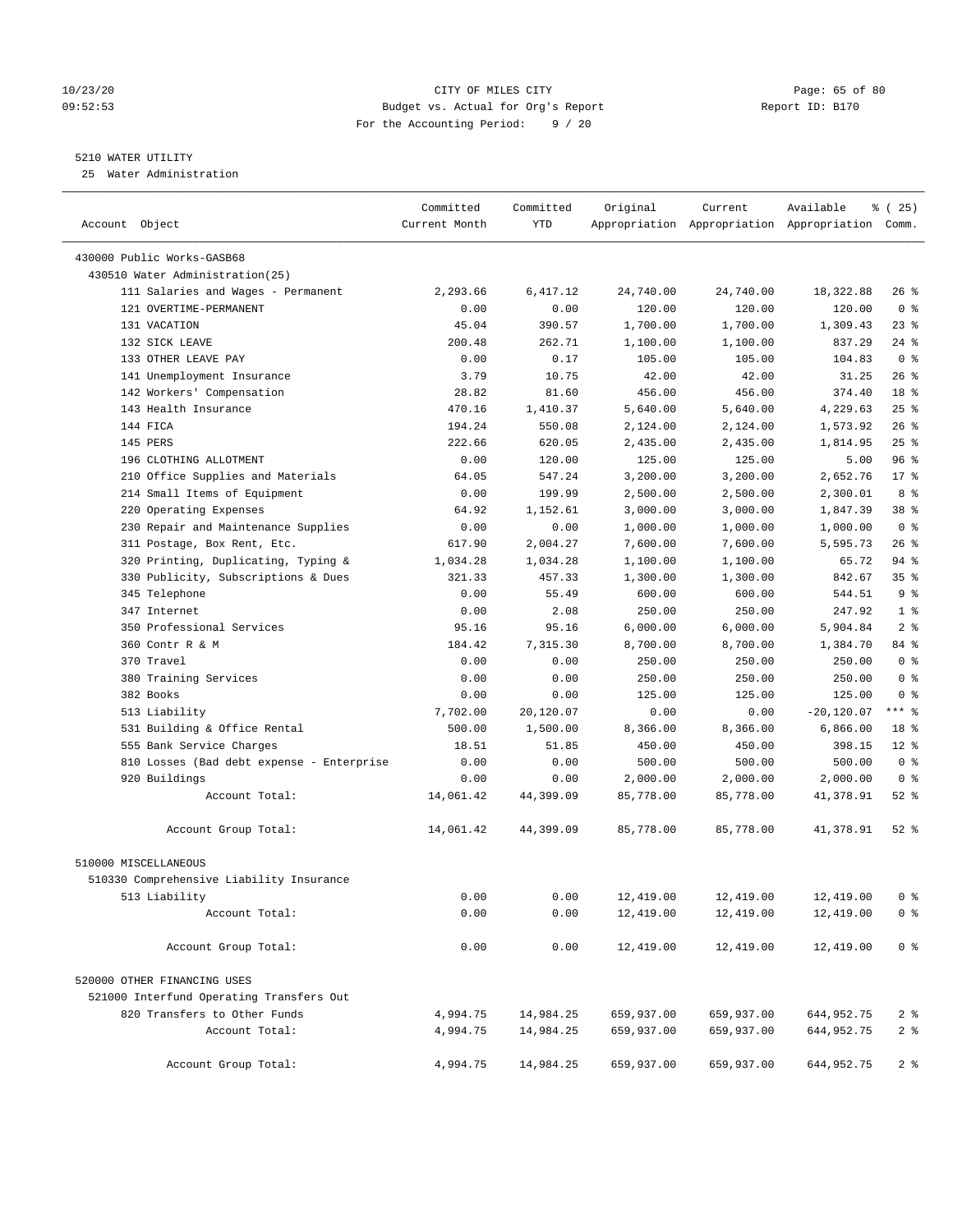## 10/23/20 Page: 66 of 80 09:52:53 Budget vs. Actual for Org's Report Report ID: B170 For the Accounting Period: 9 / 20

## 5210 WATER UTILITY

25 Water Administration

| Account Object      | Committed<br>Current Month | Committed<br>YTD | Original   | Current<br>Appropriation Appropriation Appropriation Comm. | Available  | % (25) |
|---------------------|----------------------------|------------------|------------|------------------------------------------------------------|------------|--------|
| Organization Total: | 19,056.17                  | 59, 383, 34      | 758,134.00 | 758,134.00                                                 | 698,750.66 | 8 දි   |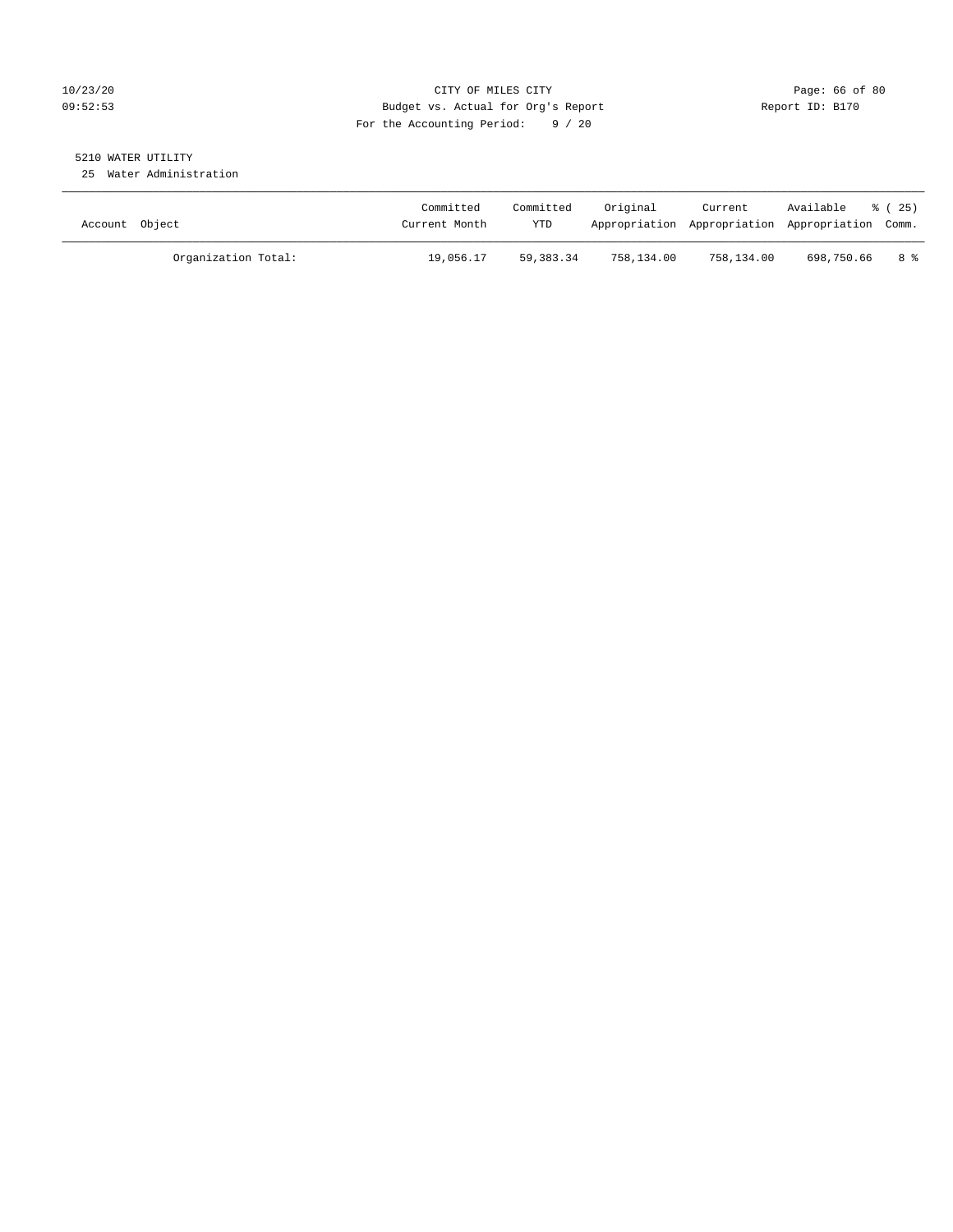## 10/23/20 Page: 67 of 80 09:52:53 Budget vs. Actual for Org's Report Report ID: B170 For the Accounting Period: 9 / 20

## 5210 WATER UTILITY

80 Water Purification

| Account Object                          | Committed<br>Current Month | Committed<br><b>YTD</b> | Original   | Current    | Available<br>Appropriation Appropriation Appropriation Comm. | % (25)          |
|-----------------------------------------|----------------------------|-------------------------|------------|------------|--------------------------------------------------------------|-----------------|
| 430000 Public Works-GASB68              |                            |                         |            |            |                                                              |                 |
| 430540 Water Purification and Treatment |                            |                         |            |            |                                                              |                 |
| 210 Office Supplies and Materials       | 0.00                       | 3.78                    | 400.00     | 400.00     | 396.22                                                       | 1 <sup>°</sup>  |
| 214 Small Items of Equipment            | 69.00                      | 743.25                  | 3,000.00   | 3,000.00   | 2,256.75                                                     | 25%             |
| 220 Operating Expenses                  | 281.85                     | 423.82                  | 3,000.00   | 3,000.00   | 2,576.18                                                     | $14*$           |
| 222 Chemicals, Lab & Med Supplies       | 3,431.56                   | 18,918.74               | 60,000.00  | 60,000.00  | 41,081.26                                                    | 328             |
| 226 Clothing and Uniforms               | 37.50                      | 37.50                   | 500.00     | 500.00     | 462.50                                                       | 8 %             |
| 230 Repair and Maintenance Supplies     | 1,678.46                   | 1,857.19                | 15,000.00  | 15,000.00  | 13, 142.81                                                   | $12*$           |
| 231 Gas, Oil, Diesel Fuel, Grease, etc. | 58.09                      | 223.82                  | 2,000.00   | 2,000.00   | 1,776.18                                                     | $11$ %          |
| 311 Postage, Box Rent, Etc.             | 2.20                       | 6.75                    | 100.00     | 100.00     | 93.25                                                        | 7%              |
| 320 Printing, Duplicating, Typing &     | 0.00                       | 0.00                    | 100.00     | 100.00     | 100.00                                                       | 0 <sup>8</sup>  |
| 330 Publicity, Subscriptions & Dues     | 0.00                       | 0.00                    | 750.00     | 750.00     | 750.00                                                       | 0 <sup>8</sup>  |
| 334 Memberships, Registrations & Dues   | 0.00                       | 0.00                    | 300.00     | 300.00     | 300.00                                                       | 0 <sup>8</sup>  |
| 352 Wtr/Swr Lab Testing                 | 1,136.84                   | 1,801.08                | 10,000.00  | 10,000.00  | 8,198.92                                                     | 18 <sup>8</sup> |
| 357 Architectual, Engineering Serv Etc. | 0.00                       | 0.00                    | 8,000.00   | 8,000.00   | 8,000.00                                                     | 0 <sup>8</sup>  |
| 360 Contr R & M                         | 1,119.54                   | 1,506.01                | 4,000.00   | 4,000.00   | 2,493.99                                                     | 38 %            |
| 369 Other Repair and Maintenance        | 0.00                       | 0.00                    | 1,500.00   | 1,500.00   | 1,500.00                                                     | 0 <sup>8</sup>  |
| 370 Travel                              | 0.00                       | 0.00                    | 1,500.00   | 1,500.00   | 1,500.00                                                     | 0 <sup>8</sup>  |
| 380 Training Services                   | 0.00                       | 0.00                    | 1,500.00   | 1,500.00   | 1,500.00                                                     | 0 <sup>8</sup>  |
| 382 Books                               | 0.00                       | 0.00                    | 200.00     | 200.00     | 200.00                                                       | 0 <sup>8</sup>  |
| 533 Machinery and Equipment Rental      | 0.00                       | 0.00                    | 500.00     | 500.00     | 500.00                                                       | 0 <sup>8</sup>  |
| 940 Machinery & Equipment               | 0.00                       | 0.00                    | 5,000.00   | 5,000.00   | 5,000.00                                                     | 0 <sup>8</sup>  |
| Account Total:                          | 7,815.04                   | 25,521.94               | 117,350.00 | 117,350.00 | 91,828.06                                                    | $22$ %          |
| Account Group Total:                    | 7,815.04                   | 25,521.94               | 117,350.00 | 117,350.00 | 91,828.06                                                    | $22$ %          |
| Organization Total:                     | 7,815.04                   | 25,521.94               | 117,350.00 | 117,350.00 | 91,828.06                                                    | $22$ $%$        |
|                                         |                            |                         |            |            |                                                              |                 |

| d Total.<br>Fund | 323,667.28 814,582.21 | 4,489,360.00  4,489,360.00  3,674,777.79  18 % |  |
|------------------|-----------------------|------------------------------------------------|--|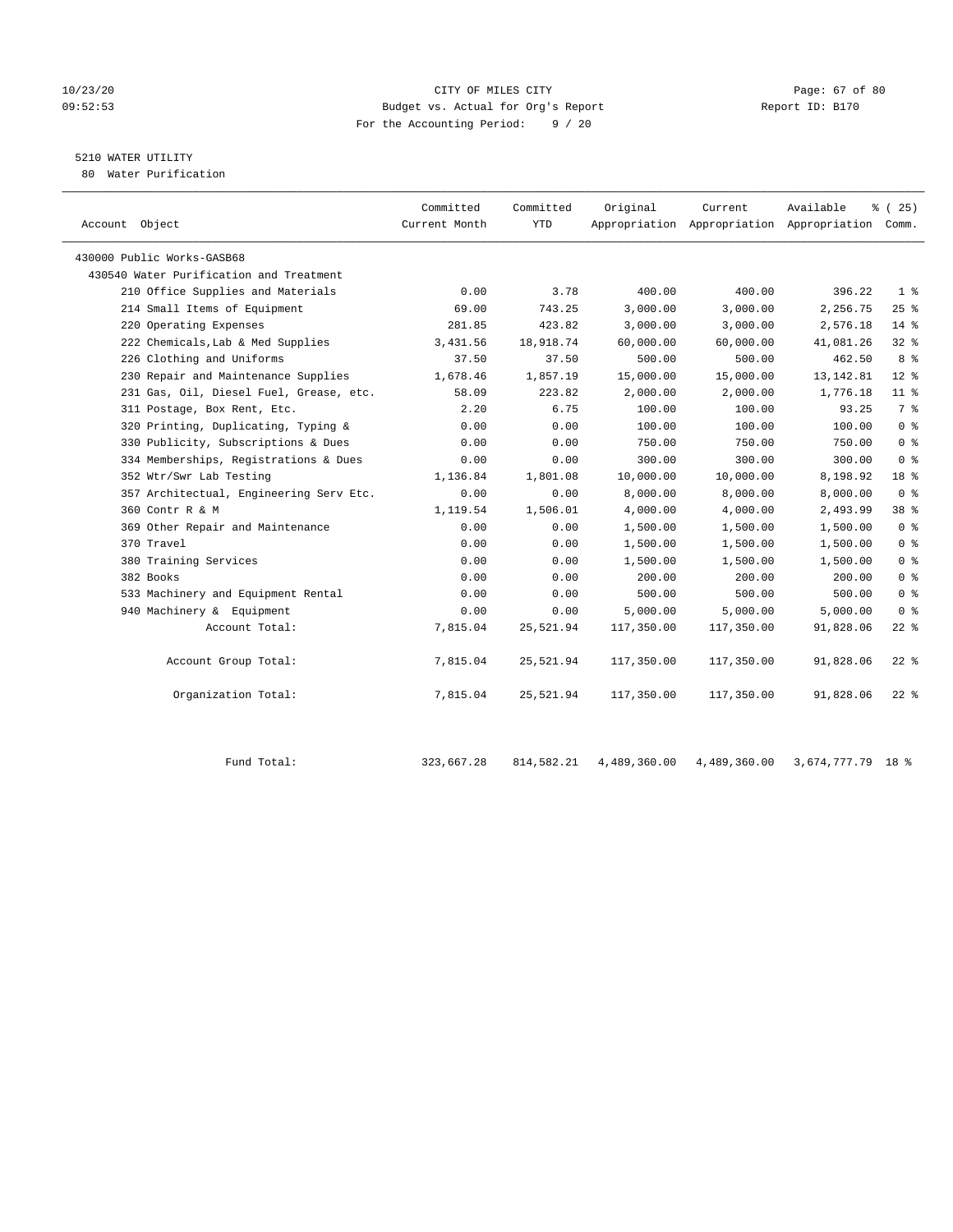## 10/23/20 Page: 68 of 80 09:52:53 Budget vs. Actual for Org's Report Report ID: B170 For the Accounting Period: 9 / 20

## 5310 SEWER UTILITY

29 Sewer Administration

| Account Object                            | Committed<br>Current Month | Committed<br><b>YTD</b> | Original   | Current    | Available<br>Appropriation Appropriation Appropriation Comm. | 8 (25)                  |
|-------------------------------------------|----------------------------|-------------------------|------------|------------|--------------------------------------------------------------|-------------------------|
| 430000 Public Works-GASB68                |                            |                         |            |            |                                                              |                         |
| 430610 Sewer Administration(29)           |                            |                         |            |            |                                                              |                         |
| 111 Salaries and Wages - Permanent        | 2,293.20                   | 6,416.24                | 24,764.00  | 24,764.00  | 18,347.76                                                    | $26$ %                  |
| 121 OVERTIME-PERMANENT                    | 0.00                       | 0.00                    | 120.00     | 120.00     | 120.00                                                       | 0 <sup>8</sup>          |
| 131 VACATION                              | 45.04                      | 390.57                  | 1,700.00   | 1,700.00   | 1,309.43                                                     | 23%                     |
| 132 SICK LEAVE                            | 200.30                     | 262.19                  | 1,100.00   | 1,100.00   | 837.81                                                       | $24$ %                  |
| 133 OTHER LEAVE PAY                       | 0.00                       | 0.17                    | 106.00     | 106.00     | 105.83                                                       | 0 <sup>8</sup>          |
| 141 Unemployment Insurance                | 3.81                       | 10.79                   | 42.00      | 42.00      | 31.21                                                        | 26%                     |
| 142 Workers' Compensation                 | 28.83                      | 81.63                   | 456.00     | 456.00     | 374.37                                                       | 18 <sup>8</sup>         |
| 143 Health Insurance                      | 470.02                     | 1,410.08                | 5,640.00   | 5,640.00   | 4,229.92                                                     | 25%                     |
| 144 FICA                                  | 194.21                     | 550.08                  | 2,126.00   | 2,126.00   | 1,575.92                                                     | 26%                     |
| 145 PERS                                  | 222.64                     | 620.00                  | 2,437.00   | 2,437.00   | 1,817.00                                                     | 25%                     |
| 196 CLOTHING ALLOTMENT                    | 0.00                       | 120.00                  | 125.00     | 125.00     | 5.00                                                         | 96%                     |
| 210 Office Supplies and Materials         | 64.04                      | 547.23                  | 3,200.00   | 3,200.00   | 2,652.77                                                     | $17*$                   |
| 214 Small Items of Equipment              | 0.00                       | 199.99                  | 2,500.00   | 2,500.00   | 2,300.01                                                     | 8 %                     |
| 220 Operating Expenses                    | 64.92                      | 1,062.76                | 3,000.00   | 3,000.00   | 1,937.24                                                     | 35%                     |
| 230 Repair and Maintenance Supplies       | 0.00                       | 0.00                    | 1,000.00   | 1,000.00   | 1,000.00                                                     | 0 <sup>8</sup>          |
| 311 Postage, Box Rent, Etc.               | 617.89                     | 2,004.23                | 7,500.00   | 7,500.00   | 5,495.77                                                     | 278                     |
| 320 Printing, Duplicating, Typing &       | 1,034.27                   | 1,034.27                | 1,100.00   | 1,100.00   | 65.73                                                        | 94%                     |
| 330 Publicity, Subscriptions & Dues       | 321.33                     | 457.33                  | 1,300.00   | 1,300.00   | 842.67                                                       | 35 <sup>8</sup>         |
| 345 Telephone                             | 0.00                       | 55.47                   | 600.00     | 600.00     | 544.53                                                       | 9 <sup>°</sup>          |
| 347 Internet                              | 0.00                       | 2.08                    | 250.00     | 250.00     | 247.92                                                       | 1 <sup>8</sup>          |
| 350 Professional Services                 | 95.16                      | 95.16                   | 6,000.00   | 6,000.00   | 5,904.84                                                     | 2 <sup>°</sup>          |
| 360 Contr R & M                           | 184.42                     | 7,315.30                | 8,700.00   | 8,700.00   | 1,384.70                                                     | 84 %                    |
| 370 Travel                                | 0.00                       | 0.00                    | 250.00     | 250.00     | 250.00                                                       | 0 <sup>8</sup>          |
| 380 Training Services                     | 0.00                       | 0.00                    | 250.00     | 250.00     | 250.00                                                       | $0 \text{ }$ $\text{ }$ |
| 382 Books                                 | 0.00                       | 0.00                    | 125.00     | 125.00     | 125.00                                                       | 0 <sup>8</sup>          |
| 531 Building & Office Rental              | 500.00                     | 1,500.00                | 8,366.00   | 8,366.00   | 6,866.00                                                     | 18 <sup>8</sup>         |
| 555 Bank Service Charges                  | 18.50                      | 51.84                   | 450.00     | 450.00     | 398.16                                                       | $12*$                   |
| 810 Losses (Bad debt expense - Enterprise | 0.00                       | 0.00                    | 500.00     | 500.00     | 500.00                                                       | 0 <sup>8</sup>          |
| 920 Buildings                             | 0.00                       | 0.00                    | 2,000.00   | 2,000.00   | 2,000.00                                                     | 0 <sup>8</sup>          |
| Account Total:                            | 6,358.58                   | 24, 187. 41             | 85,707.00  | 85,707.00  | 61,519.59                                                    | $28$ %                  |
| Account Group Total:                      | 6,358.58                   | 24, 187. 41             | 85,707.00  | 85,707.00  | 61,519.59                                                    | $28$ $%$                |
| 490000 DEBT SERVICE                       |                            |                         |            |            |                                                              |                         |
| 490200 Revenue Bonds                      |                            |                         |            |            |                                                              |                         |
| 608 Prpl-Wastewater Project Phase I       | 0.00                       | 0.00                    | 71,000.00  | 71,000.00  | 71,000.00                                                    | 0 <sup>8</sup>          |
| 619 Principal-WWTP Phase II               | 0.00                       | 0.00                    | 268,000.00 | 268,000.00 | 268,000.00                                                   | 0 <sup>8</sup>          |
| 626 Interest-Wastewater Project Phase I   | 0.00                       | 0.00                    | 29,805.00  | 29,805.00  | 29,805.00                                                    | 0 <sup>8</sup>          |
| 639 Interest-WWTP Phase II                | 0.00                       | 0.00                    | 133,513.00 | 133,513.00 | 133,513.00                                                   | 0 <sup>8</sup>          |
| Account Total:                            | 0.00                       | 0.00                    | 502,318.00 | 502,318.00 | 502,318.00                                                   | 0 <sup>8</sup>          |
| Account Group Total:                      | 0.00                       | 0.00                    | 502,318.00 | 502,318.00 | 502,318.00                                                   | 0 <sup>8</sup>          |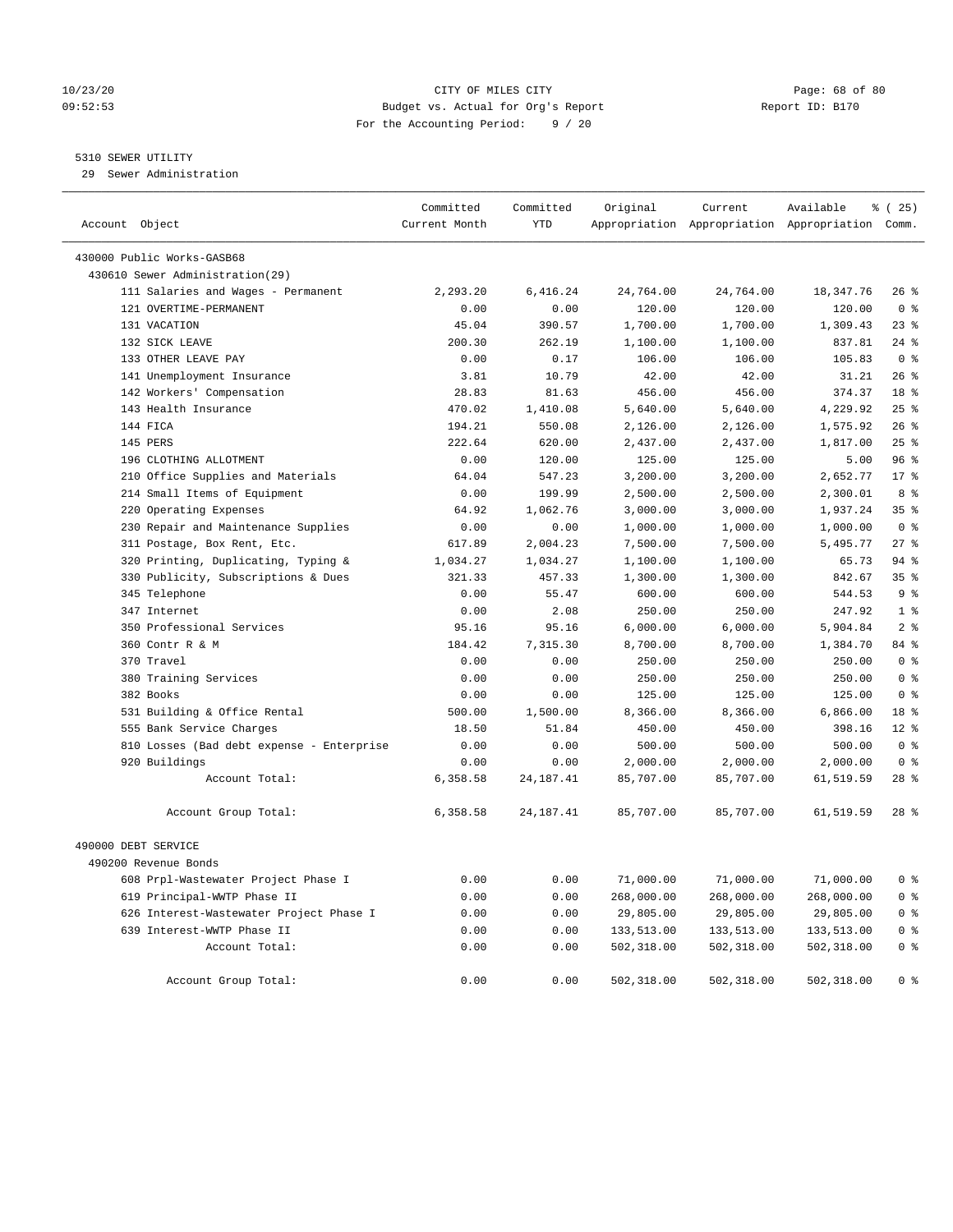## 10/23/20 Page: 69 of 80 09:52:53 Budget vs. Actual for Org's Report Report ID: B170 For the Accounting Period: 9 / 20

## 5310 SEWER UTILITY

29 Sewer Administration

| Object<br>Account                        | Committed<br>Current Month | Committed<br><b>YTD</b> | Original<br>Appropriation | Current<br>Appropriation | Available<br>Appropriation | % (25)<br>Comm. |
|------------------------------------------|----------------------------|-------------------------|---------------------------|--------------------------|----------------------------|-----------------|
| 510000 MISCELLANEOUS                     |                            |                         |                           |                          |                            |                 |
| 510330 Comprehensive Liability Insurance |                            |                         |                           |                          |                            |                 |
| 513 Liability                            | 0.00                       | 12,772.74               | 12,773.00                 | 12,773.00                | 0.26                       | $100$ %         |
| Account Total:                           | 0.00                       | 12,772.74               | 12,773.00                 | 12,773.00                | 0.26                       | $100$ %         |
| Account Group Total:                     | 0.00                       | 12,772.74               | 12,773.00                 | 12,773.00                | 0.26                       | $100$ %         |
| 520000 OTHER FINANCING USES              |                            |                         |                           |                          |                            |                 |
| 521000 Interfund Operating Transfers Out |                            |                         |                           |                          |                            |                 |
| 820 Transfers to Other Funds             | 3,486.75                   | 10,460.25               | 41,841.00                 | 41,841.00                | 31,380.75                  | $25$ $%$        |
| Account Total:                           | 3,486.75                   | 10,460.25               | 41,841.00                 | 41,841.00                | 31,380.75                  | $25$ $%$        |
| Account Group Total:                     | 3,486.75                   | 10,460.25               | 41,841.00                 | 41,841.00                | 31,380.75                  | $25$ $%$        |
| Organization Total:                      | 9,845.33                   | 47,420.40               | 642,639.00                | 642,639.00               | 595,218.60                 | 7 %             |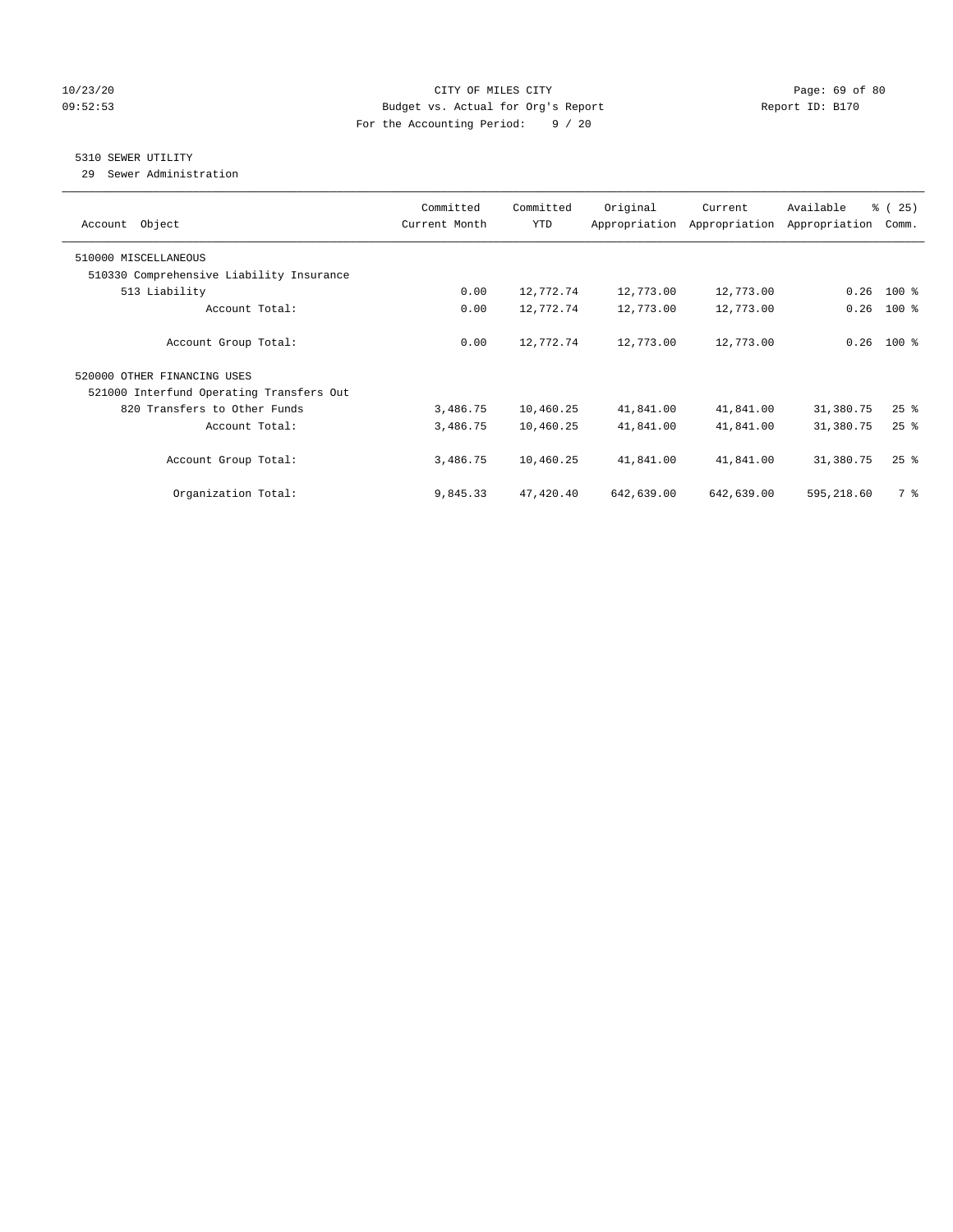## 10/23/20 Page: 70 of 80 09:52:53 Budget vs. Actual for Org's Report Report ID: B170 For the Accounting Period: 9 / 20

————————————————————————————————————————————————————————————————————————————————————————————————————————————————————————————————————

## 5310 SEWER UTILITY

31 Sewer Lines

| Account Object                               | Committed<br>Current Month | Committed<br>YTD | Original   | Current    | Available<br>Appropriation Appropriation Appropriation Comm. | ៖ (25)          |  |
|----------------------------------------------|----------------------------|------------------|------------|------------|--------------------------------------------------------------|-----------------|--|
|                                              |                            |                  |            |            |                                                              |                 |  |
| 430000 Public Works-GASB68                   |                            |                  |            |            |                                                              |                 |  |
| 430630 Sewer Collection and Transmission(31) |                            |                  |            |            |                                                              |                 |  |
| 111 Salaries and Wages - Permanent           | 14,996.17                  | 37,517.31        | 145,580.00 | 145,580.00 | 108,062.69                                                   | $26$ %          |  |
| 121 OVERTIME-PERMANENT                       | 154.29                     | 389.00           | 10,200.00  | 10,200.00  | 9,811.00                                                     | 4%              |  |
| 131 VACATION                                 | 521.12                     | 2,844.30         | 7,300.00   | 7,300.00   | 4,455.70                                                     | 39 %            |  |
| 132 SICK LEAVE                               | 165.98                     | 937.64           | 4,800.00   | 4,800.00   | 3,862.36                                                     | $20*$           |  |
| 133 OTHER LEAVE PAY                          | 10.36                      | 188.55           | 1,236.00   | 1,236.00   | 1,047.45                                                     | 15 <sup>°</sup> |  |
| 134 HOLIDAY PAY                              | 0.00                       | 0.00             | 2,100.00   | 2,100.00   | 2,100.00                                                     | 0 <sup>8</sup>  |  |
| 141 Unemployment Insurance                   | 23.81                      | 63.71            | 257.00     | 257.00     | 193.29                                                       | $25$ %          |  |
| 142 Workers' Compensation                    | 799.61                     | 2,249.67         | 7,486.00   | 7,486.00   | 5,236.33                                                     | $30*$           |  |
| 143 Health Insurance                         | 3,451.94                   | 9,484.12         | 30,967.00  | 30,967.00  | 21,482.88                                                    | $31$ %          |  |
| 144 FICA                                     | 1,174.16                   | 3,125.55         | 13,098.00  | 13,098.00  | 9,972.45                                                     | $24$ %          |  |
| 145 PERS                                     | 1,389.85                   | 3,672.61         | 15,016.00  | 15,016.00  | 11,343.39                                                    | $24$ %          |  |
| 196 CLOTHING ALLOTMENT                       | 25.50                      | 555.00           | 600.00     | 600.00     | 45.00                                                        | 93 %            |  |
| 210 Office Supplies and Materials            | 27.98                      | 27.98            | 400.00     | 400.00     | 372.02                                                       | 7 %             |  |
| 214 Small Items of Equipment                 | 183.19                     | 479.17           | 25,000.00  | 25,000.00  | 24,520.83                                                    | 2 <sub>8</sub>  |  |
| 220 Operating Expenses                       | 1,229.51                   | 1,735.34         | 15,000.00  | 15,000.00  | 13,264.66                                                    | $12*$           |  |
| 222 Chemicals, Lab & Med Supplies            | 0.00                       | 0.00             | 1,000.00   | 1,000.00   | 1,000.00                                                     | 0 <sup>8</sup>  |  |
| 226 Clothing and Uniforms                    | 0.00                       | 45.00            | 750.00     | 750.00     | 705.00                                                       | 6 <sup>°</sup>  |  |
| 230 Repair and Maintenance Supplies          | 2,225.07                   | 2,225.07         | 10,000.00  | 10,000.00  | 7,774.93                                                     | $22$ %          |  |
| 231 Gas, Oil, Diesel Fuel, Grease, etc.      | 823.28                     | 1,660.61         | 15,000.00  | 15,000.00  | 13,339.39                                                    | $11$ %          |  |
| 233 Water/Sewer Main Replacement and         | 0.00                       | 0.00             | 5,000.00   | 5,000.00   | 5,000.00                                                     | 0 <sup>8</sup>  |  |
| 234 Hydrant/Manhole Replacement, Valves      | 0.00                       | 0.00             | 15,000.00  | 15,000.00  | 15,000.00                                                    | 0 <sup>8</sup>  |  |
| 241 Consumable Tools                         | 239.98                     | 239.98           | 1,000.00   | 1,000.00   | 760.02                                                       | 24 %            |  |
| 311 Postage, Box Rent, Etc.                  | 0.00                       | 0.00             | 100.00     | 100.00     | 100.00                                                       | 0 <sup>8</sup>  |  |
| 320 Printing, Duplicating, Typing &          | 0.00                       | 0.00             | 100.00     | 100.00     | 100.00                                                       | 0 <sup>8</sup>  |  |
| 330 Publicity, Subscriptions & Dues          | 0.00                       | 0.00             | 300.00     | 300.00     | 300.00                                                       | 0 <sup>8</sup>  |  |
| 331 Publication of Formal & Legal Notices    | 0.00                       | 0.00             | 250.00     | 250.00     | 250.00                                                       | 0 <sup>°</sup>  |  |
| 334 Memberships, Registrations & Dues        | 0.00                       | 0.00             | 750.00     | 750.00     | 750.00                                                       | 0 <sup>°</sup>  |  |
| 341 Electric Utility Services                | 16.49                      | 57.64            | 1,000.00   | 1,000.00   | 942.36                                                       | 6 <sup>8</sup>  |  |
| 344 Gas Utility Service                      | 5.97                       | 17.05            | 500.00     | 500.00     | 482.95                                                       | 3 <sup>°</sup>  |  |
| 345 Telephone                                | 15.97                      | 248.42           | 750.00     | 750.00     | 501.58                                                       | $33$ $%$        |  |
| 347 Internet                                 | 0.00                       | 23.66            | 170.00     | 170.00     | 146.34                                                       | $14$ %          |  |
| 350 Professional Services                    | 20,289.10                  | 20,442.82        | 30,000.00  | 30,000.00  | 9,557.18                                                     | 68 %            |  |
| 357 Architectual, Engineering Serv Etc.      | 0.00                       | 0.00             | 40,000.00  | 40,000.00  | 40,000.00                                                    | 0 <sup>8</sup>  |  |
| 360 Contr R & M                              | 345.80                     | 579.22           | 5,000.00   | 5,000.00   | 4,420.78                                                     | $12*$           |  |
| 363 R&M Vehicles/Equip/Labor-PW              | 3,570.97                   | 4,222.85         | 40,000.00  | 40,000.00  | 35,777.15                                                    | $11$ %          |  |
| 369 Other Repair and Maintenance             | 0.00                       | 0.00             | 1,000.00   | 1,000.00   | 1,000.00                                                     | 0 <sup>8</sup>  |  |
| 370 Travel                                   | 0.00                       | 0.00             | 1,200.00   | 1,200.00   | 1,200.00                                                     | 0 <sup>8</sup>  |  |
| 380 Training Services                        | 0.00                       | 0.00             | 750.00     | 750.00     | 750.00                                                       | 0 <sup>8</sup>  |  |
| 382 Books                                    | 0.00                       | 0.00             | 150.00     | 150.00     | 150.00                                                       | 0 <sup>8</sup>  |  |
| 400 BUILDING MATERIALS                       | 19.98                      | 19.98            | 750.00     | 750.00     | 730.02                                                       | 3 <sup>°</sup>  |  |
| 512 Insurance on Vehicles & Equipment        | 0.00                       | 2,180.13         | 2,181.00   | 2,181.00   | 0.87                                                         | 100 %           |  |
| 532 Land Rental                              | 633.38                     | 892.33           | 1,200.00   | 1,200.00   | 307.67                                                       | 74 %            |  |
| 940 Machinery & Equipment                    | 173,121.10                 | 195,444.80       | 375,750.00 | 375,750.00 | 180,305.20                                                   | 52 %            |  |
| Account Total:                               | 225,460.56                 | 291,569.51       | 828,691.00 | 828,691.00 | 537,121.49                                                   | 35%             |  |
|                                              |                            |                  |            |            |                                                              |                 |  |
| Account Group Total:                         | 225,460.56                 | 291,569.51       | 828,691.00 | 828,691.00 | 537,121.49                                                   | 35%             |  |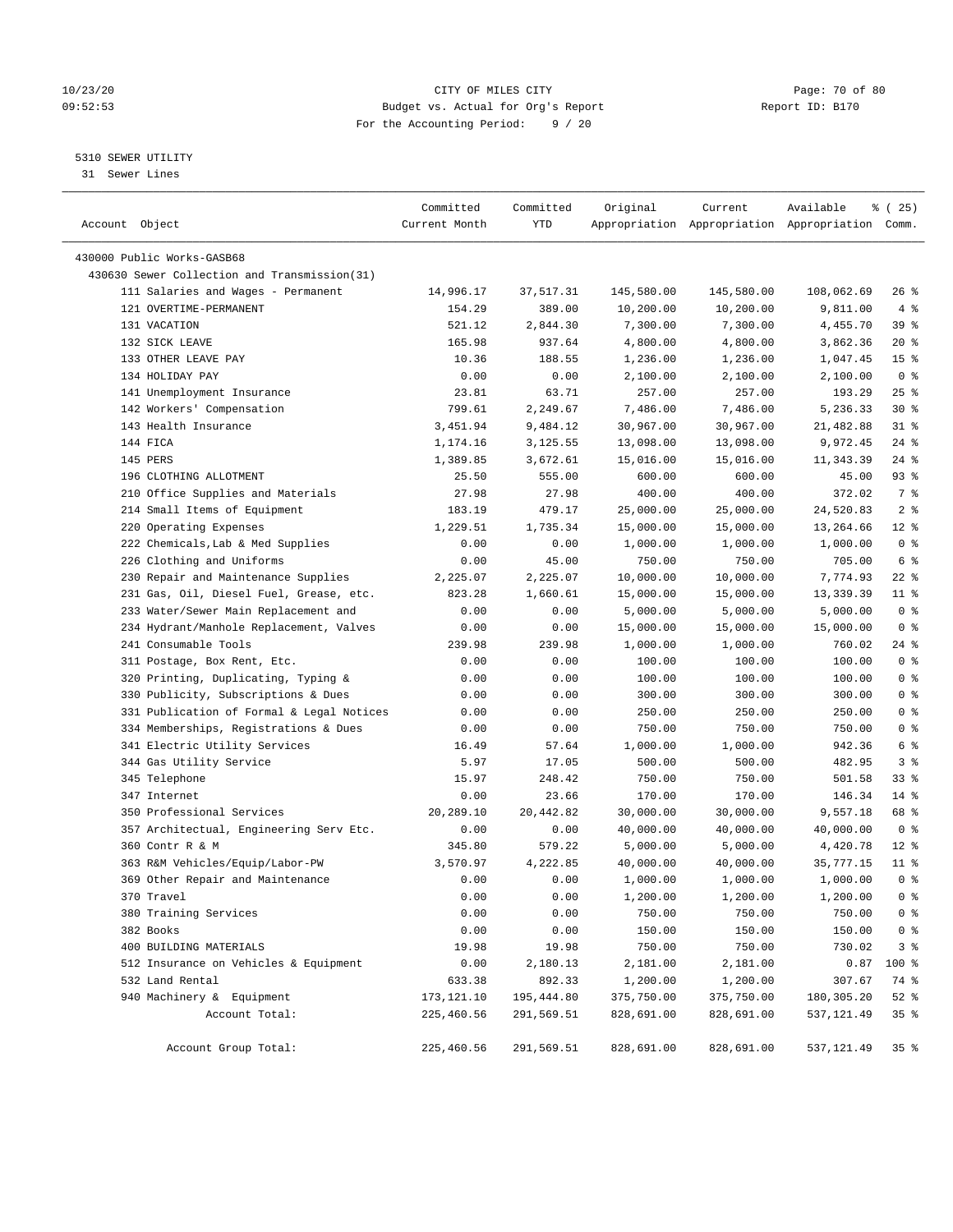## 10/23/20 Page: 71 of 80 09:52:53 Budget vs. Actual for Org's Report Changer Report ID: B170 For the Accounting Period: 9 / 20

# 5310 SEWER UTILITY

31 Sewer Lines

| Object<br>Account                                                       | Committed<br>Current Month | Committed<br><b>YTD</b> | Original<br>Appropriation | Current<br>Appropriation | Available<br>Appropriation | $\frac{25}{25}$<br>Comm. |
|-------------------------------------------------------------------------|----------------------------|-------------------------|---------------------------|--------------------------|----------------------------|--------------------------|
| 520000 OTHER FINANCING USES<br>521000 Interfund Operating Transfers Out |                            |                         |                           |                          |                            |                          |
| 820 Transfers to Other Funds                                            | 1,000.00                   | 3.000.00                | 12,000.00                 | 12,000.00                | 9.000.00                   | $25$ $\frac{6}{5}$       |
| Account Total:                                                          | 1,000.00                   | 3.000.00                | 12,000.00                 | 12,000.00                | 9.000.00                   | $25$ $\frac{6}{5}$       |
| Account Group Total:                                                    | 1,000.00                   | 3,000.00                | 12,000.00                 | 12,000.00                | 9.000.00                   | $25$ $\frac{6}{3}$       |
| Organization Total:                                                     | 226,460.56                 | 294,569.51              | 840,691.00                | 840,691.00               | 546, 121.49                | 35 <sup>8</sup>          |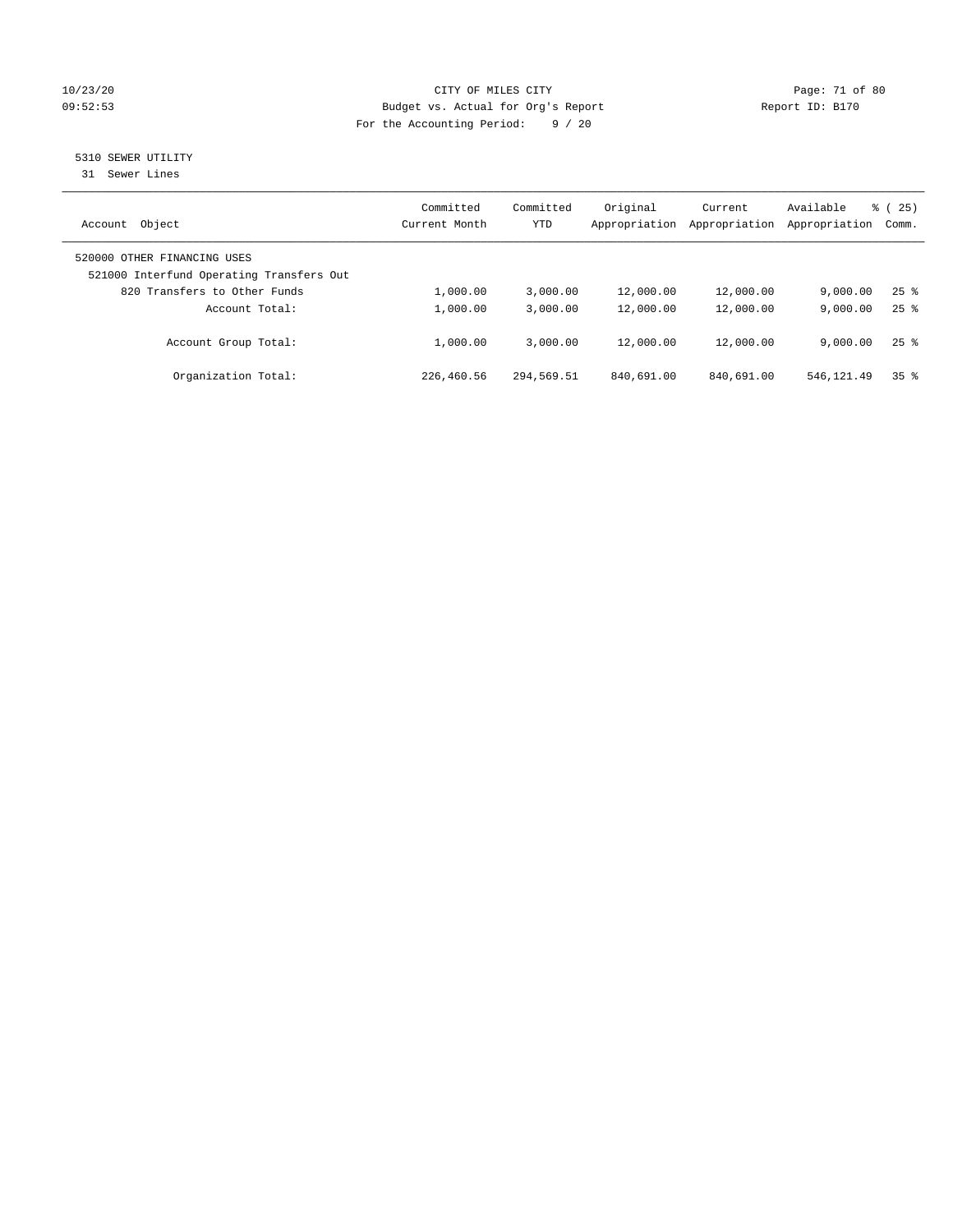## 10/23/20 Page: 72 of 80 09:52:53 Budget vs. Actual for Org's Report Report ID: B170 For the Accounting Period: 9 / 20

## 5310 SEWER UTILITY

32 Sewer Lifts

| Account Object                          | Committed<br>Current Month | Committed<br><b>YTD</b> | Original   | Current    | Available<br>Appropriation Appropriation Appropriation Comm. | 8 (25)         |
|-----------------------------------------|----------------------------|-------------------------|------------|------------|--------------------------------------------------------------|----------------|
| 430000 Public Works-GASB68              |                            |                         |            |            |                                                              |                |
| 430690 Sewer Lift Stations(32)          |                            |                         |            |            |                                                              |                |
| 111 Salaries and Wages - Permanent      | 6,190.98                   | 17,389.38               | 65,548.00  | 65,548.00  | 48,158.62                                                    | 27%            |
| 121 OVERTIME-PERMANENT                  | 231.83                     | 615.29                  | 2,700.00   | 2,700.00   | 2,084.71                                                     | 23%            |
| 131 VACATION                            | 379.92                     | 1,548.28                | 5,300.00   | 5,300.00   | 3,751.72                                                     | 29%            |
| 132 SICK LEAVE                          | 38.36                      | 136.60                  | 1,500.00   | 1,500.00   | 1,363.40                                                     | 9 <sup>°</sup> |
| 133 OTHER LEAVE PAY                     | 86.36                      | 258.93                  | 795.00     | 795.00     | 536.07                                                       | 338            |
| 134 HOLIDAY PAY                         | 129.91                     | 292.26                  | 1,400.00   | 1,400.00   | 1,107.74                                                     | $21$ %         |
| 141 Unemployment Insurance              | 10.56                      | 30.68                   | 116.00     | 116.00     | 85.32                                                        | 26%            |
| 142 Workers' Compensation               | 376.90                     | 1,123.22                | 4,009.00   | 4,009.00   | 2,885.78                                                     | $28$ %         |
| 143 Health Insurance                    | 1,290.44                   | 3,871.18                | 15,484.00  | 15,484.00  | 11,612.82                                                    | 25%            |
| 144 FICA                                | 514.61                     | 1,490.83                | 5,909.00   | 5,909.00   | 4, 418.17                                                    | 25%            |
| 145 PERS                                | 619.00                     | 1,743.48                | 6,774.00   | 6,774.00   | 5,030.52                                                     | 26%            |
| 196 CLOTHING ALLOTMENT                  | 0.00                       | 238.50                  | 600.00     | 600.00     | 361.50                                                       | 40 %           |
| 210 Office Supplies and Materials       | 0.00                       | 2.92                    | 400.00     | 400.00     | 397.08                                                       | 1 <sup>°</sup> |
| 214 Small Items of Equipment            | 0.00                       | 13,283.10               | 20,000.00  | 20,000.00  | 6,716.90                                                     | 66 %           |
| 220 Operating Expenses                  | 71.63                      | 491.19                  | 2,000.00   | 2,000.00   | 1,508.81                                                     | 25%            |
| 222 Chemicals, Lab & Med Supplies       | 0.00                       | 0.00                    | 1,000.00   | 1,000.00   | 1,000.00                                                     | 0 <sup>8</sup> |
| 226 Clothing and Uniforms               | 40.88                      | 40.88                   | 500.00     | 500.00     | 459.12                                                       | 8 %            |
| 230 Repair and Maintenance Supplies     | 966.94                     | 3,734.01                | 26,000.00  | 26,000.00  | 22, 265.99                                                   | $14*$          |
| 231 Gas, Oil, Diesel Fuel, Grease, etc. | 72.63                      | 279.83                  | 2,000.00   | 2,000.00   | 1,720.17                                                     | $14*$          |
| 241 Consumable Tools                    | 0.00                       | 39.99                   | 100.00     | 100.00     | 60.01                                                        | $40*$          |
| 341 Electric Utility Services           | 1,750.13                   | 5,339.47                | 25,000.00  | 25,000.00  | 19,660.53                                                    | $21$ %         |
| 344 Gas Utility Service                 | 82.07                      | 197.40                  | 2,000.00   | 2,000.00   | 1,802.60                                                     | $10*$          |
| 352 Wtr/Swr Lab Testing                 | 0.00                       | 0.00                    | 250.00     | 250.00     | 250.00                                                       | 0 <sup>8</sup> |
| 360 Contr R & M                         | 0.00                       | 2,317.00                | 2,000.00   | 2,000.00   | $-317.00$                                                    | $116$ %        |
| 369 Other Repair and Maintenance        | 0.00                       | 0.00                    | 1,000.00   | 1,000.00   | 1,000.00                                                     | 0 <sup>8</sup> |
| 370 Travel                              | 0.00                       | 0.00                    | 600.00     | 600.00     | 600.00                                                       | 0 <sup>8</sup> |
| 380 Training Services                   | 0.00                       | 0.00                    | 600.00     | 600.00     | 600.00                                                       | 0 <sup>8</sup> |
| 400 BUILDING MATERIALS                  | 0.00                       | 0.00                    | 200.00     | 200.00     | 200.00                                                       | 0 <sup>8</sup> |
| 511 Insurance on Buildings              | 0.00                       | 2,031.86                | 2,032.00   | 2,032.00   | 0.14                                                         | $100*$         |
| 533 Machinery and Equipment Rental      | 0.00                       | 0.00                    | 200.00     | 200.00     | 200.00                                                       | 0 <sup>8</sup> |
| Account Total:                          | 12,853.15                  | 56,496.28               | 196,017.00 | 196,017.00 | 139,520.72                                                   | 29%            |
| Account Group Total:                    | 12,853.15                  | 56,496.28               | 196,017.00 | 196,017.00 | 139,520.72                                                   | 29%            |
| Organization Total:                     | 12,853.15                  | 56,496.28               | 196,017.00 | 196,017.00 | 139,520.72                                                   | 29%            |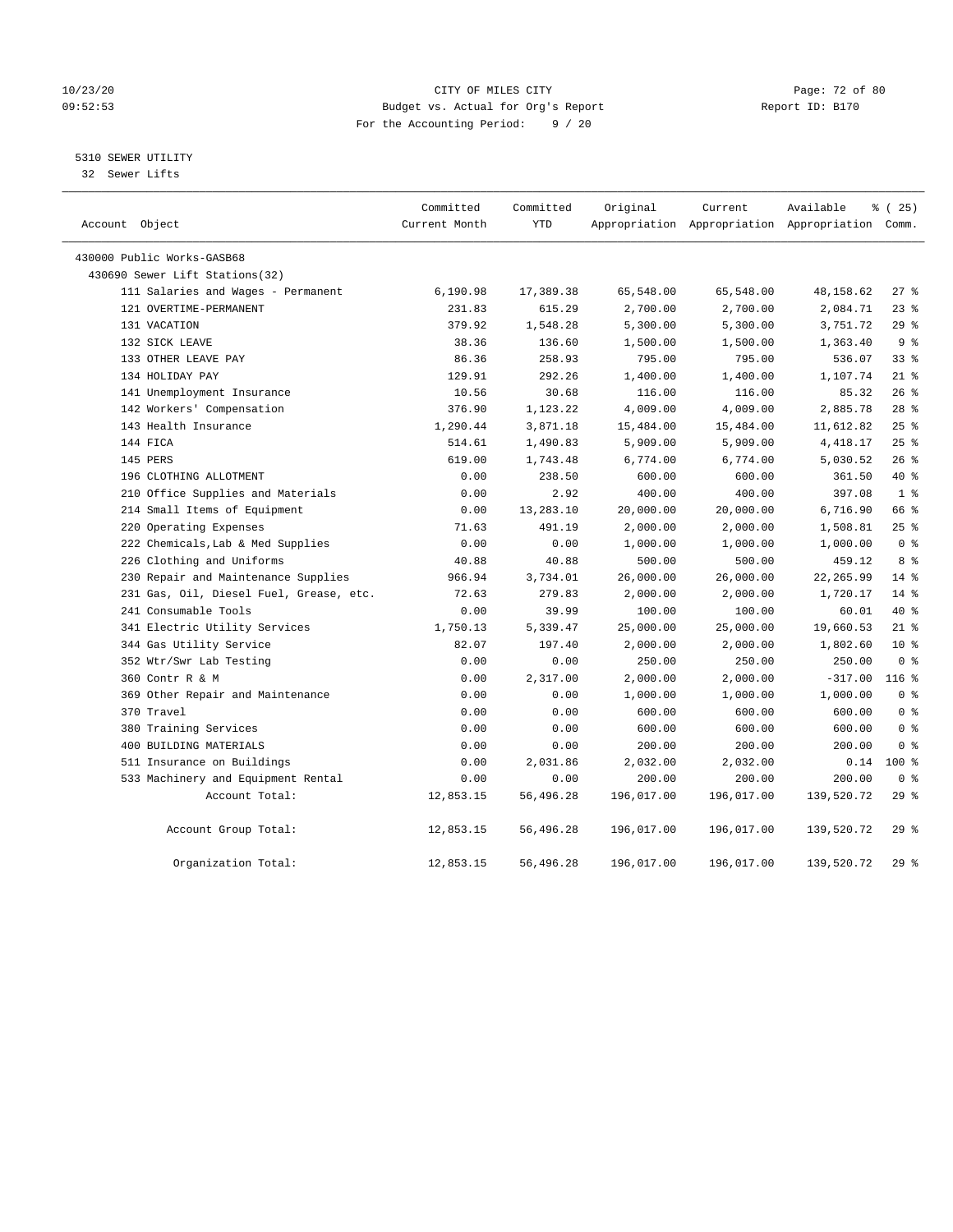## 10/23/20 Page: 73 of 80 09:52:53 Budget vs. Actual for Org's Report Report ID: B170 For the Accounting Period: 9 / 20

————————————————————————————————————————————————————————————————————————————————————————————————————————————————————————————————————

## 5310 SEWER UTILITY

33 Sewer Plant

|                                         | Committed     | Committed  | Original   | Current    | Available                                       | $*(25)$         |
|-----------------------------------------|---------------|------------|------------|------------|-------------------------------------------------|-----------------|
| Account Object                          | Current Month | YTD        |            |            | Appropriation Appropriation Appropriation Comm. |                 |
|                                         |               |            |            |            |                                                 |                 |
| 430000 Public Works-GASB68              |               |            |            |            |                                                 |                 |
| 430640 Sewer Treatment and Disposal(33) |               |            |            |            |                                                 |                 |
| 111 Salaries and Wages - Permanent      | 9,711.83      | 27, 232.41 | 111,832.00 | 111,832.00 | 84,599.59                                       | $24$ %          |
| 121 OVERTIME-PERMANENT                  | 347.41        | 923.49     | 4,100.00   | 4,100.00   | 3,176.51                                        | $23$ %          |
| 131 VACATION                            | 569.87        | 2,394.13   | 8,400.00   | 8,400.00   | 6,005.87                                        | 29%             |
| 132 SICK LEAVE                          | 57.55         | 208.77     | 2,600.00   | 2,600.00   | 2,391.23                                        | 8 %             |
| 133 OTHER LEAVE PAY                     | 129.54        | 440.90     | 1,912.00   | 1,912.00   | 1,471.10                                        | $23$ %          |
| 134 HOLIDAY PAY                         | 194.86        | 438.38     | 2,100.00   | 2,100.00   | 1,661.62                                        | $21$ %          |
| 141 Unemployment Insurance              | 16.47         | 47.96      | 196.00     | 196.00     | 148.04                                          | $24$ %          |
| 142 Workers' Compensation               | 566.88        | 1,689.63   | 6, 136.00  | 6,136.00   | 4,446.37                                        | $28$ %          |
| 143 Health Insurance                    | 1,999.87      | 5,999.59   | 25,840.00  | 25,840.00  | 19,840.41                                       | $23$ %          |
| 144 FICA                                | 800.77        | 2,323.72   | 10,017.00  | 10,017.00  | 7,693.28                                        | 23%             |
| 145 PERS                                | 965.62        | 2,726.88   | 11,484.00  | 11,484.00  | 8,757.12                                        | $24$ %          |
| 196 CLOTHING ALLOTMENT                  | 0.00          | 369.00     | 500.00     | 500.00     | 131.00                                          | 74 %            |
| 210 Office Supplies and Materials       | 0.00          | 0.00       | 250.00     | 250.00     | 250.00                                          | 0 <sup>8</sup>  |
| 214 Small Items of Equipment            | 2,383.25      | 3,615.15   | 15,000.00  | 15,000.00  | 11,384.85                                       | $24$ %          |
| 220 Operating Expenses                  | 383.56        | 572.56     | 15,000.00  | 15,000.00  | 14, 427. 44                                     | 4%              |
| 222 Chemicals, Lab & Med Supplies       | 326.06        | 1,317.13   | 25,000.00  | 25,000.00  | 23,682.87                                       | 5 <sup>°</sup>  |
| 226 Clothing and Uniforms               | 40.88         | 40.88      | 600.00     | 600.00     | 559.12                                          | 7 %             |
| 230 Repair and Maintenance Supplies     | 1,784.10      | 2,568.69   | 15,000.00  | 15,000.00  | 12,431.31                                       | $17*$           |
| 231 Gas, Oil, Diesel Fuel, Grease, etc. | 709.84        | 875.57     | 5,000.00   | 5,000.00   | 4,124.43                                        | 18 %            |
| 241 Consumable Tools                    | 0.00          | 0.00       | 200.00     | 200.00     | 200.00                                          | 0 <sup>8</sup>  |
| 311 Postage, Box Rent, Etc.             | 0.00          | 4.25       | 100.00     | 100.00     | 95.75                                           | 4%              |
| 320 Printing, Duplicating, Typing &     | 0.00          | 0.00       | 100.00     | 100.00     | 100.00                                          | 0 <sup>°</sup>  |
| 330 Publicity, Subscriptions & Dues     | 0.00          | 0.00       | 100.00     | 100.00     | 100.00                                          | 0 <sup>8</sup>  |
| 334 Memberships, Registrations & Dues   | 0.00          | 0.00       | 400.00     | 400.00     | 400.00                                          | 0 <sup>8</sup>  |
| 341 Electric Utility Services           | 7,003.34      | 21,394.55  | 130,000.00 | 130,000.00 | 108,605.45                                      | 16 <sup>°</sup> |
| 342 Water Utility Services              | 0.00          | 79.88      | 1,500.00   | 1,500.00   | 1,420.12                                        | 5 <sup>°</sup>  |
| 343 Sewer Utility Services              | 40.71         | 40.71      | 750.00     | 750.00     | 709.29                                          | 5 <sup>°</sup>  |
| 345 Telephone                           | 0.00          | 79.47      | 800.00     | 800.00     | 720.53                                          | $10*$           |
| 346 Garbage Service                     | 47.42         | 47.42      | 2,000.00   | 2,000.00   | 1,952.58                                        | 2 <sup>°</sup>  |
| 347 Internet                            | 0.00          | 89.90      | 650.00     | 650.00     | 560.10                                          | $14*$           |
| 350 Professional Services               | 295.24        | 295.24     | 5,000.00   | 5,000.00   | 4,704.76                                        | 6 <sup>°</sup>  |
| 352 Wtr/Swr Lab Testing                 | 208.59        | 1,444.59   | 8,000.00   | 8,000.00   | 6,555.41                                        | 18 %            |
| 357 Architectual, Engineering Serv Etc. | 0.00          | 0.00       | 5,000.00   | 5,000.00   | 5,000.00                                        | 0 <sup>8</sup>  |
| 360 Contr R & M                         | 15.00         | 4,078.22   | 5,000.00   | 5,000.00   | 921.78                                          | $82$ $%$        |
| 363 R&M Vehicles/Equip/Labor-PW         | 246.85        | 1,032.64   | 7,500.00   | 7,500.00   | 6,467.36                                        | $14*$           |
| 370 Travel                              | 0.00          | 0.00       | 1,000.00   | 1,000.00   | 1,000.00                                        | 0 <sup>8</sup>  |
| 380 Training Services                   | 0.00          | 0.00       | 1,000.00   | 1,000.00   | 1,000.00                                        | 0 <sup>8</sup>  |
| 382 Books                               | 0.00          | 0.00       | 200.00     | 200.00     | 200.00                                          | 0 <sup>8</sup>  |
| 400 BUILDING MATERIALS                  | 0.00          | 0.00       | 500.00     | 500.00     | 500.00                                          | 0 <sup>8</sup>  |
| 511 Insurance on Buildings              | 0.00          | 12,460.08  | 12,461.00  | 12,461.00  | 0.92                                            | $100$ %         |
| 512 Insurance on Vehicles & Equipment   | 0.00          | 148.65     | 149.00     | 149.00     | 0.35                                            | 100 %           |
| 533 Machinery and Equipment Rental      | 0.00          | 0.00       | 1,000.00   | 1,000.00   | 1,000.00                                        | 0 <sup>8</sup>  |
| 940 Machinery & Equipment               | 0.00          | 0.00       | 150,000.00 | 150,000.00 | 150,000.00                                      | 0 <sup>8</sup>  |
| Account Total:                          | 28,845.51     | 94,980.44  | 594,377.00 | 594,377.00 | 499,396.56                                      | 16 <sup>°</sup> |
|                                         |               |            |            |            |                                                 |                 |
| Account Group Total:                    | 28,845.51     | 94,980.44  | 594,377.00 | 594,377.00 | 499,396.56                                      | 16 <sup>°</sup> |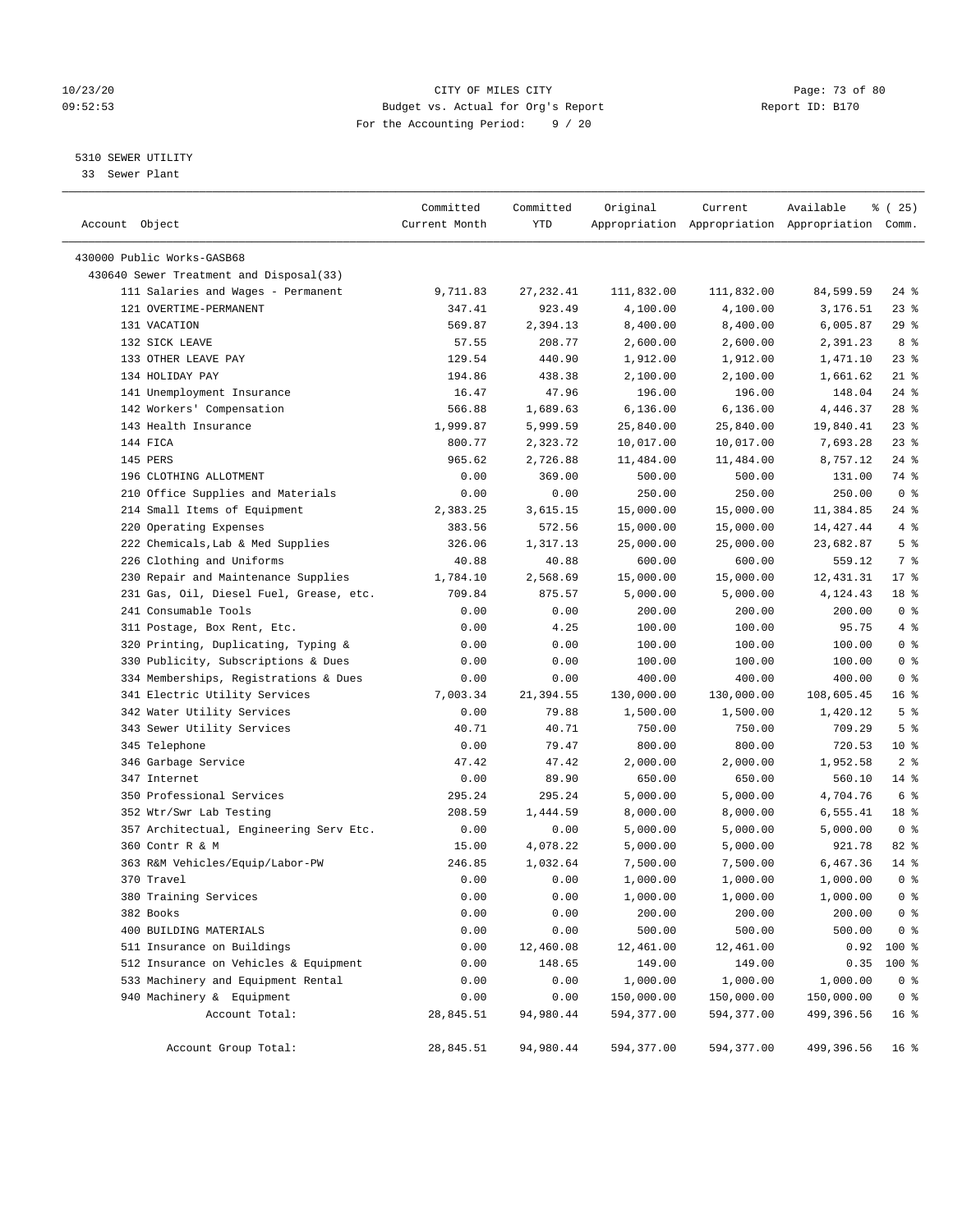## 10/23/20 Page: 74 of 80 09:52:53 Budget vs. Actual for Org's Report Changer Report ID: B170 For the Accounting Period: 9 / 20

# 5310 SEWER UTILITY

33 Sewer Plant

| Account Object      | Committed<br>Current Month | Committed<br>YTD | Original     | Current      | Available<br>Appropriation Appropriation Appropriation Comm. | % (25)          |
|---------------------|----------------------------|------------------|--------------|--------------|--------------------------------------------------------------|-----------------|
| Organization Total: | 28,845.51                  | 94,980.44        | 594,377.00   | 594,377.00   | 499,396.56                                                   | 16 <sup>8</sup> |
| Fund Total:         | 278,004.55                 | 493,466.63       | 2,273,724.00 | 2,273,724.00 | 1,780,257.37 22 %                                            |                 |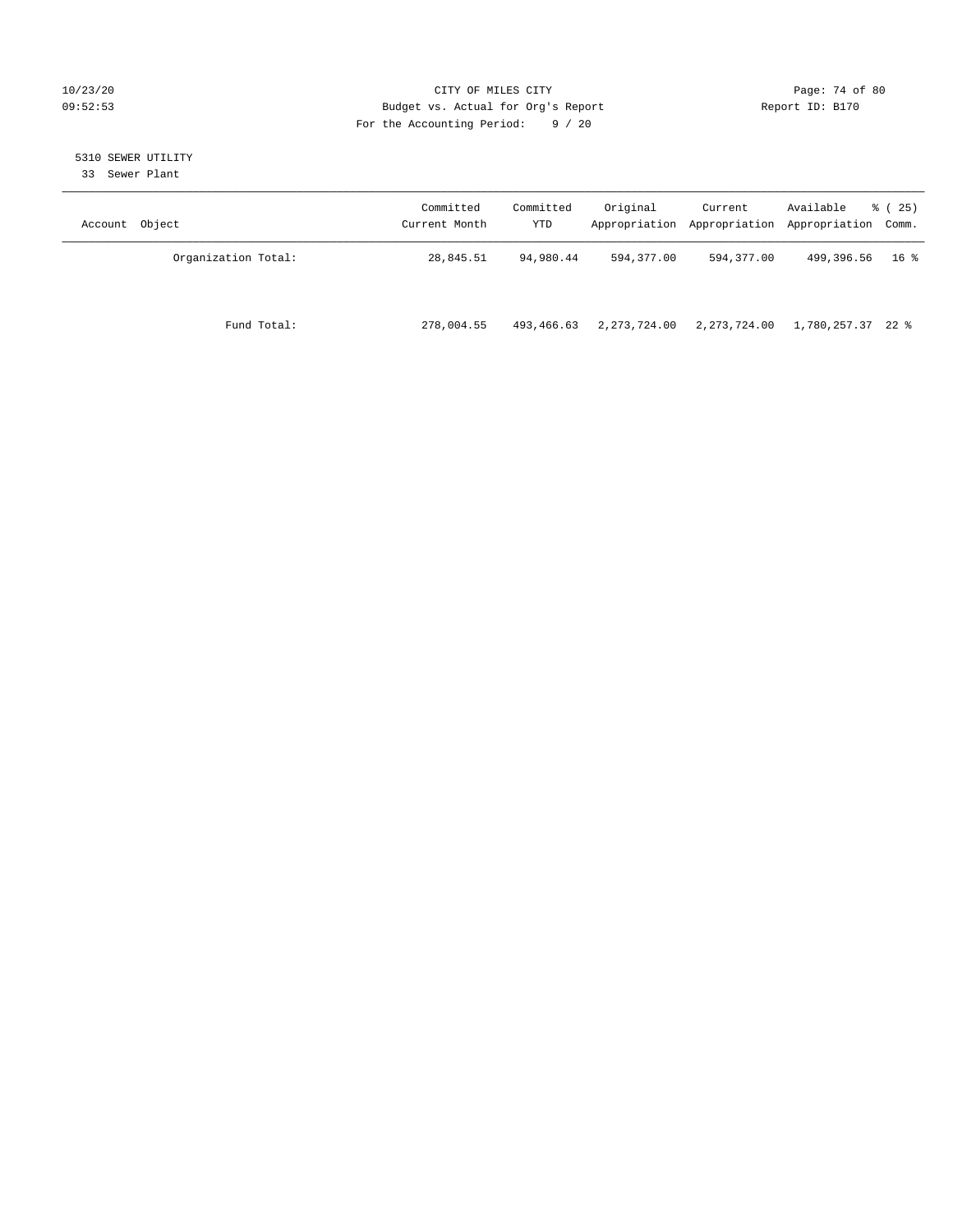## 10/23/20 Page: 75 of 80 09:52:53 Budget vs. Actual for Org's Report Changer Report ID: B170 For the Accounting Period: 9 / 20

————————————————————————————————————————————————————————————————————————————————————————————————————————————————————————————————————

## 5510 AMBULANCE FUND

10 Ambulance

|                                                                          | Committed              | Committed          | Original                | Current                 | Available                                       | 8 (25)          |
|--------------------------------------------------------------------------|------------------------|--------------------|-------------------------|-------------------------|-------------------------------------------------|-----------------|
| Account Object                                                           | Current Month          | YTD                |                         |                         | Appropriation Appropriation Appropriation Comm. |                 |
|                                                                          |                        |                    |                         |                         |                                                 |                 |
| 420000 PUBLIC SAFETY-GASB68                                              |                        |                    |                         |                         |                                                 |                 |
| 420730 Emergency Medical Services-Ambulance                              |                        |                    |                         |                         |                                                 |                 |
| 111 Salaries and Wages - Permanent<br>112 SALARIES AND WAGES - PART PAID | 31, 211.82<br>2,149.65 | 71,054.85          | 290,796.00<br>20,000.00 | 290,796.00<br>20,000.00 | 219,741.15                                      | 24 %<br>$24$ %  |
| 121 OVERTIME-PERMANENT                                                   |                        | 4,857.65           |                         |                         | 15, 142. 35                                     | $14$ %          |
|                                                                          | 4,416.31               | 9,240.73           | 65,000.00               | 65,000.00               | 55,759.27                                       |                 |
| 124 Amb OT Trips                                                         | 3,711.73               | 13,936.19          | 22,500.00               | 22,500.00               | 8,563.81                                        | 62 %<br>$29$ %  |
| 131 VACATION                                                             | 1,997.39               | 6,464.33           | 22,500.00<br>12,700.00  | 22,500.00               | 16,035.67                                       | $24$ %          |
| 132 SICK LEAVE<br>133 OTHER LEAVE PAY                                    | 948.75                 | 3,088.50<br>933.48 | 8,540.00                | 12,700.00               | 9,611.50                                        | $11$ %          |
| 134 HOLIDAY PAY                                                          | 0.00                   |                    |                         | 8,540.00                | 7,606.52                                        |                 |
|                                                                          | 734.44                 | 1,281.63           | 12,000.00               | 12,000.00               | 10,718.37                                       | $11$ %          |
| 141 Unemployment Insurance                                               | 55.27                  | 153.91             | 616.00                  | 616.00                  | 462.09                                          | $25$ %          |
| 142 Workers' Compensation                                                | 2,281.01               | 6,204.65           | 19,725.00               | 19,725.00               | 13,520.35                                       | $31$ %          |
| 143 Health Insurance                                                     | 5,255.12               | 14,662.28          | 55,987.00               | 55,987.00               | 41,324.72                                       | 26%             |
| 144 FICA                                                                 | 677.29                 | 1,800.75           | 5,949.00                | 5,949.00                | 4,148.25                                        | $30*$           |
| 147 Firemen's Pension                                                    | 4,789.90               | 12,124.51          | 44,987.00               | 44,987.00               | 32,862.49                                       | $27$ %          |
| 149 Firemen's 457B Match                                                 | 318.63                 | 883.97             | 1,970.00                | 1,970.00                | 1,086.03                                        | 45 %            |
| 210 Office Supplies and Materials                                        | 132.53                 | 246.65             | 4,500.00                | 4,500.00                | 4,253.35                                        | 5 <sup>°</sup>  |
| 211 Clothing Allotment                                                   | 772.20                 | 772.20             | 0.00                    | 0.00                    | $-772.20$                                       | $***$ $-$       |
| 214 Small Items of Equipment                                             | 23.16                  | 1,342.25           | 4,000.00                | 4,000.00                | 2,657.75                                        | 34 %            |
| 220 Operating Expenses                                                   | 201.95                 | 1,200.14           | 71,312.00               | 71,312.00               | 70,111.86                                       | 2 <sup>8</sup>  |
| 222 Chemicals, Lab & Med Supplies                                        | 5,913.01               | 10,563.30          | 35,000.00               | 35,000.00               | 24,436.70                                       | $30*$           |
| 230 Repair and Maintenance Supplies                                      | 171.02                 | 192.74             | 3,000.00                | 3,000.00                | 2,807.26                                        | 6 <sup>°</sup>  |
| 231 Gas, Oil, Diesel Fuel, Grease, etc.                                  | 602.50                 | 1,864.20           | 16,000.00               | 16,000.00               | 14,135.80                                       | $12*$           |
| 241 Consumable Tools                                                     | 620.20                 | 845.20             | 3,000.00                | 3,000.00                | 2,154.80                                        | $28$ %          |
| 300 PURCHASED SERVICES                                                   | 0.00                   | 0.00               | 2,000.00                | 2,000.00                | 2,000.00                                        | 0 <sup>8</sup>  |
| 311 Postage, Box Rent, Etc.                                              | 0.00                   | 1.00               | 100.00                  | 100.00                  | 99.00                                           | 1 <sup>8</sup>  |
| 320 Printing, Duplicating, Typing &                                      | 0.00                   | 0.00               | 350.00                  | 350.00                  | 350.00                                          | 0 <sup>8</sup>  |
| 341 Electric Utility Services                                            | 293.09                 | 912.11             | 2,700.00                | 2,700.00                | 1,787.89                                        | $34$ $%$        |
| 342 Water Utility Services                                               | 23.01                  | 61.21              | 400.00                  | 400.00                  | 338.79                                          | 15 <sup>°</sup> |
| 343 Sewer Utility Services                                               | 27.57                  | 73.31              | 400.00                  | 400.00                  | 326.69                                          | 18 %            |
| 344 Gas Utility Service                                                  | 13.11                  | 37.52              | 1,200.00                | 1,200.00                | 1,162.48                                        | 3 <sup>8</sup>  |
| 345 Telephone                                                            | 35.15                  | 312.87             | 1,750.00                | 1,750.00                | 1,437.13                                        | 18 %            |
| 346 Garbage Service                                                      | 47.41                  | 276.10             | 1,000.00                | 1,000.00                | 723.90                                          | $28$ %          |
| 347 Internet                                                             | 0.00                   | 49.92              | 550.00                  | 550.00                  | 500.08                                          | 9 <sub>8</sub>  |
| 350 Professional Services                                                | 4,629.61               | 15,324.07          | 50,000.00               | 50,000.00               | 34,675.93                                       | $31$ %          |
| 360 Contr R & M                                                          | 0.00                   | 2,642.34           | 5,000.00                | 5,000.00                | 2,357.66                                        | 53%             |
| 364 R&M Vehicles - Fire/Amb                                              | 434.19                 | 8,685.02           | 15,000.00               | 15,000.00               | 6,314.98                                        | 58 %            |
| 370 Travel                                                               | 0.00                   | 0.00               | 2,500.00                | 2,500.00                | 2,500.00                                        | 0 <sup>8</sup>  |
| 380 Training Services                                                    | 1,108.49               | 2,037.49           | 5,000.00                | 5,000.00                | 2,962.51                                        | 41 %            |
| 382 Books                                                                | 374.19                 | 402.46             | 2,000.00                | 2,000.00                | 1,597.54                                        | $20*$           |
| 400 BUILDING MATERIALS                                                   | 11.99                  | 84.22              | 3,000.00                | 3,000.00                | 2,915.78                                        | 3 <sup>8</sup>  |
| 511 Insurance on Buildings                                               | 0.00                   | 777.63             | 778.00                  | 778.00                  |                                                 | $0.37$ 100 %    |
| 512 Insurance on Vehicles & Equipment                                    | 0.00                   | 2,602.72           | 2,603.00                | 2,603.00                | 0.28                                            | 100 %           |
| 810 Losses (Bad debt expense - Enterprise                                | 1,213.48               | 2,895.01           | 125,000.00              | 125,000.00              | 122,104.99                                      | 2 <sup>8</sup>  |
| 811 Contractual Allowances (Ambl)                                        | 36,546.05              | 108,718.76         | 464,000.00              | 464,000.00              | 355, 281.24                                     | $23$ %          |
| 940 Machinery & Equipment                                                | 0.00                   | 0.00               | 10,000.00               | 10,000.00               | 10,000.00                                       | 0 <sup>8</sup>  |
| Account Total:                                                           | 111,741.22             | 309,607.87         | 1,415,413.00            | 1, 415, 413.00          | 1,105,805.13                                    | $22$ %          |
| Account Group Total:                                                     | 111,741.22             | 309,607.87         | 1,415,413.00            | 1,415,413.00            | 1,105,805.13                                    | $22$ %          |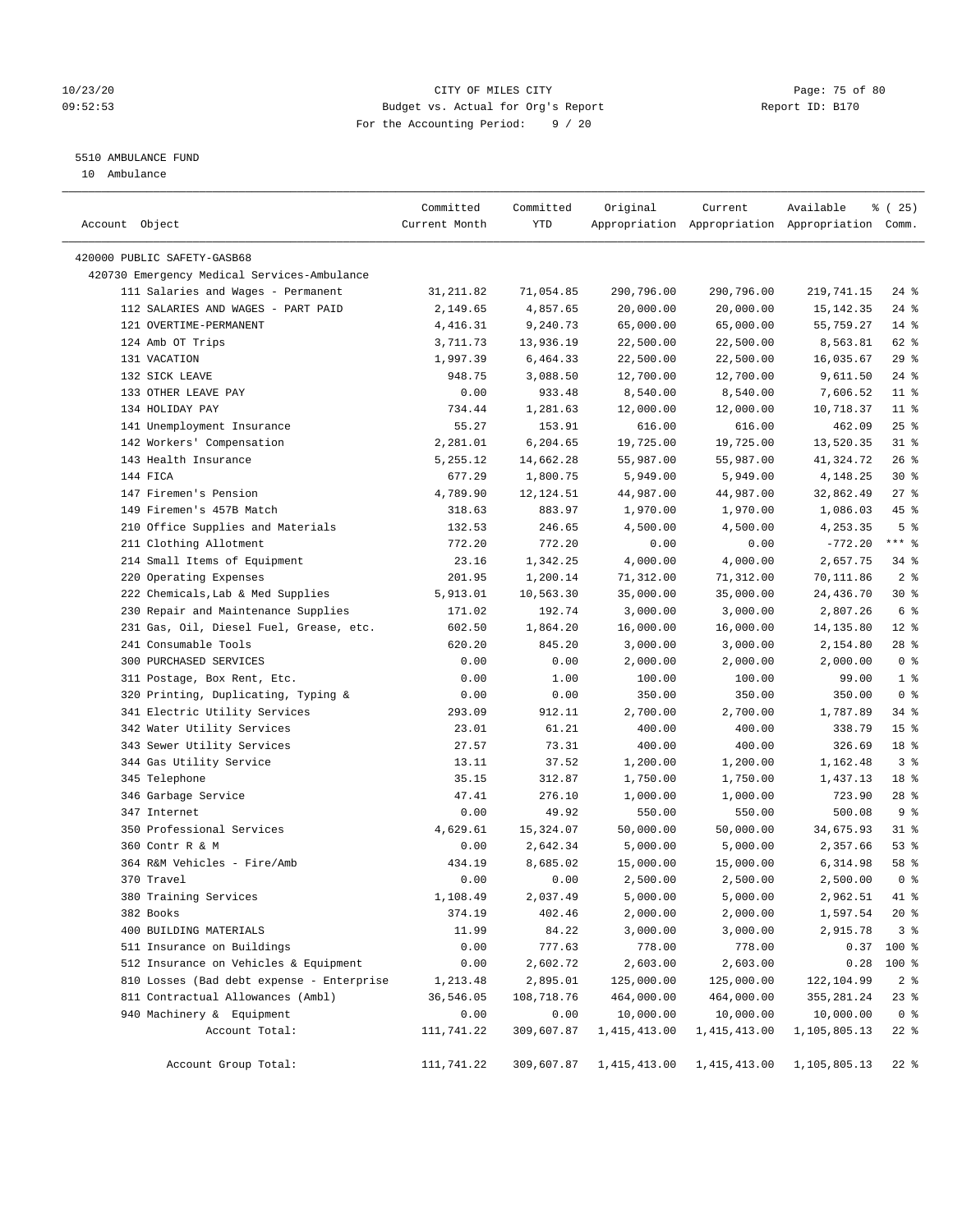## 10/23/20 Page: 76 of 80 09:52:53 Budget vs. Actual for Org's Report Changer Report ID: B170 For the Accounting Period: 9 / 20

## 5510 AMBULANCE FUND

10 Ambulance

| Account Object                           | Committed<br>Current Month | Committed<br><b>YTD</b> | Original     | Current      | Available<br>Appropriation Appropriation Appropriation | % (25)<br>Comm. |  |
|------------------------------------------|----------------------------|-------------------------|--------------|--------------|--------------------------------------------------------|-----------------|--|
| 510000 MISCELLANEOUS                     |                            |                         |              |              |                                                        |                 |  |
| 510330 Comprehensive Liability Insurance |                            |                         |              |              |                                                        |                 |  |
| 513 Liability                            | 0.00                       | 6,310.86                | 6,311.00     | 6,311.00     |                                                        | $0.14$ 100 %    |  |
| Account Total:                           | 0.00                       | 6,310.86                | 6,311.00     | 6,311.00     | 0.14                                                   | 100 %           |  |
| Account Group Total:                     | 0.00                       | 6,310.86                | 6,311.00     | 6,311.00     |                                                        | $0.14$ 100 %    |  |
| 520000 OTHER FINANCING USES              |                            |                         |              |              |                                                        |                 |  |
| 521000 Interfund Operating Transfers Out |                            |                         |              |              |                                                        |                 |  |
| 820 Transfers to Other Funds             | 3,263.17                   | 9,789.51                | 49,158.00    | 49,158.00    | 39, 368.49                                             | 20%             |  |
| Account Total:                           | 3,263.17                   | 9,789.51                | 49,158.00    | 49,158.00    | 39, 368.49                                             | 20%             |  |
| Account Group Total:                     | 3,263.17                   | 9,789.51                | 49,158.00    | 49,158.00    | 39, 368.49                                             | 20%             |  |
| Organization Total:                      | 115,004.39                 | 325,708.24              | 1,470,882.00 | 1,470,882.00 | 1,145,173.76                                           | $22$ $%$        |  |
|                                          |                            |                         |              |              |                                                        |                 |  |
| Fund Total:                              | 115,004.39                 | 325,708.24              | 1,470,882.00 | 1,470,882.00 | 1,145,173.76                                           | $22$ %          |  |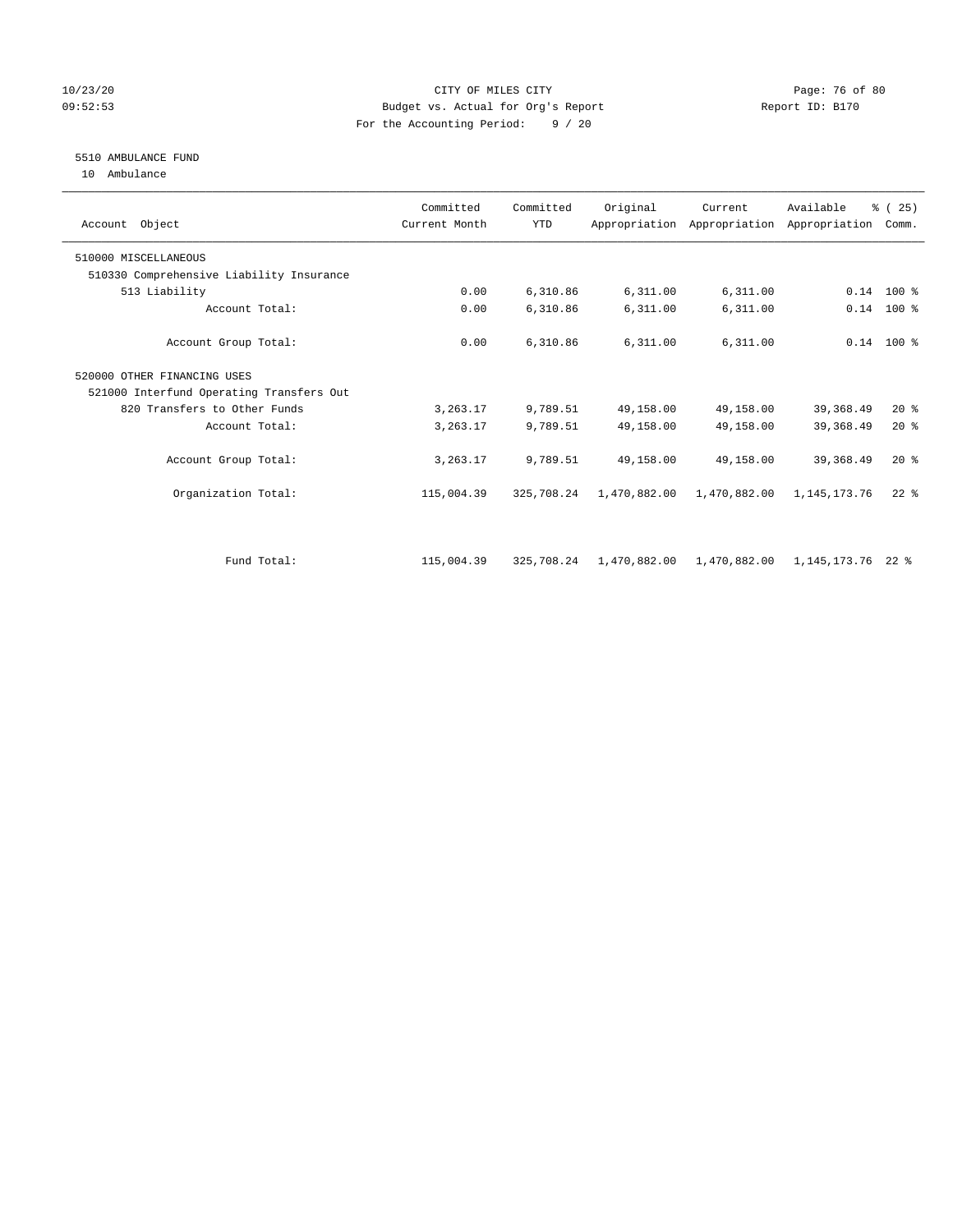#### 10/23/20 Page: 77 of 80 09:52:53 Budget vs. Actual for Org's Report Changer Report ID: B170 For the Accounting Period: 9 / 20

## 5610 AIRPORT OPERATING

87 Airport

| Account Object                             | Committed<br>Current Month | Committed<br><b>YTD</b> | Original   | Current    | Available<br>Appropriation Appropriation Appropriation Comm. | 8 (25)          |
|--------------------------------------------|----------------------------|-------------------------|------------|------------|--------------------------------------------------------------|-----------------|
|                                            |                            |                         |            |            |                                                              |                 |
| 430000 Public Works-GASB68                 |                            |                         |            |            |                                                              |                 |
| 430300 Airport(87)                         |                            |                         |            |            |                                                              |                 |
| 111 Salaries and Wages - Permanent         | 5,483.59                   | 22,839.36               | 100,356.00 | 100,356.00 | 77,516.64                                                    | $23$ $%$        |
| 121 OVERTIME-PERMANENT                     | 589.05                     | 1,204.88                | 2,800.00   | 2,800.00   | 1,595.12                                                     | 43 %            |
| 131 VACATION                               | 1,264.25                   | 1,264.25                | 2,100.00   | 2,100.00   | 835.75                                                       | 60 %            |
| 132 SICK LEAVE                             | 278.24                     | 297.70                  | 1,800.00   | 1,800.00   | 1,502.30                                                     | 17 <sup>°</sup> |
| 133 OTHER LEAVE PAY                        | 1,467.88                   | 1,467.88                | 3,207.00   | 3,207.00   | 1,739.12                                                     | 46 %            |
| 134 HOLIDAY PAY                            | 0.00                       | 0.00                    | 1,600.00   | 1,600.00   | 1,600.00                                                     | 0 <sup>8</sup>  |
| 141 Unemployment Insurance                 | 13.62                      | 41.13                   | 168.00     | 168.00     | 126.87                                                       | $24$ %          |
| 142 Workers' Compensation                  | 461.18                     | 1,399.76                | 5,577.00   | 5,577.00   | 4,177.24                                                     | 25%             |
| 143 Health Insurance                       | 1,709.05                   | 5,127.15                | 20,508.00  | 20,508.00  | 15,380.85                                                    | 25%             |
| 144 FICA                                   | 694.86                     | 2,096.71                | 8,558.00   | 8,558.00   | 6,461.29                                                     | 25%             |
| 145 PERS                                   | 719.23                     | 2,158.48                | 9,810.00   | 9,810.00   | 7,651.52                                                     | $22$ %          |
| 196 CLOTHING ALLOTMENT                     | 0.00                       | 333.75                  | 375.00     | 375.00     | 41.25                                                        | 89 %            |
| 210 Office Supplies and Materials          | 4.18                       | 276.93                  | 650.00     | 650.00     | 373.07                                                       | 43 %            |
| 214 Small Items of Equipment               | 0.00                       | 0.00                    | 250.00     | 250.00     | 250.00                                                       | 0 <sup>8</sup>  |
| 220 Operating Expenses                     | 542.06                     | 1,060.46                | 4,000.00   | 4,000.00   | 2,939.54                                                     | 278             |
| 230 Repair and Maintenance Supplies        | 1,369.36                   | 7,492.08                | 10,000.00  | 10,000.00  | 2,507.92                                                     | 75 %            |
| 231 Gas, Oil, Diesel Fuel, Grease, etc.    | 130.02                     | 459.29                  | 3,000.00   | 3,000.00   | 2,540.71                                                     | 15 <sup>8</sup> |
| 237 Aviation Fuel                          | 50,700.38                  | 110,946.98              | 300,000.00 | 300,000.00 | 189,053.02                                                   | 37%             |
| 239 Tires, Tubes Etc.                      | 0.00                       | 155.00                  | 2,500.00   | 2,500.00   | 2,345.00                                                     | 6 %             |
| 250 Supplies for Resale                    | 120.97                     | 145.13                  | 2,000.00   | 2,000.00   | 1,854.87                                                     | 7 <sup>°</sup>  |
| 311 Postage, Box Rent, Etc.                | 47.00                      | 60.95                   | 200.00     | 200.00     | 139.05                                                       | $30*$           |
| 319 Other Communication and Transportation | 0.00                       | 264.90                  | 1,300.00   | 1,300.00   | 1,035.10                                                     | $20*$           |
| 320 Printing, Duplicating, Typing &        | 0.00                       | 40.00                   | 0.00       | 0.00       | $-40.00$                                                     | $***$ $%$       |
| 330 Publicity, Subscriptions & Dues        | 13.83                      | 112.83                  | 1,200.00   | 1,200.00   | 1,087.17                                                     | 9 <sup>°</sup>  |
| 334 Memberships, Registrations & Dues      | 0.00                       | 0.00                    | 800.00     | 800.00     | 800.00                                                       | 0 <sup>8</sup>  |
| 341 Electric Utility Services              | 1,121.43                   | 3, 317.75               | 11,000.00  | 11,000.00  | 7,682.25                                                     | $30*$           |
| 344 Gas Utility Service                    | 80.33                      | 254.86                  | 5,000.00   | 5,000.00   | 4,745.14                                                     | 5 <sup>°</sup>  |
| 345 Telephone                              | 110.41                     | 439.49                  | 3,000.00   | 3,000.00   | 2,560.51                                                     | 15 <sup>°</sup> |
| 347 Internet                               | 0.00                       | 19.80                   | 400.00     | 400.00     | 380.20                                                       | 5 <sup>°</sup>  |
| 350 Professional Services                  | 0.00                       | 0.00                    | 1,000.00   | 1,000.00   | 1,000.00                                                     | 0 <sup>8</sup>  |
| 360 Contr R & M                            | 0.00                       | 0.00                    | 3,000.00   | 3,000.00   | 3,000.00                                                     | 0 <sup>8</sup>  |
| 363 R&M Vehicles/Equip/Labor-PW            | 1,367.07                   | 1,377.04                | 6,000.00   | 6,000.00   | 4,622.96                                                     | 23%             |
| 367 Plumbing, Heating, Electrical          | 0.00                       | 0.00                    | 1,000.00   | 1,000.00   | 1,000.00                                                     | 0 <sup>8</sup>  |
| 380 Training Services                      | 0.00                       | 0.00                    | 250.00     | 250.00     | 250.00                                                       | 0 <sup>8</sup>  |
| 511 Insurance on Buildings                 | 0.00                       | 3,931.08                | 3,932.00   | 3,932.00   | 0.92                                                         | $100*$          |
| 512 Insurance on Vehicles & Equipment      | 0.00                       | 2,097.26                | 2,098.00   | 2,098.00   | 0.74                                                         | $100*$          |
| 513 Liability                              | 0.00                       | 0.00                    | 4,800.00   | 4,800.00   | 4,800.00                                                     | 0 <sup>8</sup>  |
| 939 AIP-3-30-055-018-2019                  | 0.00                       | 5,500.00                | 216,900.00 | 216,900.00 | 211,400.00                                                   | 3%              |
| 944 017-2018 Environment                   | 17,800.00                  | 17,800.00               | 0.00       | 0.00       | $-17,800.00$                                                 | $***$ $_{8}$    |
| Account Total:                             | 86,087.99                  | 193,982.88              | 741,139.00 | 741,139.00 | 547,156.12                                                   | 26%             |
|                                            |                            |                         |            |            |                                                              |                 |
| Account Group Total:                       | 86,087.99                  | 193,982.88              | 741,139.00 | 741,139.00 | 547, 156. 12                                                 | 26%             |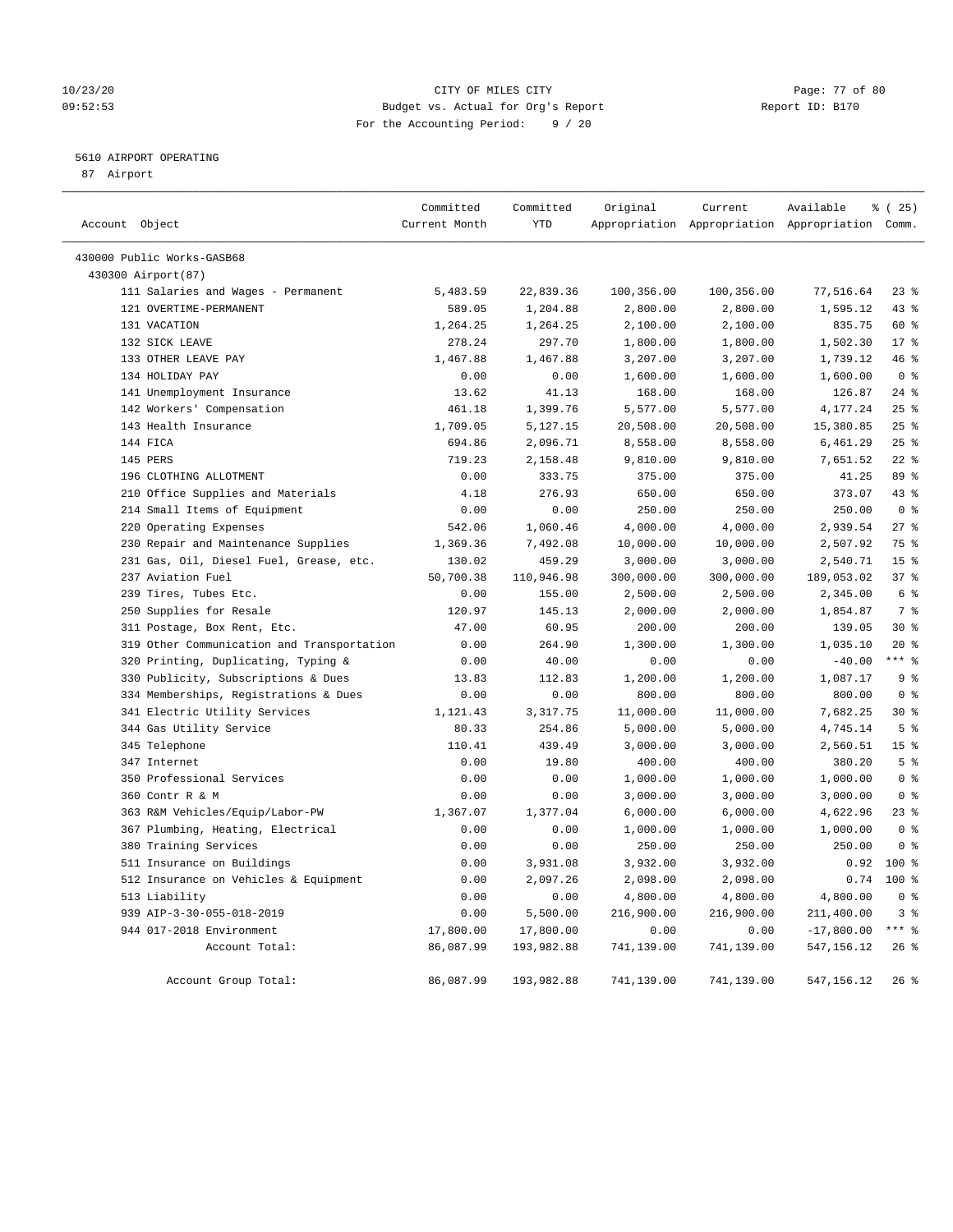## 10/23/20 Page: 78 of 80 09:52:53 Budget vs. Actual for Org's Report Changer Report ID: B170 For the Accounting Period: 9 / 20

## 5610 AIRPORT OPERATING

87 Airport

| Account Object                           | Committed<br>Current Month | Committed<br>YTD | Original   | Current    | Available<br>Appropriation Appropriation Appropriation | % (25)<br>Comm.    |
|------------------------------------------|----------------------------|------------------|------------|------------|--------------------------------------------------------|--------------------|
| 490000 DEBT SERVICE                      |                            |                  |            |            |                                                        |                    |
| 490500 Other Debt Service Payments       |                            |                  |            |            |                                                        |                    |
| 635 Principle- Hanger 8 Door Loan        | 0.00                       | 0.00             | 1,500.00   | 1,500.00   | 1,500.00                                               | 0 <sup>8</sup>     |
| 636 Interest-Hanger 8 Door Loan          | 0.00                       | 0.00             | 357.00     | 357.00     | 357.00                                                 | 0 <sup>8</sup>     |
| 648 MT Aero Principle 06-2015            | 0.00                       | 0.00             | 16,953.00  | 16,953.00  | 16,953.00                                              | 0 <sup>8</sup>     |
| 649 MT Aero Interest06-2015              | 0.00                       | 0.00             | 1,378.00   | 1,378.00   | 1,378.00                                               | 0 <sup>8</sup>     |
| Account Total:                           | 0.00                       | 0.00             | 20,188.00  | 20,188.00  | 20,188.00                                              | 0 <sup>8</sup>     |
| Account Group Total:                     | 0.00                       | 0.00             | 20,188.00  | 20,188.00  | 20,188.00                                              | 0 <sup>8</sup>     |
| 520000 OTHER FINANCING USES              |                            |                  |            |            |                                                        |                    |
| 521000 Interfund Operating Transfers Out |                            |                  |            |            |                                                        |                    |
| 820 Transfers to Other Funds             | 1,662.42                   | 4,987.26         | 19,949.00  | 19,949.00  | 14,961.74                                              | 25%                |
| Account Total:                           | 1,662.42                   | 4,987.26         | 19,949.00  | 19,949.00  | 14,961.74                                              | 25%                |
| Account Group Total:                     | 1,662.42                   | 4,987.26         | 19,949.00  | 19,949.00  | 14,961.74                                              | 25%                |
| Organization Total:                      | 87,750.41                  | 198,970.14       | 781,276.00 | 781,276.00 | 582, 305.86                                            | $25$ $%$           |
|                                          |                            |                  |            |            |                                                        |                    |
| Fund Total:                              | 87,750.41                  | 198,970.14       | 781,276.00 | 781,276.00 | 582,305.86                                             | $25$ $\frac{6}{3}$ |